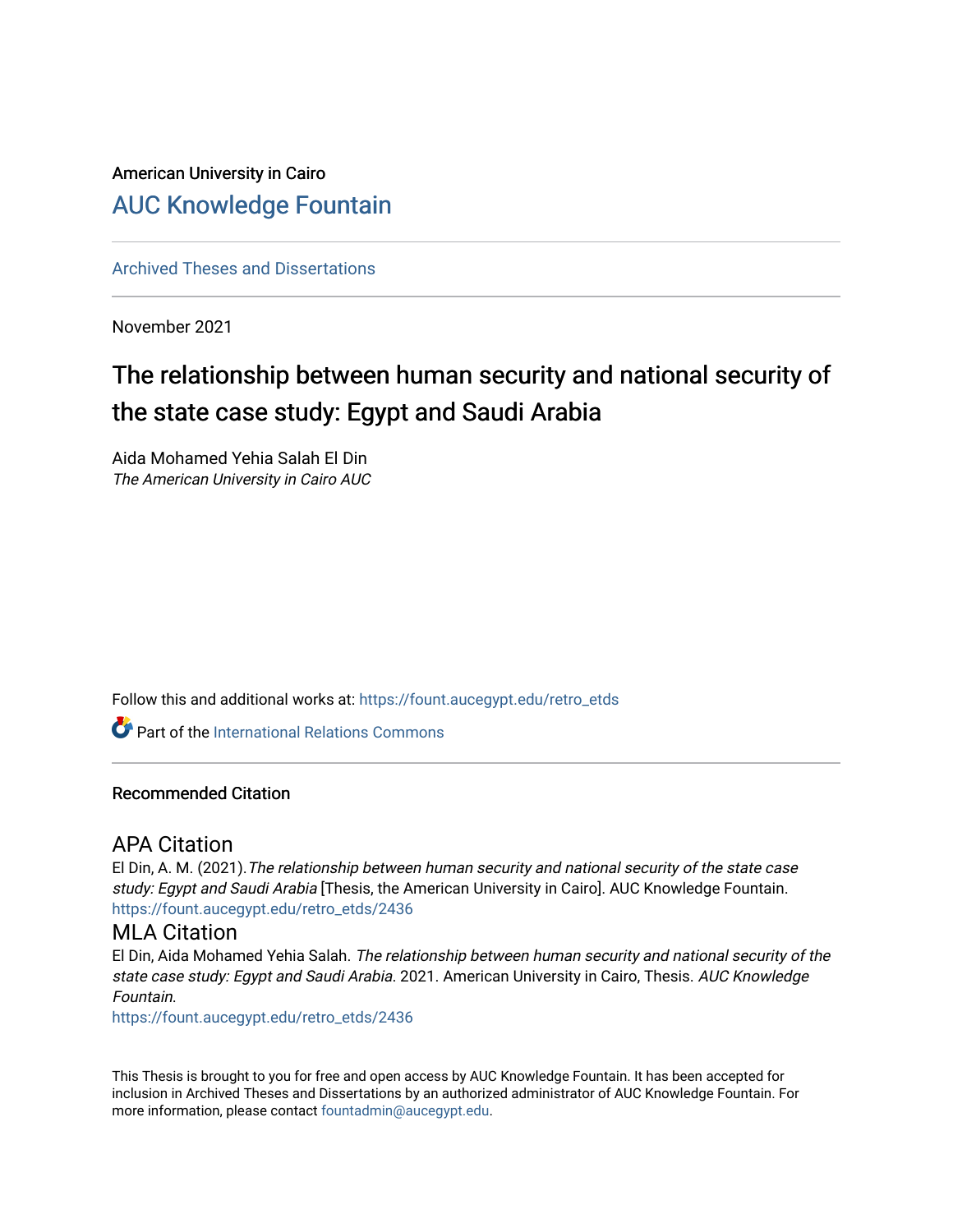THE AMERICAN UNIVERSITY IN CAIRO

SCHOOL OF HUMANITIES AND SOCIAL SCIENCES

DEPARTMENT OF POLITICAL SCIENCE

THE RELATIONSHIP BETWEEN HUMAN SECURITY AND NATIONAL SECURITY OF THE STATE CASE STUDY:

EGYPT AND SAUDI ARABIA

AIDA MOHAMED YEHIA SALAH EL DIN

A THESIS SUBMITTED IN PARTIAL FULFILLMENT OF THE REQUIREMENTS FOR THE DEGREE OF MASTER

OF ARTS IN POLITICAL SCIENCE

MONTH/YEAR

MAY/2011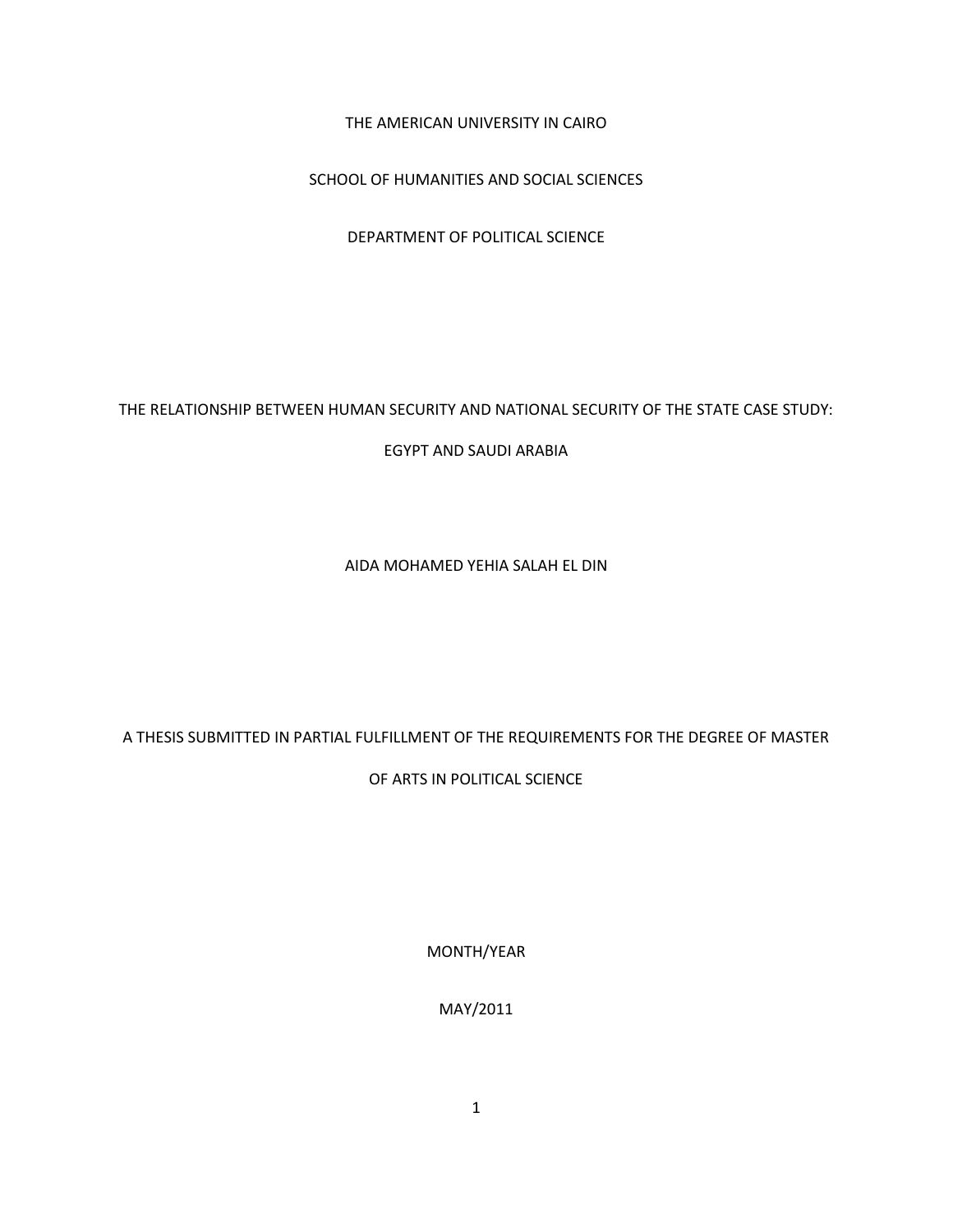### **ACKNOWLEDGEMENT**

I am heartily thankful to my beloved parents for all of their endless love, care and motivation.

It's also a pleasure to thank my supervisor; Professor Bahgat Korany for all of his guidance, support and patience with me to bring this thesis out in this form. Professor Korany has been an inspiration to all of his students and I am one of them.

A special thanks goes to Professor Jerry W. Leach for his concern, time and editorial help in reviewing and commenting on this thesis.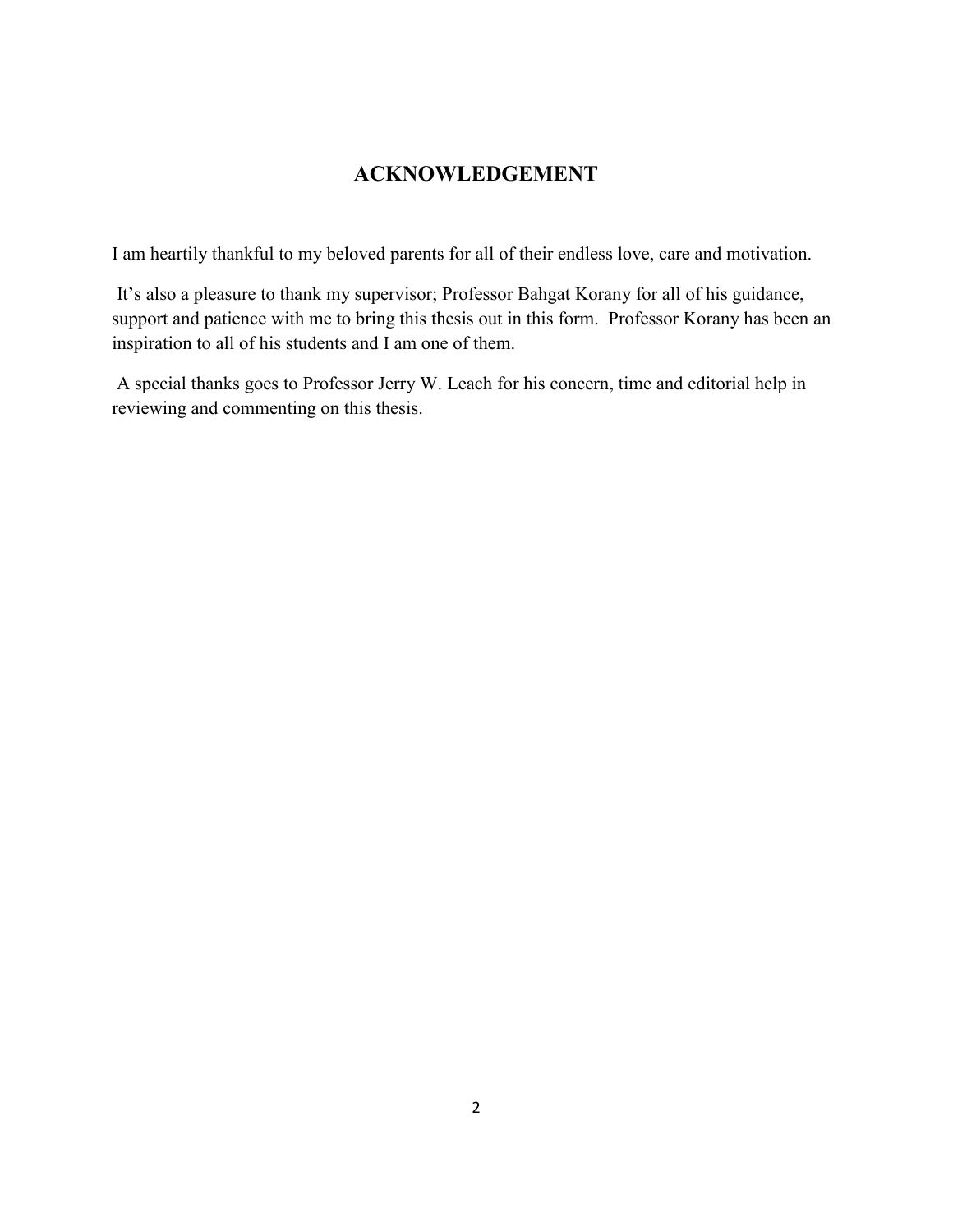# **TABLE OF CONTENTS**

# I- INTRODUCTION: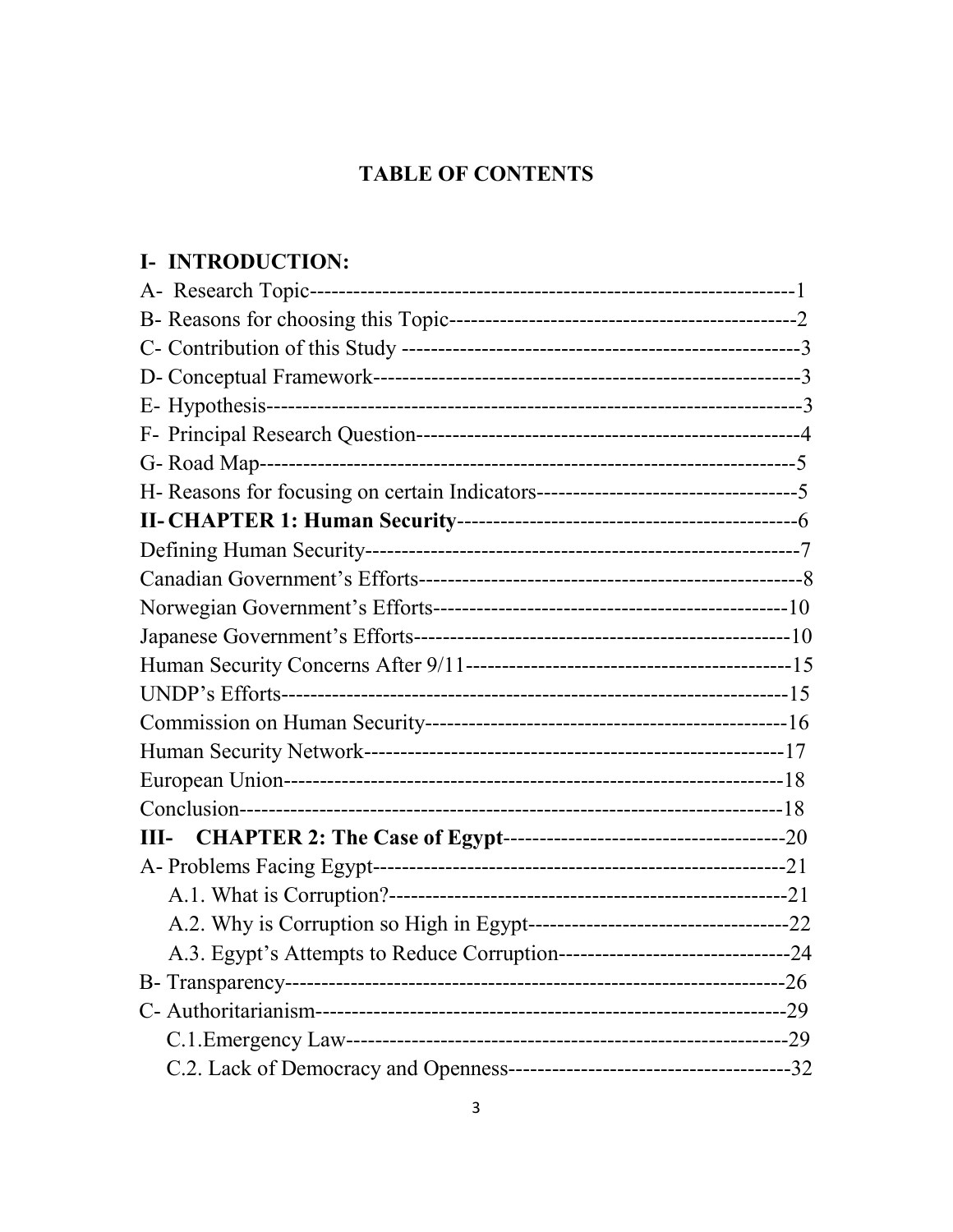| IV- Chapter 3: The Case of Saudi Arabia-----------------------------42 |  |
|------------------------------------------------------------------------|--|
|                                                                        |  |
|                                                                        |  |
| A.2. Saudi Efforts to fight Corruption----------------------------45   |  |
|                                                                        |  |
|                                                                        |  |
| B.2. Lack of Democracy and Openness-------------------------49         |  |
| B.3. Saudi Government's Efforts to Reform its System-------52          |  |
|                                                                        |  |
| C.1. Efforts to Improve Saudi Image on                                 |  |
|                                                                        |  |
|                                                                        |  |
| V- Chapter4: Comparing Egypt and Saudi Arabia---------------------57   |  |
|                                                                        |  |
|                                                                        |  |
|                                                                        |  |
|                                                                        |  |
|                                                                        |  |
| VI-                                                                    |  |
|                                                                        |  |
|                                                                        |  |
|                                                                        |  |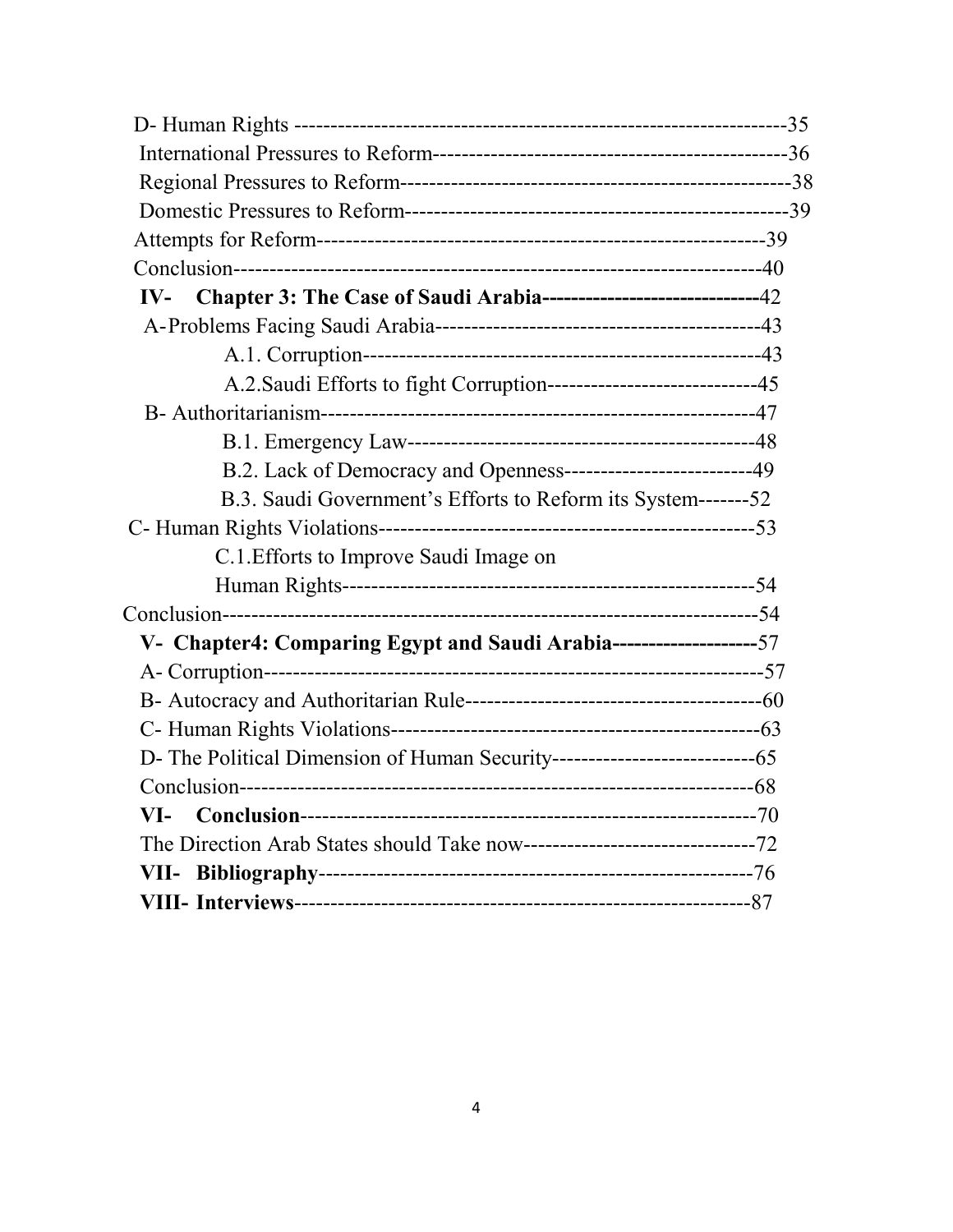## **LIST OF TABLES**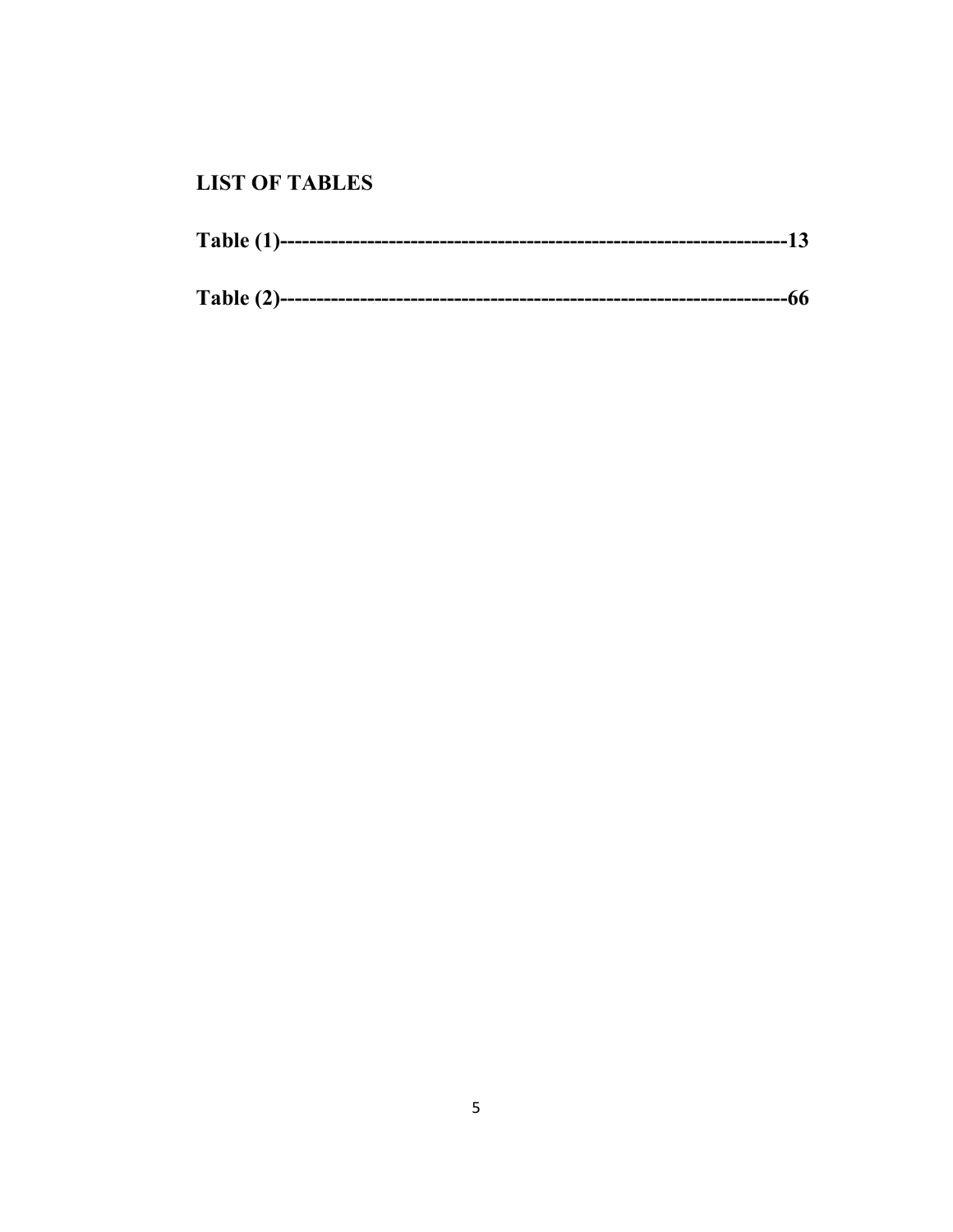# **LIST OF DIAGRAM(S)**

| A Diagram showing on relationship between human security and |  |
|--------------------------------------------------------------|--|
|                                                              |  |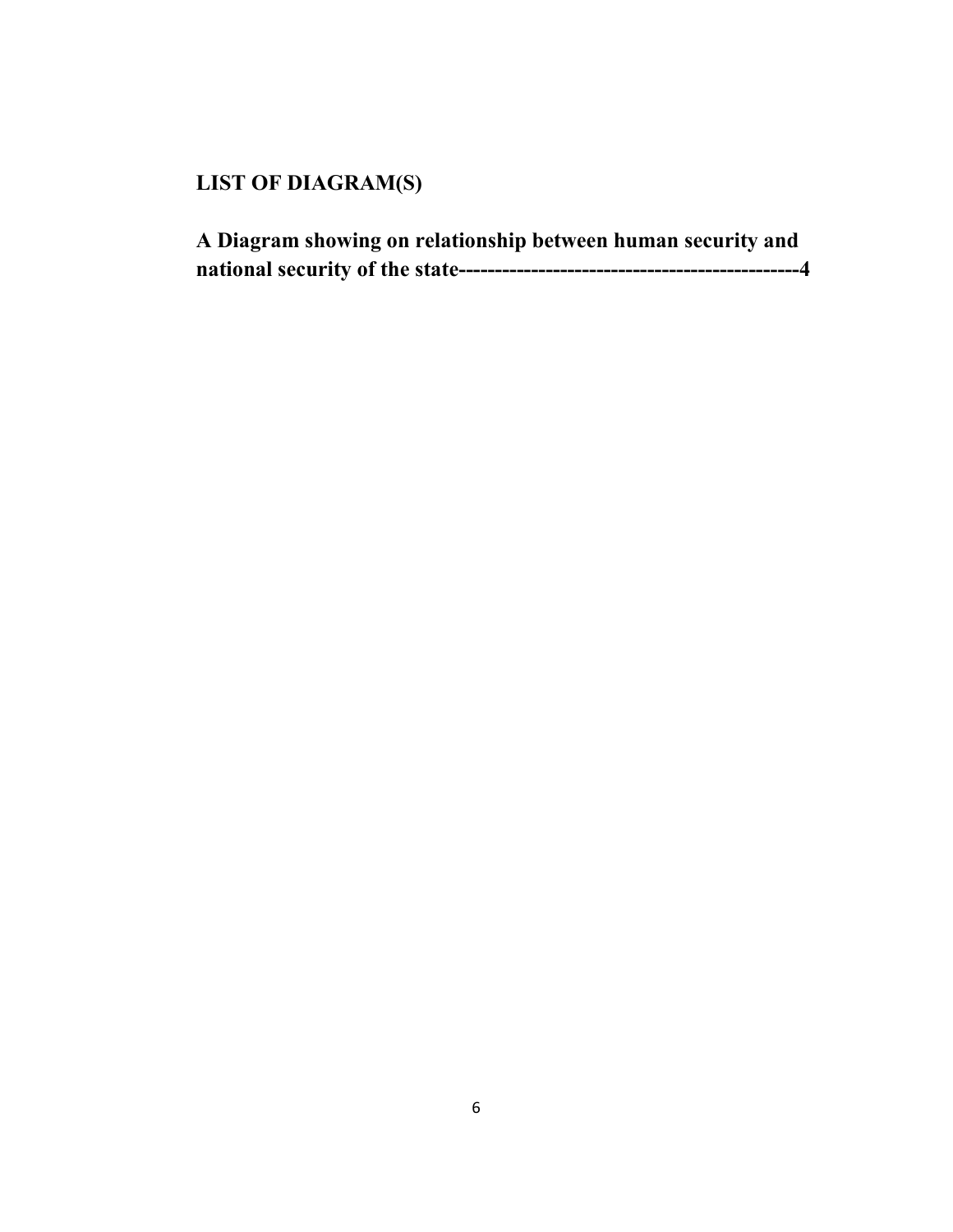# **LIST OF ABBREVIATIONS**

| AU------------------------ African Union                            |  |  |  |
|---------------------------------------------------------------------|--|--|--|
| ARPAC------------------Arab Region Parliaments Against              |  |  |  |
| Corruption                                                          |  |  |  |
| CAPMAS-------------------Central Agency For Public                  |  |  |  |
| <b>Mobilization And Statistics</b>                                  |  |  |  |
| CPI------------------------ Corruption Perception Index             |  |  |  |
| EU-------------------------- European Union                         |  |  |  |
| EOHR-----------------------Egyptian Organization for Human          |  |  |  |
| Rights                                                              |  |  |  |
| FDI---------------------------Foreign Direct Investment             |  |  |  |
| HSN--------------------------Human Security Network                 |  |  |  |
| HRC-------------------------Human Rights Commission                 |  |  |  |
| MP-----------------------------Members of Parliament                |  |  |  |
| NDP----------------------------National Democratic Party            |  |  |  |
| NCHR------------------------National Council for Human              |  |  |  |
| Rights                                                              |  |  |  |
| NGOs-------------------------Non-Governmental Organizations         |  |  |  |
| ODA---------------------------Official Development Assistance       |  |  |  |
| OECD-------------------------Organization for Economic Cooperation  |  |  |  |
| and Development                                                     |  |  |  |
| UN------------------------------United Nations                      |  |  |  |
| UNDP--------------------------United Nations Development Program    |  |  |  |
| UNGA-------------------------United Nations General Assembly        |  |  |  |
| UNCAC-----------------------United Nations Convention Against       |  |  |  |
| Corruption                                                          |  |  |  |
| US-------------------------------United States of America           |  |  |  |
| TIC----------------------------Transparency and Integrity Committee |  |  |  |
|                                                                     |  |  |  |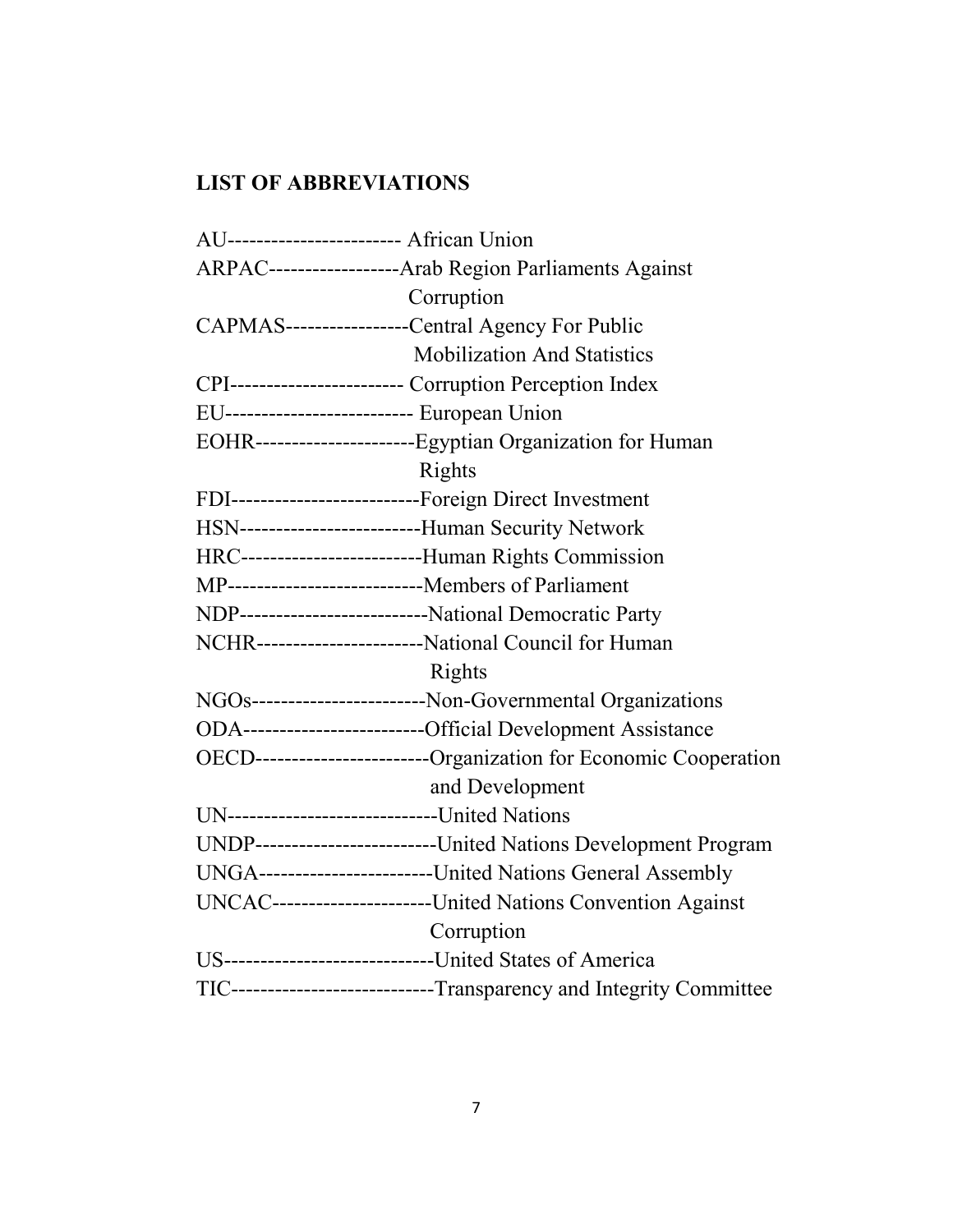## **INTRODUCTION**

### **A. Research Topic**

This thesis argues that marginalizing the political dimension of human security should be seen as a threat to a state's national security and its regime. The case studies showing this are from Egypt and Saudi Arabia. Although on the surface these states might seem to be calm, a deeper look into their respective state-society relationships shows great tension. This is as a result of the social change unparalleled with political one. Professor Bahgat Korany has described this situation as, "with the societal change that has taken place beneath, the 'volcano underneath' showing the discrepancy between 'social transformation' and lack of political transition" (Korany, 2010:208). Things are in flux and people are rebelling against the status quo. This in turn is having an impact on the regimes and on their national security. The linkage between national security and political rights and freedoms in these two states is shown by the attempts of both peoples to break the chains that are holding them from seeking their rights. There are several reasons that the uprisings of the peoples are counted as a threat to the states' national security. One is that such uprisings may (temporary) lead to instability by causing a change of regimes. The region suffers from multiple forms of oppressions from foreign occupation to oppression by the Arab rulers against their own citizens. This has driven many Arabs to question the legitimacy of those rulers. Oppression and injustice contradicts with the definition of political security as given by Ronald Paris: "It is the enjoyment of civil and political rights and freedom from political oppression" (Paris, 2001:90). Depriving people of these rights therefore causes instability for the state. For example, a whole society might rise against the regime and call for its removal. This lack of political security could lead to revolution because the state is supposed to be a guardian of such security. When the protector of political security has failed in its mission, rebellion against the state or the regime may result. In such circumstances, societies may experience the rise of religious extremism in the body politic as a counter-force to the regime. Both scenarios may create domestic disturbances, jeopardizing the security of the state.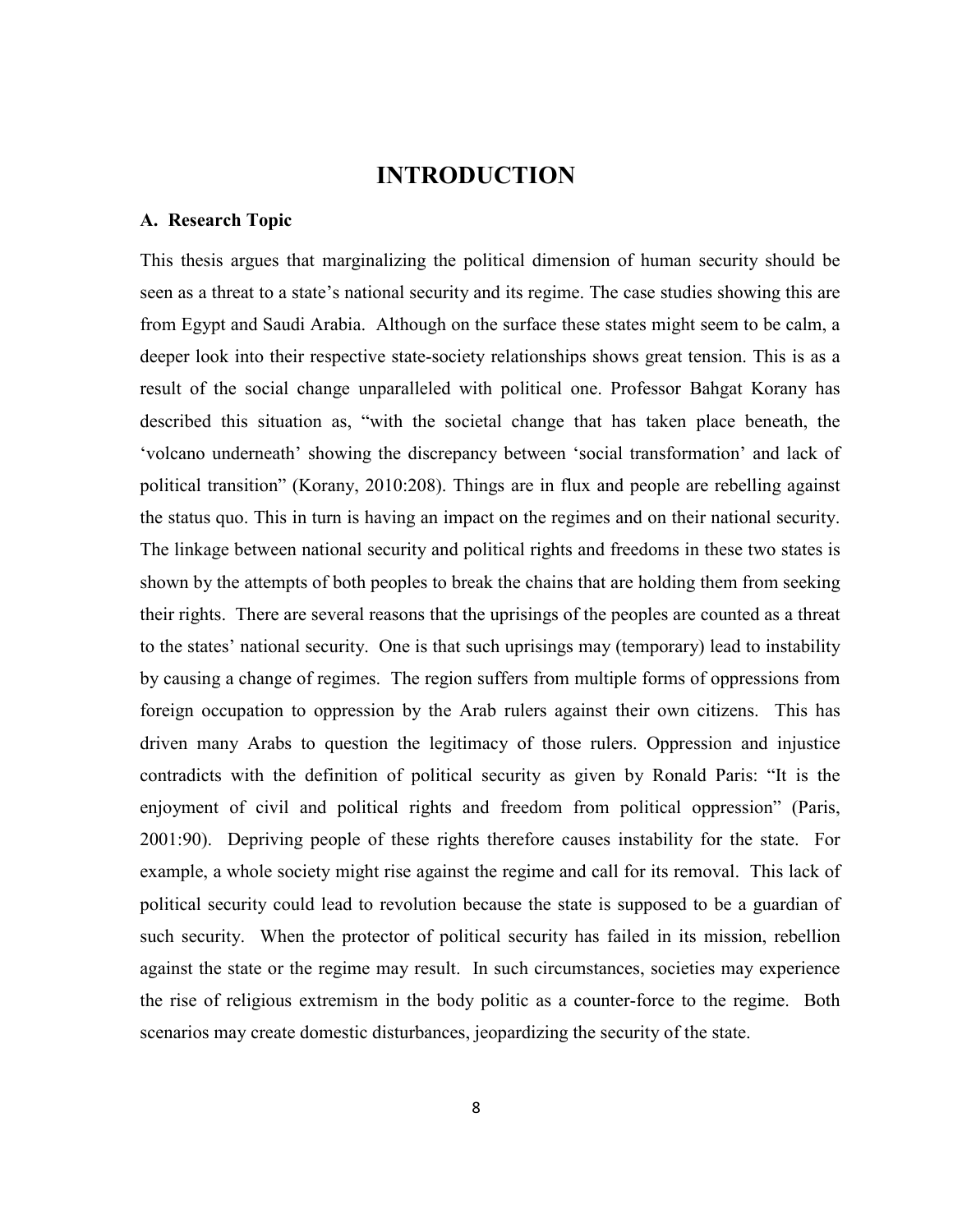### **B.****Reasons for Choosing This Topic**

The reasons for choosing this topic are numerous. First, there has been a wave of heightened awareness in Arab nations, especially after 9/11, concerning their rights and a persistent call for the restoration of these rights. People of these states have made use of the international pressures on their governments in seeking to become democratic states. The US-led international campaign for greater freedom and democratization in the Arab world has been based on the premise that the region has been performing very badly in terms of those two goals for a long time. There have been several calls by Arab people to end the continuous violations for their basic rights. Among those rights are those intended to preserve their human security. Arab states are seen as performing very poorly in preserving the political dimension of human security which has resulted in great Arab dissatisfaction with their leaders. This has two consequences. First, if a state fails to meet its own people's demands and fails to be questioned by its people, then it is the 'right' of its people to revolt against the ruling government. This concept rests on the implicit understanding that the state should be the main protector of the human security of the people, guarding and promoting their political security. However, by being the main violator of human security, people may be led to oppose the state and revolt against it. The social contract between the state and its citizens as explained by John Locke may then be terminated. This failure to meet the people's demands may give rise to rebellion against this state which may in turn destroy it. This destruction could take many forms. It could lead to a military coup d'état, a civil war which divides the state, a grassroots revolution, violent acts by terrorists, or a massive wave of migration from this state to another. In one of the chosen case studies; Egypt, many of these things are already occurring; in the other, Saudi Arabia, a few are.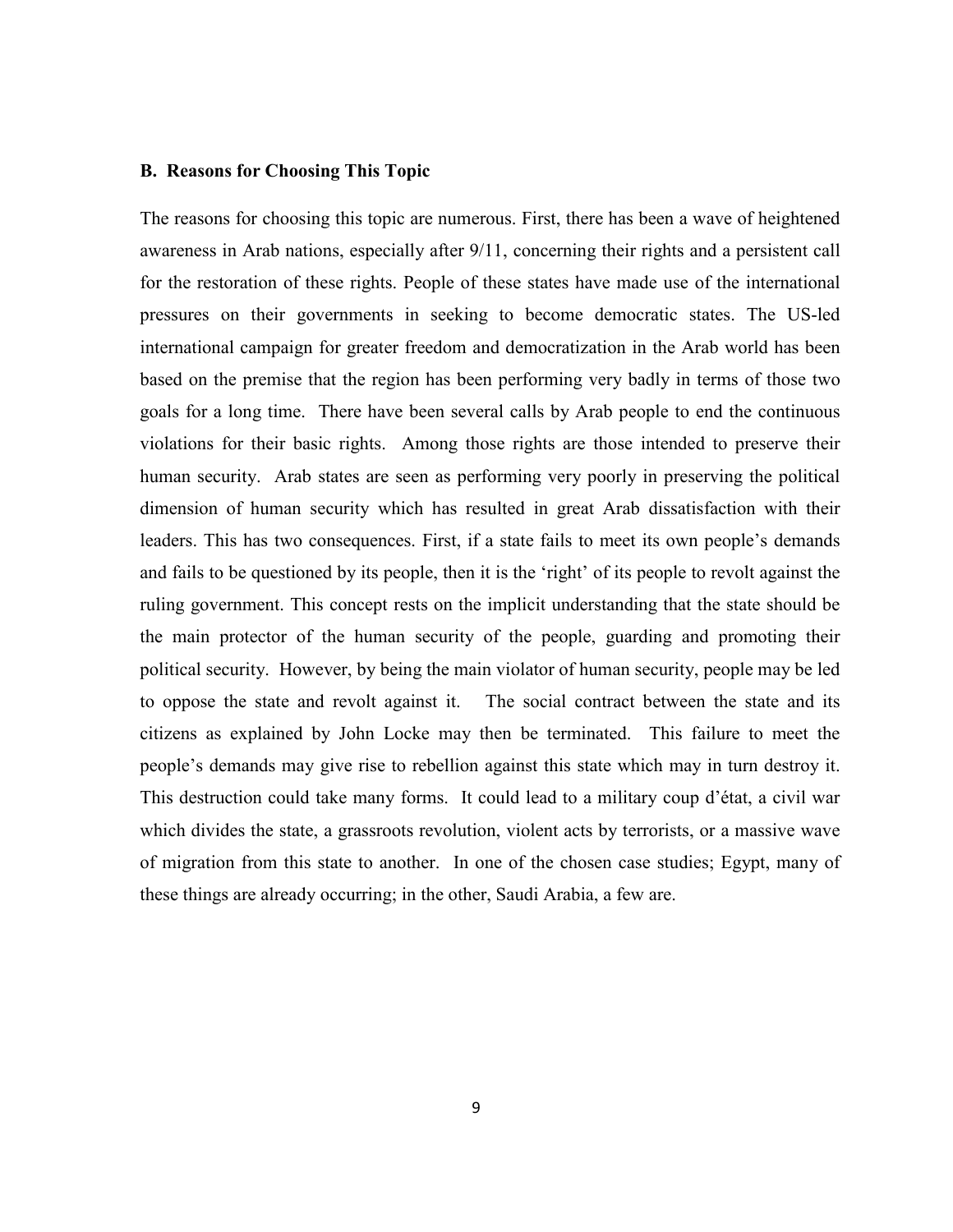### **C. Contribution of This Study**

This thesis will investigate the Middle East region, giving specific attention to two different Arab states: Egypt and Saudi Arabia. It will focus on the seventh dimension of human security, a dimension that has been neglected in other studies. It will try to prove the hypothesis which is that there is a relationship between the national security of a state, the widespread of corruption and the lower level of its operational transparency and the deprivation of human rights within those states, leading to undermining the legitimacy of the state.

### **Main Ideas to be Covered in this Research**

Violations of political security become a threat to the security of the state as they cause decay from inside since they form a domestic threat.

Authoritarianism in Arab governments is a threat to the Arab human security because Arab leaders seek to stay in power for a long time at the expense of their citizens' security.

The practices of the governments of Egypt and Saudi Arabia in the area of human rights will be compared. Corruption, transparency, the status of human security in those two states will be investigated, especially with reference to national security and legitimacy of the state itself.

### **D. Conceptual Frame work**

Human Security is this thesis' framework of preference to other theories of Security. Human security is made up of seven dimensions. These are health security, economic security, food security, environmental security, personal security, political security and community security. The main focus of this thesis shall be concerned with political security. Amitav Acharya defined the political security as, "ensuring that people live in a society that honors their basic human rights and ensuring the freedom of individuals and groups from government attempts to exercise control over ideas and information" (Acharya, 2001:492). Another definition given by Ronald Paris to political security is that "it is the enjoyment of civil and political rights and freedom from political oppression" (Paris, 2001: 90). This definition is related to performance of the governments in terms of democracy, open and free elections, human rights and free flow of information and ideas without being subject to fear of being oppressed.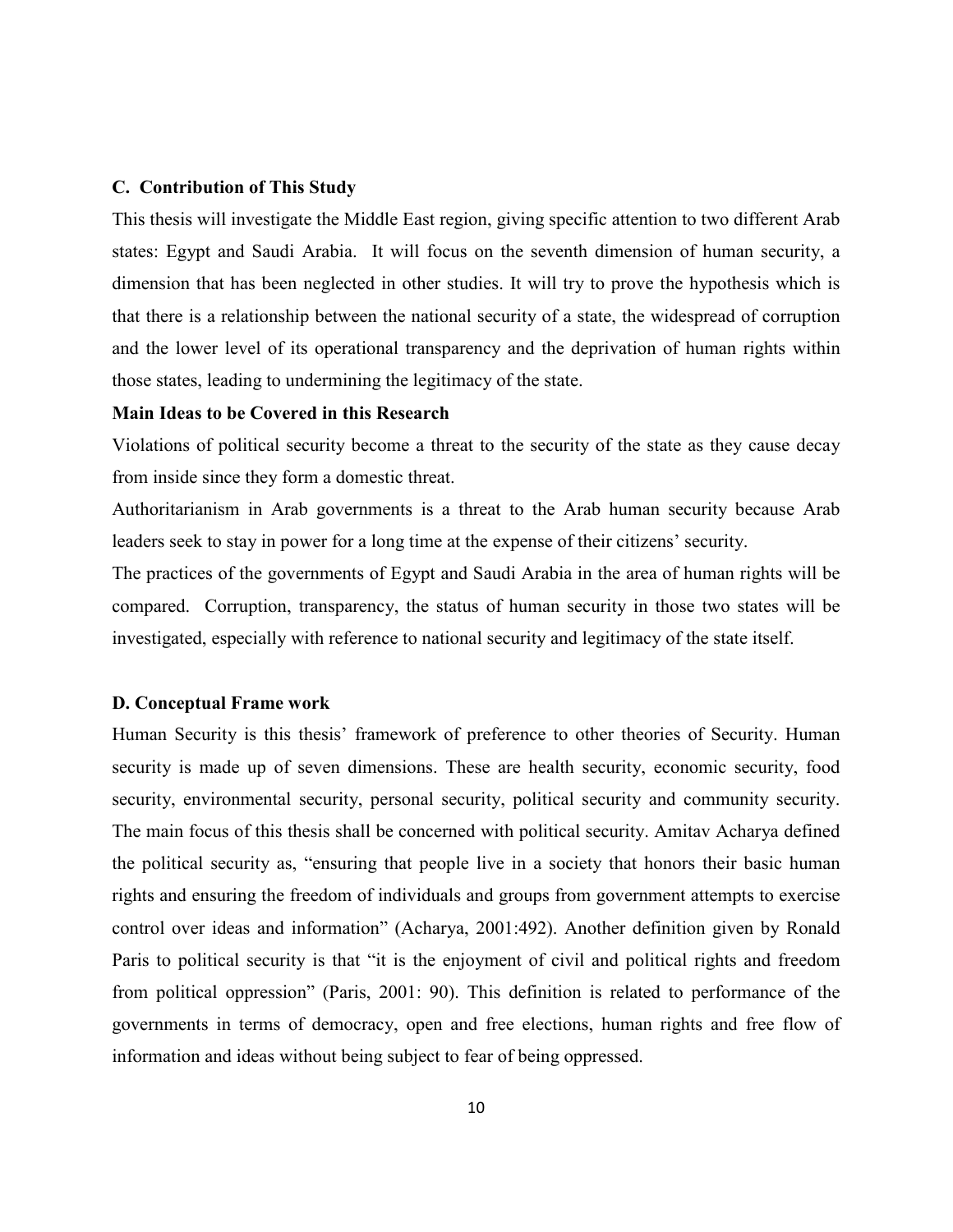### **E. Hypothesis**

Human security is basic to the security of the state, therefore, a deficiency in human security results in a spill-over effect on the state's security.

Improvements in human security increase the security of the state. Violations of human security put the state's security in peril. The following diagram shows the relationship between them.



*Assuming that state's security is a function of human security.*   $X = a + b (v)$ *Where X is independent variable A is constant B is coefficient Y is dependent variable* 

### **F. Principal Research Questions**

The research questions are: What impact do deficiencies in the political dimension of human security have on the state's security? Do these deficiencies lead to the insecurity of the state? How exactly does the political dimension of human security affect the security of the state?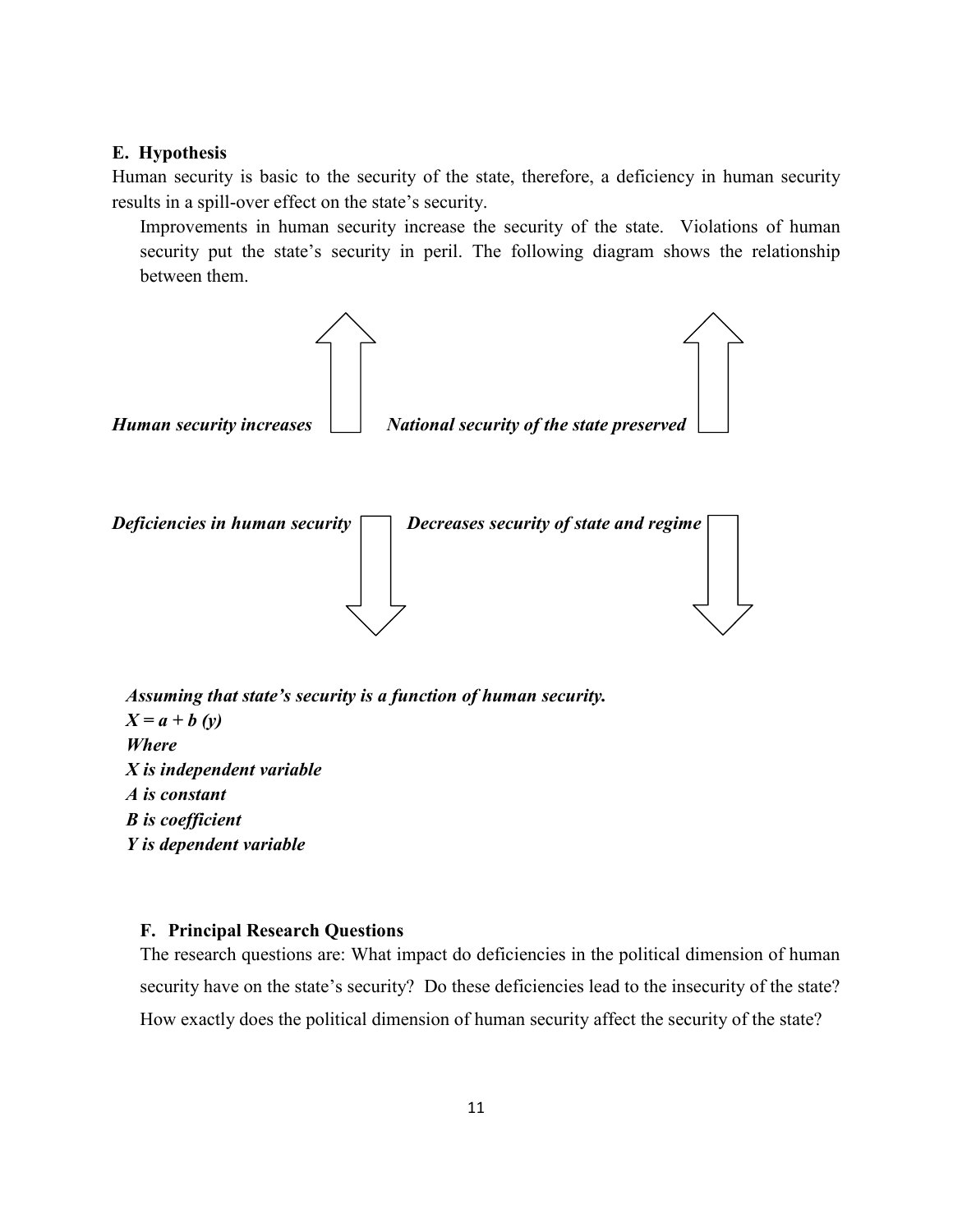The argument of this paper is that the security of the state is bound to the security of its people. Thus any violation committed by the state against its people gradually leads to the insecurity of the state and poses a threat to its regime.

### **G. Road Map of This Thesis:**

The case studies will show that certain indicators measure state's lack of protection of human security. The indicators chosen in this study are human rights as seen in the treatment of detainees, the imposing and implementation of emergency laws, rates of corruption, the level of transparency, and authoritarianism. The research methodology will be based on analysis of documents, collection of data and interviewing academics specialized in human security, in Egyptian politics and in Saudi politics. Also an interview has been conducted with an Egyptian Ambassador in the Arab League.

### **H. Reasons for Focusing on Certain Indicators**

Special attention will be given to corruption, lack of transparency, authoritarianism, and human rights violations. These are seen as the most important sources of a state's decay from within. They are also seen as the main sources of human insecurity as violations of them cause threats to freedom from fear and freedom from want. They create a sense of despair in any society that undermines the trust between the rulers and ruled, threatening the statesociety relationship. This in turns threaten the regime and the national security of the state.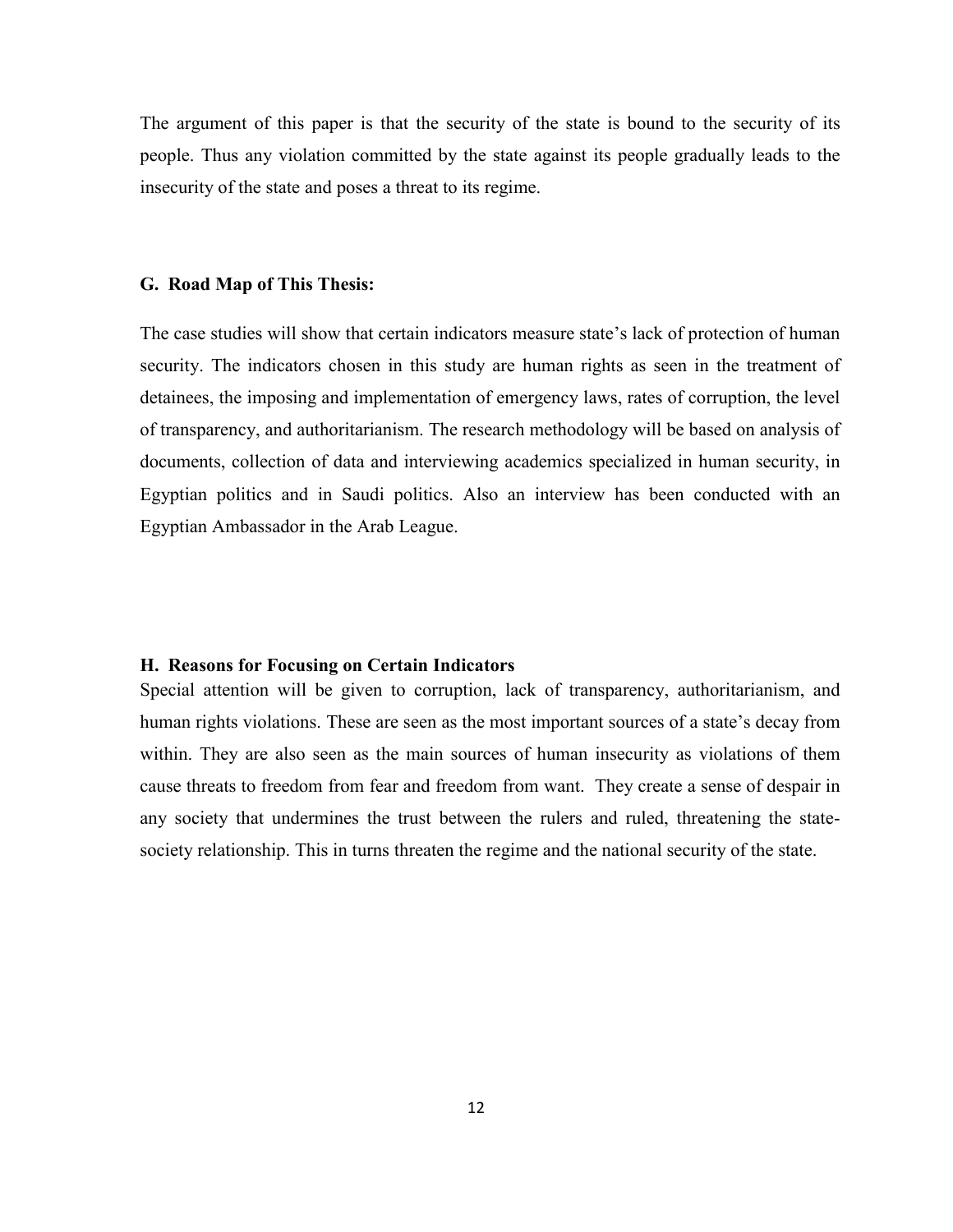# **CHAPTER 1 HUMAN SECURITY**

This chapter discusses the efforts made by states, non-states and International organizations concerned with human security. It will trace individually their history of interest in the concept of human security, including where they have reached today.

The definition of human security centers on "freedom from *fear* and freedom from *want*". This simple straightforward definition was introduced in 1994 by the UN Development Programme (UNDP).

Human security has seven dimensions: food security, economic security, environmental security, health security, water security, personal security, and political security. This thesis shall be concerned particularly with the seventh dimension of human security; political security. The first reason for that emphasis is that not enough has been written about it. The second is the low level of awareness of the importance of political security associated with the high levels of corruption, especially among the governing elites. Low transparency rates in any state lead to insecurity of the other dimensions of human security and eventually to the insecurity of the state.

This study shall try to fill in this gap by focusing on the political dimension of human security. It is not meant to undermine or marginalize the other dimensions of human security; in fact, it draws attention more closely to them by focusing on the political aspect. A reason for this is the high corruption rates, low transparency, and violations of human rights lead to violations and insecurities on the other dimensions of human security. All human security dimensions are interrelated linked and affect each other. In addition, the preservation of human security, with all of its aspects, is linked to the security of the state. Therefore, a reform in the political dimension of human security would lead to lowering in-securities on other dimensions. There are many violations taking place as a result of high corruption and low transparency in the Middle East.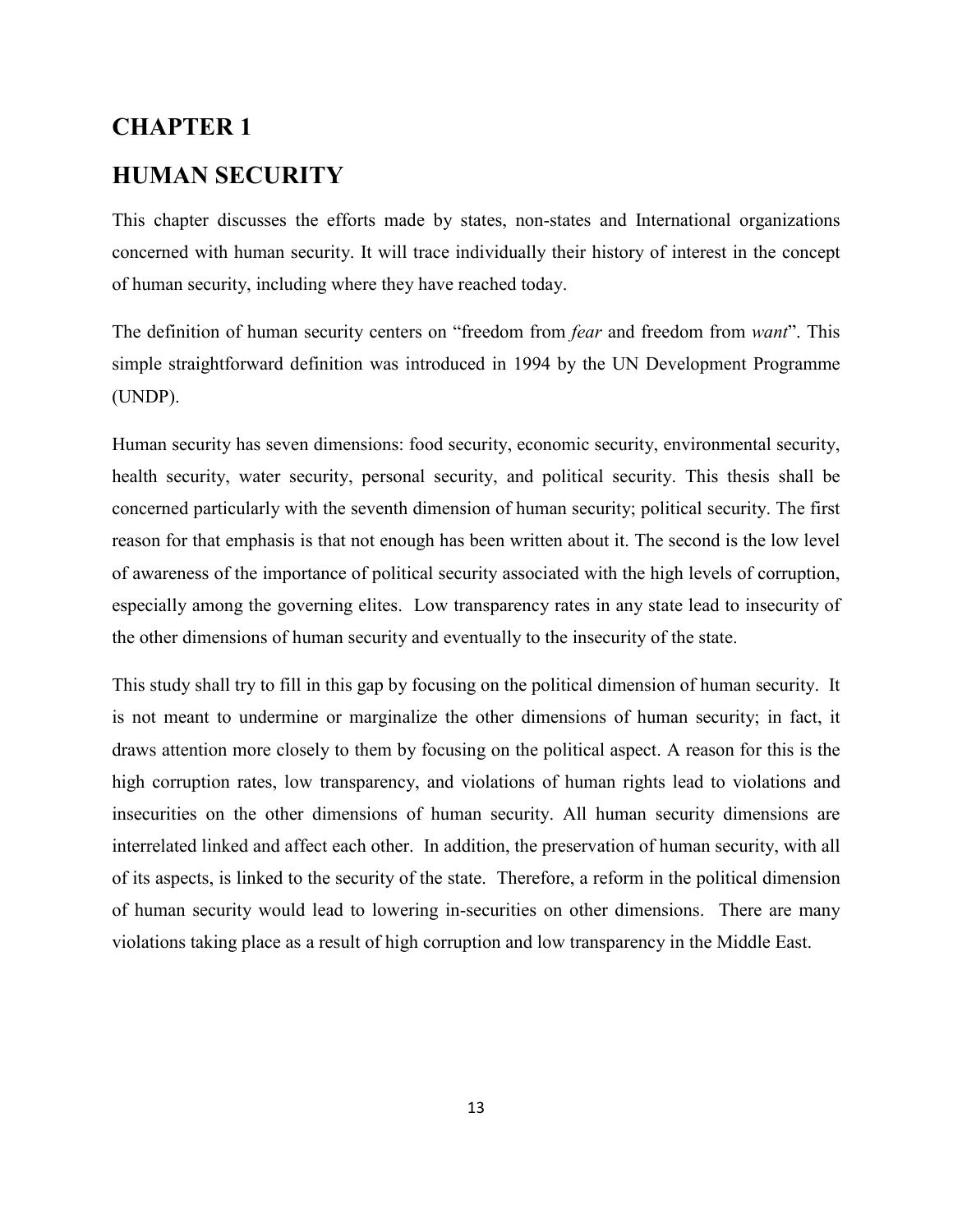### **Defining Human Security**

There are many explanations and definitions given to the concept of human security. What is interesting is the definition for human "insecurity" given by Caroline Thomas in her article "*Global Governance Development and Human Security".* She argues that human insecurity happens due to the existing structures which have the power to adopt a selective process. "Such a structure could be on several levels, ranging from global, to regional, the state and finally the local level." (Thomas, 2001: pp.160). In addition she says "The qualitative aspect of human security is about the achievement of human dignity which incorporates personal autonomy, control over one's life, and unhindered participation in the life of the community." (Thomas, 2001: pp.163). This definition of human security, in specific, shows that this concept values personal freedoms and highlights the importance of public participation. These are found in worldwide calls for protecting human rights, yet a further reason for making the political dimension of human security the main focus of this study.

Another definition illustrating the meaning of human security is given by Hienbecker as "the ability to protect people as well as safeguard the state" (Thomas, 2001: pp. 161). This definition means that human security ensures the security of both individuals and the state. The argument of this paper is that the state which fails to maintain any form of security to its people on the local level should be counted as a 'failing state'. The state will likely be the main violator of human rights in this case and be on hostile terms with its people. "The weak state-society relations often mean that the state hinders rather than helps in the achievement of human security" (Thomas, 2001: pp.162)*.* In these circumstances, questions will arise about the state's legitimacy and the state's ability to survive due to domestic conflicts or foreign invasion.

Finally a definition for Political dimension of human security must be given. Ronald Paris defined it as, "it is the enjoyment of civil and political rights and freedom from political oppression" (Paris, 2001:90). Another definition for political security that revolves around the same meaning was given as, " ensuring that people live in a society that honors their basic human rights and ensuring the freedom of individuals and groups from government attempts to exercise control over ideas and information"(Acharya, 2001:492).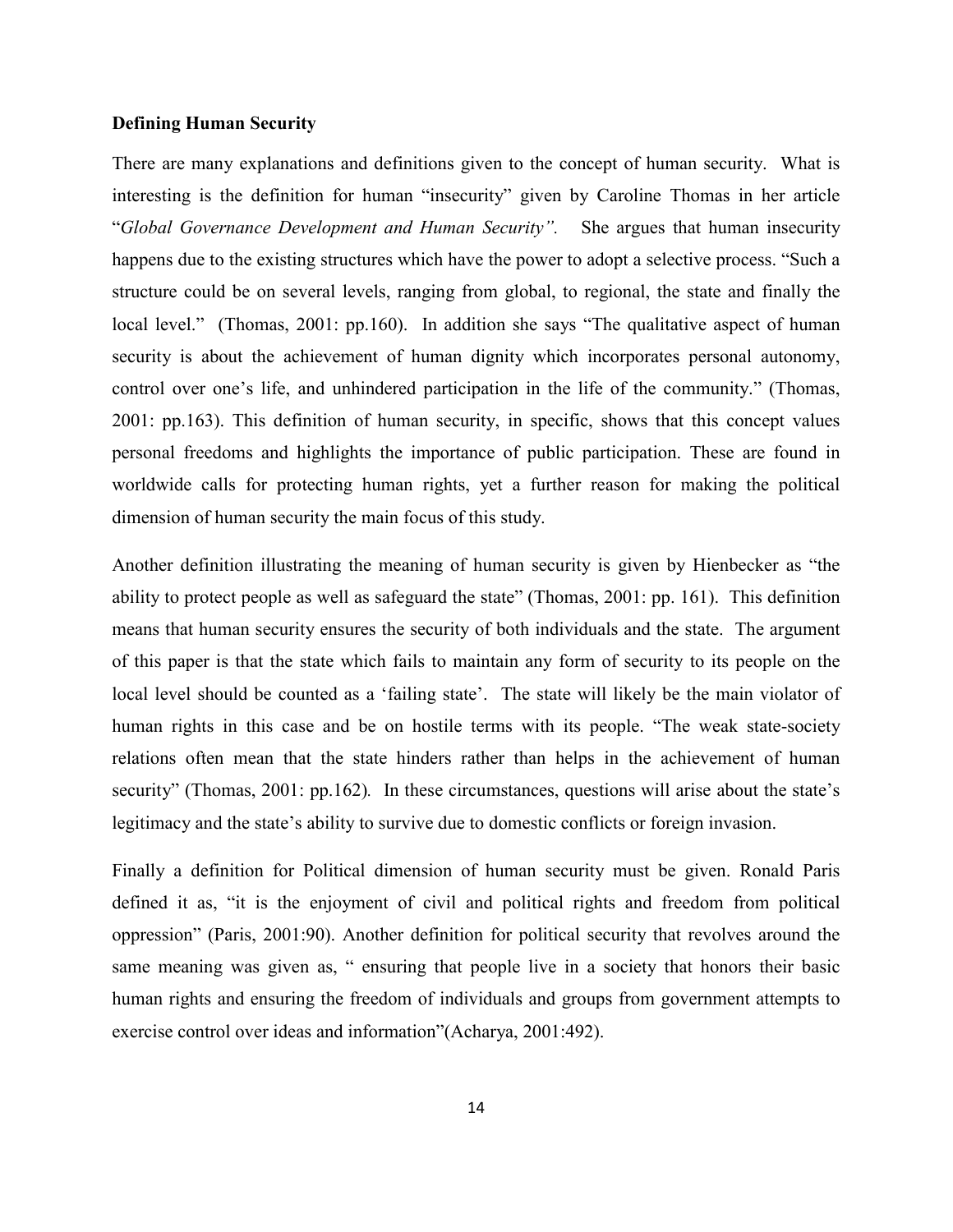All seven human security dimensions are important. However, researchers, human rights advocates, governments, and international organizations often give much more attention to food, water, and economic security, unintentionally deemphasizing political security.

#### **Canadian Government's Efforts**

The governments of Norway and Canada along with other states promoted the concept of human security in the post-cold-war era. This happened when they understood that conflicts between states have been reduced after the end of the cold war. This led them to focus on a different kind of tensions which threaten the security of peoples. The outcome of their intellectual migration was the concept of human security. Therefore, researches and policy analysis in those two states started to focus on problems which face human beings and threaten their security and well-being. Those problems are such as "widespread use of arms, Land mines, and spread of HIV/AIDS", these were a few problems mentioned by the Canadian Foreign Minister Lloyd Axworthy in his speeches. These problems have a more acute impact on "intrastate" security. Axworthy stressed the importance of many issues which build the core of human security from rule of law, to preservation of the well being of the individuals, to the peace and security of a state and he saw them as all intertwined (Thomas, 2001: pp.159-175).

The efforts that Axworthy and the Canadian Government made in defining human security and bringing it to the fore in world affairs are crucial. Its emergence on the world stage was partly due to the fact it was not coming from one of the former superpowers as they did not have credibility. They were viewed as aggressive states having an interest in dominating other states and interfering in their internal affairs. As such they were not seen as trustworthy.

Axworthy stressed in "Canada and Human Security: Search for Leadership" that states run their own affairs in the post-cold-war era with the goal of decreasing the chances of war erupting between states, especially a war involving themselves. Yet while interstate conflicts have gone down, intrastate conflicts have gone up, largely because of rising insecurities. One can explain it as a result of the many problems inside the states that are leading to violence and conflict between groups within a state. Intrastate conflict is not just an internal security threat but can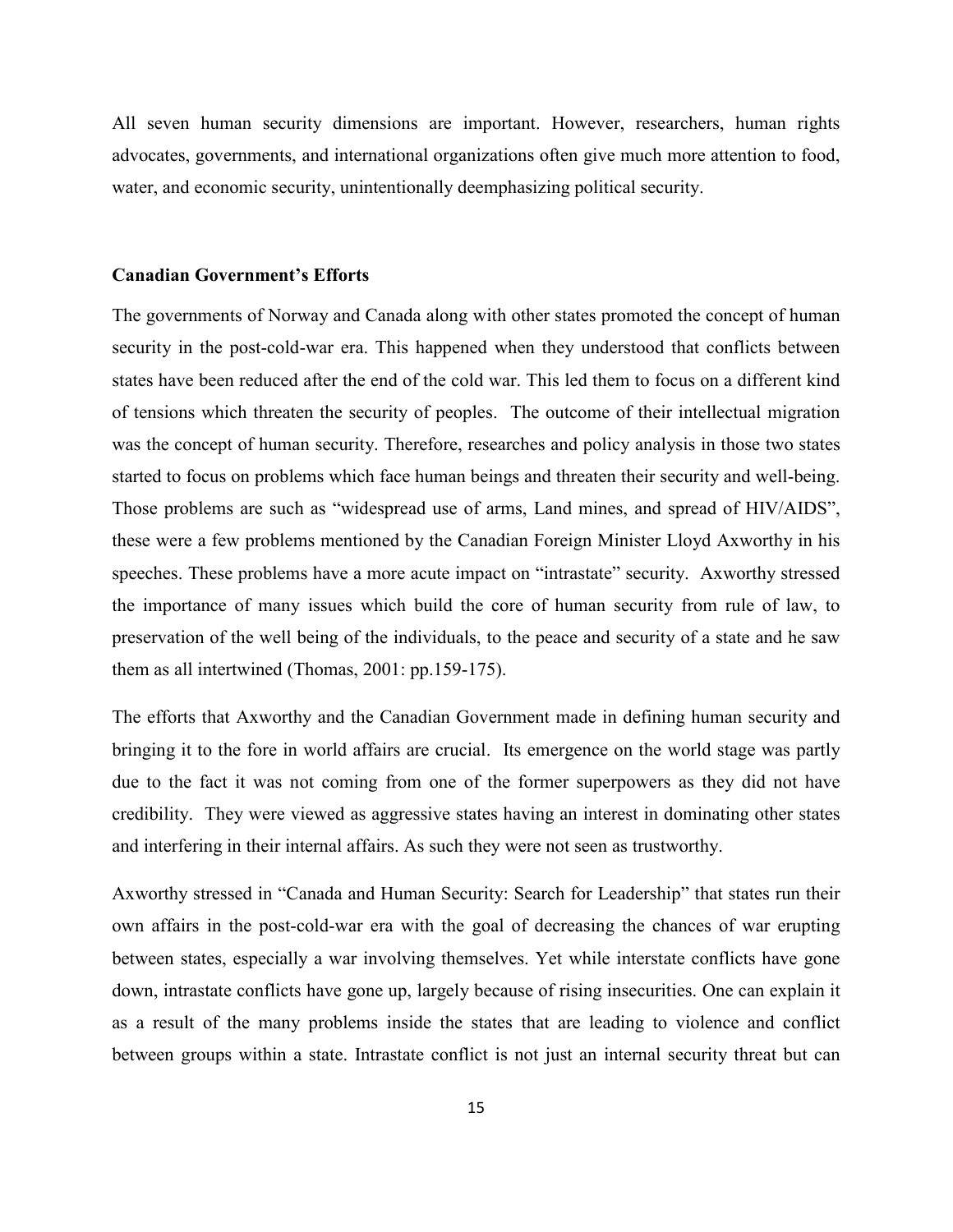easily become an international one. Since this globalized world, states and societies live in webs of interdependence. An issue threatening one state can send shock waves felt in another. Axworthy says in this regard "that the forces of influencing human security are mutually interrelated and mutually reinforcing" (Lloyd Axworthy, 1997: pp.184).

The Canadian Government argues that the rule of law, good governance, democracy, preserving human rights and freedoms, concern for individual well-being, the eliminating of physical violence are cornerstones of human security. They also believe that human security preservation will eventually lead to the world peace and security. Many analysts saw the Canadian approach as summarized in the 'freedom from fear' part of the definition of human security (Karakaya, 2010). Canada itself has "worked on improving the international governance through, inter alia, democratization, respect for human rights and the peaceful resolution of disputes". This has been the main priority on its foreign policy agenda (Axworthy, 1997:184).

Canada has also given much attention to the concept of human development. In fact, Canada's concern with human security is seen as so intertwined with human development as David Bosold and Wilfried von Bredow described it as follows "for the government of Canada human development is complementary to human security"(2006, pp.832). Bosold and Bredow evaluated Canadian foreign policy as " Canada has successfully punched above its weight class, initiating creative and promising new modes of negotiation, and further development of international law and forms of government" (Bosold and Bredow,2006: pp.836).

As successors of Axworthy, Canadian Foreign Ministers John Manley, Bill Graham and then Pierre Pettigrew have had to face the impact of 9/11. This led the issue of human security to decline in the importance attached to it. The ministers of foreign affairs focused on other areas which suffer from insufficient attention such as drugs, HIV/AIDS, environmental problems, human rights, small arms and nuclear proliferation. These topics can be seen as having a direct negative impact on human security and acting as threats to it (Bosold & Bredow, 2006:pp.829- 844). The Canadian stand towards human security is therefore not viewed as having totally shifted away from human security.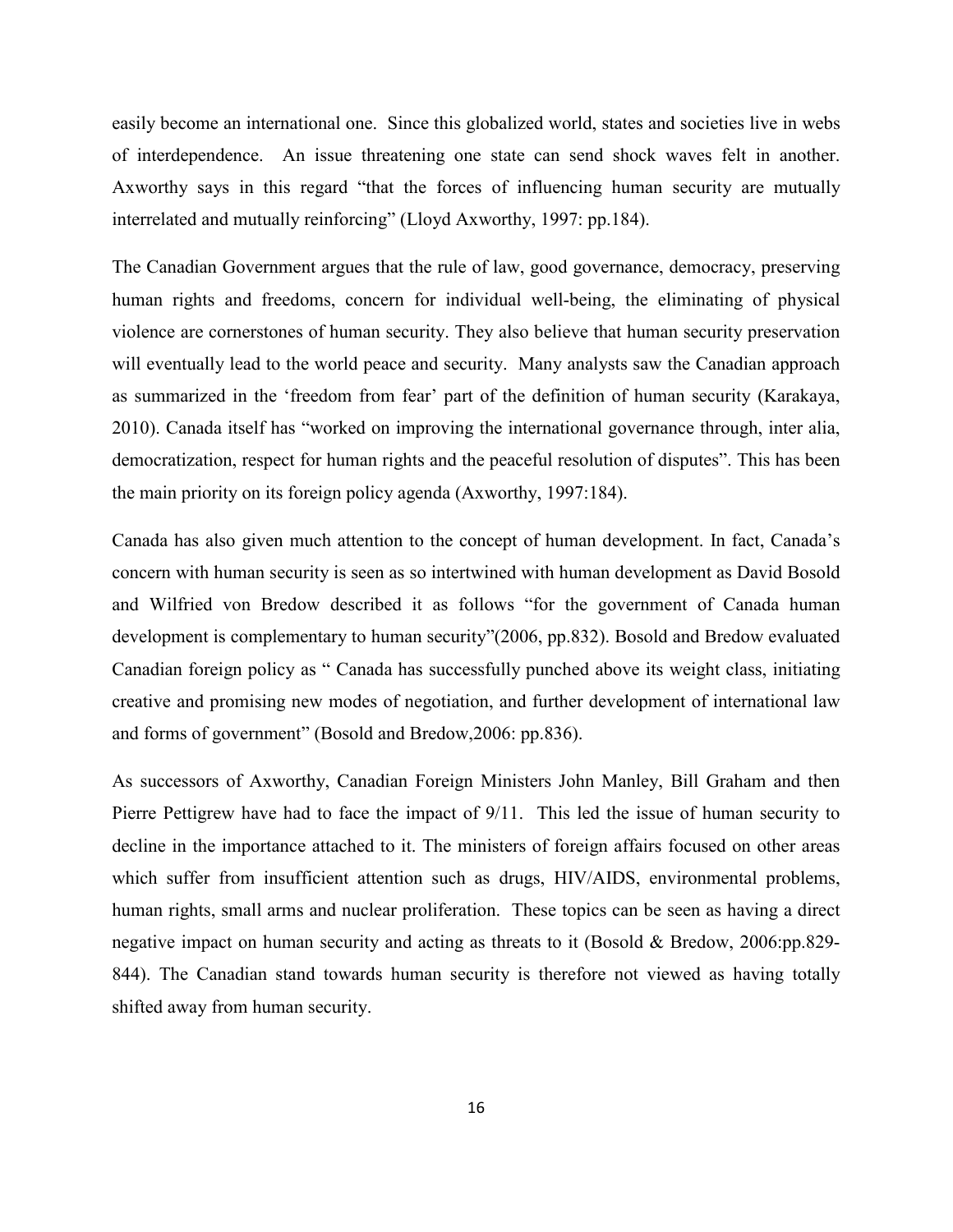### **Norwegian Government's Efforts**

The Norwegian Government worked with the Canadian government on promoting the idea of human security. Norway's efforts were less important than those of Canada. Both governments started together and shared the same interests. Norway is mainly concerned, like Canada, with the preservation of rule of law, respect for human rights and international human rights laws, implementing democracy, and promoting peace and security. Norway is similarly interested in having a world free of landmines and small arms so as to avoid dangers to many human beings. As a forward step towards putting human security in action, Norway hosted in 1998 the first international talks on the island of Lysoen. What emerged is known as the Lysoen Initiative. This formed the foundation of the Human Security Network (HSN).

Norway is also strongly supportive of peace keeping and peace making in disputed areas such as Sri Lanka, Sudan, Ethiopia, Guatemala, Haiti, and Palestine. It negotiated the famous Oslo Accords (Karakaya, 2010). This was Norway's principal success in its efforts towards building peace through solving conflicts around the world. Norway still uses its good offices with disputed parties to bring them to negotiate for peaceful solutions. The Norwegian Government works closely with many NGOs and international organizations such as the Red Cross and the UN in helping to provide humanitarian relief.

### **Japanese Government's Efforts**

Japan is considered the third key player in the human security arena. It has invested a lot of its efforts to promote the concept of human security. Japan's concern with human security goes back to Prime Minister Obuchi Keizo. Obuchi sought to make human security a pillar of Japan's foreign policy and to make the  $21<sup>st</sup>$  century the human security century (Edstrom, 2003, pp.209-255). Japanese concern with human security focuses on stabilizing the Asian economies, specifically aftermath the Asian financial crisis of 1997; maintaining peace and security in East Asia; and peace-building and peace-making, especially by stabilizing the social and political systems of neighboring countries. Moreover, it concentrates on environmental and developmental problems as well as humanitarian relief after disasters.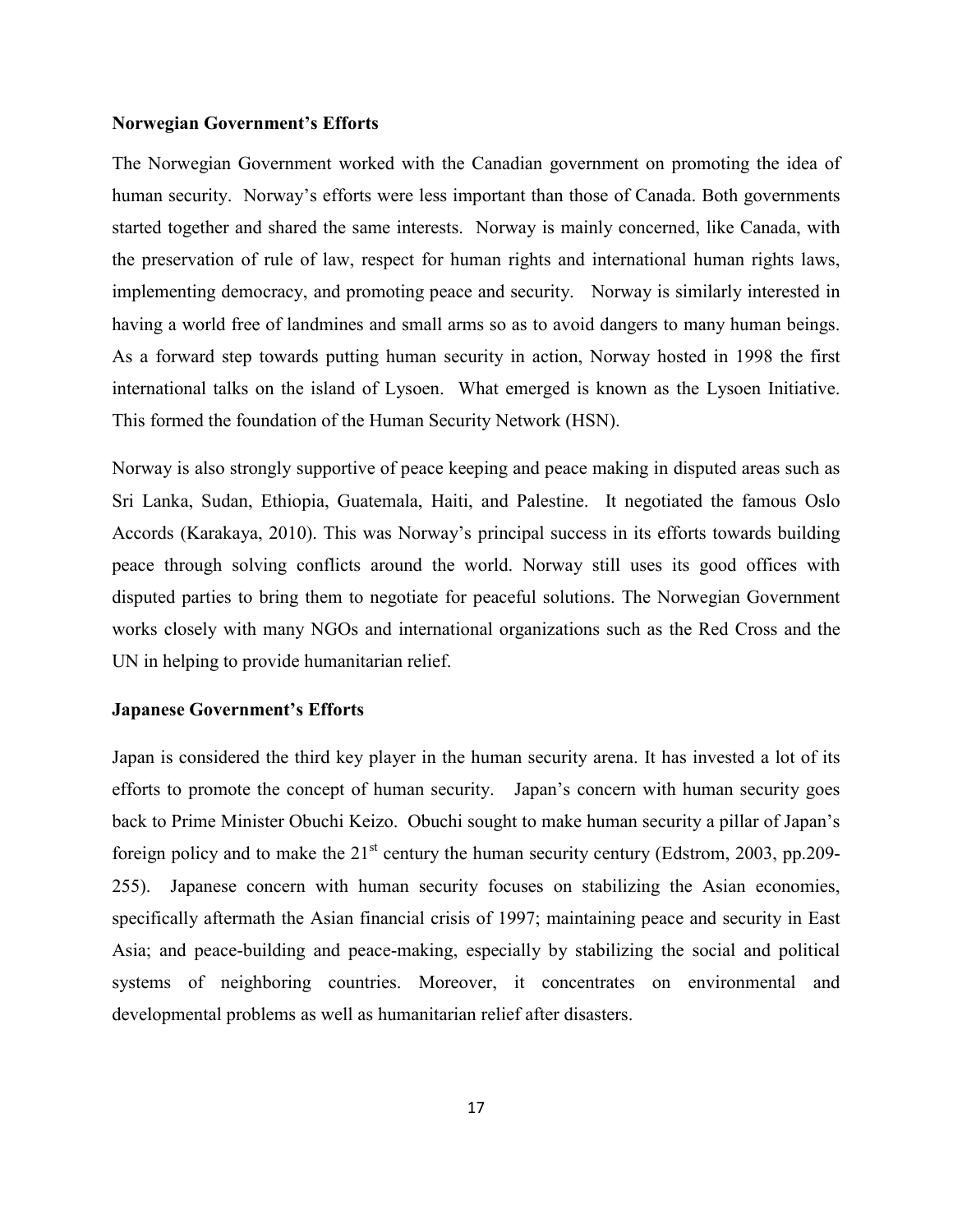Japan represents Asian block in the HSN. Asians pay closer attention to human security issues in general because of the many disasters they are prone to, ranging from pandemics to earthquakes to tsunamis. Much of the region is also still at the developing-country phase and needs help to move forward. The region's focus on human security helps in advancing these goals. Japan has pushed hard to establish the Commission on Human Security. Among the founding members and its first co-chair Sadako Ogata, a former UN High Commissioner for Refugees. This commission was established in 2001 with the goals of promoting human security and solving the problems individuals face in their quest for such security. Japan worked on funding a human security unit at the UN known as the Trust Fund for Human Security in 1999 (Karakaya, 2010).

The Japanese government helps other nations on human security issues by giving them aid. Japan sees that preserving human security in the Asian region, especially Southeast and East Asia, as a high priority. The Japanese interest to build human security in Asia comes from the strong sense that Japan is closely interconnected with its regional neighbors. Japan believes that any problem within the region could have echoes on Japan's security and its political, economic, and social stability. Following the Asian financial crisis of 1997, Japan worked on providing aid to Southeast Asian countries as a way to help them overcome their economic contractions resulting from the crisis. Japan sees that stabilizing the Asian economy is a priority for its own economy.

In early years of the 2000s, when the region was hit hard by the health pandemics of the Avian flu, SARS, and tsunamis, Japan played a pivotal role in helping to alleviate the problems of those affected. Japan again saw this as part of its policy to support and build human security in its region (Karakaya, 2010). Some view Japanese interest in human security as a way to establish Japan's hegemony over south and Southeast Asia as well as a way for it to move away from the US control. Karakaya stated, "The positive role of enhancing Human Security beyond traditional confines of the US-Japan Alliance, and stretching its power away from US supervision" (Karakaya, 2010). This became important to Japanese thinking. Bert Edstrom argued that Japan's approach is "a highly attractive perspective for Japanese foreign policy decision-makers as the pursuit of human security will enable Japan to pursue policies that are devised in Tokyo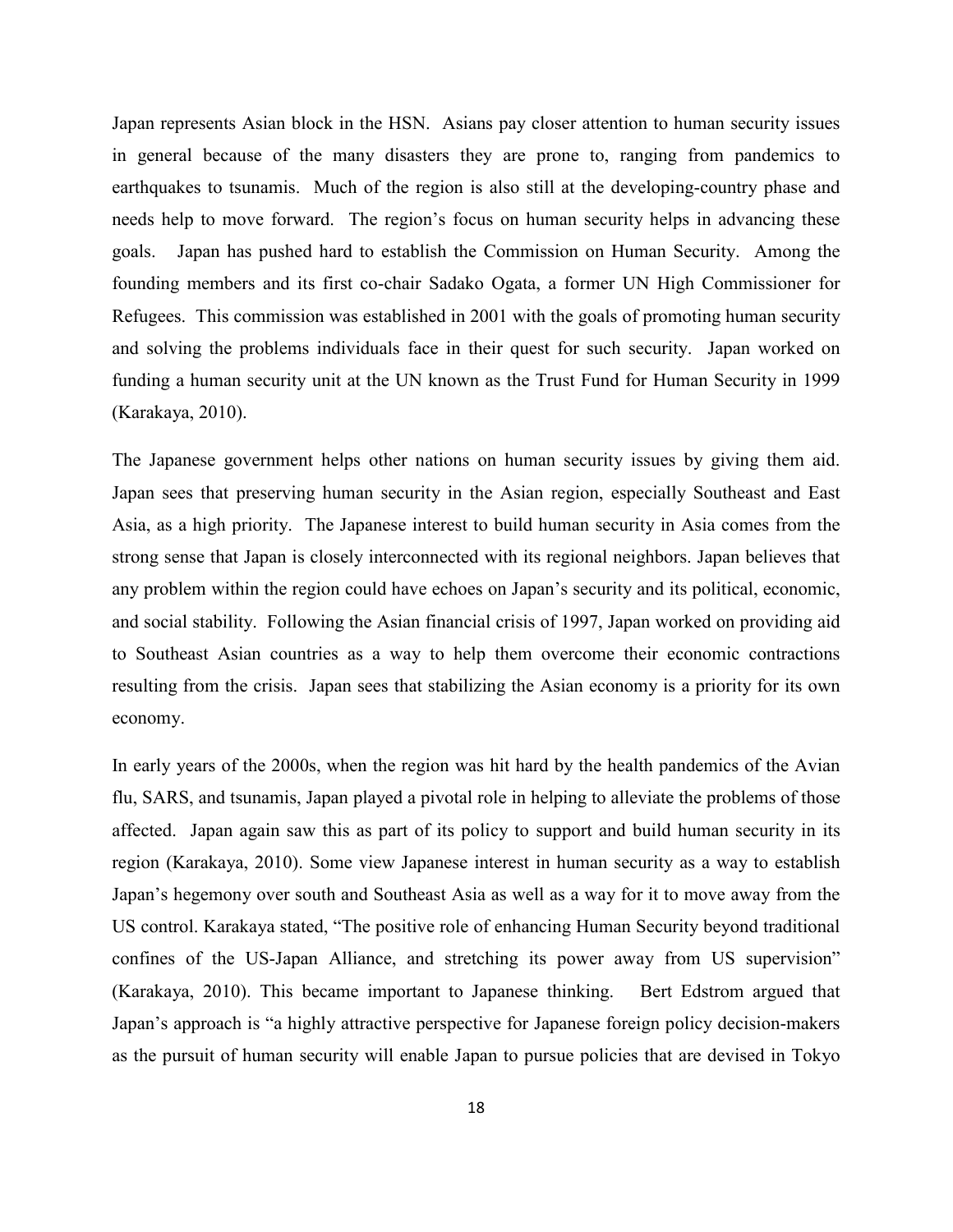not in Washington" (Edstrom, 2003:220). Human security is often seen as a tool in the hands of rising powers to prove them on the world stage.

Japanese achievements are represented in its active diplomacy in support of human security issues. Japan has established a record for speeches by its Prime Ministers and Foreign Policy Ministers advocating human security. "Between 1998 and 2004, Japanese prime ministers and their top representatives have made at least 16 speeches specifically on Japan and Human security" (Karakaya, 2010). Through generous aid and strong international support, Japan was able to establish the Trust Fund for Human Security in the UN in 1999.

Japan has also placed big emphasis on human security in its Official Development Assistance (ODA), seeking to fund peace-building activities in Afghanistan, Iraq, East Timor, Cambodia, and other conflict-torn areas. Its substantial humanitarian relief program provides nations with funds and supplies to get past wars and natural disasters. It shows great concern with the development projects adopted in neighboring countries as it believes that development close by will impact its own development. The Japanese Ministry of Foreign Affairs follows the issue closely and puts forward regular announcements on it. Japan has strong ties to the 'Commission on Human Security' and 'the Friends of Human Security.' Many former ministers of foreign affairs in the region are active in those organizations. Some Japanese universities offer courses on human security. Human security is clearly a high priority to Japan.

To sum up, the Japanese role on human security issues is described as active, substantial, and creative. It promotes human security at many levels, supports it broadly around the world, and educated the Japanese people on human security.

The following table shows the difference between the approaches of the three major governments to human security.

**Table (1)**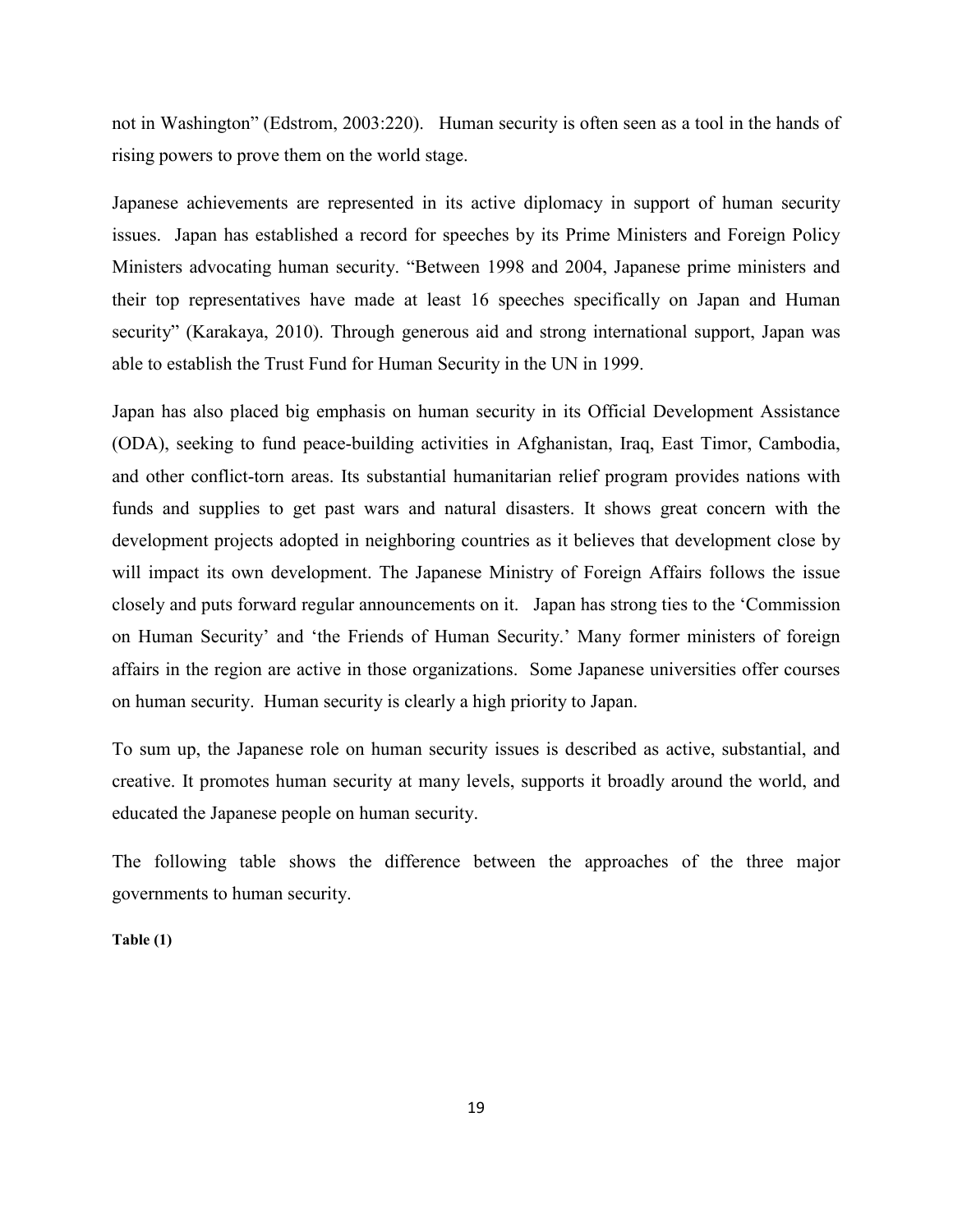| <b>State</b>                          | Canada               | <b>Norway</b><br>Japan                               |                          |  |
|---------------------------------------|----------------------|------------------------------------------------------|--------------------------|--|
| <b>Defining</b><br>Human              | It is concerned with | It is concerned with                                 | Although it tries to     |  |
| <b>Security</b>                       | the freedom from     | the freedom from                                     | balance<br>between       |  |
|                                       | of<br>part<br>fear,  | <i>fear</i> , part<br>$\sigma$ f                     | both parts of the        |  |
|                                       | definition of human  | definition of human                                  | definition of human      |  |
|                                       | security             | security                                             | security, yet it is      |  |
|                                       |                      |                                                      | inclined<br>more         |  |
|                                       |                      |                                                      | towards the freedom      |  |
|                                       |                      |                                                      | from <i>want</i> part of |  |
|                                       |                      |                                                      | definition               |  |
| Field<br><b>Main</b><br><sub>of</sub> | - Rule of law,       | - Preservation of the                                | - Stabilizing Asian      |  |
| Concern                               | - Good governance    | rule of law                                          | Economies                |  |
|                                       | spreading<br>and     | - Promoting<br>and                                   | - Stabilizing Peace      |  |
|                                       | democracy,           | respecting Human                                     | $\&$ security in the     |  |
|                                       | - Well being of      | <b>Rights</b><br>and                                 | region                   |  |
|                                       | individuals,         | International Human                                  | - Peace building and     |  |
|                                       | - Preservation of    | rights law<br>by                                     | making                   |  |
|                                       | Human Rights and     | establishing                                         | - Environmental $\&$     |  |
|                                       | Freedoms             | International                                        | Developmental            |  |
|                                       | - Preservation of    | criminal courts<br>policies                          |                          |  |
|                                       | Peace & Security     | -Peace Promotion                                     |                          |  |
| <b>Success Area(s)</b>                |                      | Protecting   - Peace making and   - Active Diplomacy |                          |  |
|                                       | children and women   | building through its $\vert$ in the region           |                          |  |
|                                       | in armed conflicts   | good offices and                                     | - Established<br>the     |  |
|                                       | - Reducing Land-     | mediation<br>among                                   | Commission<br>on         |  |
|                                       | mines                | disputing states such $\vert$                        | Human Security           |  |
|                                       | - Established the    | as in East Timor,                                    | - Established Trust      |  |
|                                       | Security<br>Human    | Cambodia<br>and                                      | Fund for Human           |  |
|                                       | Network (HSN)        | Palestinian-Israeli                                  | Security within the      |  |
|                                       | -Working<br>on       | conflicts                                            | <b>UN</b>                |  |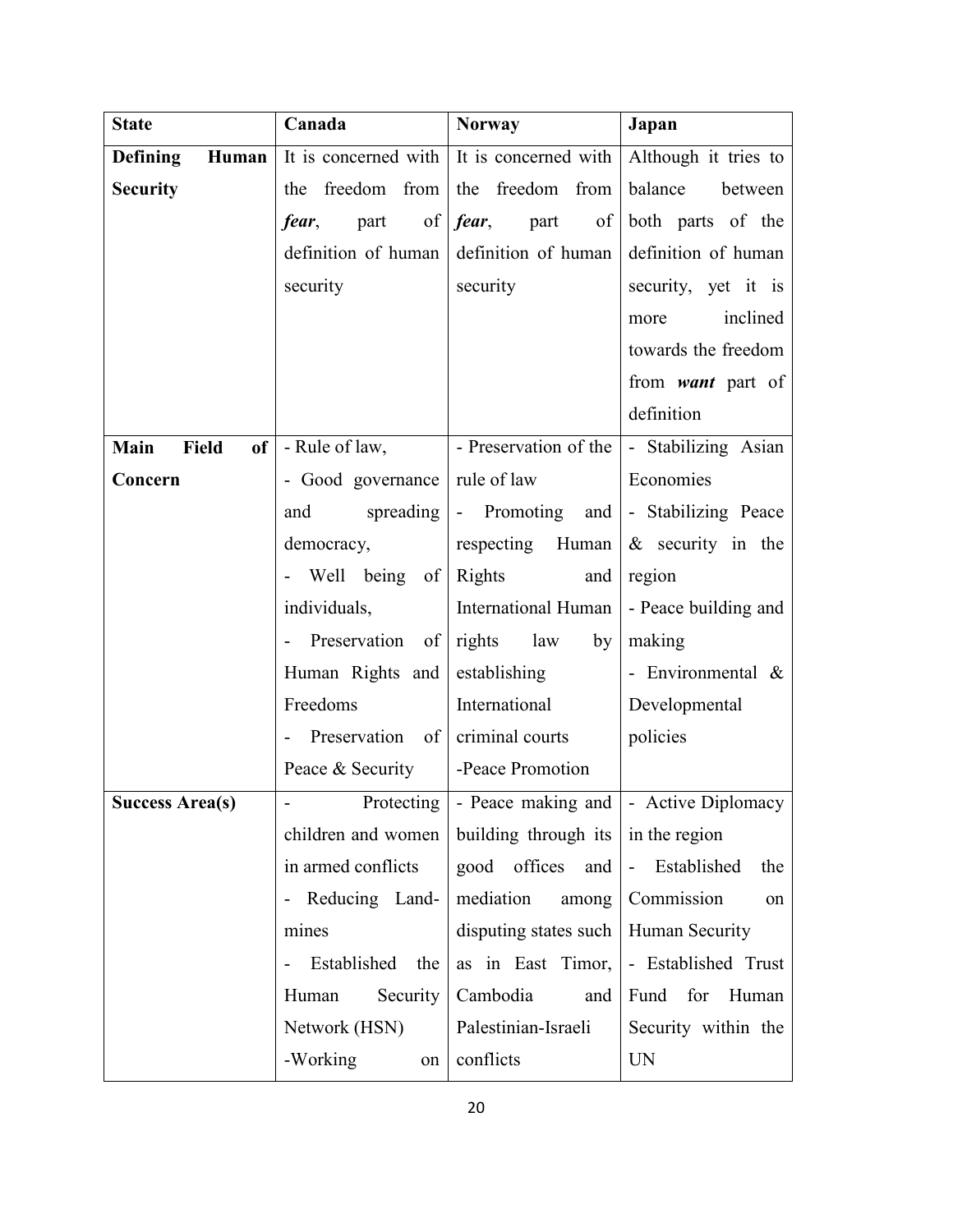|              | containing<br>the                | Established<br>the<br>$\blacksquare$       | Formed<br>the<br>$\blacksquare$          |
|--------------|----------------------------------|--------------------------------------------|------------------------------------------|
|              | spread of HIV/AIDs               | Security<br>Human                          | Friends for Human                        |
|              | in Africa                        | Network                                    | Security<br>in<br>the                    |
|              | Worked<br>on                     |                                            | UNGA.                                    |
|              | promoting<br>Human               |                                            |                                          |
|              | rights<br>and                    |                                            |                                          |
|              | democracy                        |                                            |                                          |
|              |                                  |                                            |                                          |
|              |                                  |                                            |                                          |
| <b>Tools</b> | - Diplomacy                      | - Diplomacy                                | - Aid                                    |
|              |                                  | Humanitarian                               | - Diplomacy                              |
|              |                                  | relief                                     | Humanitarian                             |
|              |                                  |                                            | relief                                   |
|              |                                  |                                            |                                          |
| Approach     | <b>Practical</b><br>$\mathbf{A}$ | <b>Practical</b><br>$\mathbf{A}$<br>$\sim$ | $\mathbf{A}$<br>$\overline{a}$<br>strong |
|              | by<br>approach<br>its            | approach by<br>its                         | <i>Academic</i> approach;                |
|              | diplomacy<br>active              | close alliance and                         | symposiums,                              |
|              | and its out-reach to             | support to NGOs;                           | conferences,<br>many                     |
|              | small states which               | Cross<br>Red<br>and                        | speeches given by                        |
|              | suffer from human                | international<br>and                       | public figures                           |
|              | insecurities.                    | regional                                   | <b>Practical</b><br>A                    |
|              |                                  | organizations as the                       | by<br>approach<br>its                    |
|              |                                  | UN & EU.                                   | close alliance with                      |
|              |                                  |                                            | the UN and working                       |
|              |                                  |                                            | under its umbrella.                      |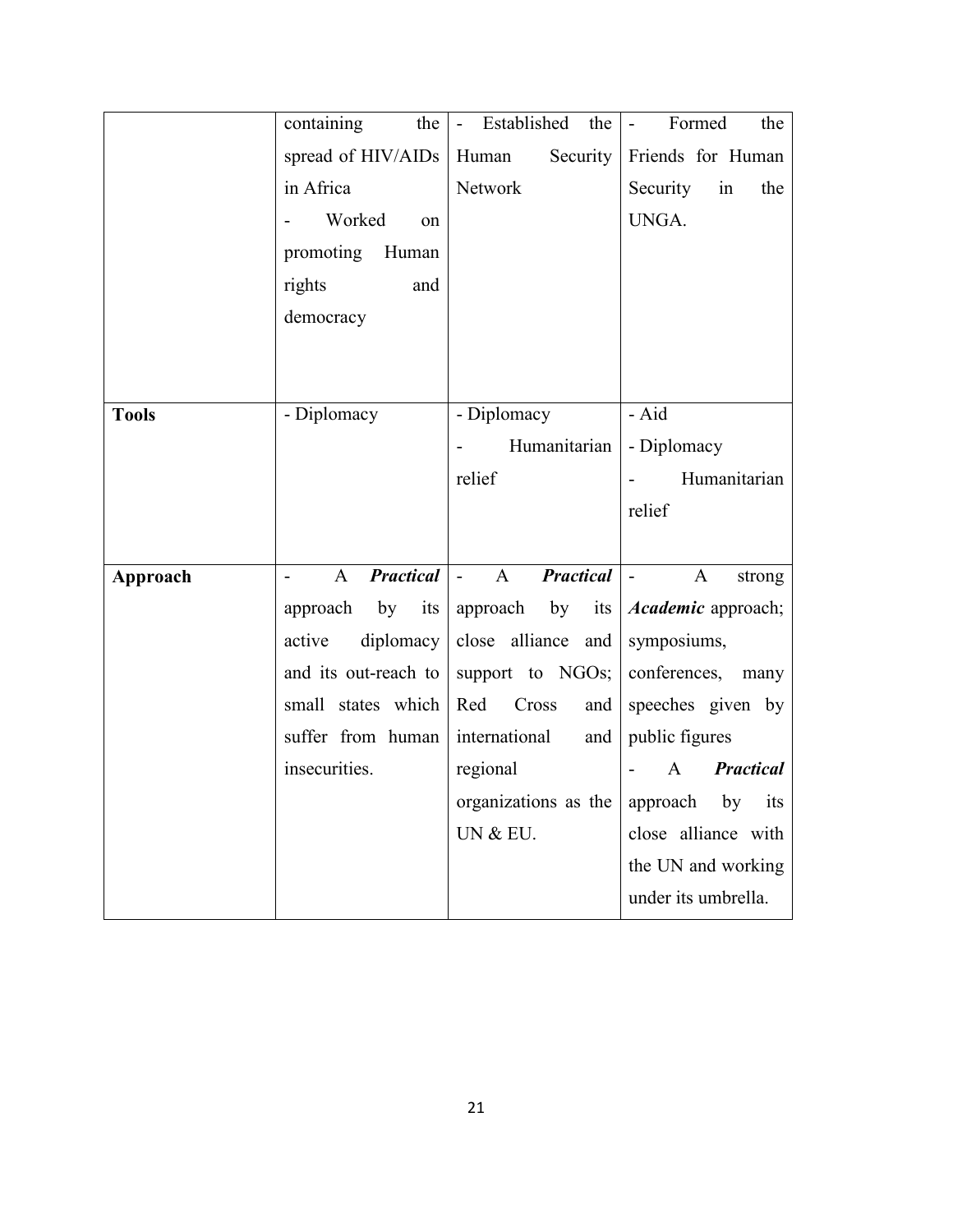### **Human Security Concerns After 9/11**

Many critics argue that concern for human security after 9/11 has decreased and priority has been given to the security of the state facing, especially against terrorism. Another group of scholars argue, however, that part of the solution to terrorism is to address the problems that gave rise to it. A closer look at these problems indicates part of problem is political, part economic, and another part social. The lack of human security may well lead to terrorism, results sometimes in insecurity of the state. Jutta Brunee and Stephen Toope confirmed this idea when they said, "It is right to draw attention to governance and humanitarian crises as 'root causes' of global terrorism and other threats to international peace and security" (Brunee and Toope,2004: 259).

I support the views of the scholars who argue that human security has not been marginalized since 9/11. Looking at activities of the Ministries of Foreign Affairs of the member states in the Human Security Network, one can see that many of the activities mentioned show that these states are still concerned with human security issues. They are still working on different dimensions of human security and support it morally and financially. They are still raising awareness on the different dimensions of human security and bringing the attention of many nations to the dangers of this insecurity, this proves their moral support. Financially this is done by giving aid and loans to states to fight and contain the violations of human security.

### **UNDP's Efforts**

The first entity to draw people's attention to the human security concept was the UNDP in 1994. This led to the UN in 1995 resetting its main development goals on its agenda to those related to human security. The UN concentrates hard on poverty, human rights, and health threats such as HIV/AIDS. The UN Millennium Development Goals set the goal of reducing poverty in the world by 50 % by 2015 (Thomas, 2001:159-171). The UNDP has helped persuade other institutions such as the World Bank and the IMF to take up the human security concept. The UNDP is mainly concerned with human development which means fighting poverty, improving people's living conditions, creating better health systems. A deeper look into these concerns leads one to conclude that they, in fact, concentrate on the many dimensions of human security. They concentrate their efforts on creating conditions free from want and free from fear. The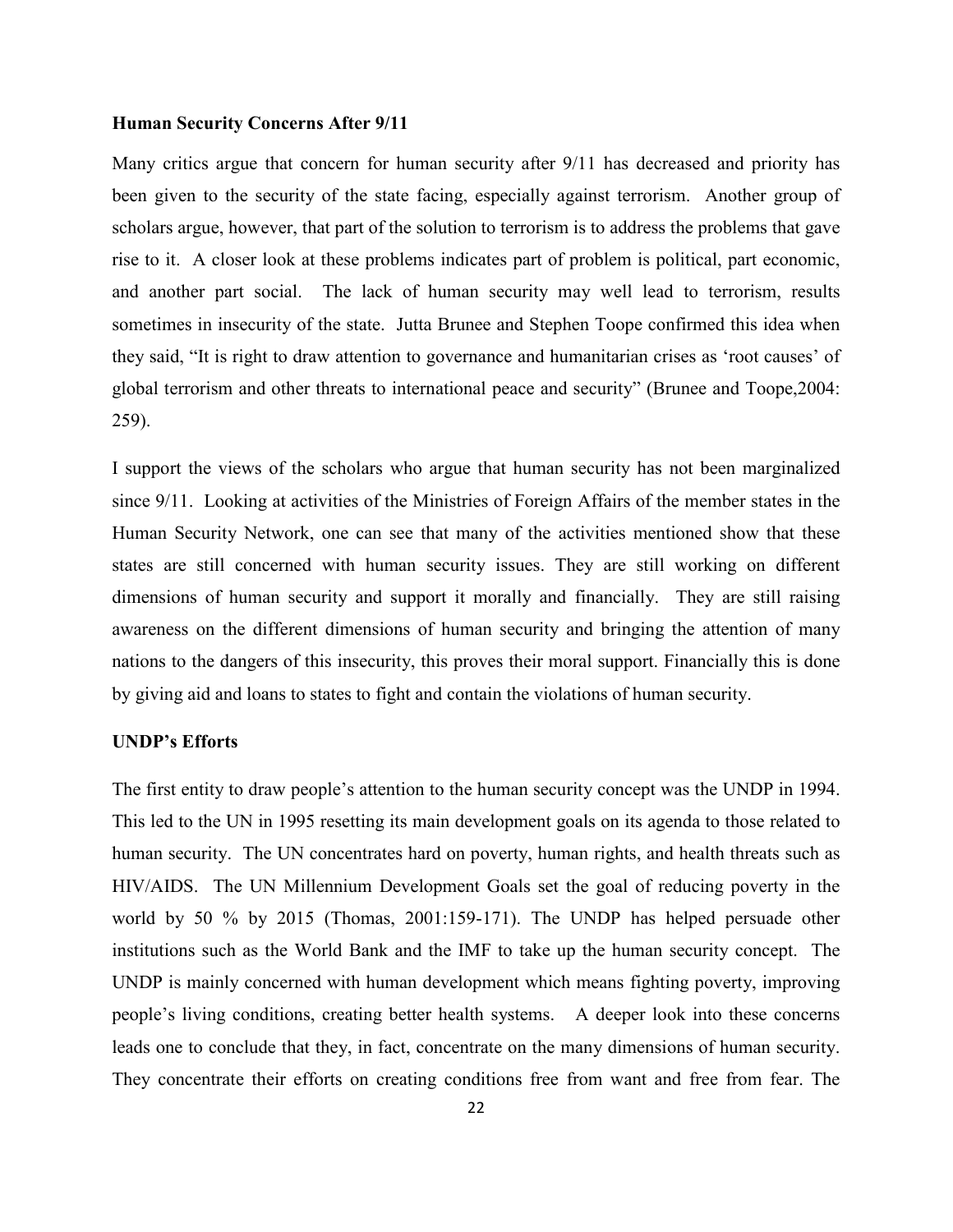success of the UNDP is remarkable. It is an influential world organization that has influenced many other major institutions. The UNDP is more established in institutional terms than other units like the HSN or the Commission on Human Security. It is a multi-purpose agency and with multiple goals. This helps it to put its efforts in action and to achieve its goals. It is more successful too because it is better funded, has many ways to bring people and resources together, and has long-term plans.

UN ex-Secretary General Kofi Annan was influenced with its ideas, which inspired him to create and sell countries on the whole Millennium Development Goals process for this century. Annan has been concerned with the main concepts of human security freedom from want and freedom from fear and he stated them in the Declaration of the Millennium Development Goals. International organizations can clearly promote human security conceptually and programmatically. More than any other organization in the world, the UNDP supported by the UN itself, made the international community aware of the concept and committed to working on it.

### **Commission on Human Security**

The commission started its work in 2001 and ended when it achieved its goals by 2003. It was established due to the initiative of the Japanese Government. It was co-chaired between Mrs. Sadako Ogata and Nobel Economics Laureate Amartya Sen. It worked closely with governments, the UN, the UNDP, World Bank, and many foundations. It researched the areas of the world suffering from human insecurity and their programs on them. The goals of the commission were to:

- 1. promote public understanding, engagement and support of human security and its underlying imperatives;
- 2. develop the concept of human security as an operational tool for policy formulation and implementation; and
- 3. propose a concrete program of action to address critical and pervasive threats to human security. (*Establishment of the Commission: commission on Human security: Protecting and Empowering people)*.

One could argue from reading these goals that the commission devoted its full attention to freedom from want rather than freedom from fear. Yet it was successful in reaching many of its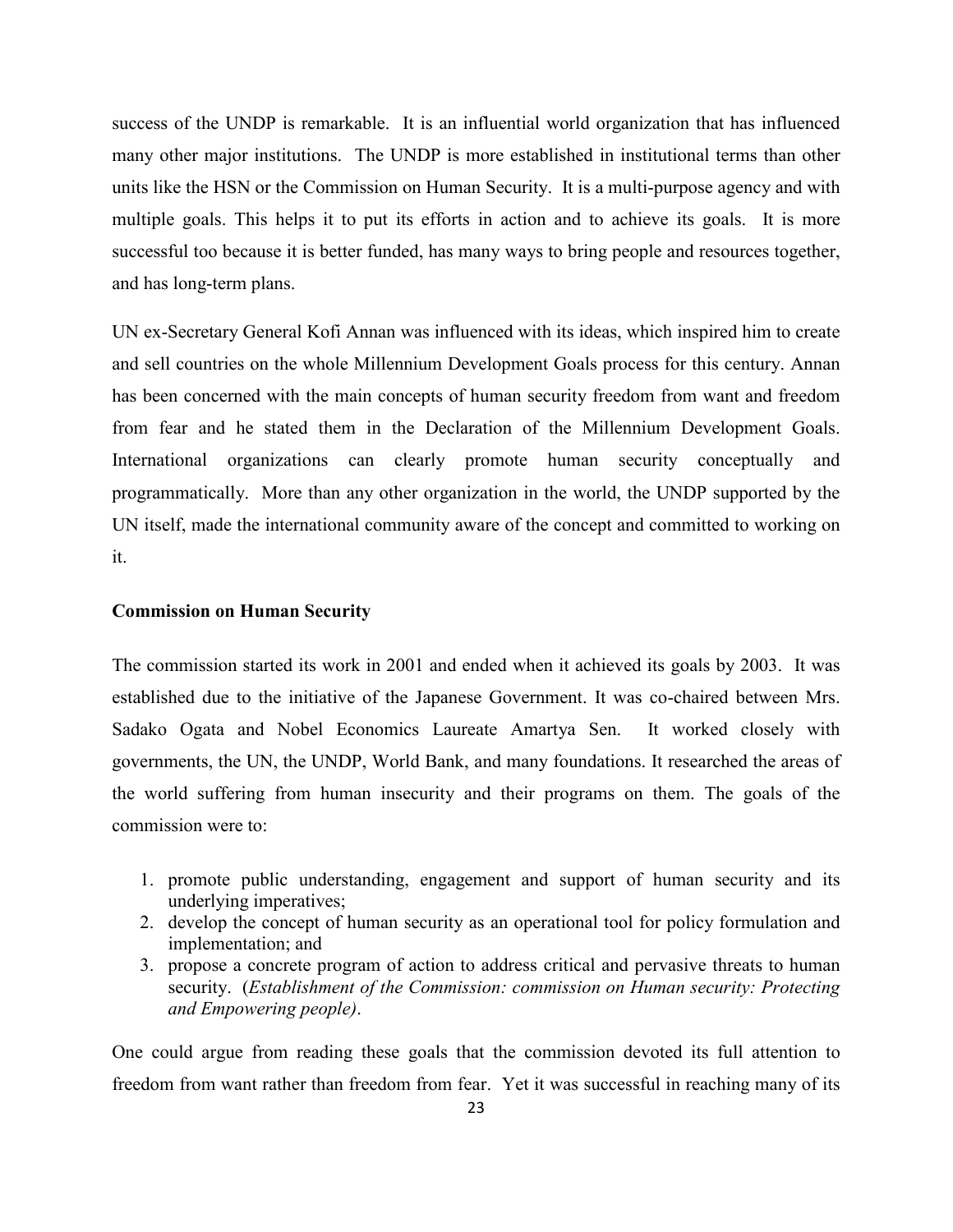targets and solving some of the problems that it took up. It was replaced by the newly created Human Security Unit of the United Nations in 2004.

#### **Human Security Network**

The Human Security Network (HSN) was created in 1998 by the UN General Assembly. It is made up of 13 member states represented by their foreign ministers: Austria, Canada, Chile, Greece, Ireland, Jordan, Mali, Netherlands, Norway, Slovenia, Switzerland, Thailand, and South Africa. The main goal of the network is to put human security on top of governments' foreign policy agendas around the world. "Encouraging the resolution of international issues that represent an immediate threat to human security" (Slovenian Ministry of Foreign Affairs: 2009).

Scholar Mike Fell argues that building worldwide awareness of the idea of human security would result in a more peaceful world (2006: pp. 1-11). The idea of human security network started as a way to advance the ideas of the Ottawa Convention on Banning Anti-personnel Mines and then developed into the human security initiative. The HSN is concerned with many issues like poverty elimination, protecting children in armed conflicts, human rights, and containing HIV/AIDS. The most active member in the network after Canada and Norway is Greece. Greece's main concern was with the environmental dimension of human security, largely because of national concerns about climate change. Greece believes that "vulnerable population groups such as women, children and persons fleeing their homes as a result of climate change in the developing regions" may well be in its and the world's future (Greece Ministry of Foreign Affairs,2008). Greece focused hard on putting the issue of climate change on the agenda of the European Union. Its goal is to make climate change a major EU issue, which in turn will lead to EU aid to countries in the developing world suffering from climate changes, especially those who must abandon their islands and coastal sites. This would help those affected to overcome those problems.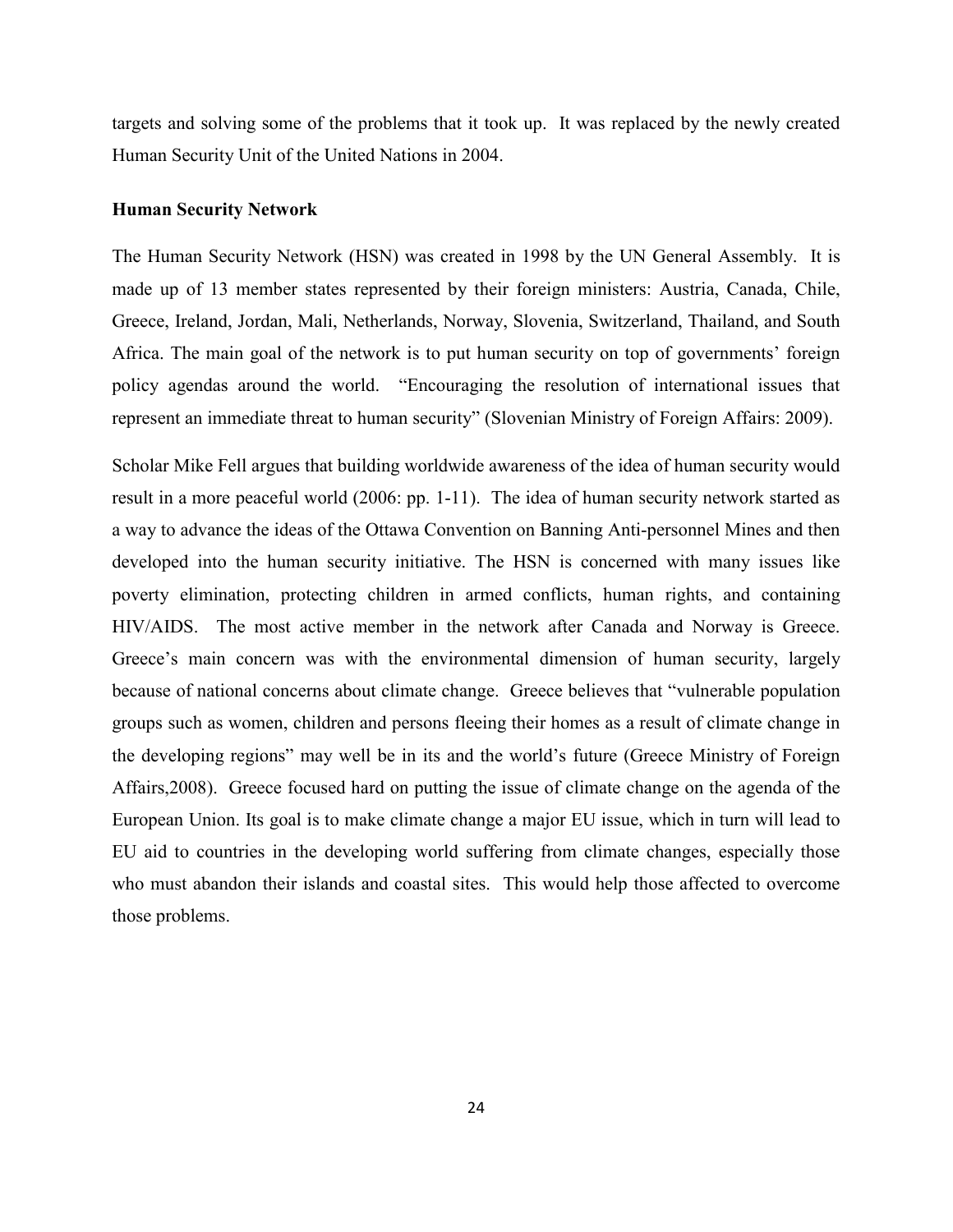### **European Union**

The EU's interest in human security emerged as a result to 9/11. The sense of fear that these attacks created moved the EU to adopt human security goals. Karakya stated that these positive steps were:

In December 2003, the EU Council agreed upon a EU Security Strategy (ESS) which advocates preventive engagement and effective multilateralism. This report is about the implementation of the ESS. It argues that Europe needs the capability to make a more active contribution to global security. The report proposes a "Human Security Doctrine" for EU comprising three elements:

- A) There are seven principles; the primacy of human rights, clear political authority, multilateralism, a bottom up approach, regional focus, the use of legal instruments and the appropriate use of force.
- B) A "Human Security response force" composed of 15,000 of men and women of whom at least one third would be civilians. There would be "Human Security Volunteer Service" as well.
- C) A new legal framework to govern both the decision to intervene and operations on the ground.
- (Karakaya, 2010).

Karakya has compared the EU's stand on human security to that of Canada in that they both focus on "freedom from fear". This shows the interest and role of a major regional organization in advancing the concept of human security.

### **Conclusion**

This chapter has covered the role of the key players in the human security arena: Canada, Norway, and Japan. These three governments see human security as a major priority in their foreign policies. They have invested a lot in it and promoted it worldwide. They are more active and successful than the 'major powers' in pursuing human security issues. The interest of these governments stems from their beliefs in international cooperation, in concentrating on the root causes of problems, and that the security of a nation is intimately connected to the security of other nations. Thus, they see it is a global duty to combat deficiencies in human security at home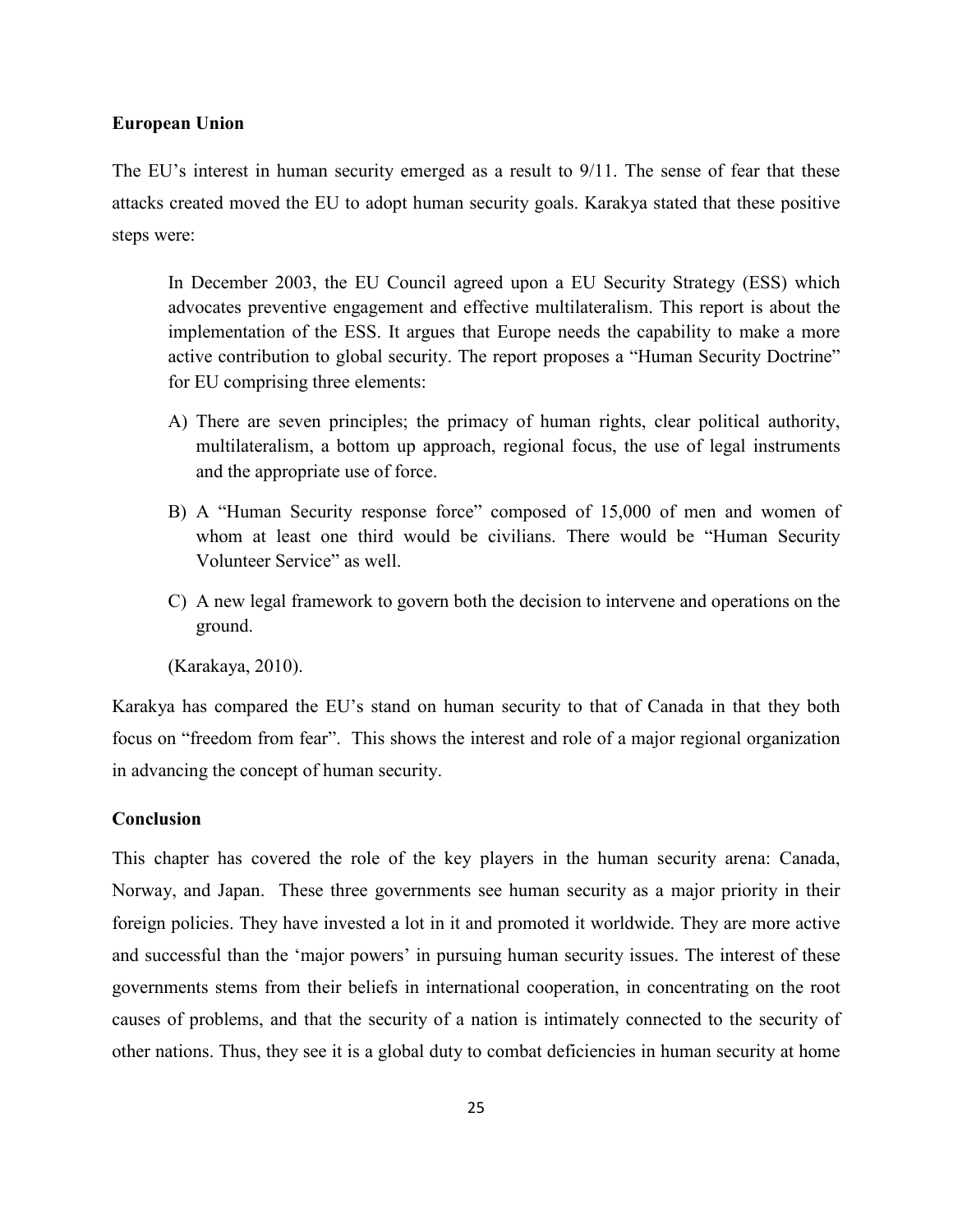and abroad. These states find that their approach gives them a bigger role on the world's stage than they otherwise would have.

There are many other successful partners in the human security field. There are major organizations such as the UNDP, UN, HSN, the World Bank, and the bilateral aid programs. Some of them have become efficient in their programs, such as UNDP. Others are still finding their way and seeking to prove themselves. Or they may have gone from one form to another such as the Commission on Human Security which became the UN Human Security Unit. This shows that human security has taken a lot of support from state and non state actors.

Human Security still has a lot to achieve and is still going strong despite 9/11, unlike what some critics say about it. In fact, 9/11 has served increased interest of the approach because freedom from fear and want had been neglected in trying to understand terrorism. Human security supporters believe it better to strive for improvements in living conditions on the seven dimensions of human security, especially its political dimension, than it is to concentrate all one's efforts on fighting terrorism.

The next chapter discusses the first case study of this thesis: Egypt. It will evaluate Egypt's performance on human security issues and the deficiencies in the Egyptian approach to the political dimension of human security and how that relates to Egypt's national security.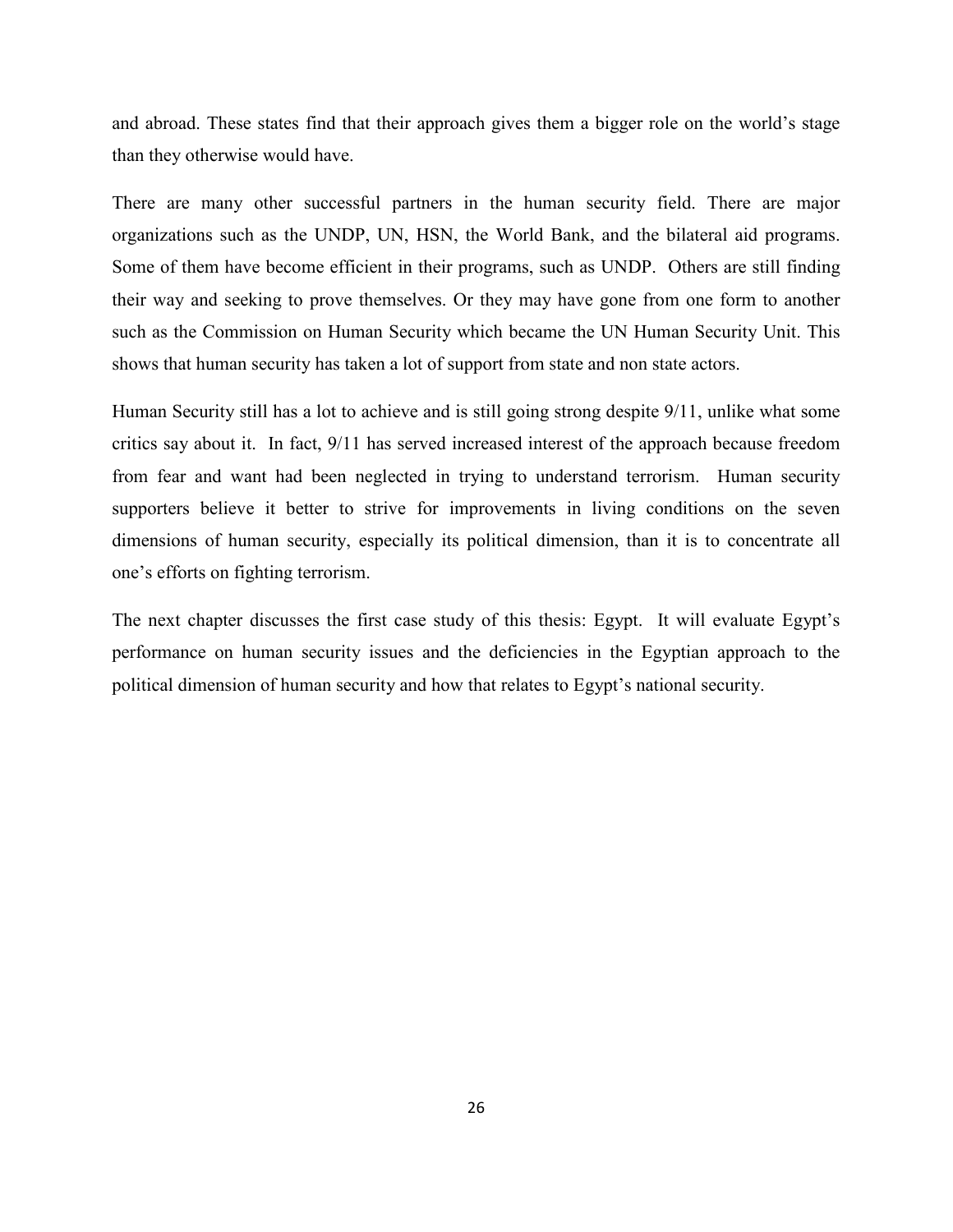## **CHAPTER 2**

### **THE CASE OF EGYPT**

This chapter discusses the first case study of this thesis: Egypt. The reason for choosing this state comes from the fact that it is a pivotal state in the region. Due to its strategic location, size and history, Egypt is still seen as the key to the Middle East and the Arab world. Hence anything that happens in it sends shock waves throughout the region. Many events have occurred since  $9/11$ that has had major impacts on the Egyptian political system. That has in turn influenced how the political dimension of human security has developed and became endangered. It is important to point out several features of the Egyptian system that caused it to result in threatening the political dimension of human security. These in turn have their impact on the national security of the state and the regime.

This chapter includes a selection of problems that Egypt has presented such as corruption, lack of transparency, and the continuing extension of authoritarian rule and human rights violations. The chapter will touch on attempts to reform Egypt born out of pressures coming from three levels of analysis. The conclusion of the chapter assesses the reforms, evaluates the pressure points for political change, and draws a link between these violations of human security needs and attempts at reform.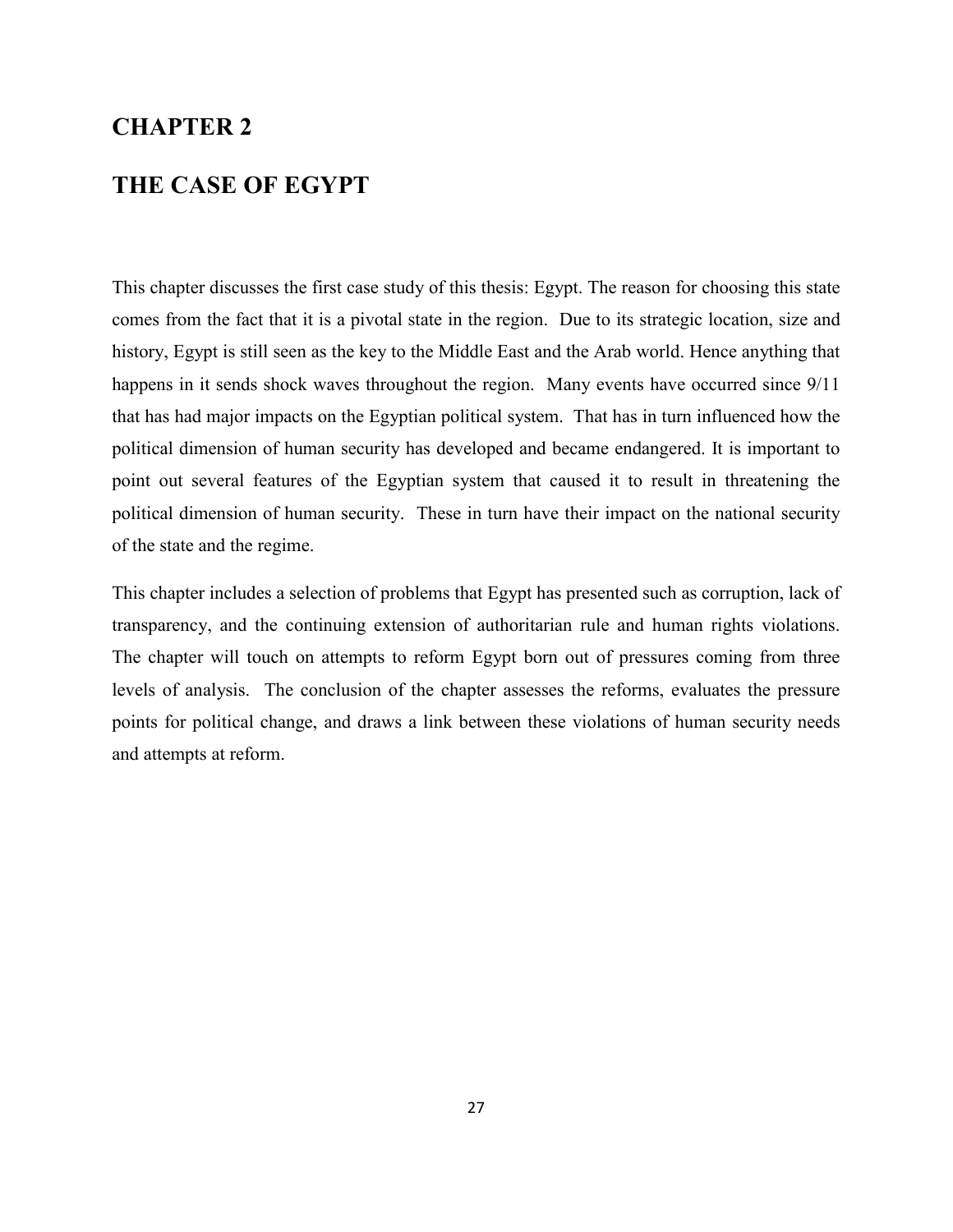### **A. Problems Facing Egypt**

### **A.1.***What is Corruption***?**

What is the definition of corruption? According to the Organization for Economic Cooperation and Development (OECD), the glossary of International Standards for Criminalization of Corruption defines the term as follows: "The international definitions for corruption for policy purposes commonly cite abuse of public or private office for personal gain". This means that the element of abuse is the salient feature, putting the interest of one group or one person over the good of the whole, the common good.

The famous political scientist Joseph Nye has defined corruption as "a behavior which deviates from the normal duties of a public role because of private (family, friendship, tribal), pecuniary, or status gain - or which violates rules against the exercise of private-regarding influence." (1967:419).

Transparency International on its home page gives its definition as "the abuse of entrusted power for private gain; it hurts everyone whose life, livelihood or happiness depends on the integrity of people in positions of authority."

Thus, a dichotomy between types of corruption should be drawn. First there is Petty Corruption; which is mostly found among small government employees from civil servants to small police officers. It is simply exemplified in taking bribes to over come red-tapes or paying fines. As for the second type it is known as Grand corruption this is seen when high government officials take large amount of money from the country into their own pockets.

Corruption is an issue that is wide spread in Egypt among different levels of the society, starting from the presidency and ending up to poor government employees. Therefore, both types of corruption petty and grand are anchored in Egypt. According to the Corruption Perception Index (CPI), Egypt has a low ranking on its scale. In 2007 it came out as the  $105<sup>th</sup>$  country with a 2.9 rating, in 2008, it ranked  $115<sup>th</sup>$  with a 2.8, and in 2009, it ranked 111th with 2.8. The latest report in 2010 ranked it as 98th with a 3.1 rating (CPI, 2010). This comparative study shows a slight improvement in Egypt's status within the region and the world, showing slow progress in fighting corruption and in adopting transparent governmental practices.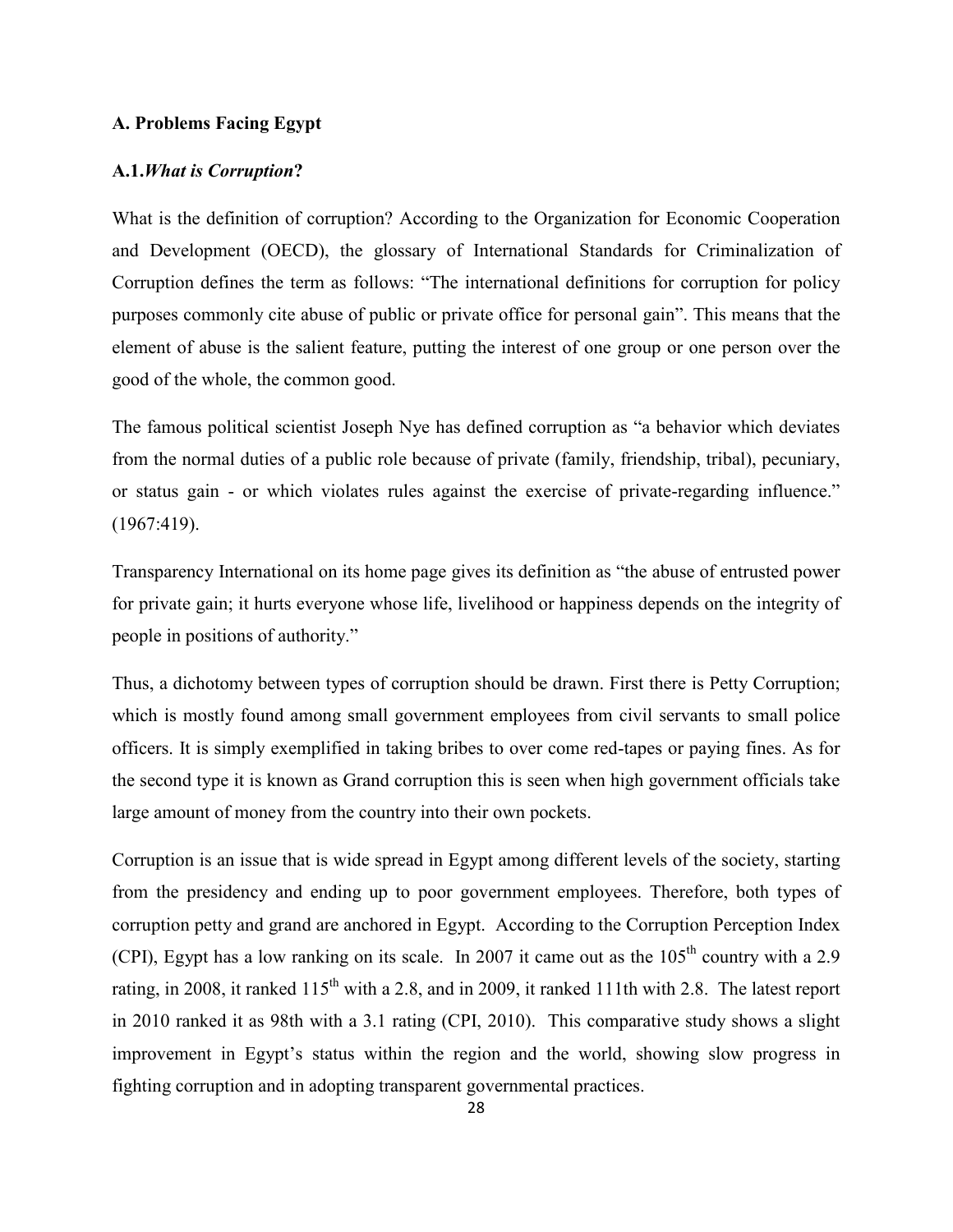What are the reasons for spread of corruption in Egypt? What are the reasons for the slow progress in fighting corruption that have been achieved so far?

### **A.2.***Why is Corruption so High in Egypt***?**

There are many reasons that lead to high corruption rates in Egypt. First, Egypt is still a developing country and the bureaucratic sector pays very low salaries, making government employees poor. This drives them to seek to improve their living standards in any way they can, including illegal practices. They accept bribes to compensate for their low salaries.

Second, corruption is embedded in the political culture of the society. The Arab world often categorized having 'parochial' political cultures, meaning they are made of passive participants. Egypt is not an exception. In the parochial political culture, people feel they lose their pride and their sense of belonging to the state. People instead have pride in their tribes or their religion which makes them become more self-interested in respect to those values. This type of political culture becomes very dangerous because people forget about their state and react against it. They then accept corruption as natural because it benefits them and not the state. At the same time, people do not see that accepting bribes favors one person over another, leading to a deteriorating status. They do not see that benefiting the whole nation as an important value, seeing instead that benefiting an individual or small group is superior to being the nation as a whole. Such diversions of public wealth to an individual or small sector of the society are therefore acceptable even though the recipients might not deserve it.

Third, in the political culture of Egypt, there is little or no respect for law or rules imposed by the government. This disrespect and violations of laws is common at all levels of society, including the educated, wealthy elite members of the executive and legislative branches of government. Egypt is not a country where law is respected; on the contrary, it is a country which rarely cares about the law, marginalizing it in everyday life.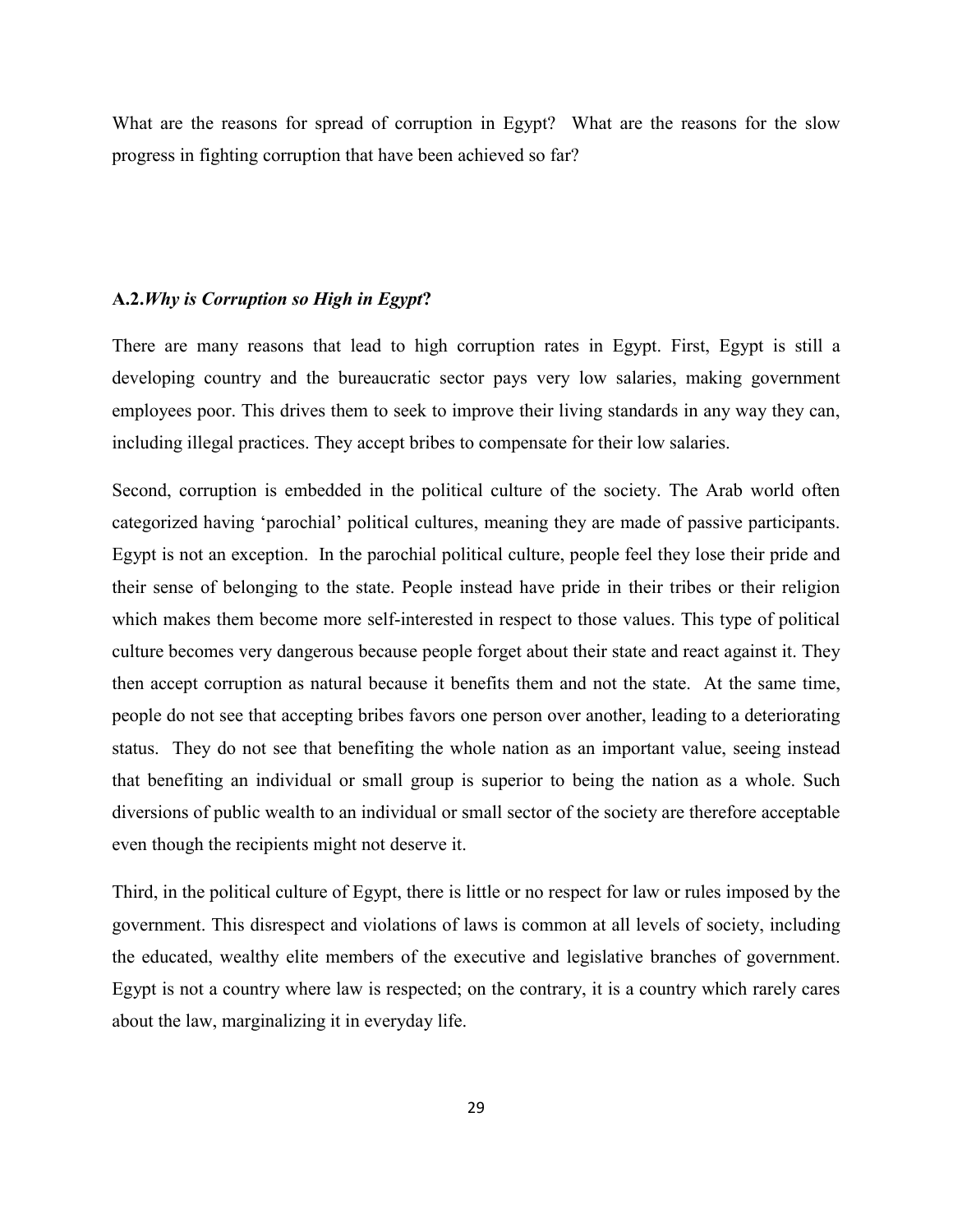Fourth, another form of corruption is the high-level of favoritism; people's relatives, friends, and business associates. This concept has been inherited from the late 1950s and 1960s when hiring people with the right views who follow policies with question over people of "merit" was standard practice. This was done to protect the Egyptian 1952 revolution against any traitors. This meant hiring large numbers of people of "trust," but with no or little experience or knowledge, for positions both high and low. This led to declines in the level of work efficiency, the abuse of power, and the loss of people's control over their property.

Fifth and finally, the Egyptian system is known to have fused the power of the executive and the Legislative branches. The executive branch exercises control over the other branches, especially legislature, as well as over on the whole country. This has led to the rise of new strata in the society that is seen to be highly corrupted by the average citizen. Members of this new class are seen as abusing their positions in the government for their own interests over the interests of average citizens. The rise of this class has been coincided with rise of corruption and rise of monopolies in society. It has had the effect of keeping people outside this class from achieving the rights and benefits which they deserve and which are promised to them.

Corruption is not only found in the public sector but is also well-known in the private sector. It largely does not come from the poor class, because of their poverty, but from the rich and powerful because of their access to political and economic power. Abd El Moneim Said mentioned in his article "Transparent Truths" that the spread of corruption is the result of "greed and ambition which drive some to seek illegitimate gains and an unfair advantage over others" (Said, 2010). All these different forms of corruption and their many reasons for their various reasons for their existence make finding and uprooting corruption in Egyptian society a very difficult task.

Corruption is not only limited to taking bribes and abuse of the power. It could also be seen in the inability for some services to reach the right people. A case to explain this is the 'bread crisis' and 'subsidies crisis' that have been on-going for a long time. These crises have been raised because many of the poor have been deprived of having access to subsidized goods and services, principally bread. Ahmed El Said El Naggar in his article "Goods Subsidies in Egypt: Cancellation or Reform or Restructuring", argued that subsidies reach the wrong people, mainly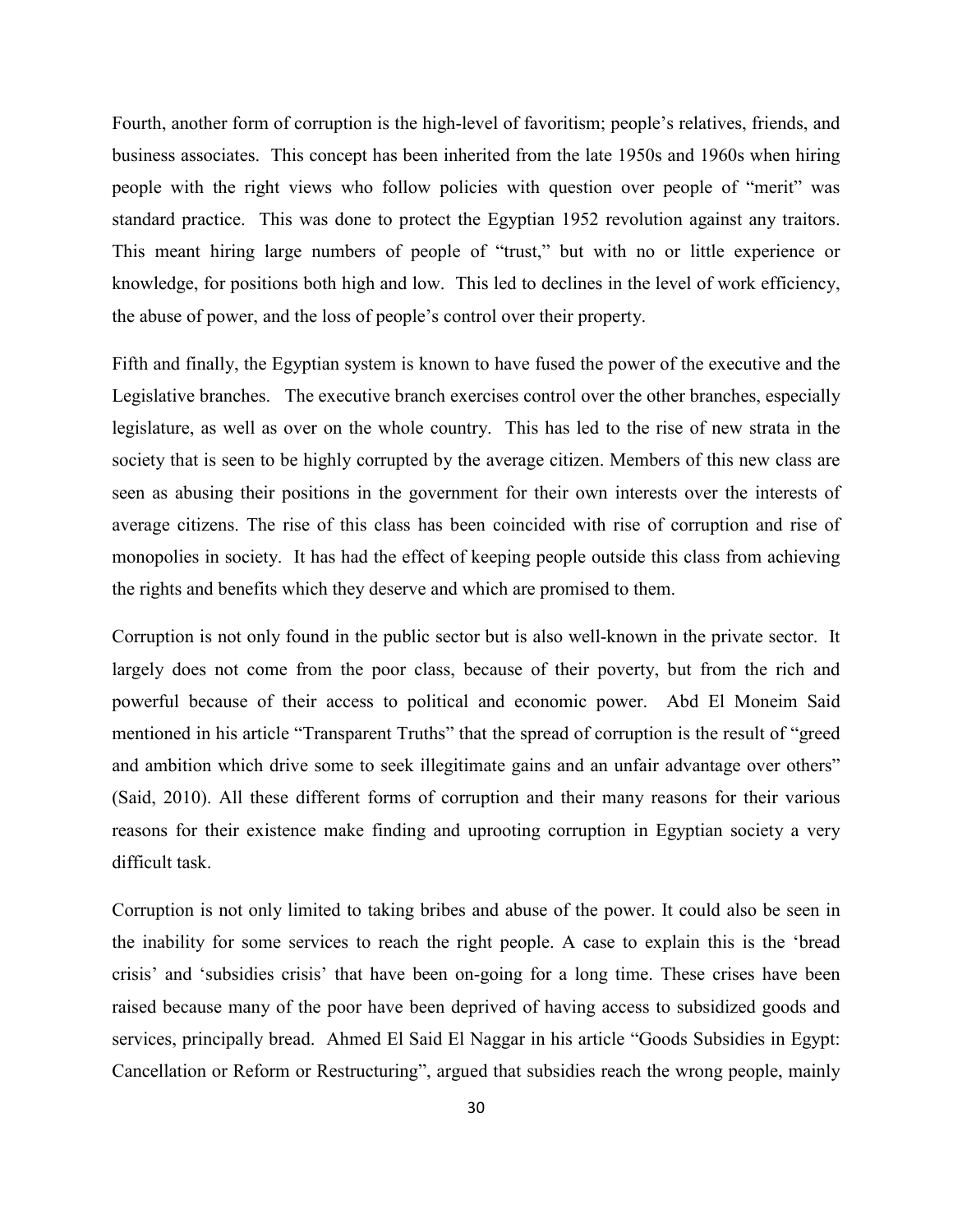the rich and the foreigners rather than the poor. He gave the example of subsidized wheat used for famous pastries for the rich and the foreigners but not used to make bread for average Egyptian citizens. The government's subsidy for fuel is mainly consumed by the middle and upper classes rather than the poor. (El Naggar, 2008). This is yet another form of corruption in Egypt, threatening peoples' well-being and leading to 'fear from want.' This contradicts the core concept of human security which is 'freedom from fear and want'.

### **A.3.***Egypt's Attempts to Reduce Corruption*

After realizing the very poor level it had reached internationally in terms of corruption and due to both international and domestic pressures, the Egyptian Government decided to do something. The action was to establish a committee to act as a watchdog to fight corruption. This has resulted in "The Transparency and Integrity Committee" (TIC). This was formed under decree No.86 of 2007 issued by the Minister of Administrative Development (Executive Summary, TIC report). The committee began its work by issuing its first report at the end of October 2007.

The report addressed the reasons for corruption and lack of transparency and outlined methods to contain and fight them. It was remarkable in highlighting immense control the executive branch has over the country. It argued that this power should be shared with People's Assembly. From my own point of view, the sharing of power between the branches is only a partial solution to the problem because many of the members of the legislature are themselves corrupt.

Many of the members of the Egyptian parliament have been involved in major scandals and have not been severely punished, largely arising from parliamentary immunity which they enjoy. They run for reelection in the parliament as if corruption is normal and acceptable. There are numerous examples of MPs who get pilgrimage visas at very high cost for their constituents. They themselves, their families, relatives and friends go on pilgrimage free as they are not charged for visas. Two MPs, including former minister of finance Botros Ghali, were seen to be abusing their privileges by travelling free of charge to get a treatment on the country's expenses and preventing needy cases in their constituencies. None of these incidents has been seriously questioned or caused them to be removed from their positions in parliament or in the cabinet. Instead they stayed in their positions and were re-elected in November 2010 only to be later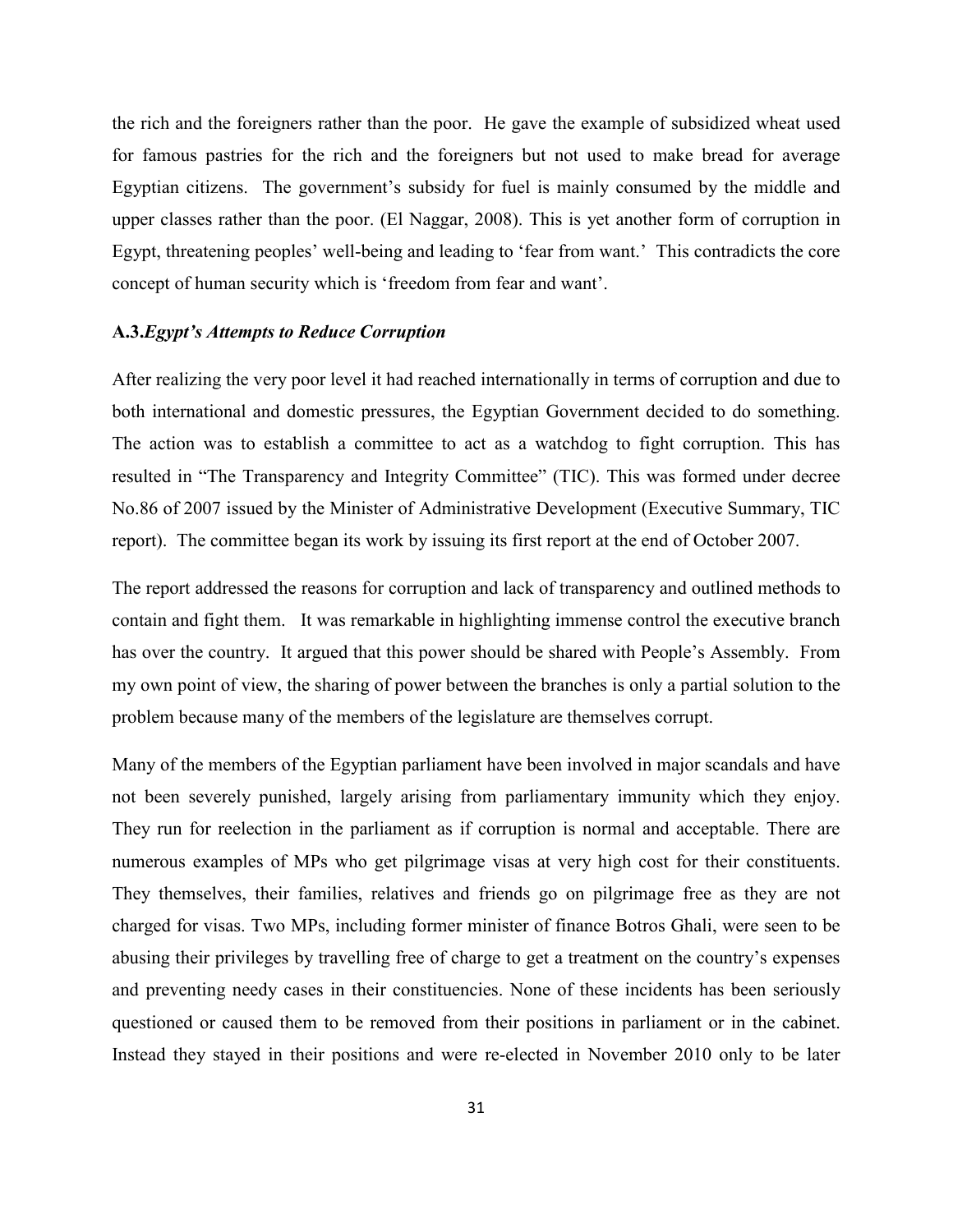removed from power due to the January  $25<sup>th</sup>$  Uprising. It is clear that the charges against them were never taken seriously.

Another recommendation mentioned in the TIC report was to empower law enforcement to act on any and all allegations. This area of law enforcement has long suffered from inaction as there is no interest in sincerely enforcing the law. This recommendation is a good one and alone, if seriously imposed on all office-holders not on "enemies" of the regime, would help in reducing corruption.

The TIC report further suggested that Egypt become a member of the major international and regional organizations that seek to fight corruption. This recommendation has been taken seriously and Egypt has signed and is trying to adhere to these conventions. Examples are the United Nations Convention Against Corruption (UNCAC). Egypt is one of the 30 countries that signed the United Nations Convention against Corruption in Merida, Mexico, on December 9, 2003. The treaty came into force on December  $14<sup>th</sup>$ , 2005 (Promoting Transparency and Enhancing Integrity in the Arab Region: 2009). Furthermore, Egypt proposed that the Arab League adopt anti-corruption policies and apply them on each member state. Egypt has also signed the Treaty on Preventing and Combating Corruption in the African Union (AU).

"Forming the Committee of Transparency and Integrity among other monitoring bodies as a coordinator with the secretariats of the UN to follow up on the implementation of the provisions of the UNCAC in accordance with article 6 of the convention. Egypt also submitted documents for the accession to the African Union Treaty on Preventing and Combating Corruption, in addition to its participation in formulating and supporting the Arab League in drafting a convention to combat corruption which shall enter into force in 2009 and which will constitute a framework of the Arab commitment to the United Nations Convention to combat corruption and work on asset recovery" (Executive Summary, TIC Report).

Another recommendation from the report was to focus the government's attention on the important role that civil society NGOs can play in fighting corruption. This is a significant point as the burden cannot realistically be put entirely on the government's shoulders, especially when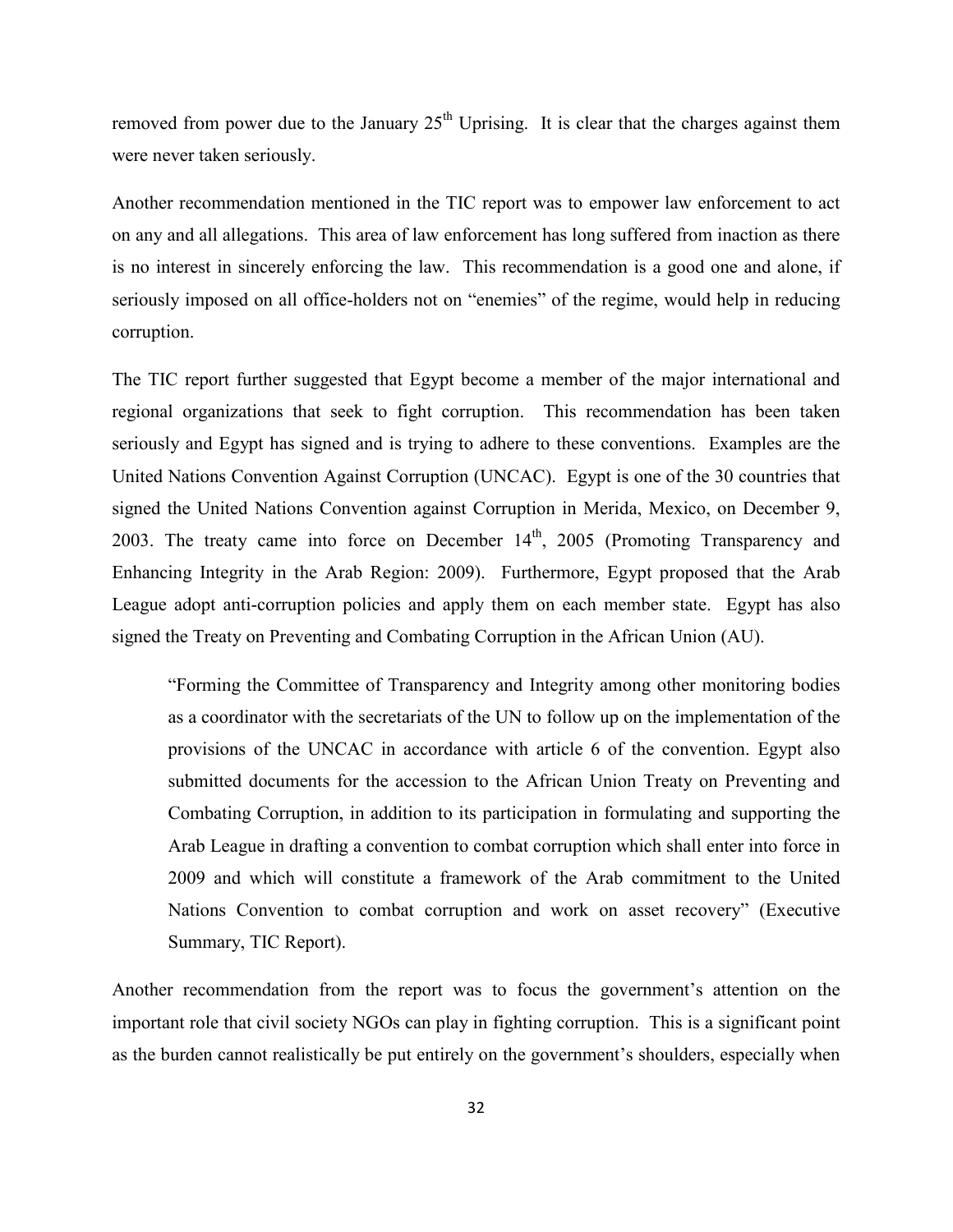the government is not really efficient in that area. Open governments encourage NGOs involvement to complement work that the government could not do alone. Civil society has been vital elsewhere in fighting corruption. The civil society can make public awareness campaigns that alert people to what corruption is, how harmful it is, and what the methods are to fight it. It can make people aware that it is unethical and immoral to be corrupt. Civil society can work here with the religious institutions as corruption is contrary to religious practices. Transparency International has noted, however, that civil society NGOs is not always effective due to the many obstacles that are put in their way restrictive laws and corrupt officials.

A more practical suggestion to fight corruption in Egypt is by providing for and retraining civil servants. One method would be to give them higher salaries making them less susceptible. Through retraining, their awareness level of corruption should be raised while making understand they are prone to be investigated, exposed in the press, fired, tried, and jailed. The enforcement provisions for corruption need to involve heavy penalties. This would make any civil servant reconsider whether or not they should engage in corruption. It would deter the person who gives a civil servant a bribe as they too could be severely punished for committing such a crime. El Naggar has argued that the best process to use in fighting corruption is to start by "first improving the wages and salary system in the country, second by increasing the level of the bureaucrats and developing their skills and third by increasing the penalty on law violators" (El Naggar, 2008).

### **B. Transparency**

The problem of lack of transparency is the other side of the coin for corruption. They are both interlinked and have repercussions on each other. When there is corruption that means there is lack of transparency. An open system that is transparent enough lowers the chances for corruption. Lack of transparency is obvious in many sectors of the Egyptian society. It is clear in the elections which are un-free, unfair, and closed elections. It is also obvious in covering much of the corruption within the bureaucracy and within the government. Lack of transparency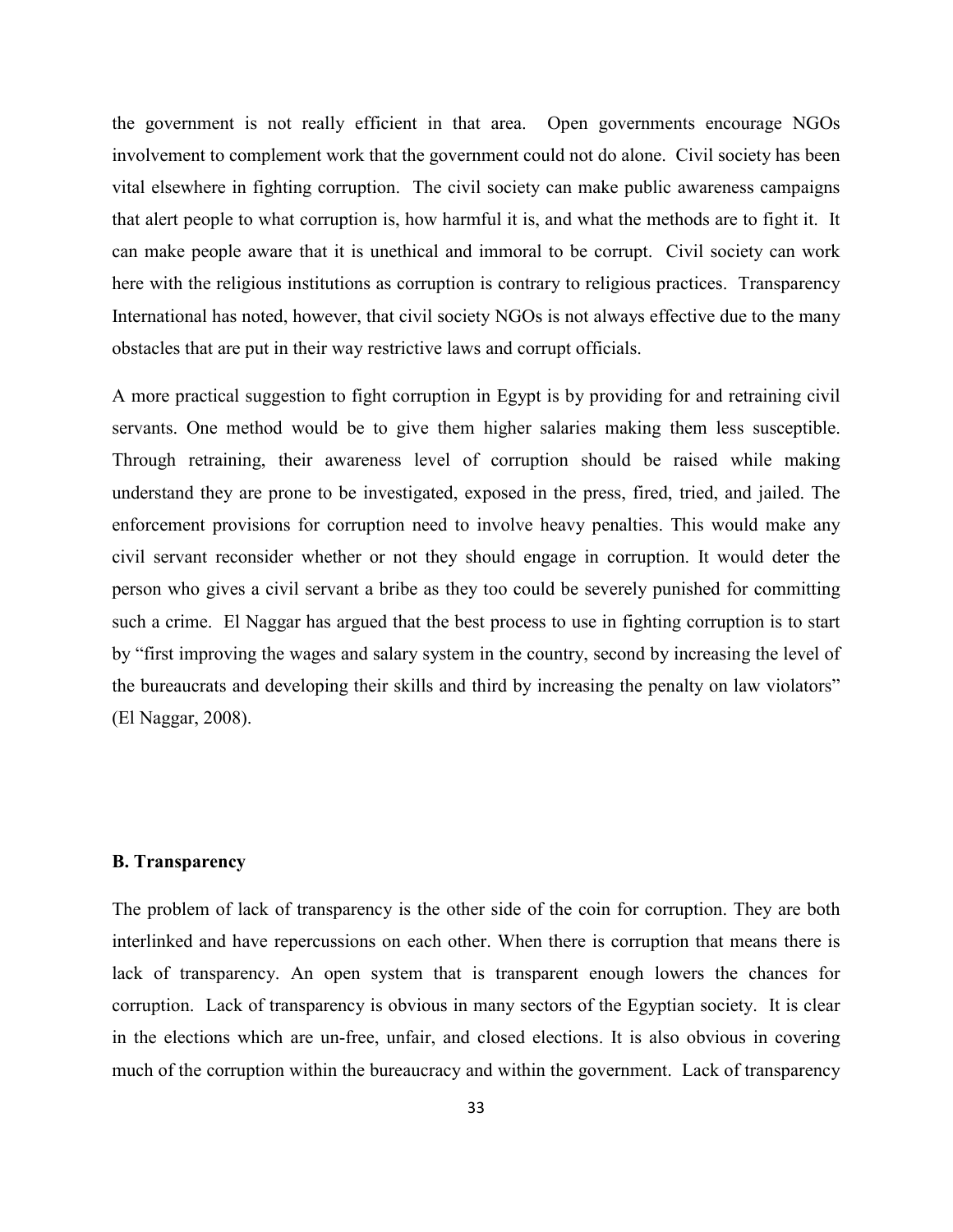can be seen in the intense censorship that is imposed on many statements and acts by advocates, academics, and intellectuals in the society. The lack of published reports about many features of society all facilitates corruption in certain sectors of the government. Transparency International has confirmed these ideas by saying "Accountability and transparency is very weak in the legal and regulation system and its implementation. This includes the accountability of the government and parliament, despite the fact that there are regulations to govern conflict of interest and asset disclosure. Moreover there is lack of access as well as lack of creation and circulation of information" (Promoting Transparency and Enhancing Integrity in the Arab Region: 2009).

Egypt is attempting to open its system and make it more transparent to the people and to the international world. These attempts are seen in establishing the 'Transparency and Integrity Committee' as well as other governmental organizations such as the Central Auditing Agency and Administrative Prosecution Authority. Civil society NGOs are also working on increased transparency in the media (Promoting Transparency and Enhancing Integrity in the Arab Region: 2009).

The Ahram Center for Political and Strategic Studies has worked with the Danish-Egyptian Institute for Dialogue on a project under entitled "Transparency, Accountability and Supporting Mechanisms for Anti-corruption". This project started in December 2007 and ran for two years. It aimed to increase understanding of the transparency issues, analyzing problems arising from the lack of transparency and finding the reasons for the obstacles to a transparent government.

The project has three parts. The first part deals with a study on the status of transparency and its problems in the banking, privatization, customs, and health. The second part deals with the role of the supervisory bodies in Egypt with a special focus on legislative and institutional mechanisms handled through the administrative control authorities such as Central Agency for Public Mobilization And Statistics (CAPMAS), Bank Regulations, the Market Authority, and the parliamentary Commission on Planning and Budgeting. The third part deals with suggesting recommendations for new policies to increase transparency in the Egypt through a comparative study with Denmark (Project on Transparency, Accountability and Support Mechanisms for Anti-corruption).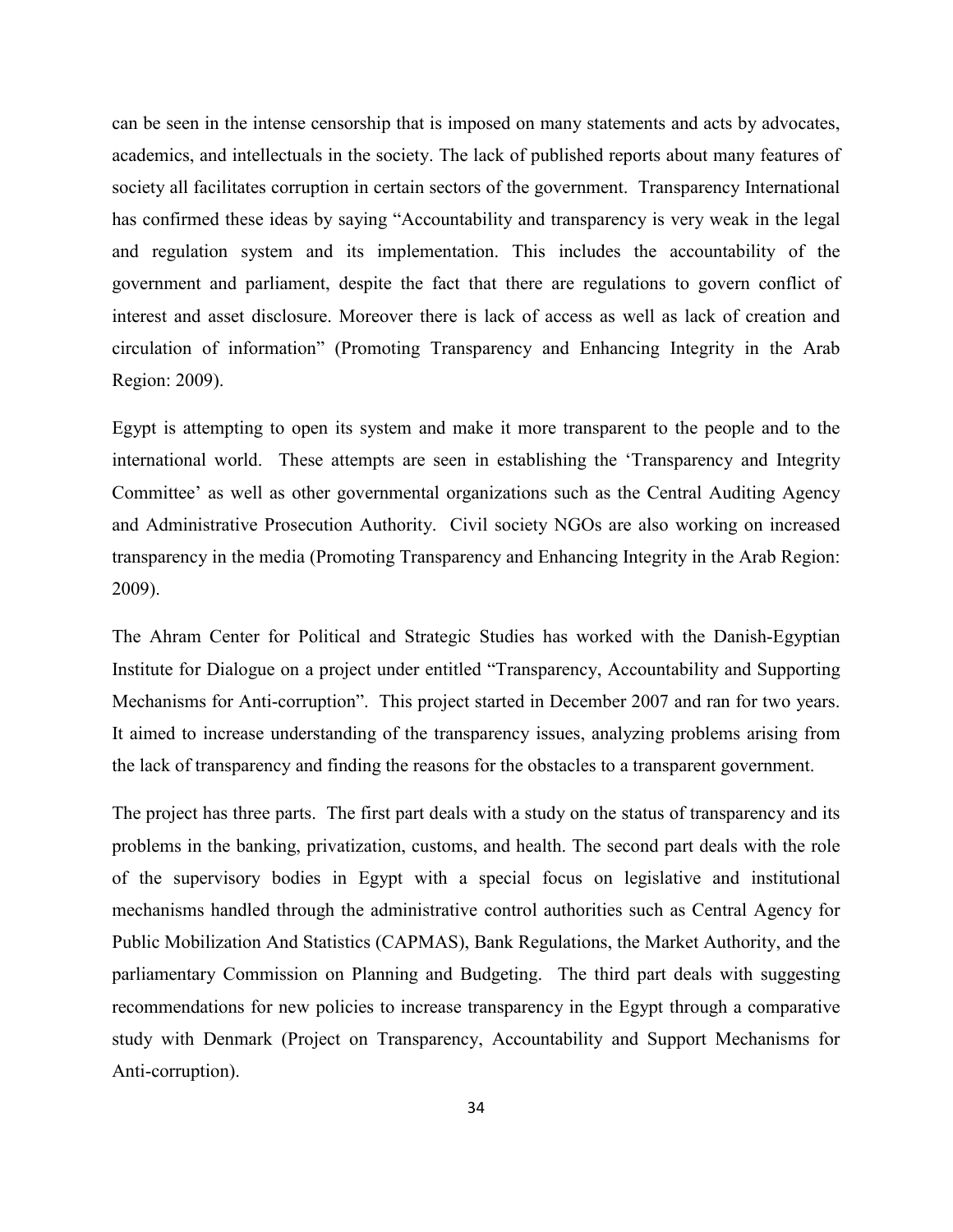The Ahram Center for Political and Strategic Studies has recently published a 2009 study entitled "Towards a More Transparent Society in Egypt" co-edited by Abd El Fattah El Gibaly and Hanaa Ebid. This qualitative study investigates the spread of corruption and lack of transparency in a number of selected sectors. It pointed out that most of the reasons for corruption and lack of transparency are correlated with economic problems. It suggests that as part of the solution to the problems of lack of transparency and the spread of corruption is to reform the economic sector by decreasing the unemployment rates, eliminating poverty, and offering better wages and salaries to people (Abd El Gawad,2009).

Another proposal is to reform the political system with reforms based on the underlying premise that the new system be more transparent and open. A system that is open and democratic is much more likely to function better and with less corruption since the people in a democratic system have the chance to question their government and to change it whenever it is found unsatisfactory. Such a process does not happen easily, sometimes not at all, in an authoritarian system or in a socialist one. Abd El Moneim Said confirms this idea by saying "Socialism is the worst form of corruption". He gave the examples of the ex-Soviet states and how corruption and lack of transparency were deeply rooted in them. He further explained that high corruption is even present in states that adopt the socialist ideology such as in Vietnam and Cuba. He justified this idea by arguing that socialist systems lead to the state's continual interference in the economy, bringing with it a very large bureaucracy and an expansion of the government functions. All of these results in a system open to massive corruption with low or no transparency (Said, 2010).

While this line of argument is powerful and persuasive, it does not mean that democracies are immune from corruption or lack of transparency. There are democratic countries with corrupted systems such as the USA, Italy, and Spain. However, the difference between democratic and non-democratic regimes is that there is more openness and the possibilities of change are much greater.

To conclude, the problems of corruption and lack of transparency must be solved by first reforming the economic sector. This should be done by fighting poverty, increasing wages and salaries, and reducing unemployment rates. This should be followed by reforming the political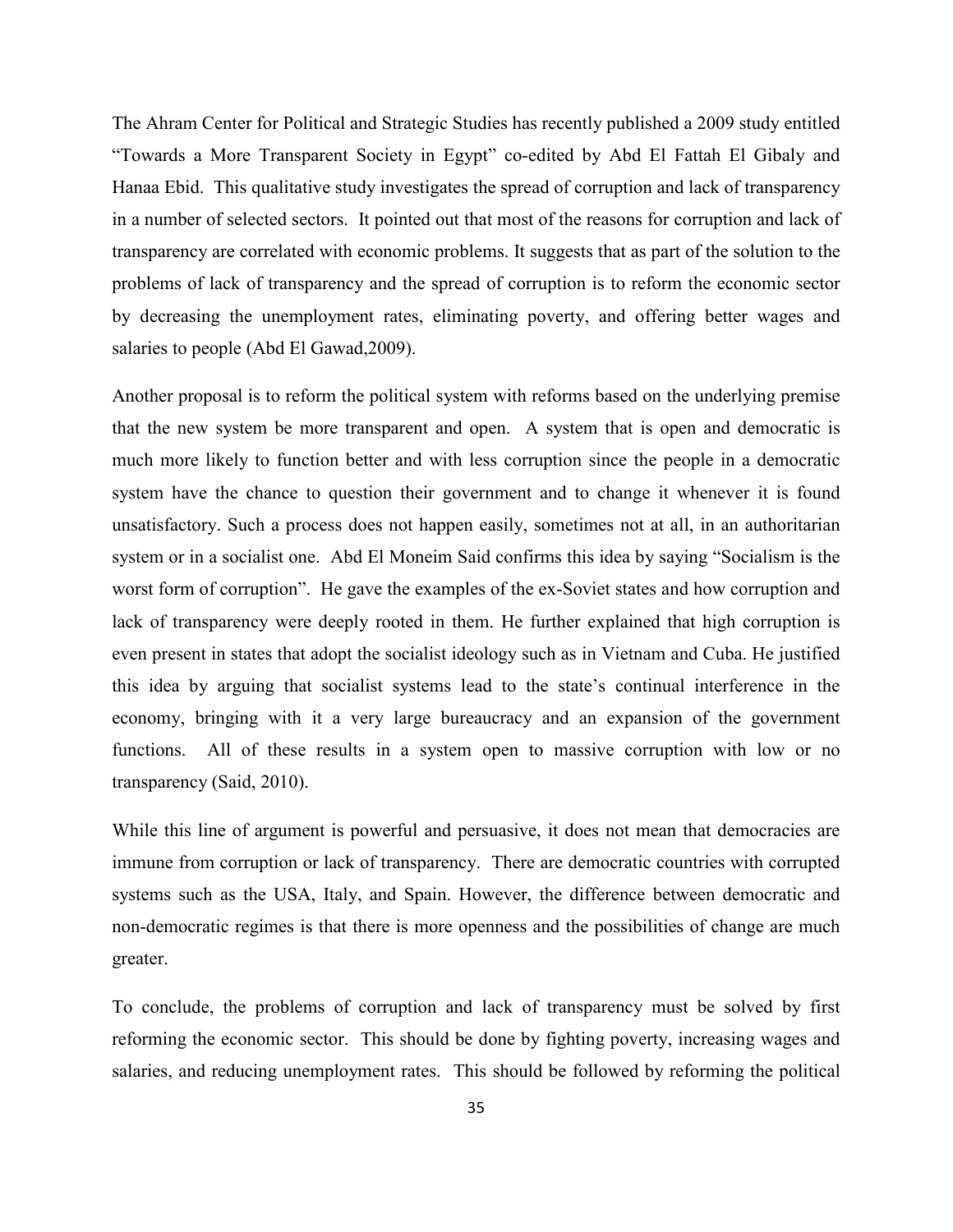system. It should be done by having a more democratic system that adopts a 'checks and balances system' in which the three branches of government, the executive, the legislative, and the judicial have equal weight with each having some independence from the other two as well as some control of them. By building strong supervisory bodies that produce transparency and check corruption, a government can keep make the public more aware and produce some trust that corruption will be punished. Amongst other things, progress should be openly and frequently reported openly through public announcements and the media. There should be a much more active role for civil society and the media as they work on complementary tracks with the government in exposing corruption and building transparency. Finally, there should be an increasing role for law, with much greater penalties for violators and much greater respect for the rule of law.

#### **C. Authoritarianism**

Egypt has been under authoritarian regimes of varying intensity throughout its history. This authoritarianism has resulted in several problems which the society suffers from. One example is the 30-year-long emergency law imposed after the death of Sadat in 1981 and is still in place today.

#### *C.1. Emergency Law*

The government imposed the emergency law after ex-President Sadat's assassination stating that it would contain terrorism, the reason given the death of Sadat. Without clear justification or explanation, the government has simply renewed this law over and over again through the present. As part of the reform process started in 2005, President Hosni Mubarak promised to put an end for this law. Yet in May 2010, the government has submitted a proposal to the parliament to renew it and it was accepted without serious debate. It has been renewed for two years until 2012. In 2010, the government used the same excuse to justify the call extension, namely the fight against terrorism and drug trafficking.

These two reasons have been repetitively used even though there have been only occasional terrorist attacks within Egypt in the past 10 years. The government earlier in 2010 arrested a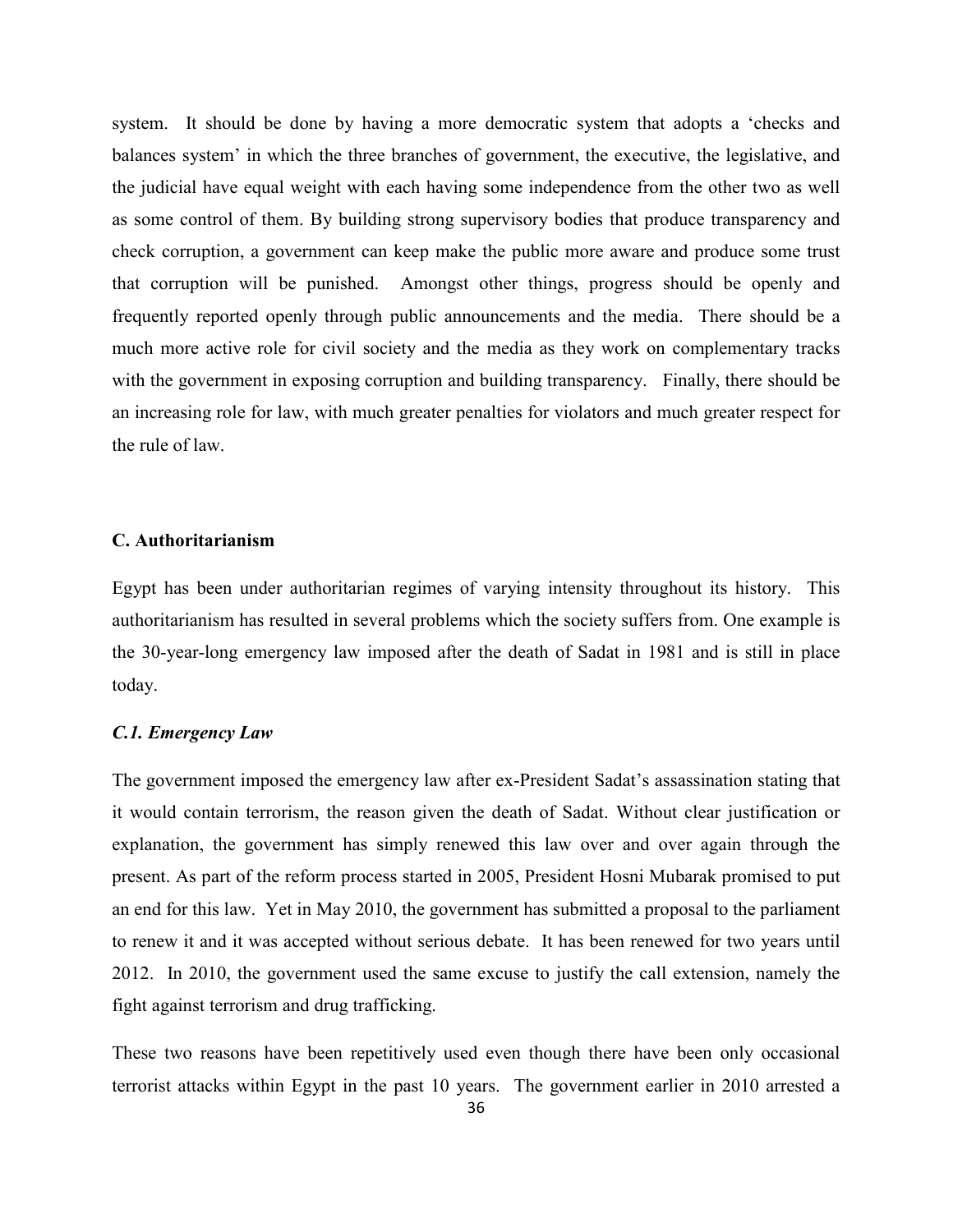terrorist group in Sinai found to have had affiliations with HezboAllah in Lebanon. In late March and early April of 2010, there was a big scandal in the media about the crisis of 'hashish' (cannabis) in the black market. Hashish is actively used by many people in the working class and by university students. The problem is that hashish has been widely available since 2004 under the earlier emergency law. Yet in 2010 the "crisis" proved that the justification for the emergency law was illogical. The 2010 "crisis" proves the inefficiency of the law and the rationale for its continued existence.

The emergency law contains the following provisions:

"broad power to impose on restrictions on freedoms of assembly, movement or residence, the power to arrest or detain suspects or those deemed dangerous, the power to search individuals and places without the need to follow provisions of the Criminal Procedure Code (contained in Article 3).......

the right to establish exceptional courts such as the state security courts and the supreme state security court of emergency to hear cases related to crimes committed in violation of rulings made by the president of the republic or his deputy.....

powers given the military ruler, or his deputy, such as the power to monitor newspapers, booklets and other publications of expressing opinion including the power to confiscate and stop circulating these publications..." (The Emergency Law of Egypt, 2001).

By giving to itself such powers, the government is not truly fighting terrorism or drug trafficking. On the contrary, it is violating many of the universal human rights granted in the UN Charter, the Universal Declaration of Human Rights, International Convention on Civil and Political Rights as well as the Egyptian Constitution. The law has been used to terrorize people instead of protecting them. It is a law that curtails their rights and their freedom.

A further illustration that this law is an explicit violation for the International treaties Egypt has signed and ratified. Taking the International Covenant on Civil and Political Rights, which Egypt signed in 1967 and ratified in 1982, in its preamble it is mentioned that: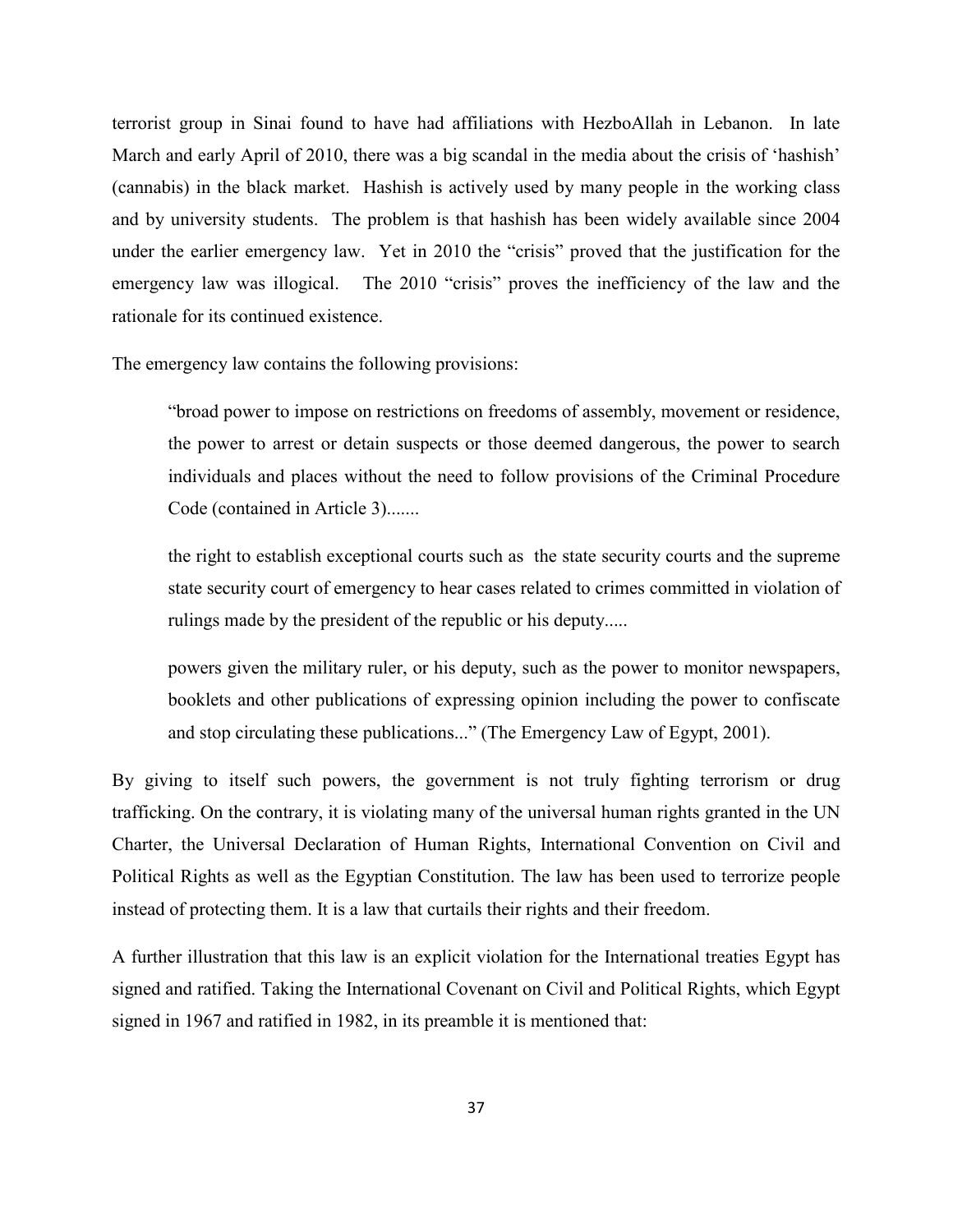The States Parties to the present Covenant,

Considering that, in accordance with the principles proclaimed in the Charter of the United Nations, recognition of the inherent dignity and of the equal and inalienable rights of all members of the human family is the foundation of freedom, justice and peace in the world,

Recognizing that these rights derive from the inherent dignity of the human person,

Recognizing that, in accordance with the Universal Declaration of Human Rights, the ideal of free human beings enjoying civil and political freedom and freedom from fear and want can only be achieved if conditions are created whereby everyone may enjoy his civil and political rights, as well as his economic, social and cultural rights,

Considering the obligation of States under the Charter of the United Nations to promote universal respect for, and observance of, human rights and freedoms,

Realizing that the individual, having duties to other individuals and to the community to which he belongs, is under a responsibility to strive for the promotion and observance of the rights recognized in the present Covenant,

Thus, the preamble of this convention if compared to the provisions of the emergency law would prove that this law is a violation for both international laws as well as to human security of the Egyptians as the element of freedom of fear is threatened. In addition this law is in violation to the Egyptian constitution. In an interview with one of the Egyptian Judges, who preferred to stay anonymous, in one of the Egyptian governorates courts he said, "the Emergency law is unconstitutional because it contradicts with the rights and freedoms granted in the Egyptian constitution". In one of the reports given by the Egyptian Organization for Human Rights (EOHR) to the UN it agreed with the judge's words. "The Emergency law has become a tool being used by the Executive branch of the Egyptian government to violate public rights and freedoms guaranteed by the Egyptian constitution." (EOHR Report, 2009).

Finally, it is widely believed in Egypt that the renewal of the Emergency law is done for the purposes of fighting the Muslim Brotherhood, the biggest of the opposition groups and an outlawed party, and oppressing the other opposition parties. The government also believes that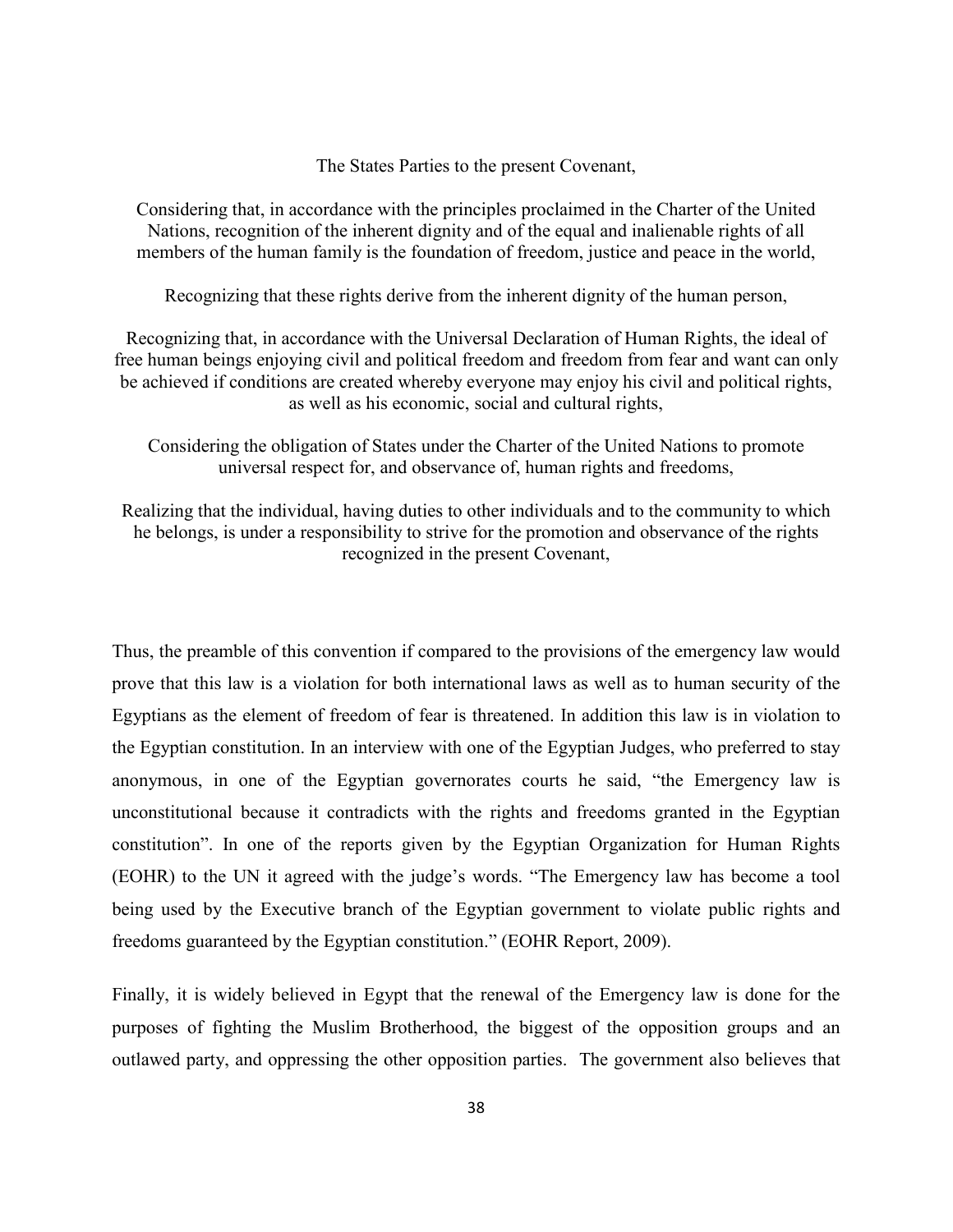there is a rising tide of dissent among the people represented in long-lasting strikes in front of the People's Assembly as well as strikes carried out by workers asking for better wages and more job opportunities like the latest ones lasting for a month in summer of 2010. The government believes that the country is going through a period of upheaval and therefore, in truth, justifies the emergency law as the solution to these problems.

#### **C.2.** *Lack of Democracy and Openness*

A democratic system would mean an alternation of power through a multi-party system, a role of the civil society, openness of information, and independent judiciary, and the protection of freedoms. However, this is not the case in Egypt. The problem of opposition parties in Egypt exemplifies this. Although late President Sadat in 1970s wanted Egypt to become a multiparty system and made some constitutional amendments to ensure that, this situation never really emerged under his presidency nor later under the Mubarak regime.

The current regime has not been successful in strengthening opposition parties and giving them a chance to expand, to win elections, and to carry out their policies through even-though it is their constitutional right to be formed. Egypt is an example of crushing the opposition and oppressing the civil society. Some scholars describe the opposition in Egypt as struggling to survive at all. Joshua Stacher argued that there is a "demise of Egypt's political opposition" in an article under the same title (Stacher, 2004). Stacher described the opposition parties as being fragile, inefficient, and uncompetitive. The reasons for their weakness are found in the authoritarian system, the impact of the emergency law, and the nature of the parties themselves.

There are many parties that have formed but not received official recognition by the government. The most famous of these unrecognized parties are as: the Muslim Brotherhood, but there are also others such as the Wasat Party and Democratic Front Party. These parties have had major problems to gaining official status because of the obstacles put in their path by the Political Parties Affairs Committee, considered an arm of the NDP. Other parties such as the Amal and the Ghad parties have been closed by this committee. Stacher writes that "Since 1998, the political parties committee has closed seven out of the sixteen legal opposition parties. The government is not only stifling group development but also preventing prominent independent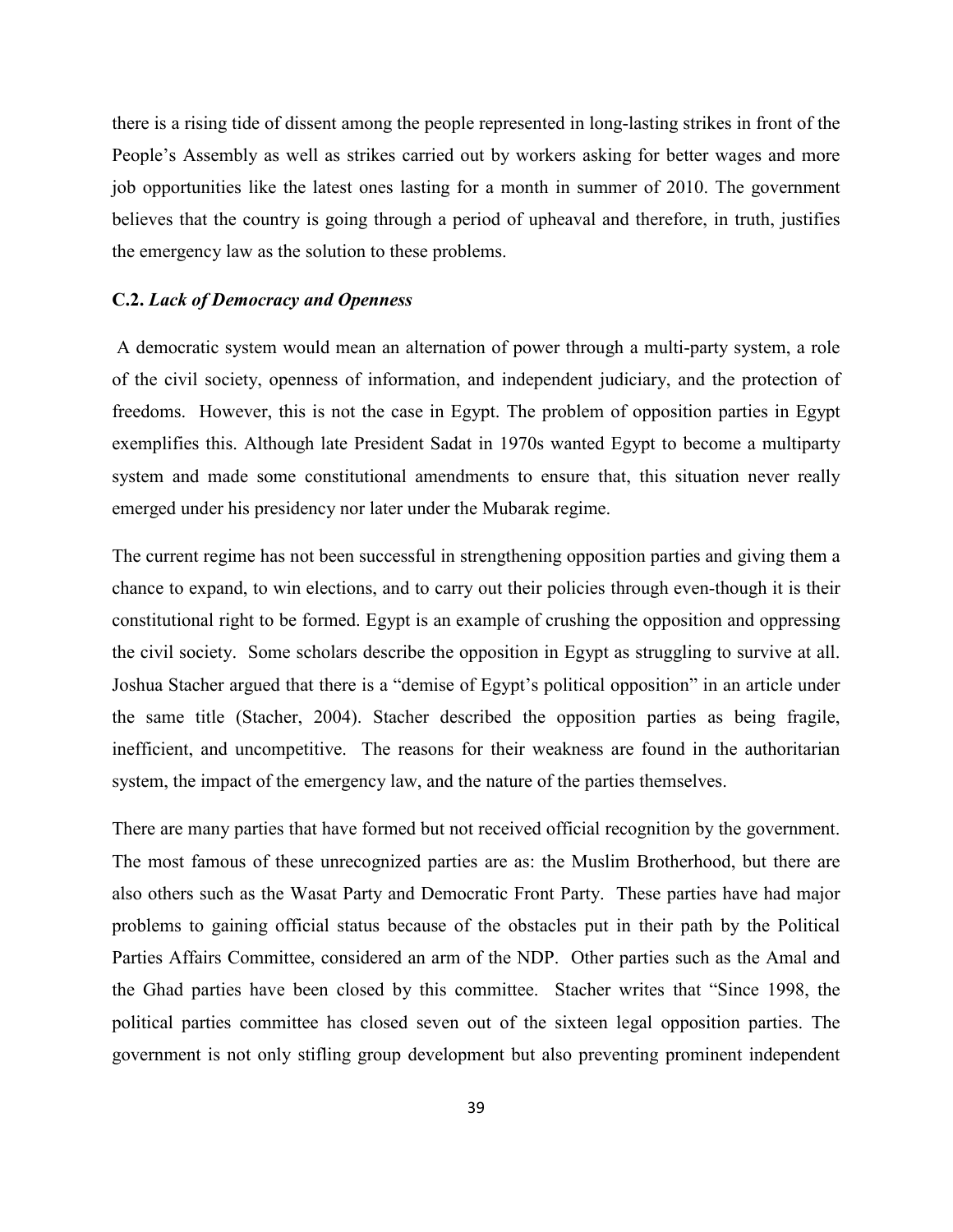members of parliament from using already existing parties to challenge the ruling National Democratic Party (NDP)" (Stacher, 2004).

However, not all of the blame should only be imposed on the government for the weak status of the political parties. Some of these parties start as weak and fragile and never grow. Hassaninen Tawfik argued this point in his article "*Constitutional Amendments and the future of political and democratic development in Egypt*" (Tawfik, 2008). He saw that the political parties in Egypt suffer from weak foundations making them inefficient, lacking in influence, lacking in internal democracy, and having many internal conflicts that produce frequent divisions. Many of these parties depend entirely on one person. This person either turns an authoritarian inside the party or the party collapses if and when he leaves. This puts Egypt's political parties under the category of devotee parties based on one person's leadership.

Due to their political culture, the people in Egypt do not have trust in the political parties, do not believe in their ability to compete against the ruling party, or do not believe they will function in the peoples' interest rather than their own (Tawfik, 2008)*.* These opposition parties often seem to lack the ability to organize themselves to achieve their own goals and to compete for seats in elections.

The lack of openness and fairness in the authoritarian political system of Egypt could be vividly seen in the November 2010 parliamentary elections. Despite the promises given by President Mubarak in 2005 to bring in more openness and freedom, the 2010 elections were very disappointing to all Egyptians in specific and to the international community in general. Hopes had been raised that these elections would be free of fraud in them, yet they actually went to the other extreme. These elections were held in two rounds and were stained by the broken promise of fair elections. They were a step back to the days to earlier, totally fraudulent elections. They resulted in almost 95% hegemony for the NDP in the parliament, leaving very few seats to the opposition. Gamal Essam El Din, wrote in *Ahram Online* "the ruling National Democratic Party scored a landslide victory, winning 209 or 95% of the seats that were designated that day and 40% of the parliament's total 508 elected seats while just twelve other seats were designated to the opposition" (El Din, 2010). This shows that the elections were basically controlled by the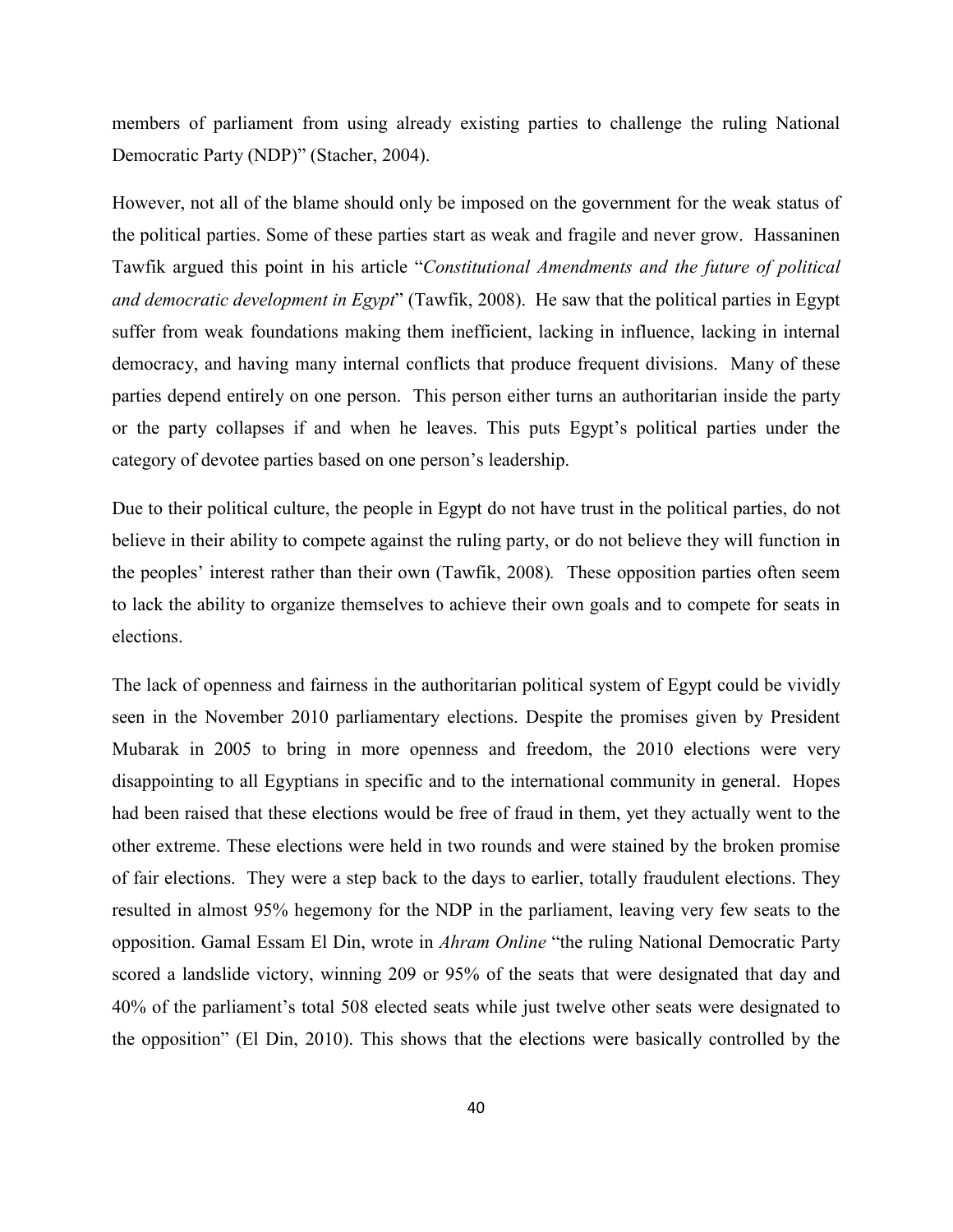ruling party to minimize any chance for the opposition to establish greater influential in the People's Assembly.

In comparison to the 2005 parliamentary elections, the 2010 were considered a crisis for the opposition. "The opposition has only around 3% in contrast to their 23% representation in the outgoing parliament,..., the Muslim Brotherhood won only one seat down from 88 in the previous parliament" ('Official Results: 16 opposition, 242 NDP, 65 independents', 6 December 2010). The Anonymous Judge described the 2010 Elections as, "leading to more disrespect for the judges and further belittling the role of the judiciary". He described the role played by the judges in the 2010 elections as, "we (judges) were not 'real' observers we were more like accountants counting votes and the reason behind this came from the 2007 constitutional amendments which curtailed the judicial role to end up in this status" ( personal interview Nov. 2010).

These results have been met with an uproar from the Egyptians as well as Egypt's observers and allies such as the US and human rights organizations. The Egyptians saw the result as further evidence of the corruption of the ruling regime and its dominant party. Many Egyptians saw that the resulting parliament as completely lacking in legitimacy and not represent them at all. These elections became a catalyst for the Egyptian uprising on January 25, 2011. The US, Egypt's major ally, stated in many declarations before the elections that they expected genuinely democratic elections and would be closely following what happened. After the elections the US expressed its worries about the status of democracy in Egypt and stated that it was unsatisfied with the measures used by the NDP, justified under the emergency law, to curtail the opposition. Philip Crowley, US Assistant Secretary of State for Public Affairs said, "We are disappointed by reports in the pre-election period of disruption of campaign activities of opposition candidates and arrests of their supporters as well as denial of access to the media for some opposition voices. We are furthered dismayed by reports of election-day interference and intimidation by the security forces" (US State Department, 2010).

Civil society organizations in any society can be very crucial as they complement the role of the government and are more reachable and approachable than the government in many areas. Civil society is successful in covering many issues such as fighting corruption, alleviating poverty,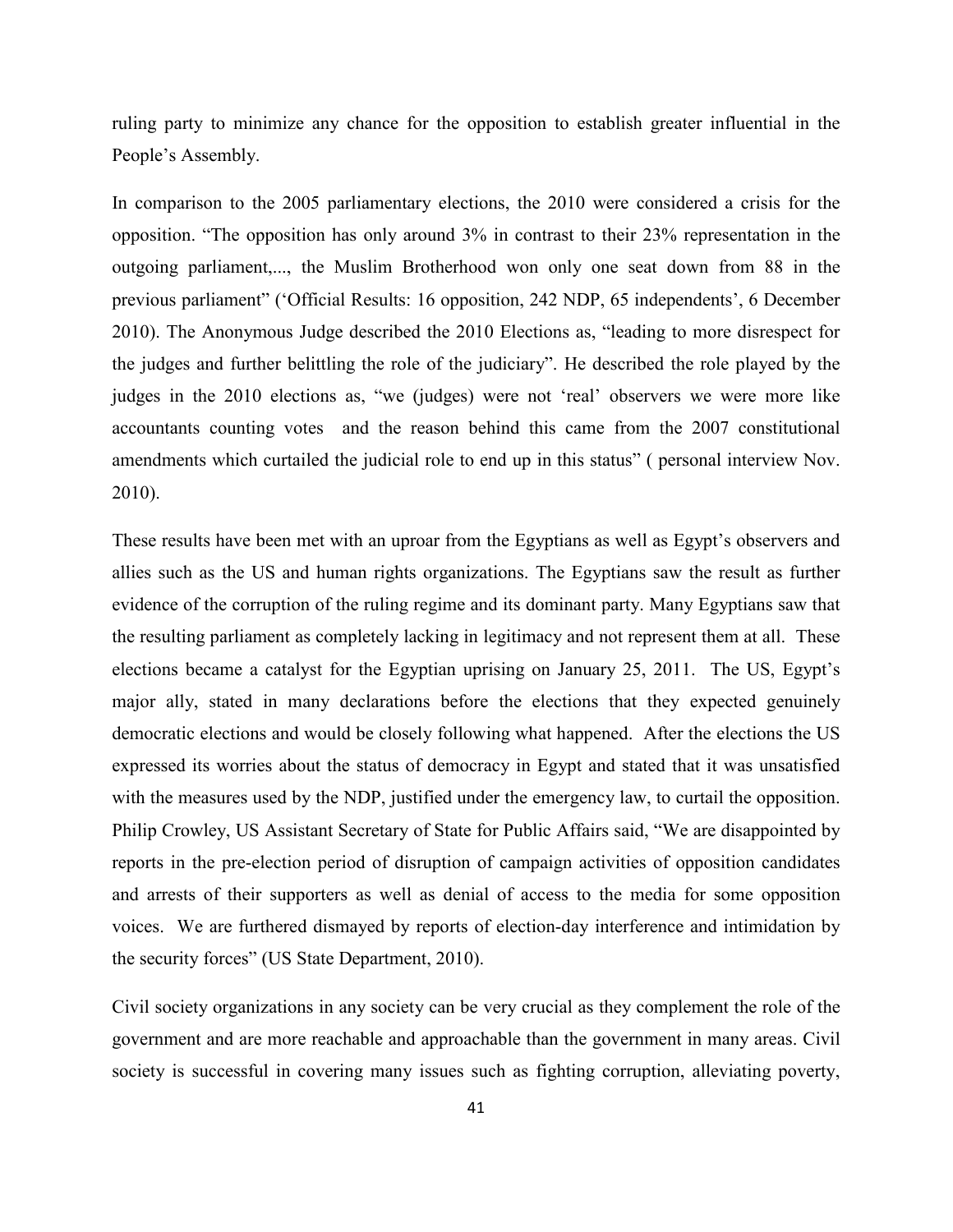advancing economic and political development, and preserving human rights. Many of the human rights observers who monitored the 2010 elections indicated that they were marked by higher degrees of fraud, deception, and violence than the 2005 elections. Civil society can help in supervising elections and providing a political awareness of their freeness and fairness. The civil society can also be an indicator of the government's performance. Realizing these possibilities, the Egyptian government worked to keep civil society organizations weak and as far removed from the elections as possible. This was done by imposing laws that restrict the establishing of NGOs and closing any NGO that is funded by foreign funds and supported by foreign actors. The NGOs in Egypt are subject to the law no. 84 of 2002 which is viewed by many intellectuals as a mean of oppressing civil society organizations.

### **D. Human Rights**

According to many human rights organizations, Egypt is one of the main violators of human rights in the Middle East, especially through violations carried out against the political prisoners and detainees. According to the Department of State Human Rights Report of 2009, most of the politically detained prisoners are from the outlawed Muslim Brothers as well as the opposition parties in Egypt. Many of them were arrested without warrants or formal charges by using the Emergency Law as an excuse. It is common news in Egypt to find that many of the Muslim brothers are being arrested, especially prior to any elections. In October 2010, Amnesty International reported that 150 members of the Muslim Brothers from different governorates were arrested prior to the upcoming November parliamentary elections. ('Dozens detained in Egyptian pre-elections':2010). In this manner, the government reduced the number of independents affiliated with the Muslim Brothers who were running as candidates in the elections. The government clearly believed that these massive and random arrests of brotherhood members would deter the people from voting to them and make the Brothers reconsider nominating candidates.

The same 2009 US Human Rights Report stated that most of the human rights abuses were carried out by the Ministry of Interior and the State Security Investigative Services. These practices started back in the 1960s to contain the communists, Muslim Brothers, and leftists in Egypt. The detainees are subject to harassments, brutal beating, sleep deprivation, and physical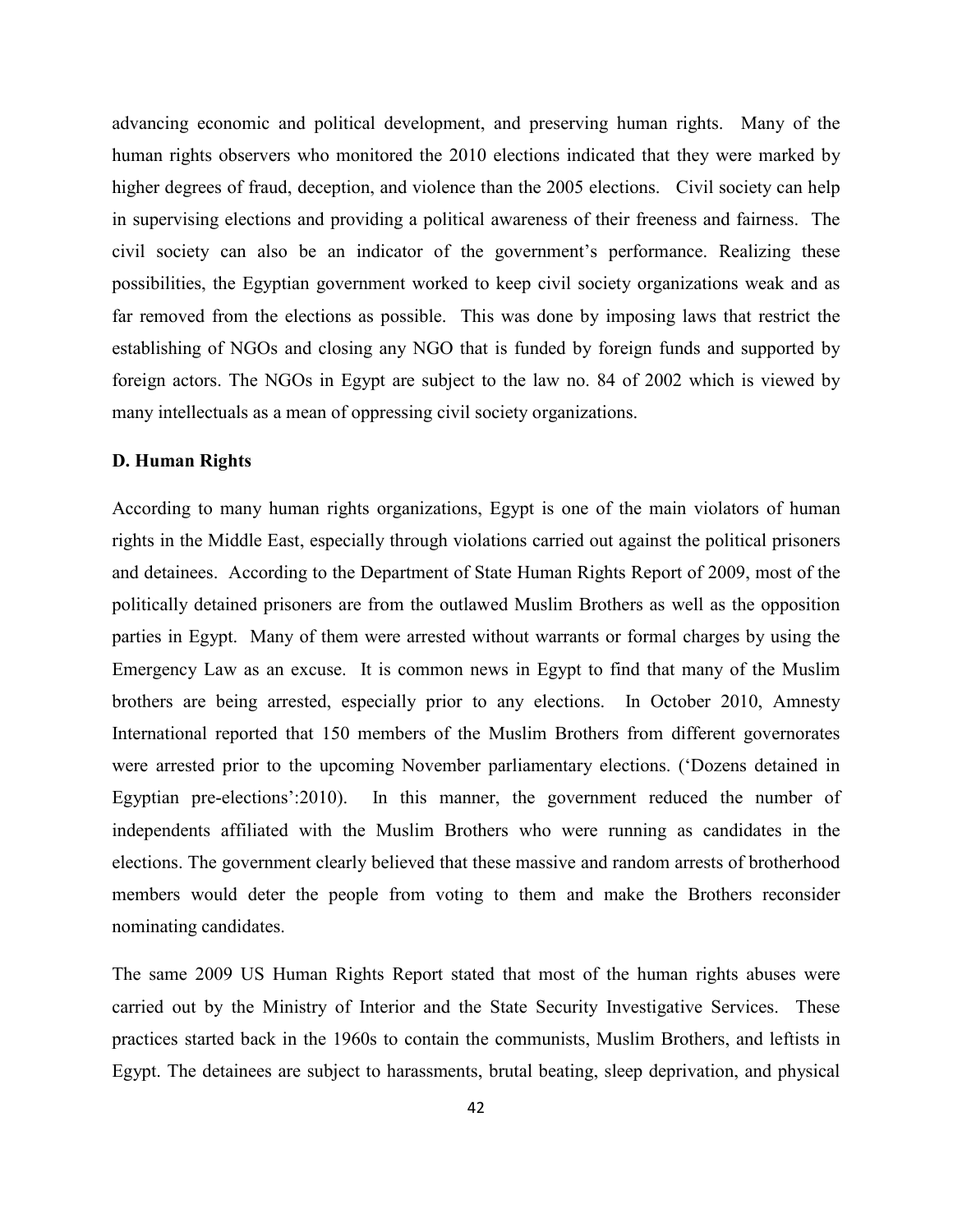abuse, and inhumane detention conditions lacking food, clean water, hygiene, and medical care (US Department of State, 2010). The EOHR further elaborates saying that, " from the year 2000 until April 2009 the number of tortured detainees reached 285 cases of torture and 118 deaths due to torture" (EOHR Report to UN, 2009). When commenting on the detainees' status inside the detention camps EOHR mentioned that many of the prisoners die out of disease and the maltreatment of prison hospitals. Add to the fact that most of the political prisoners are arrested for many years and are transferred from one prison to another so that their families lose hope in finding their places (EOHR Report to UN, 2009).

The heavy reliance on the Emergency Law underlies these human rights violations. Human rights advocates as well as average citizens have called for elimination of this law. These human rights violations lead people to fear their government because of their fear of being kidnapped, tortured and perhaps even killed. This is also another violation for their human security needs because their basic desire for 'freedom from fear' is not fulfilled. The political dimension of human security is violated when Egyptians feel that their personal security is endangered.

However, there have been attempts by the Egyptian government to reform. These reforms result from two main sources of pressure. The first is international and the second is the domestic. Though Egypt experiences regional pressures as well, there are no regional pressures to stem human rights abuses.

#### **International Pressures to Reform**

Three main forces from international arena put pressure on the Egyptian government to reform. The first is globalization. Through increasing interconnections and interdependence, many international events that sent shock waves through Egypt. The collapse of the communist model associated with the collapse of the Soviet Union, followed by the transition of the Eastern European states to democracy, meant to Egypt that socialism as a form of governance was losing worldwide acceptability. Liberalizations adopted in East Asia and the outstanding economic progress those countries have made has inspired also Egypt to liberalize its economy.

New levels of freedom of expression were granted to the media, opening the door to many opposition voices. Many newspapers that have been managed to survive the worst controls and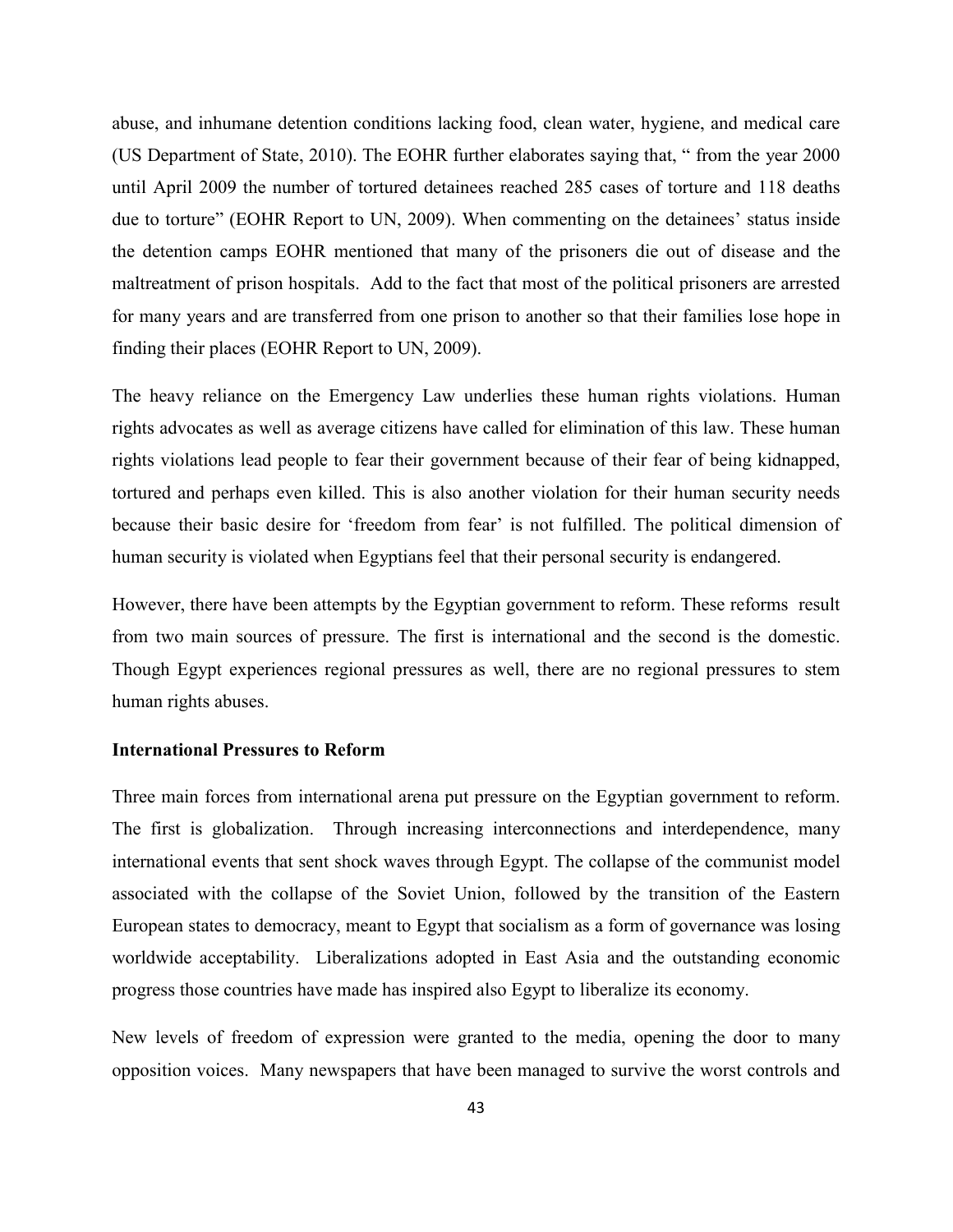are today seen by the public as objective and transparent in discussing closed issues in our society. Examples of these newspapers are 'El Sherouk', 'El Masry Al Youm', 'El Youm El Sabaa', 'El Dostour' and others. These papers have become trusted by many Egyptians and are easily found in the streets or accessed on the internet. These newspapers became the voice of the people in expressing their dissent from the governments' decisions and acts. Furthermore, these papers have published many of the scandals of government, giving them credibility in people's eyes.

The second of the three international forces for pushing Egypt to reform comes from a major world event, the attacks of 9/11. The US has used 9/11 as a tool to pressure Arab and Muslim countries to reform by becoming more democratic. US foreign policy at one point called for democratic reforms in its Greater Middle East Initiative. President Bush argued that the US believes that democracies are less likely to breed terrorists. He also argued that democratic states do not go to war against each other and are therefore more peaceful in nature. These concepts from the liberal internationalist school of thought as well as democratic peace theory and are widely held in the western world. Democracies are therefore inherently more cooperative, especially in their dealings with each together. The US call for reform has included reforming the educational, economic, and political systems of the Arab states.

Moataz Salama, however, countered in one of his articles that, " the true reasons behind the US call for reforms in the region are not good intensions. First, he argued that it serves US interests in reducing terrorist threats to the US. Second, it is also in the US interest to have stable systems in the Arab world in order to ensure that the oil flows securely to the US. Third, Arab reforms would also decrease the threat to the security of Israel" (Salama, 2005).

The US also sees Egypt as the key country in the region. "Reform in Egypt is therefore critical for the region as a whole. Egypt's leading position among Arab states and its important role in matters of peace and security in the Middle East, particularly in the area of Arab-Israeli peace.....and successful political reform in Cairo would significantly enhance Egypt's leadership role throughout the Middle East and Africa, helping constructive political engagement in the region for years to come" (Tumah,Lara:2010).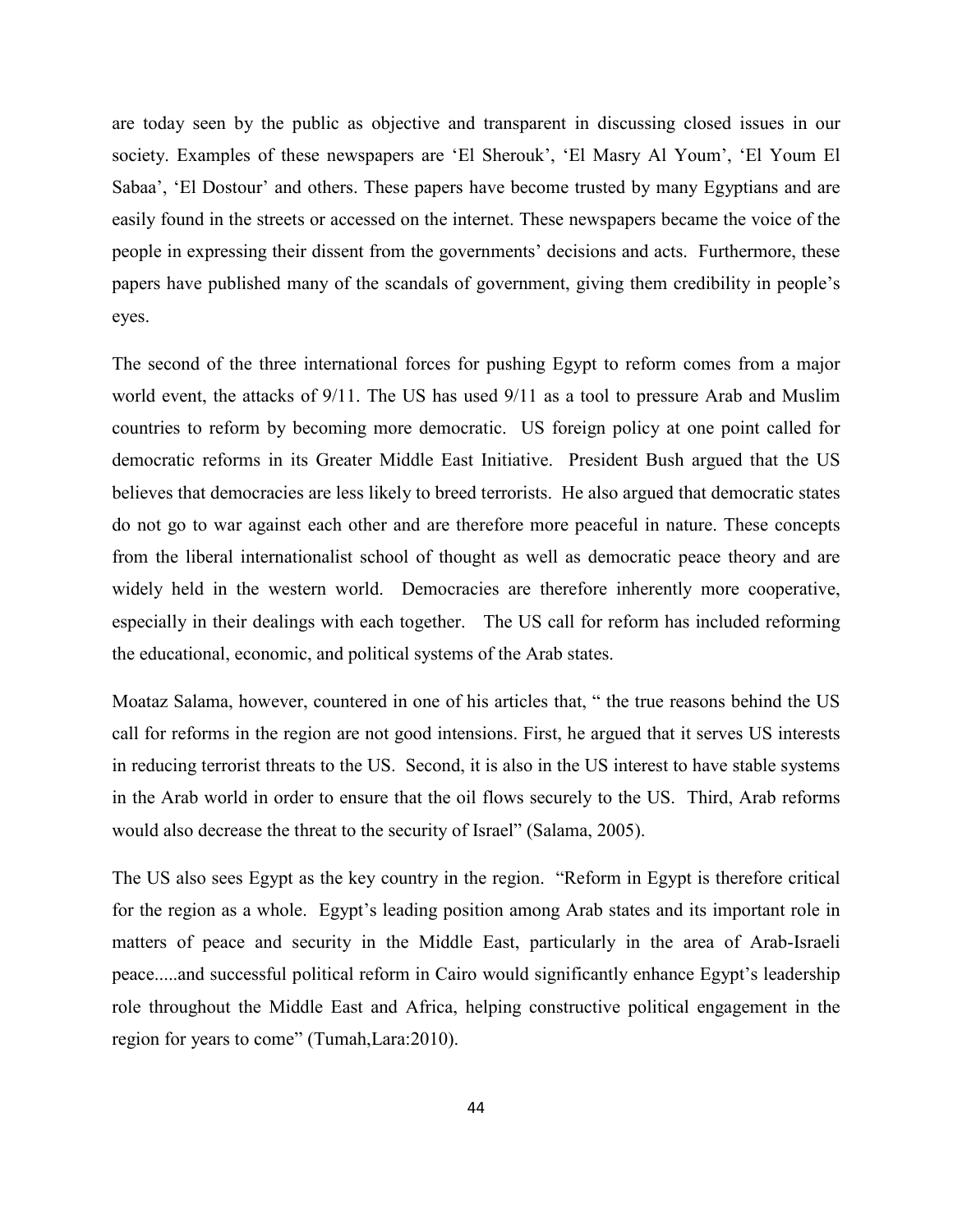The Egyptian Government has been somewhat receptive to these calls for reforms and has started trying to carry them out to some extent. American pressure on Egypt to carry out reforms has not been tied just to the Bush administration but has, in fact, continued under the Obama administration as well. An article published by Egypt's International Economic Forum entitled 'US Elections Reduce Likelihood that Resolution Criticizing Egypt Will Pass', related to a bill proposed by a US Senator in July 2010 to Egypt's "supporting democracy, human rights and civil liberties"(Tumah,2010). The article mentioned that both parties in congress support pushing Egypt for more reforms. The main provisions of this bill showed US dissatisfaction with Egyptian practices such as fairness in elections, human rights violations including torture, judicial independence, and the continuing use of the Emergency Law.

The EU also puts similar pressures on Egypt. This has become especially important since the signing of the Euro-Mediterranean Agreement which came into force in 2002. Political reforms were agreed upon in this treaty in order to establish a democratic state in Egypt. In a statement delivered by the EU on Egypt in February 2011, they mentioned that, "The European Union is determined to lend its full support to the transition process towards democratic governance and pluralism,....,the European Council is committed to a new partnership involving more effective support in the future to those countries which are pursuing political and economic reforms including through the European Neighborhood Policy and the Union for the Mediterranean" (EU Declarations on Egypt and the Region:2011). The EU is paying closer and closer attention to the establishing democracy and better governance in the region and Egypt is one of the most important countries in that regard.

#### **Regional Pressures to Reform**

There is no doubt that the regional level has been influential in driving Egypt to carry out some reforms as well, especially with reference to the 'War on Terror' and the US invasion to Iraq in 2003. This sent shock waves through the region. The Iraqi experience was a wake-up call for Arab states to start putting reforms into effect "in the Arabs way' instead of being forced into American-style reforms. Many countries launched reform efforts at that time, including Egypt.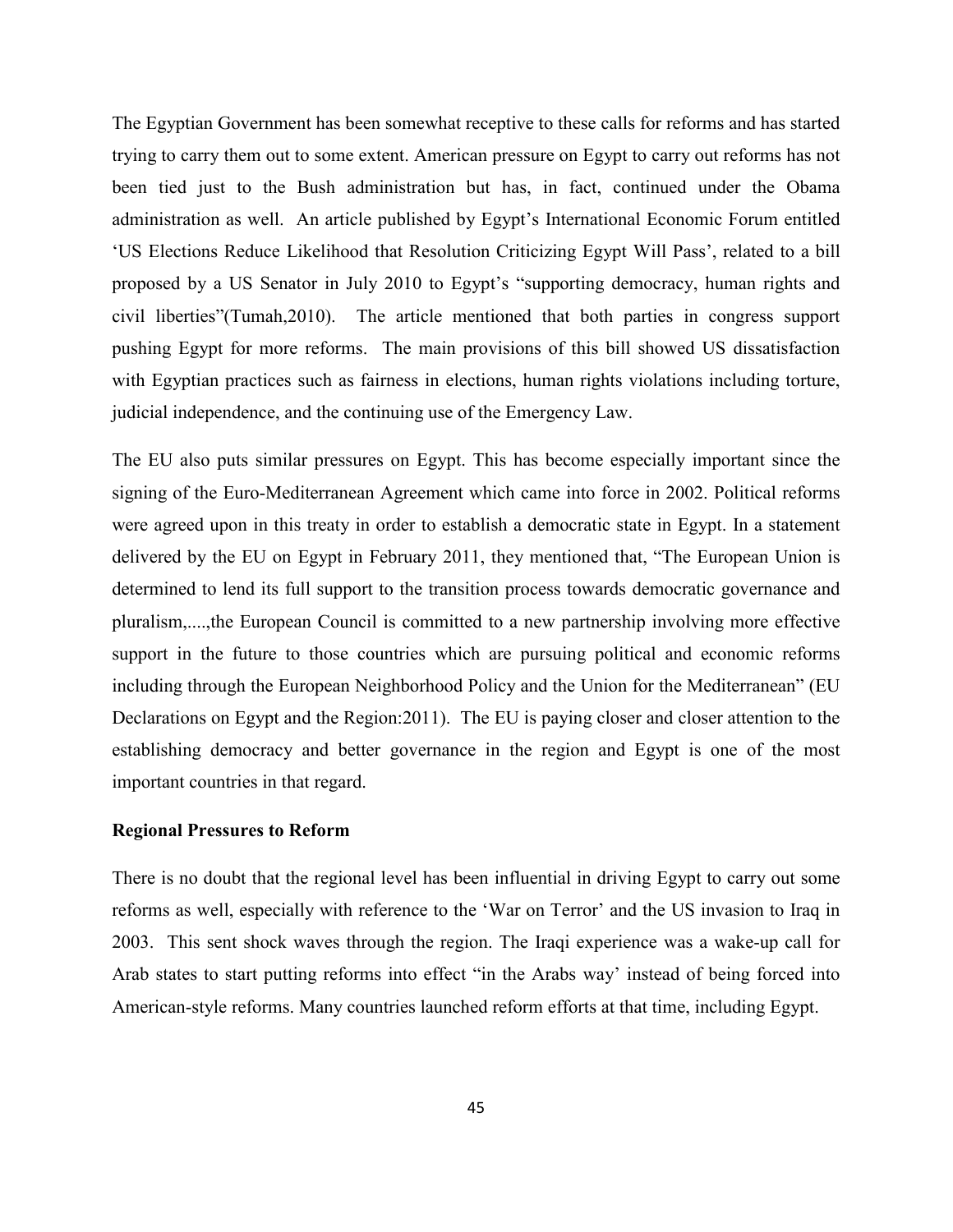#### **Domestic Pressures to Reform**

This sector produces the most pressing and influential pressures for reform. This is because the pressures that many Egyptians suffer from have driven them to call for reform in an outspoken and explicit way after years of apathy. This was represented by the many demonstrations carried out by different factions of the society, from intellectuals to opposition parties' to the Muslim Brothers to workers. There has been an increase in the popular protests around the country. Everywhere people have showed their discontent with their situation. The rise of movements such as the 'Kefaya' (Enough) Movement, the  $6<sup>th</sup>$  of April Movement, the Judges' Movement and the University Professors' Movement demonstrate this. These movements paved the way for the 25<sup>th</sup> January Uprising this year, which brought the end to President Mubarak's 30-year reign on the  $11<sup>th</sup>$  of February 2011.

Civil society has played a role in calling for media reforms. Many human rights NGOs have pressured the government continuously for reforms. These NGOs have worked with international organizations to call upon the Egyptian government to liberalize its system and halt unacceptable practices. Last but not least, the on-again, off-again role of the judiciary in supervising the elections is a cry for more transparent electoral processes. The same is true of the push for fair trails for detainees and constitutional review of laws.

#### **Attempts for Reform**

Egypt has established several regulatory bodies to ensure this progress on corruption and transparency. The government has given a 'limited' green light to civil society and the media on fighting corruption and ensuring accountability. In 2005 President Mubarak proposed constitutional amendments, followed by presidential elections, and then amendments in 2007, all with the intent to reform. The goal was a further shift towards a democratic capitalist and away from a socialist system. The plan was warmly applauded nationwide. The expansion of freedom of expression, both personally and in the media, that followed after the constitutional amendments has been remarkable.

The government established the National Council for Human Rights under Law 93 stating that this council would report on the human rights violations in Egypt and recommend ways to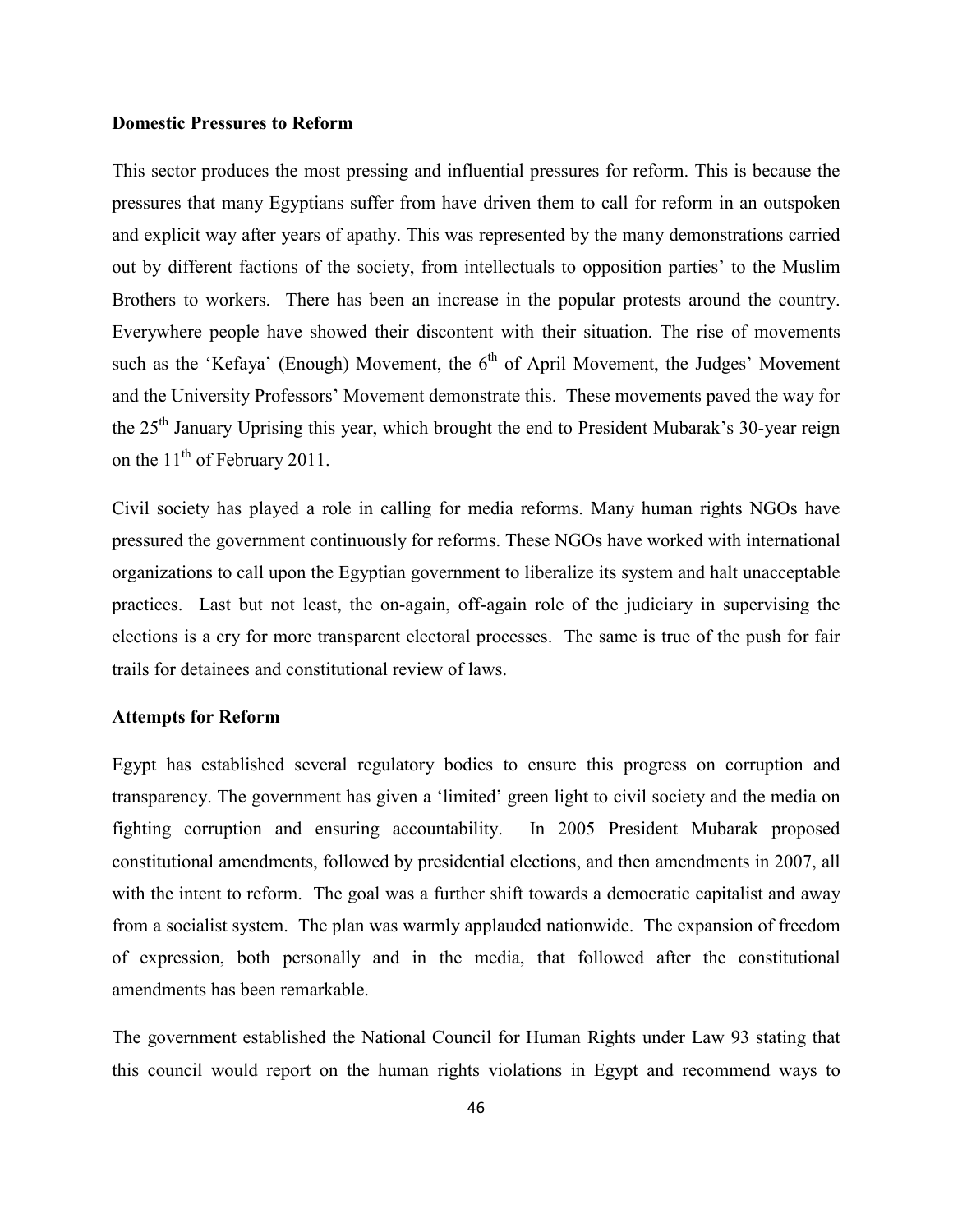preserve these rights. There has been substantial criticism of this council however. First it has been seen as one of the governments' arms since it is funded by the government money. Second, it is seen as working more on reporting many human rights violations from outside Egypt, specifically in Palestine and Iraq, than inside the country. Stacher has written that "urban professionals in the NCHR are more concerned that the Egyptian state adopt a strong stance toward Israeli and US-British abuses in Palestine and Iraq" than they are in pursuing domestic cases (Stacher,2005). Third, the council is seen by many observers as weak, essentially performing an advisory role rather than trying to achieve real results. The government does not take the council's recommendations seriously. Human rights violations have continued even more intensely after establishing the council than they did before. Stacher observed that "most of the human rights activists argued that the NCHR was a government attempt to coopt certain personalities so as to divide civil society" (Stacher, 2005).

#### **Conclusion**

Domestic pressures for reform have been very intense, more pressing than changes demanded from outside the country. Stacher has stated that "President Hosni Mubarak's regime is beginning to 'bow' to popular pressure for reform" (Stacher, 2005). People who feel the time for change, people who sincerely know their own interests, and people who know to expect from government have been catalysts, inspiring large numbers of people and motivating them to seek reforms and to support a broad people's movement.

The Egyptian Government's attempts at reform have been not very successful. Much more needs to be done and it is very hard to do under the same autocratic regime and under emergency laws. There are many articles in the constitution which need amending in order to stimulate the reform process. The imbalance of power between the executive and the legislative branches stops the development of a system of checks and balances. It also leads to more and more centralization power in executive hands and undermines the prospects for a transition to genuine democracy. Tawfik has argued that the imbalance between the executive and the legislative is enshrined in the constitution which must be amended to achieve any real balance of power (Tawfik, 2008).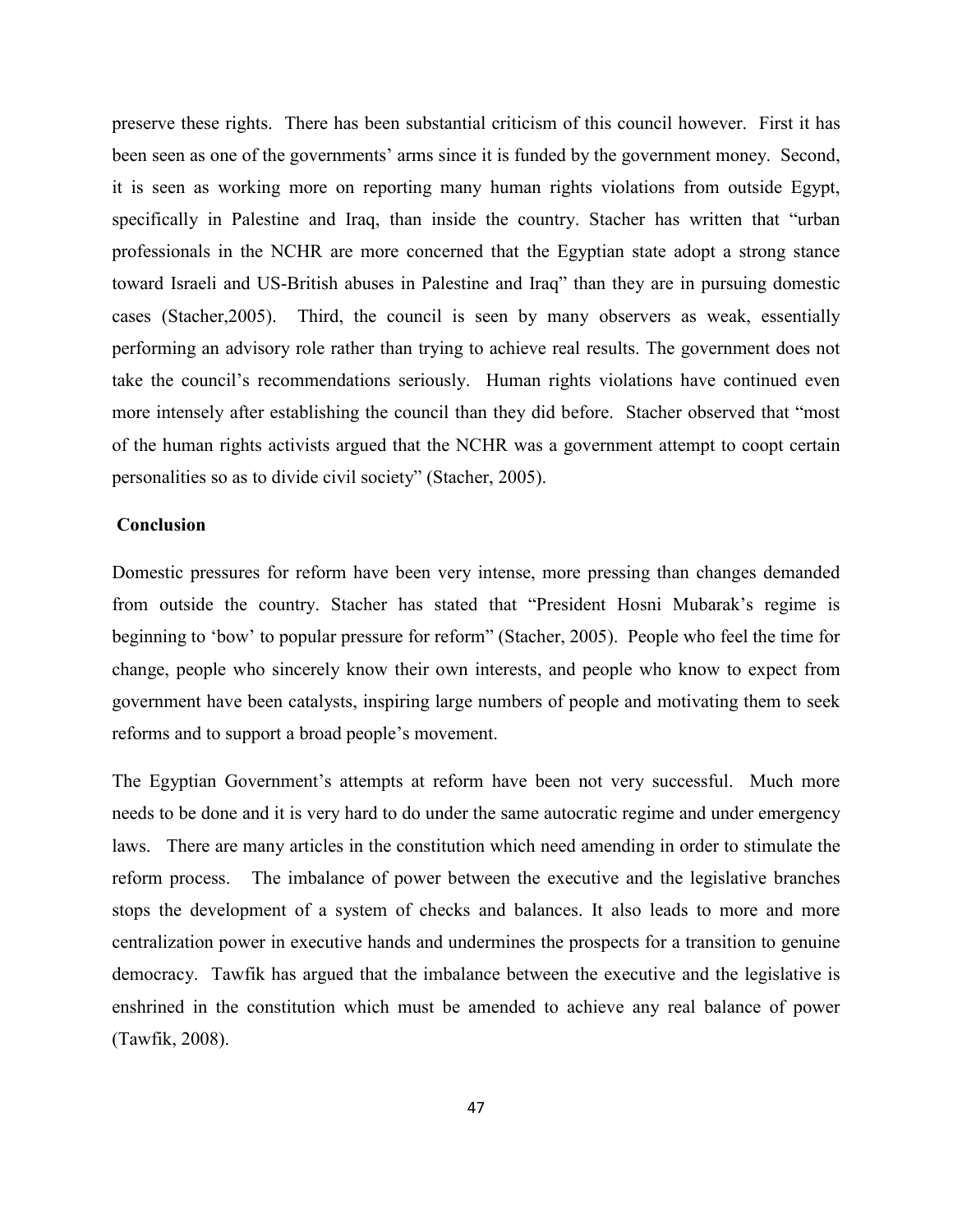The solution to this fundamental problem will happen when political reforms take place such as when power is properly distributed to the people, the political parties, the civil society, the constitution, and the judicial branch.

The spread of corruption and lack of transparency, along with the violations of human rights and extreme authoritarianism in Egypt, jeopardizes the security in the regime and the state. When people feel that they are unable to meet their needs and are oppressed whenever they call for their rights, there is a threat to their human security. It is the 'fear' element in the equation of human security which leads to this threat. 'Freedom from fear' in the political dimension of human security has not been achieved in Egypt and puts the human security of the Egyptians in peril.

This leads to various repercussions to this. First, people feel that they are ruled by an illegitimate government. This in turn leads them to rise up massively and revolt against the regime seeking to overthrow it, which started with  $25<sup>th</sup>$  of January Youth Revolution and is continuing even now. Second, the fear factor breeds discontent, even terrorism, within the country and rise of radicals and fanatic ideas. The rise of fanaticism and radicalism in turn threatens the security of the state. When radicalism breeds further repressions occur by the state. Aladdin Elaasar described the situation post Mubrak's regime as, "instability in Egypt after Mubarak may become an international security concern. There is no clear chain of command or civil society base to facilitate the transfer of power to the next president" (Elaasar, 2009). This vicious circle further undermines legitimacy which in turn can lead to a state with so little popular support internally that becomes vulnerable to coups, to violent revolutions, to foreign invasion, and to loss of sovereignty.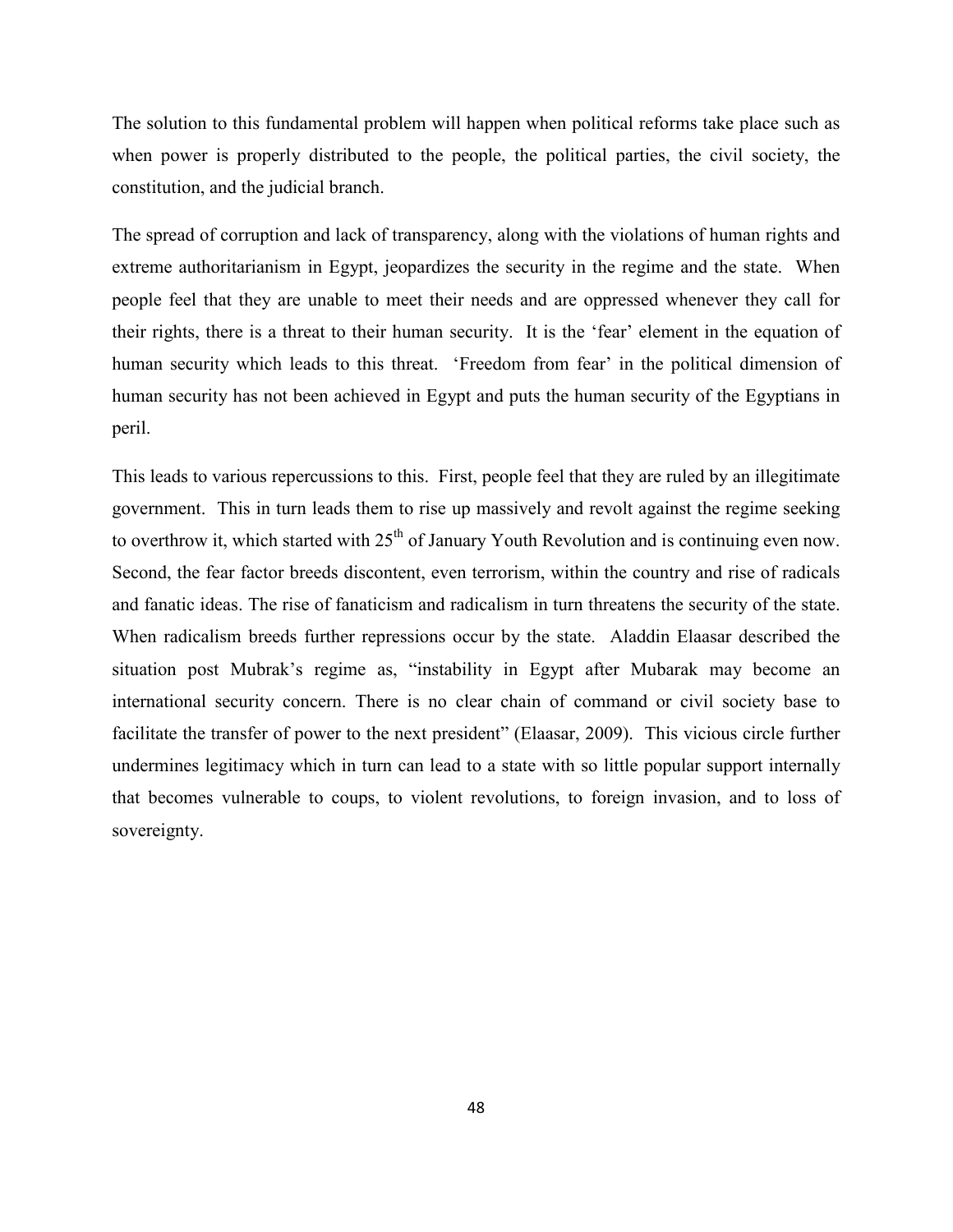# **CHAPTER 3 THE CASE OF SAUDI ARABIA**

The Kingdom of Saudi Arabia is the second case study for this thesis. The interest in such a state although did not come from the researcher own interest but it was proposed by her committee, something now appreciated as this conservative state is experiencing turmoil in the Arab uprisings of 2011. The question that is raised in this thesis is whether or there is a relationship between human security and the national security of Saudi Arabia.

Saudi Arabia is a state where almost everything revolves around just one big extended kinship group, the Saud family. It has a monarchical system. Certain groups have called for a constitutional monarchy but this has been resisted by both the ruling family and the ulama, religious scholars, who prefer the status quo. Most see democracy in Saudi Arabia as distant goal that will probably never be achieved.

Although the Saudi people are not as politically active as the Egyptians, there have been some wake-up events in its history involving widely supported calls for political change in the Saudi system. Saudi Arabia has been able to maintain the same political status quo through the present day unlike in Egypt. The possibilities and chances for change in Saudi Arabia are very difficult because of the enormous control that religious groups have, together with the ruling family, over the Saudi society. In Egypt there are groups across the whole political spectrum seeking to move society to the right, to the left, or to the center. The Egyptian people are more centrist and moderate in their political views as compared to the Saudi people who are inclined towards the right-wing extremist wing views due again to the control of religious groups and with the Saud family. This royal-religious alliance in Saudi Arabia could be described as an 'ancien-regime' analogous to the French system prior to the French Revolution.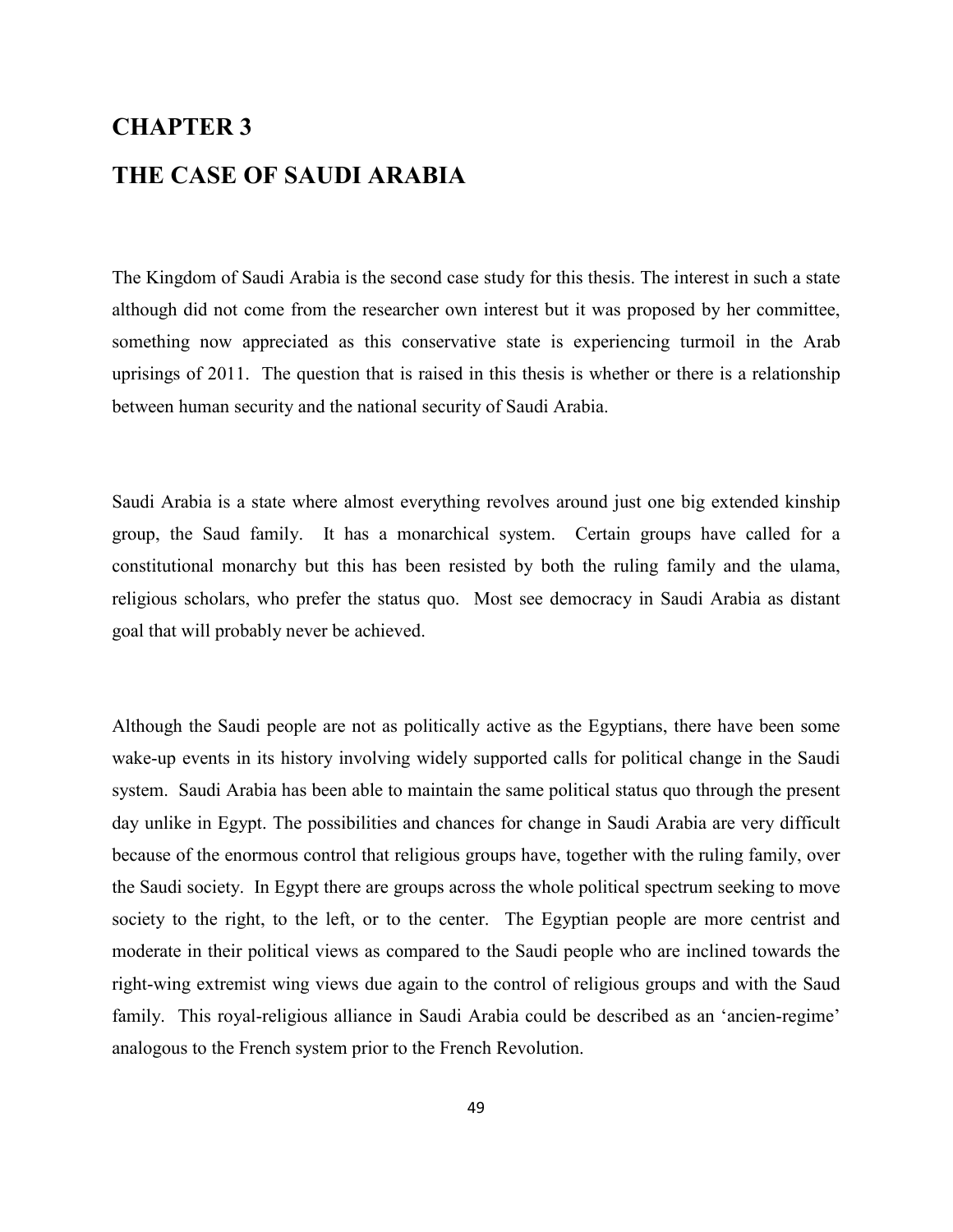Calls for change within the Saudi society have come from two sources. The first is domestic pressure coming from the 'Sahwa' (awakening) movement as well as other internal pressure groups. The second is the international pressure, specifically from the United States after 9/11. It is worth highlighting that these calls are associated with the rise and fall of world oil prices. The Saudi system is one based on the distribution of oil revenues to the people in order to "buy" their acquiescence. When those revenues go down, dissatisfaction and rebelliousness emerge. The petro-dollar money influences the state-society relationship and is an indicator for the behavior of the society.

#### **A. Problems Facing Saudi Society**

#### *A.1.Corruption*

The Saudi Corruption rate is 4.7 on the Transparency International index. Corruption is seen as primarily coming from the ruling family, not from the citizens as a whole. Thus, the Saudi type of corruption could be considered as highly Grand corruption with very low petty one. The royal family members hold many of the key positions within the Saudi government. Foreign Direct Investment (FDI) into Saudi Arabia is difficult because of the expectation of corruption associated with such investments. "Corruption is a significant problem, foreign companies reporting that they often pay bribes to middlemen and government officials to secure business deals" (Freedom House, 2010).

The Saudi bureaucracy is less corrupt than the one in Egypt as a result of the welfare system in Saudi Arabia. Still the bureaucracy is not very transparent and is undoubtedly corrupt to a degree. "Bribery occurs, in Saudi Arabia, but with the potential exception of the labor bureaucracy and the security sector is less widespread than in poorer Arab countries such as Syria and Egypt"(Freedom House, 2010). Studies show that the main corrupt figures are the heads of government units who are also members in the royal family. "There were reports of government corruption during the year, and the World Bank's Worldwide Governance indicators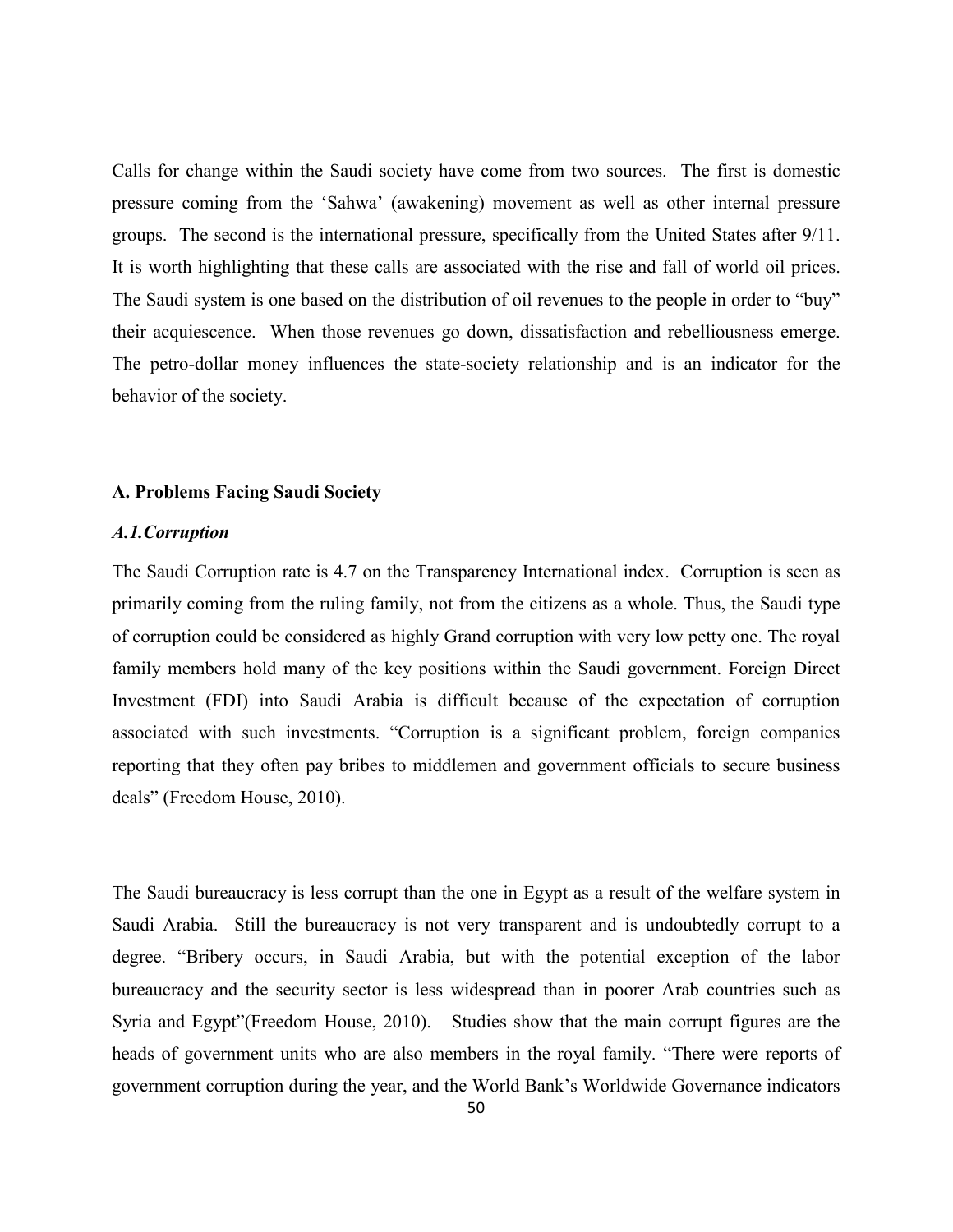reflected that corruption was a problem. There was widespread public perception of corruption on part of some members of the royal family and the executive branch of the government" (U.S. Department of State, 2010).

Corruption acts are illegal and punishable as crimes. There is reluctance from the Saudi government to enforce those laws as the royal family is expected to be beyond investigation or any penalty. Dr. Stephane Lacroix, a Saudi specialist and a political science instructor at University of Paris, when asked about the Saudi corruption said "People in Saudi Arabia are not as easily bribed and corrupted as in other Arab states. Transparency is very low because the family business is, at the same time, government business so they do not open it up in the media or in public. Yet in 2009 the media in its coverage of an incident as 'Jeddah flood' uncovered corruption through in the use of poor building materials and poor engineering design. The collapse of the building resulted in King Abdullah's initiative to fight corruption and to denounce it in public." This is only one incident to cite, but there are many others which establish that Saudi corruption is mostly the product of the Al Saud family.

The 'Al Yamamah' arms deal scandal under the supervision of Prince Bandar bin Sultan is yet another major incident, one that jeopardized British-Saudi relations and ended up with the British shutting down their investigations so as not to lose their ally, Saudi Arabia. Prince Bandar sees no harm in corruption in the Saudi system as long as the Saudi people are satisfied and do not complaint and get their basic needs. "If you tell me that, in building this whole country out of 400 billion dollars, we misused or got 50 billion dollars, I'll tell you so what?" wrote David Leigh and Rob Evans quoting Prince Bandar in "Secrets of Al Yamamah". This shows that a prominent member of the royal family takes the issue of corruption lightly; arguing that as long as the ruling family is well providing the people then state corruption is really a secondary issue.

Corruption in Saudi Arabia is salient in different sectors such as health, business, education and government. An economist Mohamed Al Qahtani was quoted in the *Khaleej Times* as saying "the decline in governmental services, especially in health and education sectors as well as the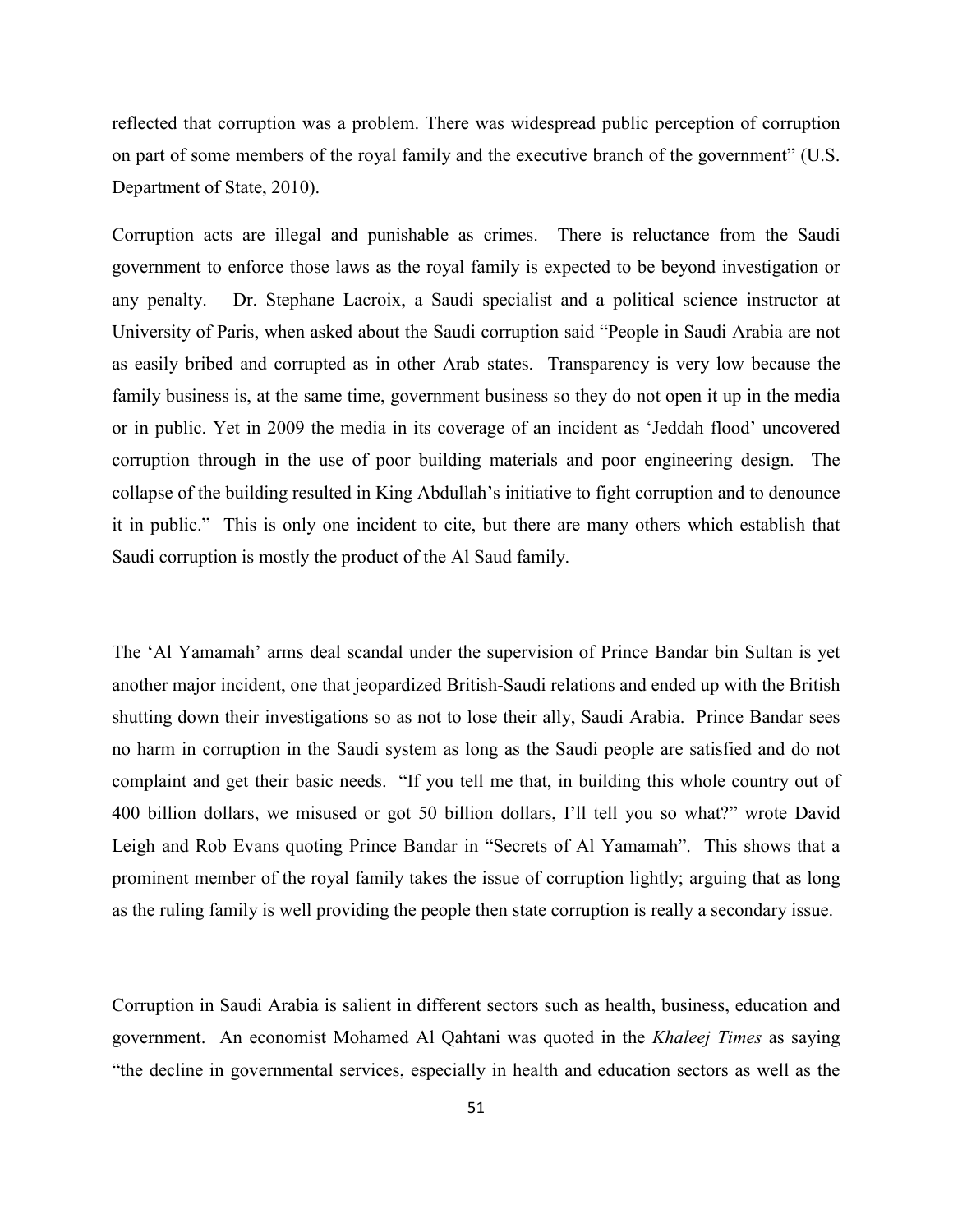spread of poverty show that public money was not spent in proper manner, administrative corruption was taking place secretly" (April 6, 2007). This aspect of corruption is contrary to what someone like Prince Bandar might think. Saudis are not satisfied with the corruption in their system as it results in abuse of power as well as it acts as an obstacle to achieving their rights and fulfilling their needs. Dr. Yasmine Farouk, a political scientists and Saudi & Syrian specialist at Cairo University, said about corruption "the amount of bribes is higher in Saudi Arabia than in Egypt. Corruption exists because there's no accountability, oil revenues are highly transferred to Royal family. They follow the concept of 'no taxation, no questioning for the government'. Reinter states are more prone to fall into corruption as there is no accountability and Saudi Arabia is no exception." Information on Saudi corruption is off course very limited as little is released to the public. Among other things, this creates limits for this study.

Corruption results from lack of public supervision over government activities. There is no real body representing the people such as a parliament so the government is not questioned by any legislative body. The judicial branch is seen as acting unilaterally when it comes to decisions that are related to "hedood" but if these decisions were just "taaziz" (recommendations) they are open to royal family interference, even to the point of overruling decisions, as explained by Dr. Lacroix. This implies that the judicial branch is corrupted must bow to the king's interests in certain cases. The judicial branch does not have any power over the other two branches of government, which produces a situation more open to corruption than not. It should be mentioned that patron-client relations and favoritism are also found in the Saudi system, especially when one of the many princes is involved. This process favors Sunnis over Shia's when it comes to getting higher job posts in the government, adding to the discrimination which minorities feel in Saudi society.

#### *A.2.Saudi Efforts to Fight Corruption*

The Saudi government has, on the other hand, tried to find methods to fight corruption. This was clear when King Abdullah himself promised the public that he would fight corruption after the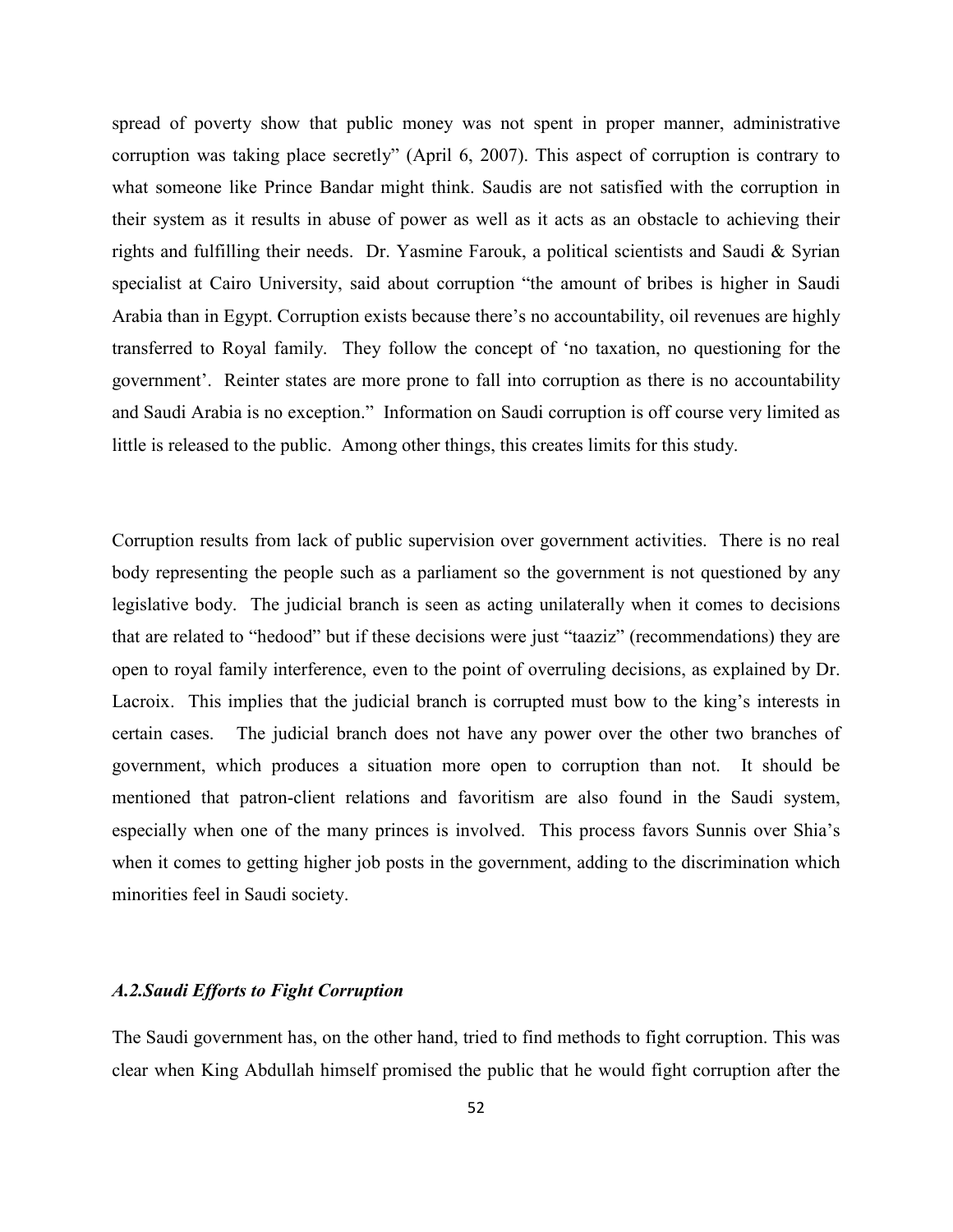collapse of a Saudi building in 2009 which killed many of its inhabitants. Saudi Arabia, along with other Arab states, has joined the Arab Region Parliaments against Corruption (ARPAC) agreement. This organization fights corruption under the umbrella of the UNDP initiative on fighting corruption and the UN Convention against Corruption (UNCAC) that was adopted in 2003. Saudi Arabia has signed but not yet ratified the UNCAC. Saudi Arabia joined many projects and workshops organized by ARPAC seeking to enhance its skills in fighting corruption. In 2007 the Saudi Council of Ministers established the National Authority for Combating Corruption as a government body to act as a watchdog, investigate cases, and issue penalties for proven cases. The ulama, intellectuals, and reformers applauded this development, seeing it as a step towards reforming the Saudi system. This initiative has increased the standing of the King and the Council of Ministers on the corruption issue. It adds to their legitimacy and credibility in Saudi eyes, showing to some reformers that the ruling government is receptive to their demands.

Many observers, however, still see Saudi anti-corruption efforts as weak. "Enforcement of anticorruption rules is limited and occurs mostly behind closed doors. The occasional newspapers reporting on corruption trials convey the impression of a haphazard process. There is a Corruption Investigation Department at the Ministry of Interior which examines corruption cases within the administration. Malfeasance is also investigated by the government's Investigation and Control Board. These bodies are not accountable to the public." (Freedom House, 2010). The Saudi public does not trust their government's ability to control corruption. They see the efforts as targeting lower levels of corruption but not addressing the heart of the matter; the corruption within the royal family. People believe that, to set a good example for the nation, the Saud family should impose heavy penalties on the members of its family if they are proven to have been involved in corruption cases. Anti-corruption laws should be imposed on the Saudi princes to change their image as being above the law. This would help them gain more creditability and legitimacy in the public's eyes.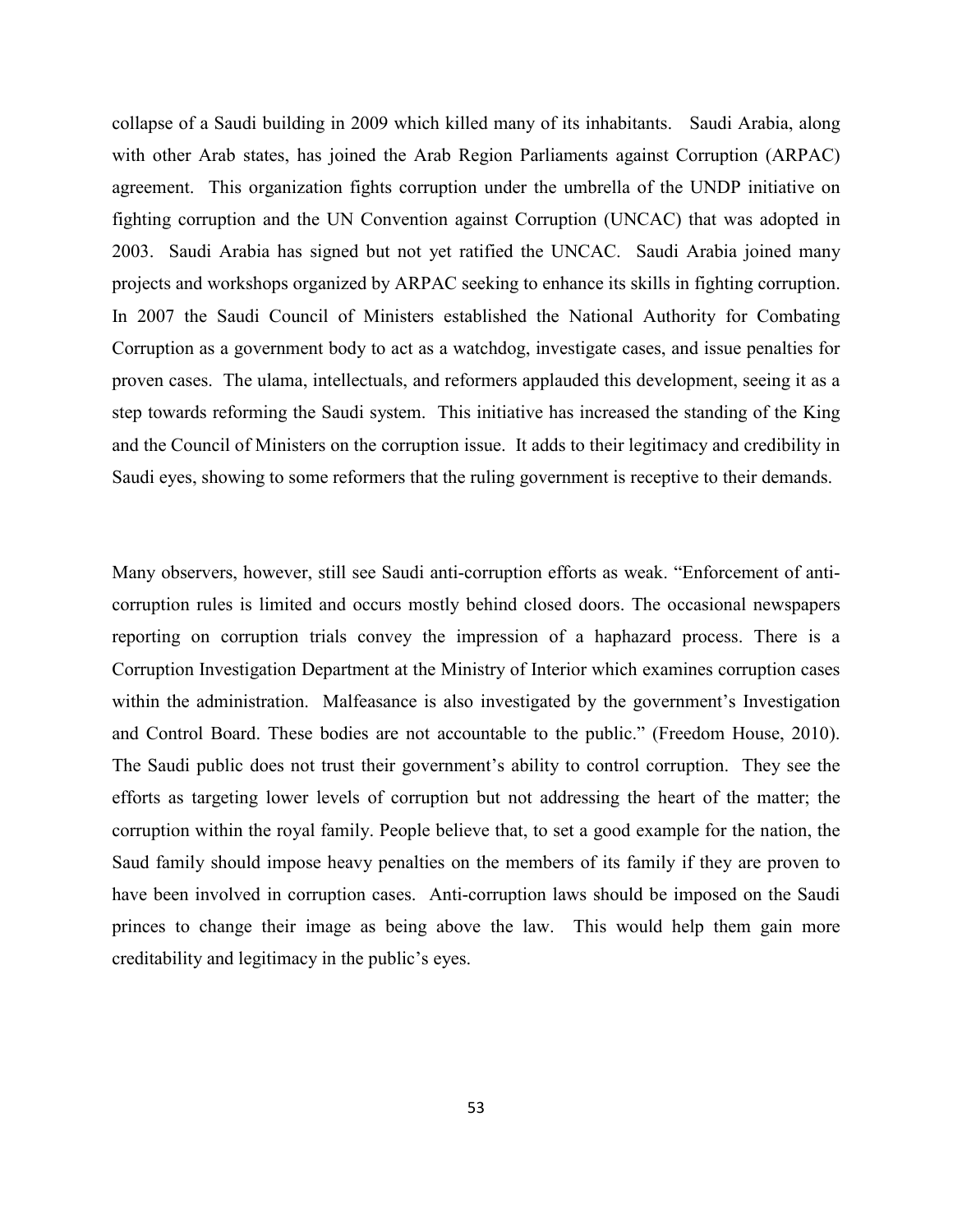The Saudis need to open up their system and make it more transparent. Where there are public issues that should be publicly discussed, for example the national budget, the revenues and expenses should be available openly and Saudi citizens should be able to learn about them and question them. "The laws do not provide for public access to government information, including precision in sources of state revenue and expenditure such as ministerial budgets or allocations to royal family" (US Department of State, 2010). This would create a more transparent atmosphere and help the public to regain their trust in their government. It would also create an image internationally that the Saudi system is credible and above board. At a minimum, this would help draw in more FDI to the country, boosting other parts of its economy alongside its oil sector.

#### **B. Authoritarianism**

Saudi Arabia is the seventh most authoritarian state on Democracy Index for states made by the *Economist* (2010). The power is concentrated in the hands of the royal family rather than in the hands of the king. Dr. Lacroix says "The king is not very strong and the system is not absolutist monarchy. The royal family is stronger and limits the power of the King." The Allegation Council made up of the sons and grandsons of Al Saud gather and choose a king and his deputies. This shows the power of the family, a feature of this system inherited from their earlier tribal traditions. "The king himself is constrained in his decision-making by powerful brothers, rendering the kingdom in practice an oligarchic rather than an absolutist system" (Freedom House, 2010). The Saudi system, despite its authoritarianism, has managed to stay in power for a long period and has been able to gain legitimacy from the public founded on the alliance between religious groups in the society and the royal family. It is the alliance between the Al Saud with Mohamed Bin Abd El Wahab who created the Wahabi ideology which has made the ruling family legitimate in the public's eyes. This gives the sense that there is power-sharing between the Saud family and the Wahabis. "The alliance between Wahab and Saud was based on principle of power sharing and princes have red lines not to cross concerning religion. So politics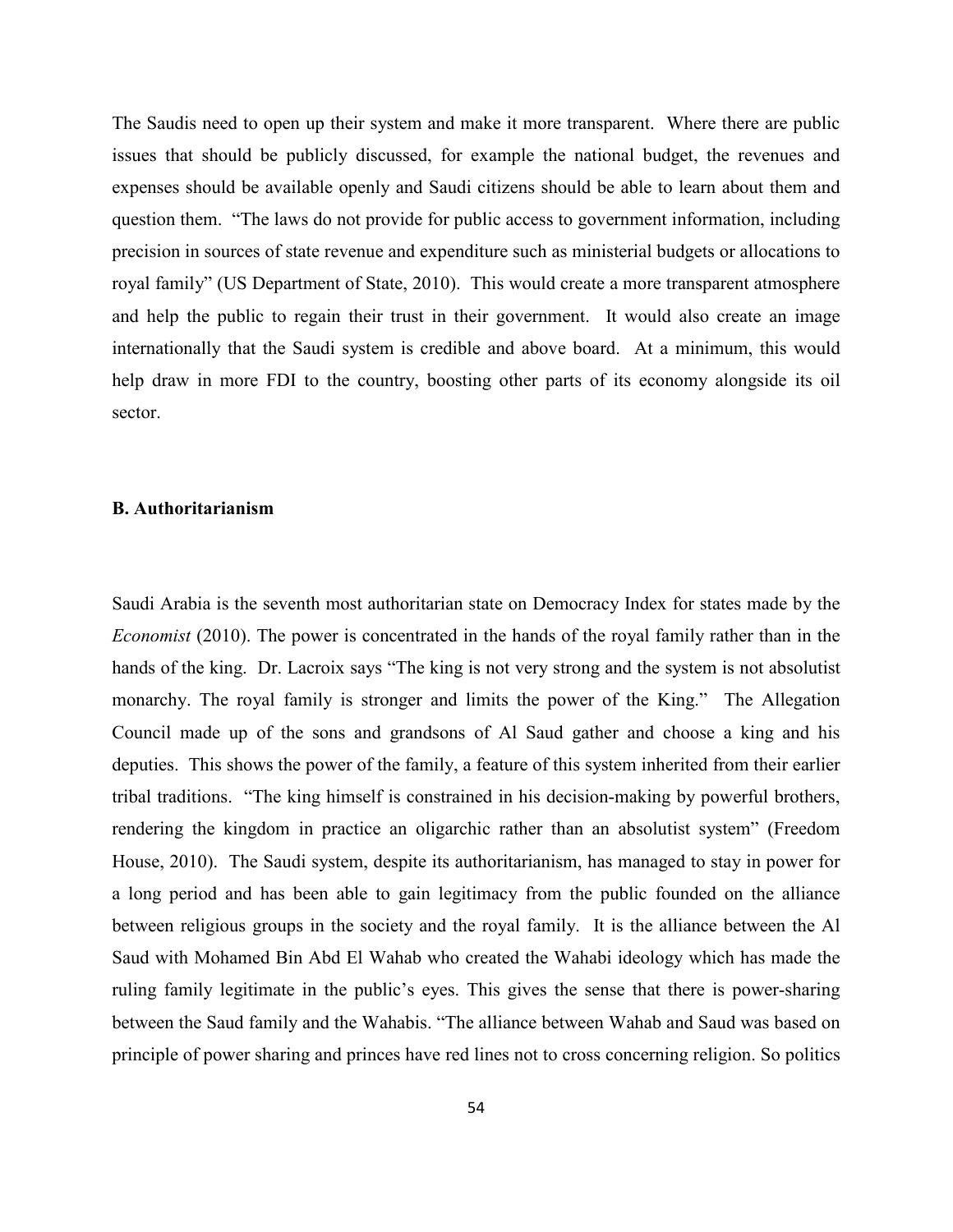is left to princes but religion is for Wahabis", said Dr. Lacroix. One could describe the relationship between the King, Al-Saud family, and the Wahabist ulama as three pillars of a stool. It creates a set of relationships that look like the 'ancien-regime' of France prior to the French Revolution, with the differences that the French were more feudalistic while the Saudis are more capitalistic.

## *B.1.Emergency Laws*

Dr. Lacroix states that "Saudi Arabia's system is more stable than other Arab systems and feels 'safe' from within." Saudi royal family sees this as justifying their reluctance to impose an emergency law on the country as a whole. Although Saudi Arabia has been subject to Bin Ladeninspired terrorist attacks after 9/11, the Saudi government did not resort to emergency laws as other governments, including Egypt, have. Dr. Lacroix describes the Saudi system as being not a 'police state' like in other Arab countries such as Iraq or Syria. This can be explained as a matter of "trust" that has developed between the people and the security system of the state. The Saudi government trusts its citizens and confident enough in its security system that there is no need to impose an emergency law on Saudi citizens. Dr. Lacroix further explains that the Saudi community still today draws upon the tribal behavior code which exists in the context of most families knowing each other and being related in one way or another to the royal family. This means that most of the heads of families know each other and know many of the princes, thus reinforcing a sense of mutual security. Dr. Farouk has further elaborated that "the Saudi society has a "rule of order" rather than "rule of law". There is no written legal document to refer to in cases of crime nor is there a criminal code. Such matters are left to judges and their interpretation of the Shari'a. Affairs of everyday life are dealt with through 'customs'. The religious police and the other police forces are prominent in the streets, leading to low crime rates and decreased chances for crimes to arise."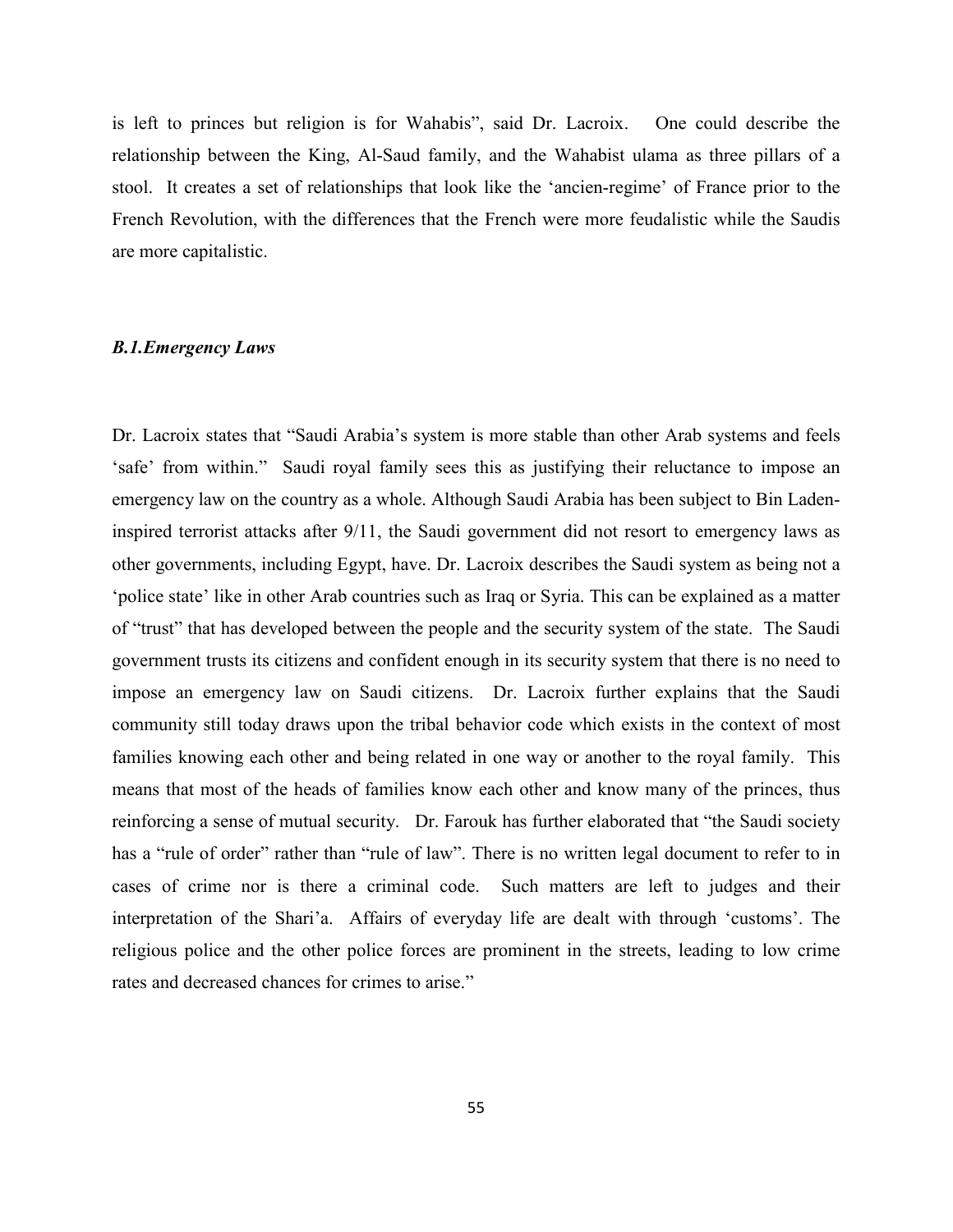#### *B.2.Lack of Democracy and Openness*

The Saudi system is an authoritarian regime which lacks most of the features of a democracy. There is no circulation of power, no freedom of expression, and no religious freedoms in their system. Neither political parties nor elections are allowed by the state. To think of forming a political party is to cross a 'red line' that was drawn when the foundation of the kingdom occurred. The logic behind having no political parties in Saudi Arabia is linked to the philosophy of Wahabism. Wahabism believes in the 'rule of God' and that there should be no party except the 'party of God' to ensure God's oneness. "Parties lead to 'fetna' (sedition) and there should be no other party except the party of God", said Dr. Lacroix. It is true, however, that there is a very small party called the Green Party, but its voice is suppressed and it is not heard or supported by many Saudis. The Saudi government tolerates it and sees no danger coming from it.

The calls for reforms in the Saudi system started as early as the 1990s. They originated with a group of ulama who were against the American or western presence on Saudi soil that occurred during and after the Gulf War. But soon these ulama retreated back to the side of the ruling family, seeing that the Western troop presence was a legitimate way of providing security for the kingdom against Shi'i threats coming from Iran and Iraqi threats. The other group of reformers who continued through and after the 1990s were known as; the "liberal Islamist reformers." They wanted reforms in civil society and an empowering of citizens. They called for a constitutional monarchy and to the protection of human rights in Saudi Arabia. Dr. Lacroix said that "These were a group of intellectuals; they were both from the opposition and independent from any affiliations." These Saudi opposition groups were represented in the communists, liberals, and shi'a activists. The liberal Islamist reformers allied themselves with this opposition and pressured the government to establish a "Shura" (Consolatory) system and a constitutional monarchy.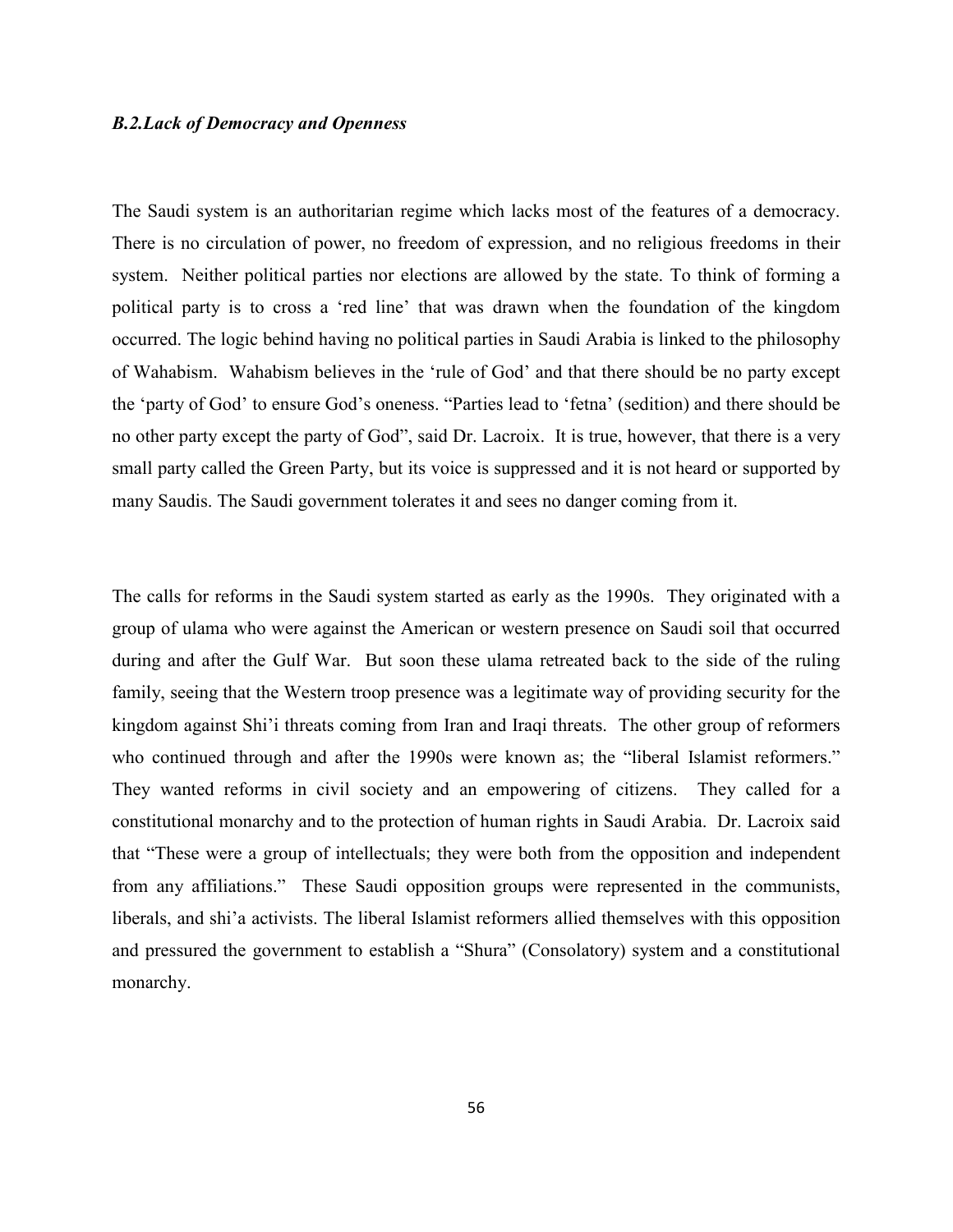The opposition in Saudi Arabia is, however, fragile and even weaker than the opposition in Egypt. One reason for this is that people cannot form a political party. The opposition in Saudi Arabia can only form a 'movement' or get the official status of an 'association'. Many of these movements and associations in the kingdom lack enough public support for them to be effective in presenting alternative policies as well as out of the people's fear that the security police would jail them. Opposition groups are generally passive politically, hampered by their fear of the government and the religious authorities. Lacroix explains that "The only way to get politicized in Saudi Arabia is through joining the 'Awakening Movement.' It calls for continuous social and educational reforms in Saudi domestic affairs and Palestinian liberation in foreign affairs. The average Saudis are either politicized in this way or they do not bother about politics as their basic needs are being met by the government. It is the intellectuals who are more concerned with genuine political, social, and educational reforms in the system and they form a small portion of the Saudi society."

'Political culture' is another reason that the average Saudi citizen is passive politically. Like the rest of the countries in the Arab world, Saudi Arabia suffers from a 'parochial' political culture which means lack of interest and trust in the state's system. Saudis instead of affiliating themselves to the state they would rather affiliate themselves to their tribes. Dr. Lacroix explains that "Many Saudis see as long as there's enough money to employ people and create jobs, and as long as they do not have to pay electricity bills, then they live in a welfare state" which takes care of them. Dr. Farouk further clarifies that in "Saudi society the local identity is dominant and most of people see themselves in terms of their tribal identity rather than in terms of their citizenship under the state. What really links the Saudi society together are the common Islamic and Bedouin values rather than the state."

The year 2004 was the year of arrests of Saudi reformers marking the suppression of reform efforts in the kingdom. This shows how repressive and authoritarian the regime really is. This episode has created a sense of fear among average Saudis, making them shy away from reform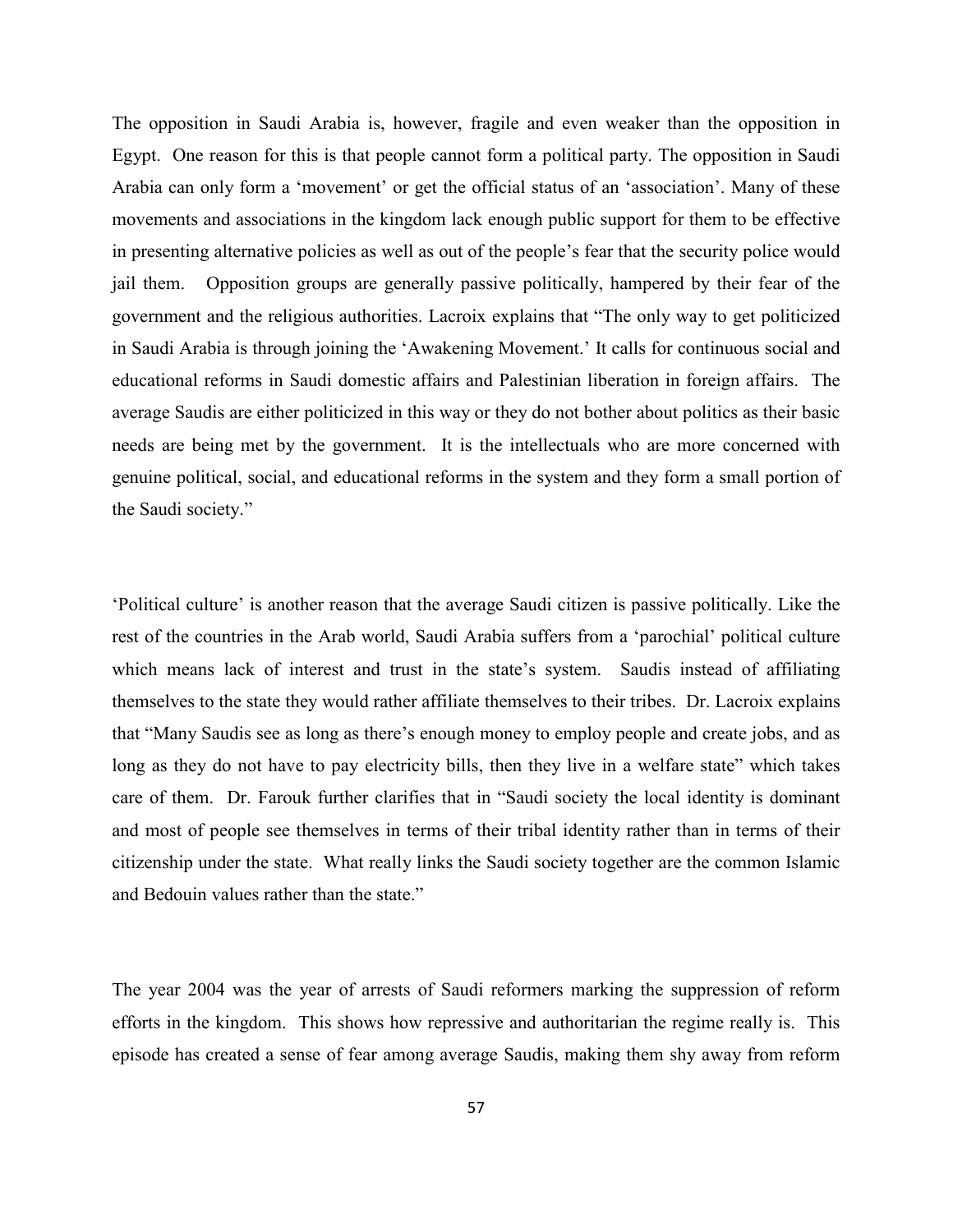movements for fear of losing the benefits and privileges they get from the government. This situation violates the basic definition of human security as essentially a freedom from fear. In the Saudi case, they fear mistreatment by the government either by imprisonment, or tortured in prison or by losing access to their basic needs. They fear becoming a hostage to wants instead being free from want.

The authoritarian features of the Saudi system are further seen in the lack of supervision or control of any of the three branches of government over the other. The Freedom House report says "the judiciary is not involved in any direct supervision of administrative action" (Freedom House 2010). This makes clear that there is no countervailing power in the judicial branch as it relates to the executive branch. There is also no supervision on the Consultative Council (Majlis Al Shura) over the cabinet. Both the cabinet and the Majlis are made up of essentially the Al Saud family, explaining why no need to see or to one check the other. Such a situation, logically, leaves the door open to corruption. Freedom House again states "The Majlis can question ministers, but it has no means to dismiss them or to access ministerial accounts" (Freedom House, 2010). The Majlis is weak in comparison to the cabinet. Hence, there are really no checks and balances within the Saudi system to ensure supervision or diminish chances for corruption.

As for the municipal elections it was held only once for the first time in 2005 and many intellectuals and liberals thought of its results as not representing them or the Saudi average citizens' demands. The intellectuals even went further to call for a boycott for the upcoming Municipal elections held in September 2011 as they think, "it lacks the authority to effectively carry out their role and half of their members are appointed" (AFP, May 2011).

Saudi society suffers from weak civil society in spite of the calls by some reformers to establish a political system concerned with civil liberties and rights. "The weakness of the Saudi civil society is caused not only by a restrictive licensing regime, but also by the weakness of bottomup pressures from the society itself. Freedom House writes "civil society traditions in the kingdom are weak and society remains organized by kinship or on other informal bases"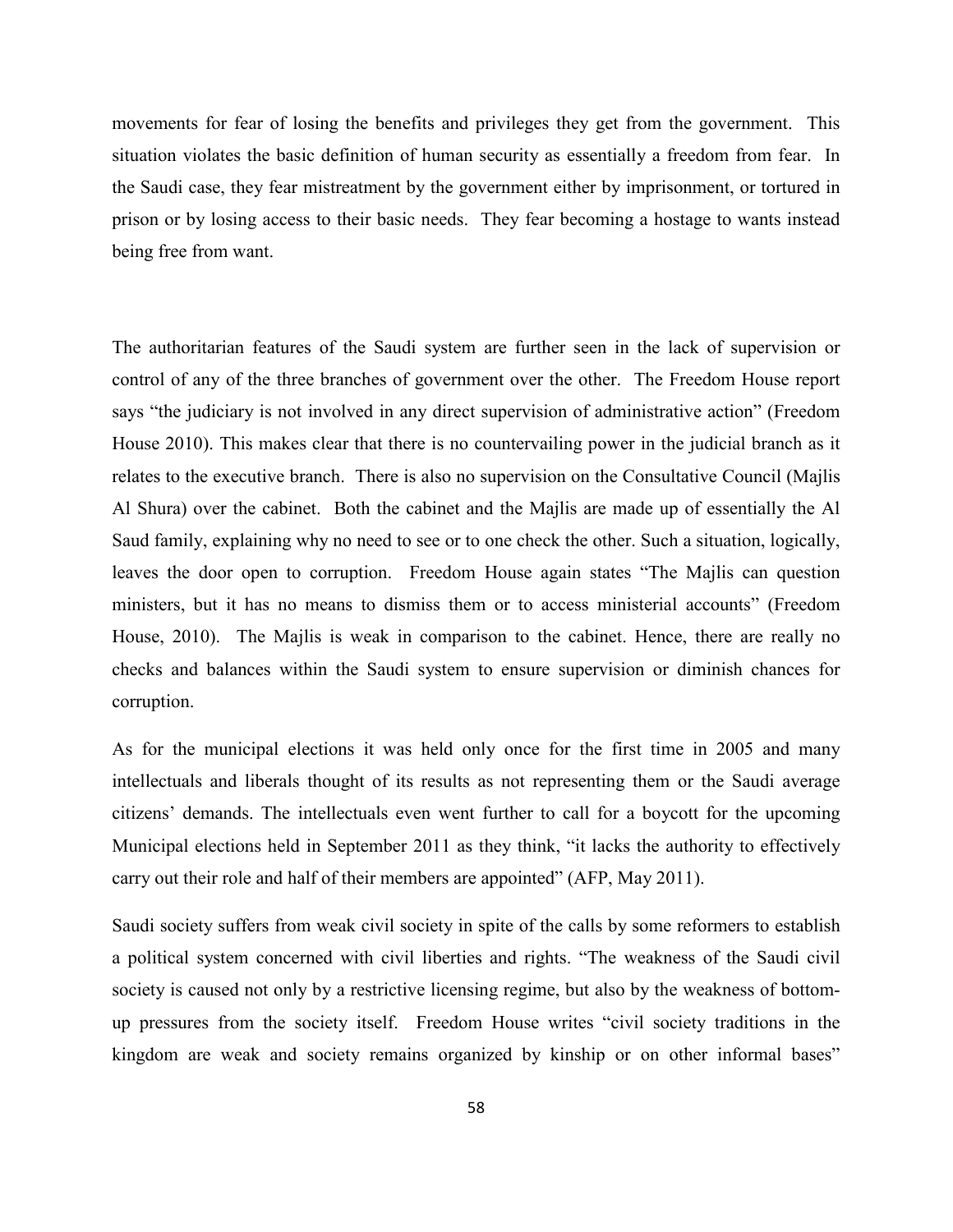(Freedom House, 2010)*.* Dr. Farouk adds that "civil society connecting society to the state is absent in the Saudi system, so the concept of political and civil rights is absent as well."

#### *B.3.Saudi Government's Efforts to Reform its System*

The external and internal pressures for reform have pushed the Saudi government to carry out some reforms. These reform actions have not been substantial and should be counted only as small gradual steps forward.

In 2005 Saudi Arabia held its first popular municipal elections. A group of liberal intellectual reformers had pressed continuously for this with some success. The US after 9/11 had done so as well. The US is a major ally of the kingdom yet their relationship had been severely damaged as a result of 9/11 attacks as 15 out of the 19 attackers were Saudi nationals. This made the US administration and the American public began to look at Saudi Arabia differently and led them to call for internal reforms. "The Al Saud family should realize that to convince US opinion formers of their worthiness as an ally they must take radical action at home" wrote Roula Khalaf in her article "Saudi Arabia Needs Genuine Reform" in the *Financial Times* (Khalaf, 2004).

The reforms undertaken were the municipal elections of 2005, although women were not allowed to run for office or to vote. Still the opposition saw it as a step forward. The elections were carried out in the thirteen regions of the peninsula in three phases. Only 150,000 showed up to vote according to the *BBC* on "Q&A on Saudi Municipal Elections in 2005" published on February  $9<sup>th</sup>$ , 2005.

Other reforms led to both ousting and appointing new figures in key positions in the government. In an article published in the *New York Times* under the title "A Promise of Reform in Saudi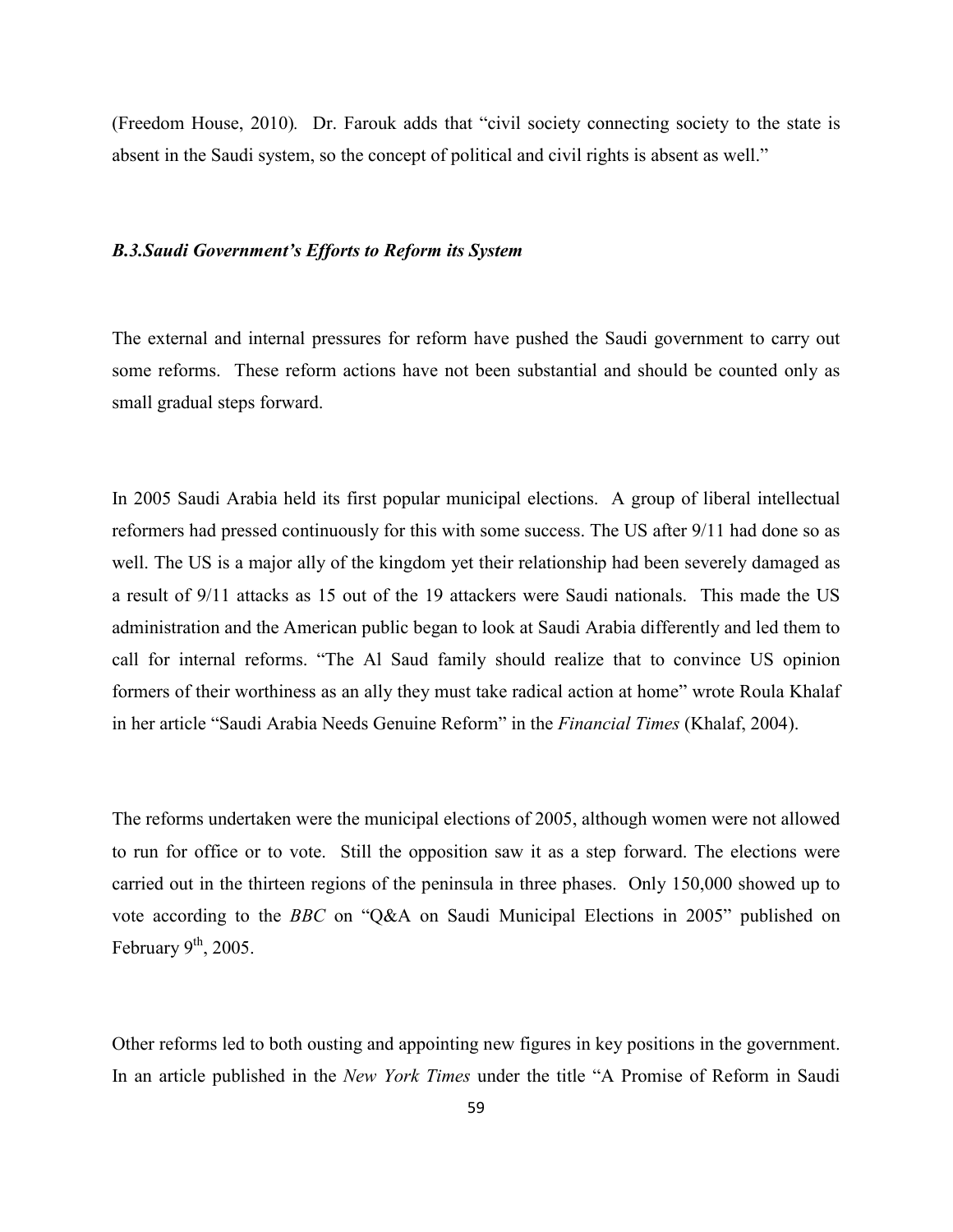Arabia" on February,  $25<sup>th</sup> 2009$ , many people were satisfied that some reformers were appointed to key positions in the government and others known as hard-liners were removed from office. The major step was, however, the appointment of the first female to the position of Deputy Minister for Women's Education. A second major change was the opening of the first coeducational university in the history of Saudi Arabia, the University of King Abdullah for Science and Technology, in 2009. This has allowed the education of both females and males on the same campus. These moves helped integrate women into the social life of Saudi Arabia. They were also seen as real progress in reforming Saudi society and making the conservatism of the kingdom less rigid.

#### **C**. **Human Rights Violations**

The Saudi record on human rights is very poor. Part of the reason for this is that many issues are not open and international investigations are often not allowed in the kingdom. There are political prisoners in Saudi Arabia who are seen as anti-regime as their ideas are seen to jeopardize the stability of the Saudi system. Thus, it is difficult to know that exact number of political detainees and prisoners in the kingdom. The US Human Rights Report of 2009 estimated that there were about 3,000 prisoners with terrorist affiliations (2010). "The government asserted that secret detentions were in conjunction with its efforts to combat terrorism. International NGOs and Amnesty International in particular, criticized the government for abusing its anti-terrorism prerogative to arrest some members of the political opposition" (US Department of State, 2010). Also, recently the Saudi government has declared there are a number of suspects under investigations due to their affiliations to al Qaeda. "The government has arrested scores of people for alleged involvement in Al Qaeda attacks or plots inside Saudi Arabia, especially between 2003 and 2006" (France24 International News, 2011). Furthermore, there are several disappearance cases in which the Saudi government claims detention due to terrorist affiliations while various NGOs claim that the individuals in question come from the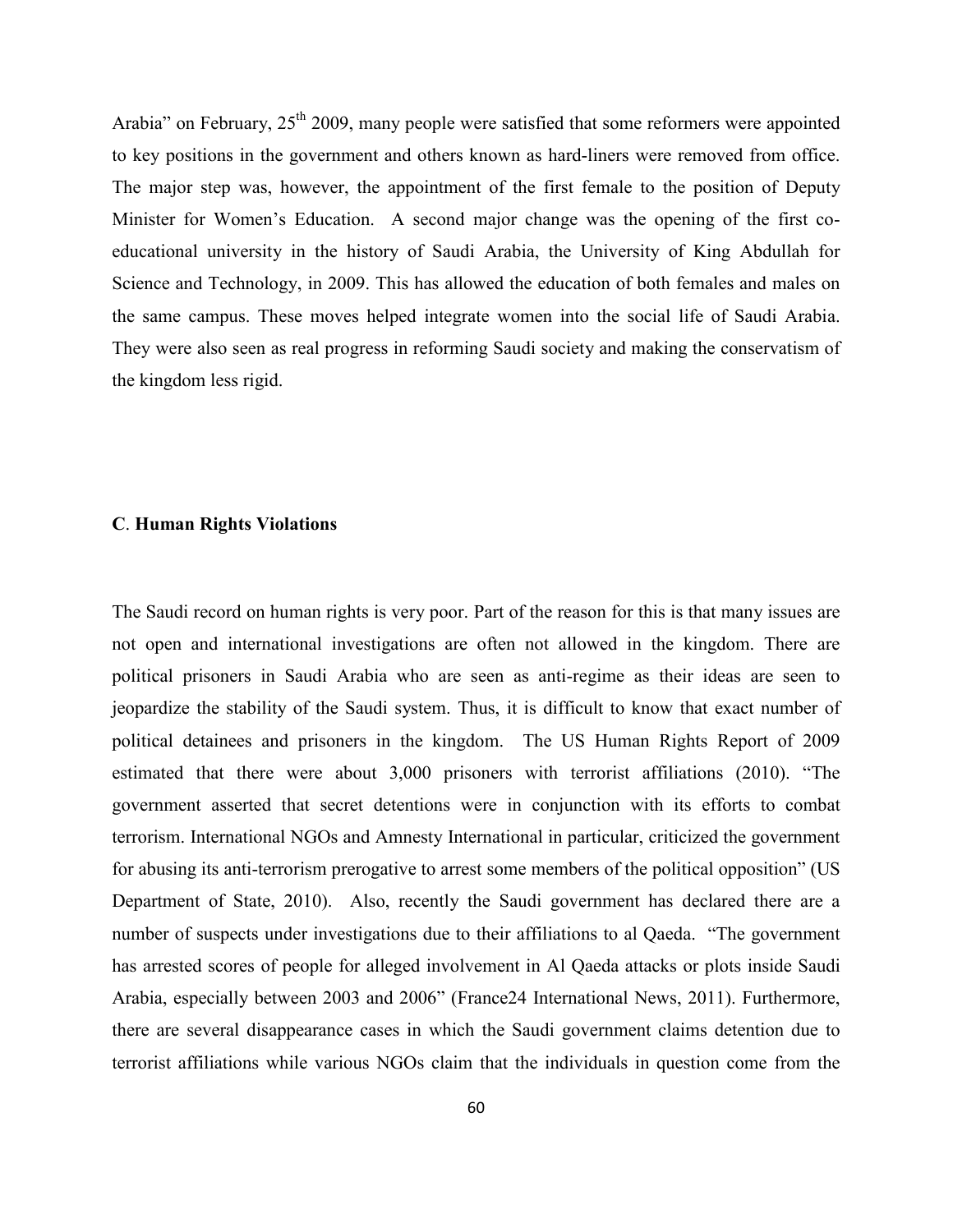opposition. The massive arrests waves in the Kingdom are not only directed towards suspects to Al Qaeda, they are many more who are viewed as suspects because of their political views as liberals or because of their religious believes as being Shia. The year 2004 was when many arrests of people in the reform movement occurred. This action drove some of reformers either to flee outside the country, especially to London, or to realign themselves with the government to avoid imprisonment. Those who were put in prison were subject to torture and physical abuse. According to Human Rights Watch report issued recently mentioned, "that Saudi Arabian police had arrested over 160 activists since February 2011''(Al Sharif & Hares, 2011). This has occurred after the small protests that are on going in the Kingdom since February 2011 following the Egyptian and Tunisian uprisings. This caused many Saudis to fear joining the reform movement for fear of being detained or tortured if imprisoned. Thus, off course, is a violation of the element of freedom from fear from the perspective of human security.

# *C.1***.***Efforts to Improve the Saudi Image on Human Rights*

The Saudi government established the Commission on Human Rights that reports cases of torture and abuse in Saudi prisons. According to the first article of the Statute of the Human Rights Commission (HRC); "the commission shall be the government competent body to submit views and counseling on human rights issues" (Al Duraiby, 2009:219). This commission, however, has not gained full credibility with Saudi intellectuals who still prefer working with the Saudi Civil and Political Rights Association as well as other NGOs over it as it is seen as a government body which would still be biased and lack transparency.

#### **Conclusion**

Saudi Arabia is an extreme example of an authoritarian, monarchical system. Corruption is widespread in its ruling family which has damaged the public interest and led to abuses of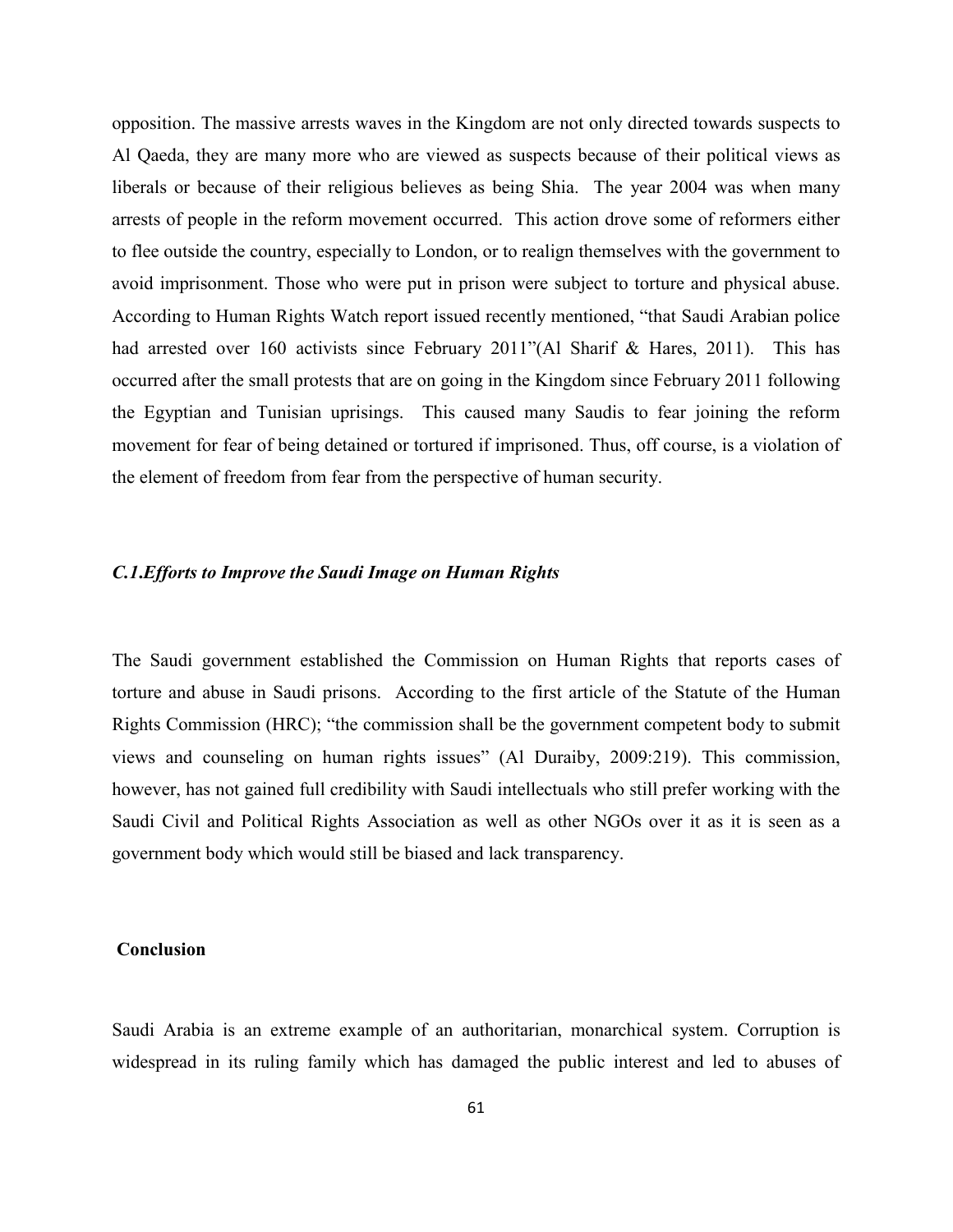power. There are no checks and balances in the system. There is power sharing between the ulama and the royal family, which has produced a closed system which lacks transparency. The system needs more openness and more involvement by the people in their own governance. A greater role needs to be given to civil society which would help in educating the public about their rights and privileges. More power should be given to the Majlis Al Shura, for example by allowing it to dismiss corrupt ministers and to oust them from power. The members of governmental bodies acting as watchdogs in fighting corruption should be chosen from the people, not from the ruling family, in order to give such bodies more legitimacy. The role of the intellectuals and the reformers as well as the Awakening Movement should be restored. It is true that the government established the National Dialogue Initiative in 2007, but this initiative needs to prove its efficacy by putting talk into practice. These changes would make the Saudi public feel empowered rather than repressed.

The Saudi government deals with its people on the basis that they are followers, not partners, in the state-society relationship. In order to compensate for the severe oppression and the many violations of the rights of the people, the government bribes them with the welfare system to keep them quiet. Many, however, are dissatisfied with such practices as they understand that such arrangements are violations of basic human rights and do not fulfill people's basic needs.

The political dimension of human security in Saudi Arabia, from personal safety to freedom from want and fear, are in peril in the kingdom due to the oppressions carried out by the government, principally Saud family. The extreme authoritarian attitude of the Saudi government threatens the human security of the Saudi people. It threatens their personal safety through such policies as "disappearances" and torture in detentions. "Most of the authoritarian regimes are short-sighted and look under their feet instead of planning ahead which explains their neglect for human security" states Dr. Lacroix in explaining Saudi behavior towards human security. Eventually, as the violations for human security continue and mount up, the contradiction between the Saudi national security and Saudi human security will cause a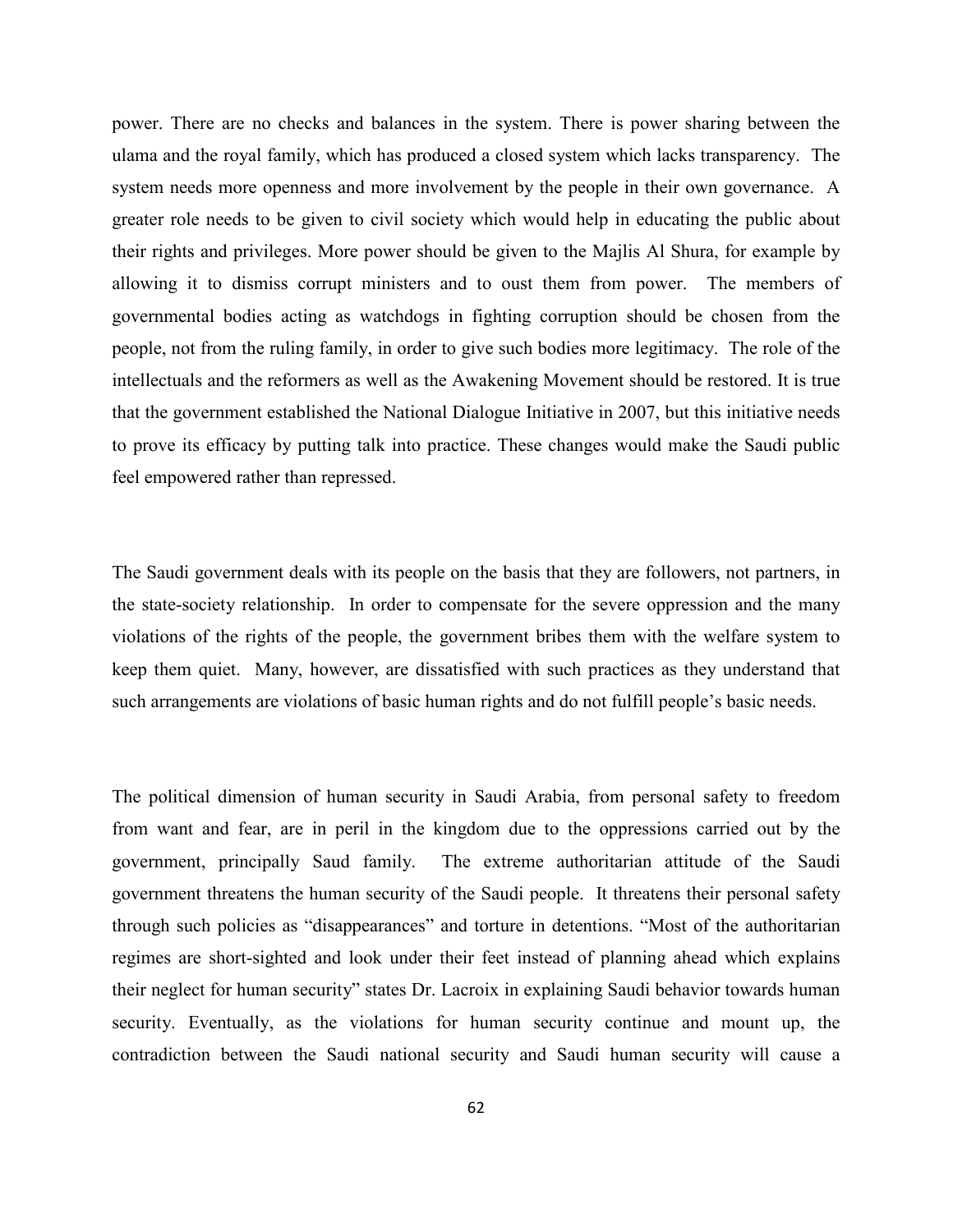breakdown politically. Human security suffering cannot build up and up forever. No one knows when that will happen but it seems a near certainty when the oil revenues are gone and the Saudi government is not being able to "bribe" its society anymore. This will lead to a people's rebellion against the government and jeopardize the national security of the state. Attempts have already been made by terrorists. Such episodes will probably continue as long as oppression remains.

The next chapter will compare the Egyptian and the Saudi cases and seek to establish which state is the greater violator of human security. It will elaborate further the relationship between the national security and human security.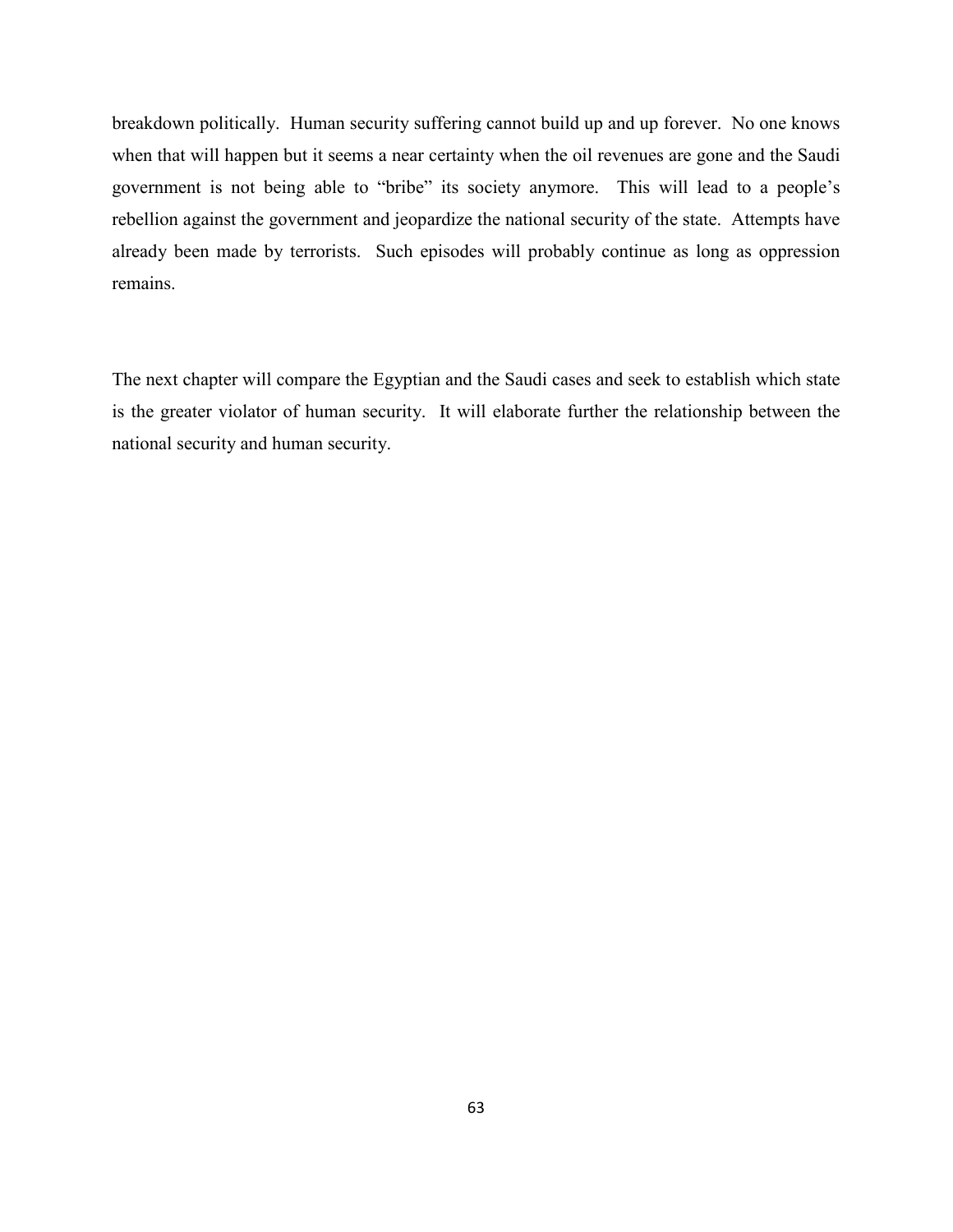# **CHAPTER 4**

# **COMPARING EGYPT AND SAUDI ARABIA**

This chapter compares between the two case studies used in this thesis. Both systems might seem different on the surface due to the nature of the ruling system; a more in-depth look will show there are also many similarities between them. The comparison will include the major similarities and differences in the two political systems. It will also discuss the impact of the two political systems on human security and evaluate how both states deal with human security, especially its political dimension. One common feature of both systems is an intentional neglect of the concept of human security as many describe it. The two regimes see human security as something to be dealt with later or as part of their developmental agenda even though there is significant difference between the concepts of human security and of development.

# **A. Corruption**

In the previous chapters, a definition of corruption was given and forms of corruption were illustrated by examples from each case study. Kate Gillespie and Gwenn Okruhlik wrote in their article that one of the reasons for the occurrence of corruption is the transition from a colonial period to independence (1991:77-95). Such transition involves introducing new institutions and new skills that people are not used to do. They sometimes become unable to adapt to change and become corrupt. This particular explanation applies well to the case of Egypt but would not fit the case of Saudi Arabia, the only state in the Middle East region which was never formally colonized. However, it could be argued that due to the continuous pressures for change in the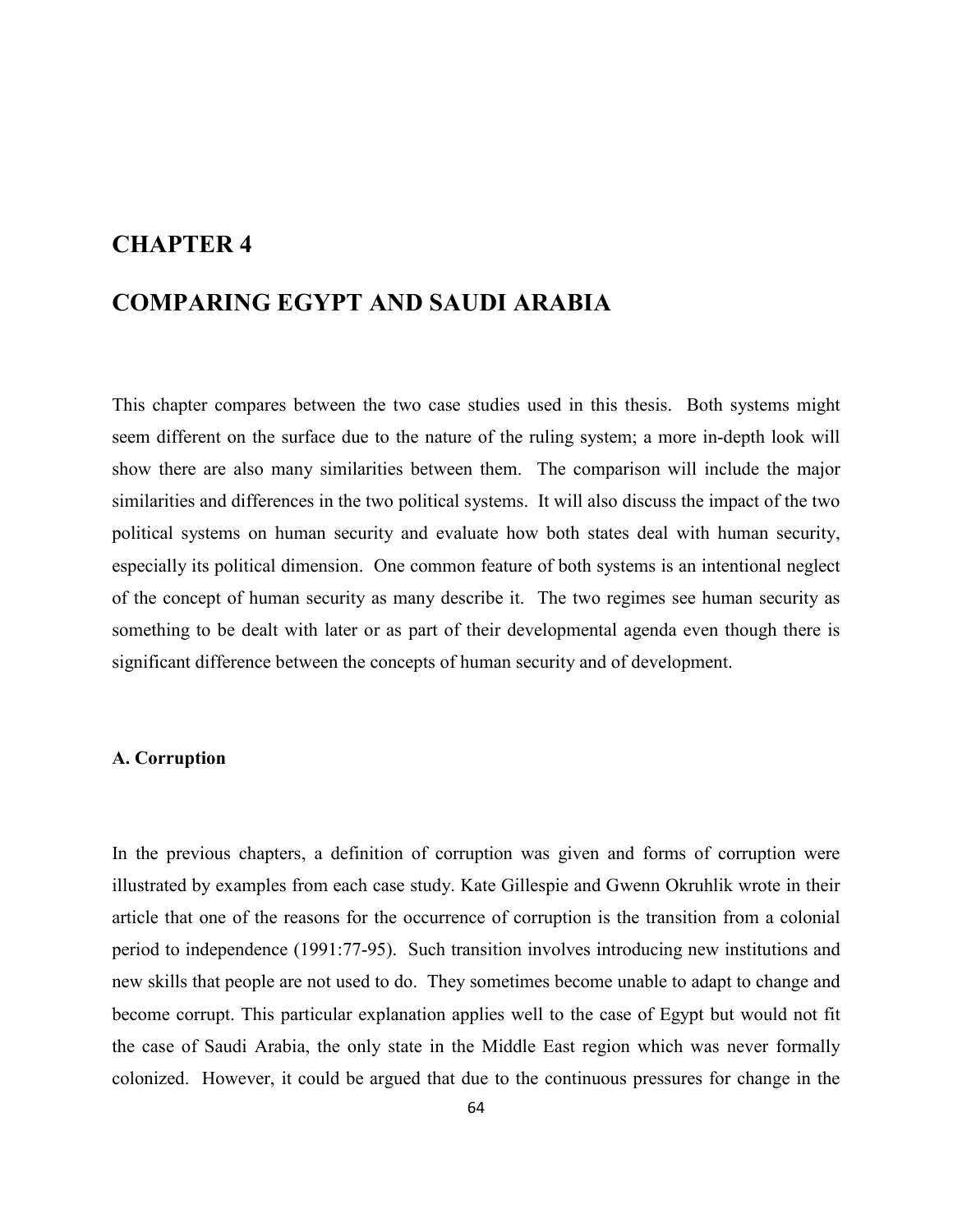Saudi system, whether from domestic or international pressures have culminated in creating new unfamiliar institutions which led to corruption.

The authors also mentioned another reason for the rise of corruption in certain societies which is "the expansion of government authority and regulations multiplies the opportunities for corruption" (Gillespie and Okruhlik*,* 1991:78). The rising amount of bureaucracy and the everexpanding number of government employees with low salaries could also lead to corruption. This explanation applies well to both Egypt and Saudi Arabia. This has been the case in Egypt after the 1952 revolution which a large bureaucratic sector that increased over time as a result of the rising number of university graduates, poor economic performance and high unemployment rates. These factors pressured the Egyptian government to expand its governmental sector and to hire large number of employees with low salaries, many of whom eventually had become corrupt.

Gillespie and Okruhlik mentioned another reason for corruption which is that "corruption is prevalent in those modernizing societies which lack effective political parties as corruption varies inversely with political organization"(Gillespie and Okruhlik,1991:78). This explanation applies across the Arab region and in both case studies in this thesis. The Saudi political system prohibits political parties, even forbidding talking about them. Egyptians, on the other hand, were promised a multi-party system by President Sadat, a promise which was never implemented, except formally, either by him or by President Mubarak. Even though Egypt currently has more than 20 legal parties, it is under the control of one party, the National Democratic Party (NDP), which puts Egypt in the category of countries with a single dominant party. The other legal parties in the Egyptian political system are very weak and are mostly dependent on one character; their leader, who if he leaves the party or dies the party falls after him, thus putting them into the devotee party category.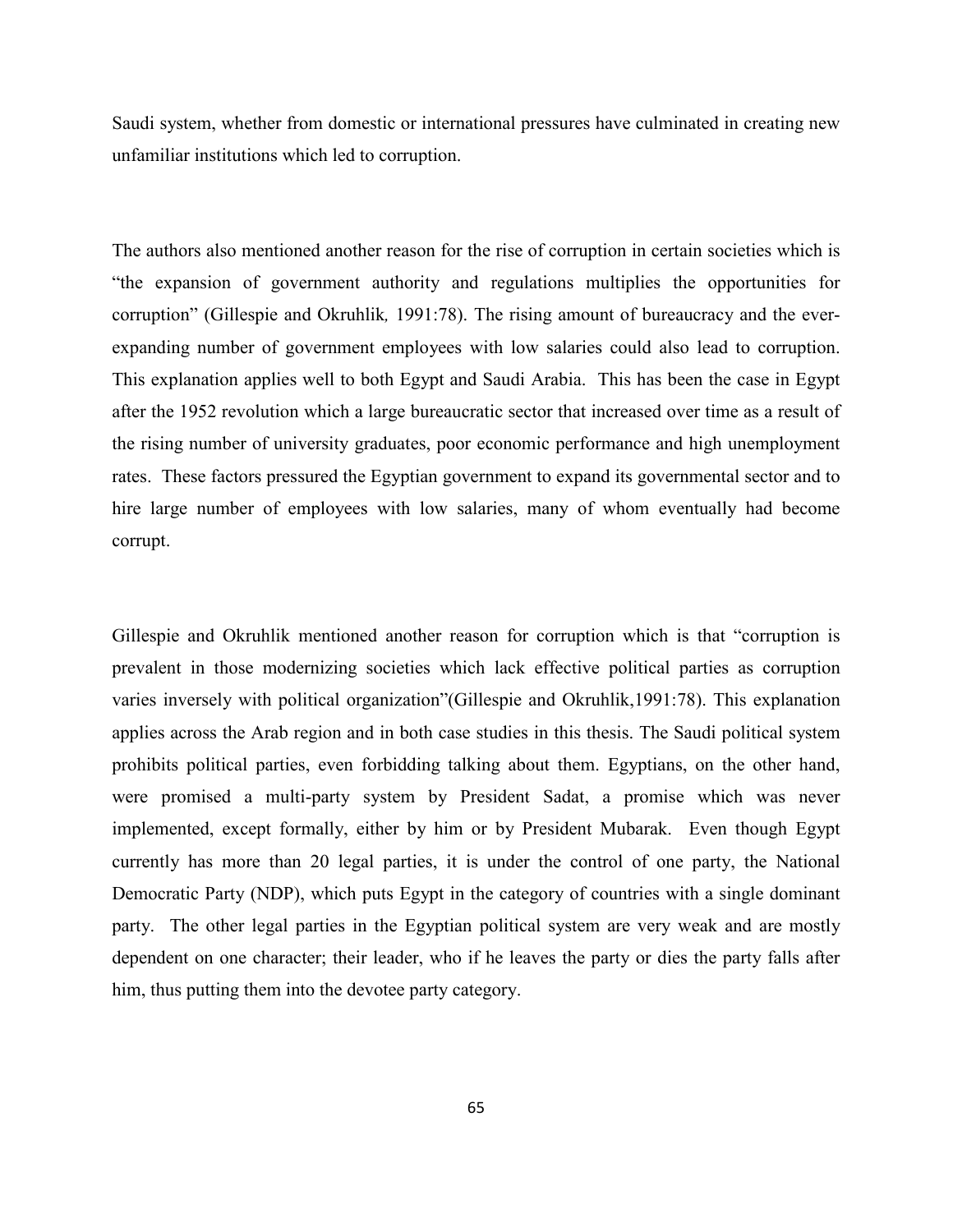Arab societies are therefore run by autocratic regimes which are interested in power, thus increasing the likelihood of corruption levels in both the government and the private sectors. It is the mix of money and politics which leads to much more widespread corruption in these states. Egypt ranks 98th on the Corruption Perception Index (CPI) and Saudi Arabia 50th, although they have made some improvements in the past two years since they were scored. As previously mentioned in chapters 2 and 3, corruption in Egyptian society is found at all levels of society while in the Saudi system it is heavily concentrated in the royal family, explaining why Saudi Arabia's place on the index is far better than Egypt's.

The main difference between the Saudi and the Egyptian case is that in Egypt the rich want to get richer so they use corrupt means whether they have their own businesses or are affiliated with key figures in the government. As for the poor, they want to improve their living conditions arising from Egypt's low economic performance and that drives them to corruption. In Saudi Arabia, the king and the royal family are accused of being corrupt as they have total control over the oil revenues and do not equally distribute them among the people. This in turn drives the Saud family to "bribe" the people with services which would be endangered if they questioned the exact amounts of government revenue and how it is being distributed. This further explains the lower level of corruption in Saudi Arabia in comparison to Egypt on the Corruption perception index scale.

Another reason that corruption in Egyptian society is more widespread than in Saudi society is the size of the population. In Egypt population is around 80 million while Saudi population is about 28 million. This puts much more pressures on the Egyptian economy as it seeks to provide services to a society that is 2.9 times larger. A greater volume of corruption on all different levels is inevitable.

Moreover, corruption in Egypt could be described as serving the interest of the authoritarian regime as it has helped it to stay in power for almost 30 years but had later a reverse impact leading to the collapse of this same regime in 2011. This positive yet temporary impact of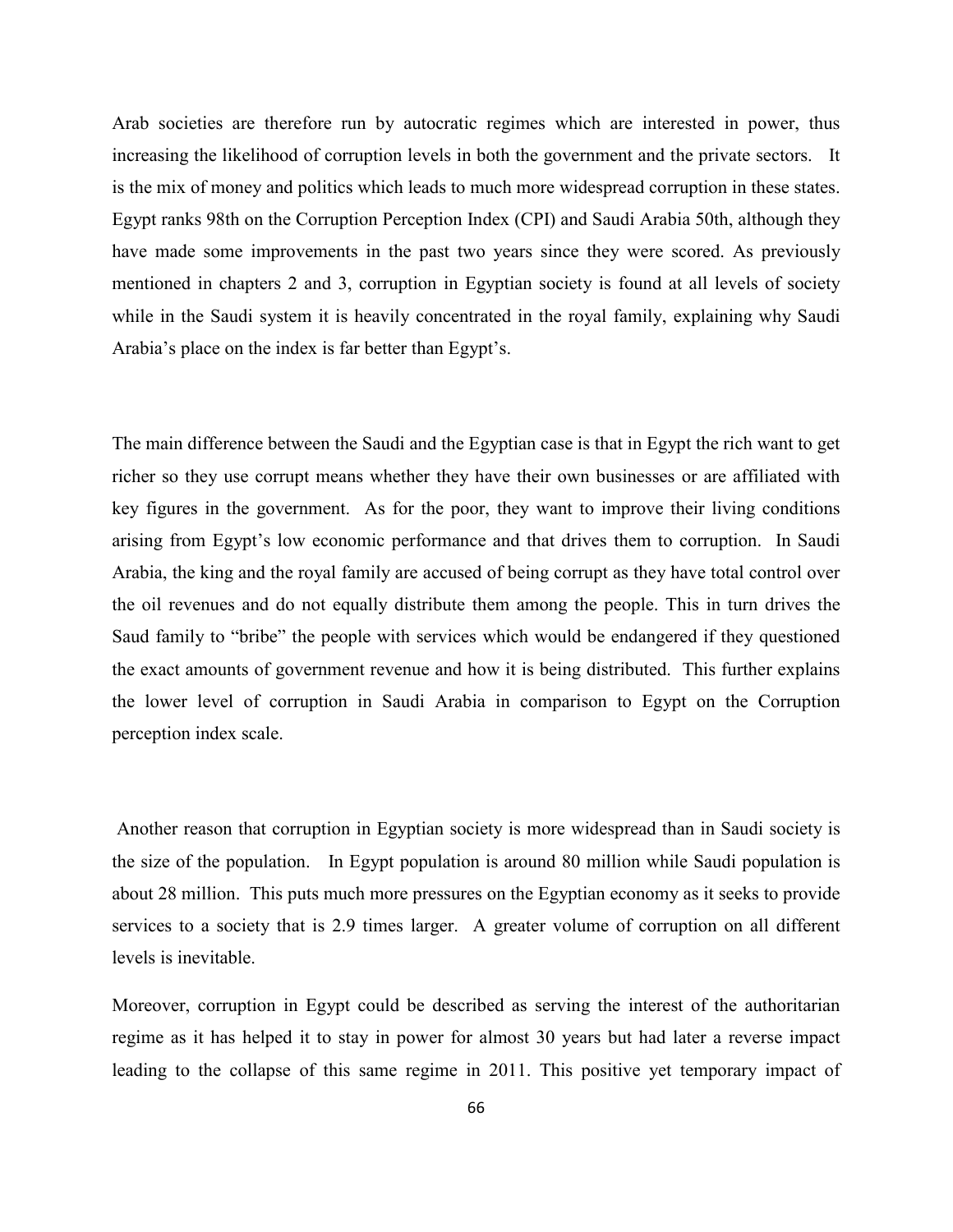corruption is known as the "positive theory of corruption" which Samuel Huntington has mentioned referring to the communist regimes in late 1960s. "Samuel Huntington along with others such as Nathaniel Leff once argued that by improving both economic efficiency and human rights record of repressive and flexible dictatorships ; public sector corruption could help to maintain an autocratic regime: corruption may thus be functional to the maintenance of a political system in the same way reform is"(Miller, Grodeland and Koshechkina,2001: 9) .

The Egyptian government is, nonetheless, viewed as being receptive to the domestic calls for openness and reform on accountability and in fighting corruption. As a result of international pressures, Egypt has started implementing programs to fight corruption in cooperation with European and American governments. It has founded many 'watchdogs' committees and administrative units to address the problems of corruption. This explains the improvement in its corruption index ranking in previous two years from 115th in 2008 to 111 in 2009 and 98th in 2010 (CPI 2010, Transparency International).

Saudi Arabia has been subject to both international and domestic pressures for reforms and fighting corruption, forcing the king to take these problems seriously and to move forward with anti-corruption measures. The first step the Saudi government took to prove its sincerity in fighting corruption was made by signing the UN Convention against Corruption in 2004. Until today the Saudi government has not ratified this treaty and thus it is not put into action. By this step, the Saudis are following the footsteps of the Egyptian government to address lower levels of corruption in their society in response to the various pressures upon it.

#### **B. Autocracy and Authoritarian Rule**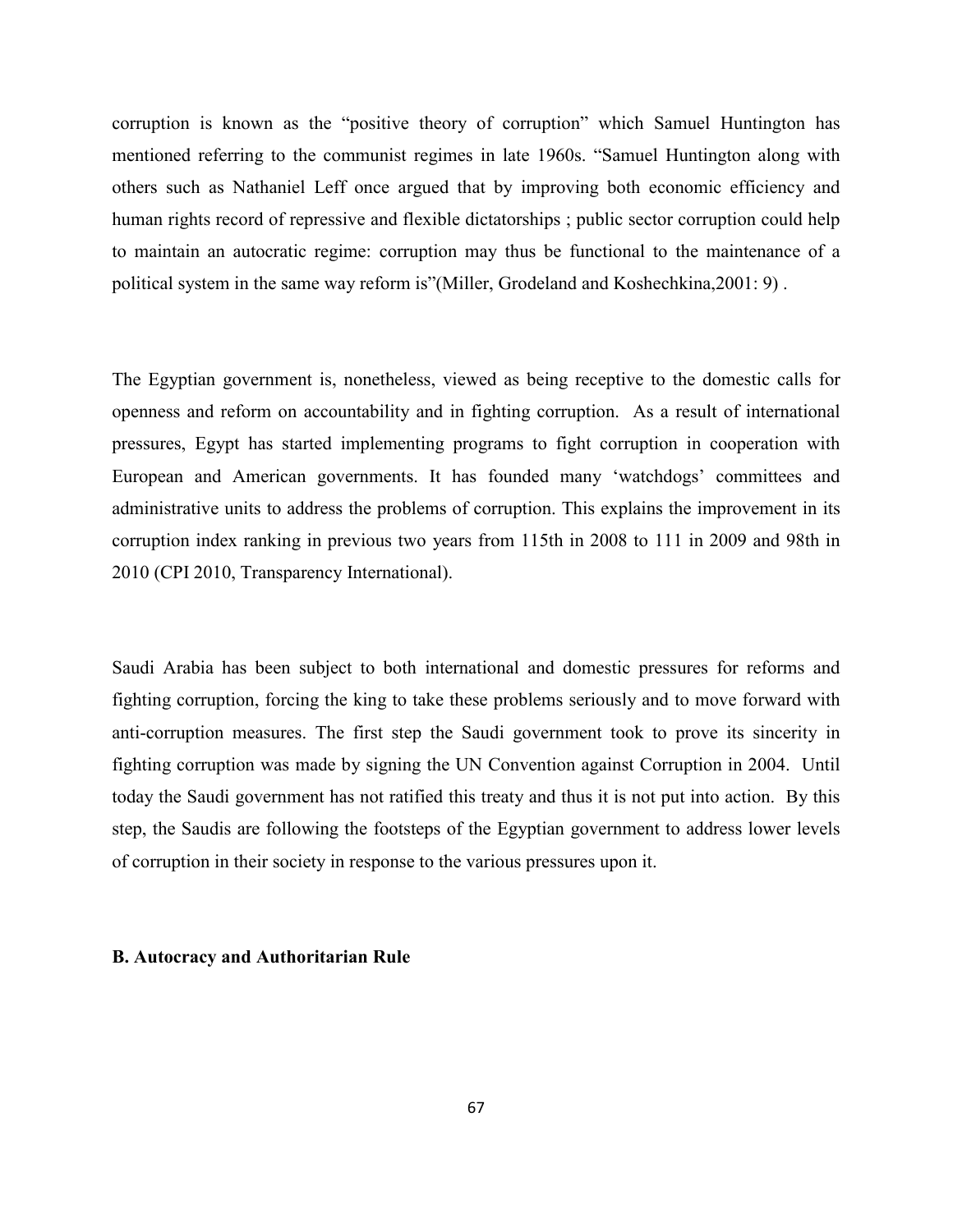Both states are typical examples of authoritarian rule. They may seem quite different on the surface as one is a monarchy and the other is a republic. Yet the republic of Egypt with its long ruling period under the same leaders has not differed much from Saudi Arabia.

Egypt is more open than Saudi Arabia though this arises in only certain matters deriving from the history and culture of Egyptian society. Egyptians in general have more civil liberties and more freedom of expression than Saudis. These differences arise because the Saudi system is more conservative than the Egyptian one, in part as a result of being the land of Holy Mecca. Also, the role of religious leaders, the ulama, is more influential in Saudi society than their counterparts in Egypt. In Egypt, religious rulers are seen as followers of the regime, issuing 'fatwas' (religious edicts) that essentially suit the interest of the ruler. The Saudi system is also more closed due to the influence of tribal behavior on its customs and traditions. Egypt, on the other hand, seems very religious but is described by many observers as moderate by comparison with the Saudis.

Egypt has experienced colonization which brought ideas of openness and freedom that eventually became accepted by the people and even their rulers. Saudi Arabia has not had this kind of experience as it was never officially colonized. Egyptian society is more mixed and diverse as it has had different ethnic groups internally such as Nubians, lower Egyptians, upper Egyptians, and Bedouins all as part of one body politic. This has helped in the openness of the society with the acceptance of the 'other' and a somewhat freer internal atmosphere for its people.

Both states are nevertheless authoritarian in nature. First, they lack a system of circulation of power. Rulers do not change until their death, which then brings another ruler with more authority. Neither state allows any role for opposition movements. Only in Egypt can opposition voices sometimes be heard - when the regime wants to allow it - but most of the time they are kept quiet. In the Saudi case, the opposition is condemned and even seen as anti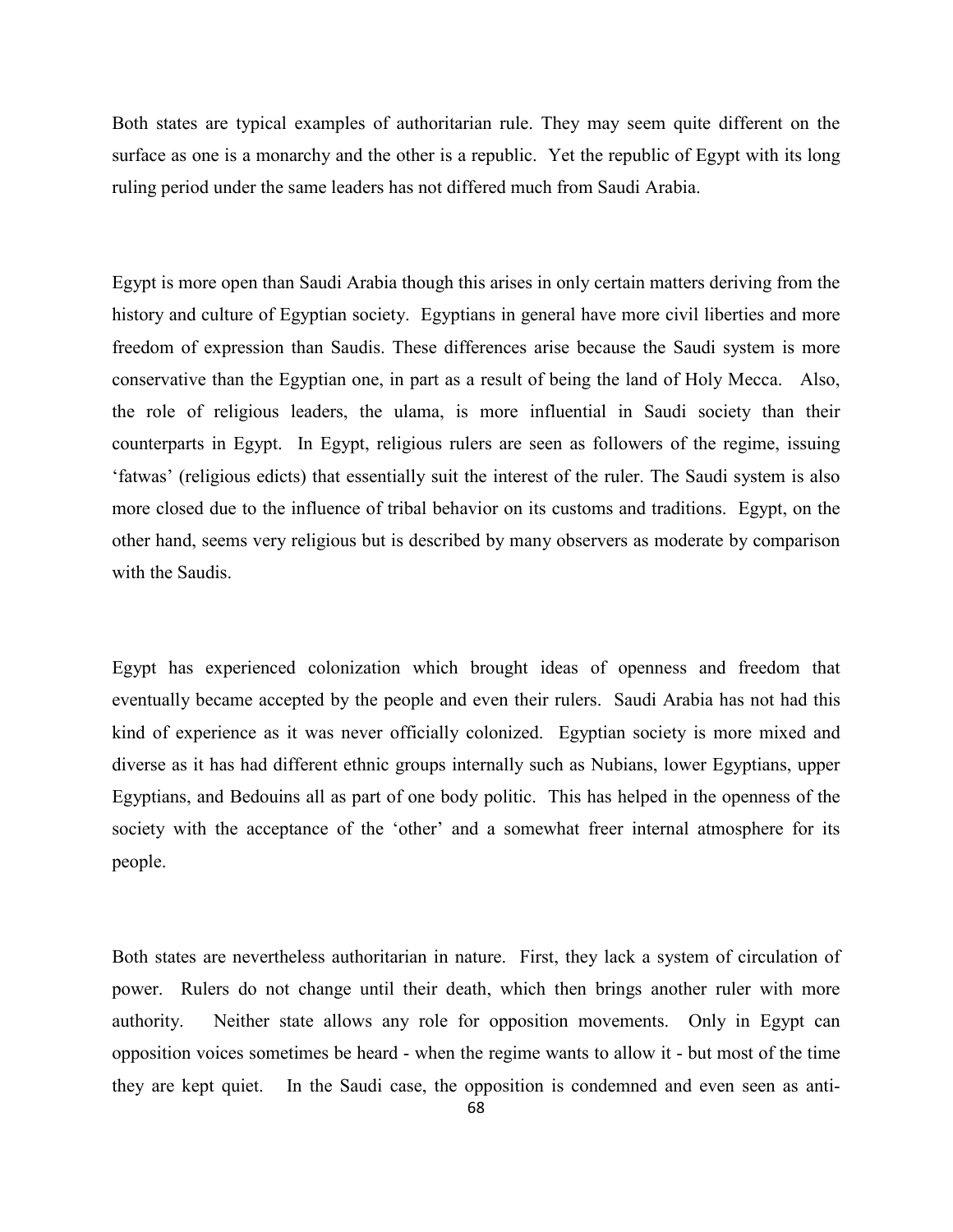religious. Both systems lack competitive political parties that present alternative policies and people to incumbent regime. Both Egypt and Saudi Arabia deal aggressively with opponents of the regime. Opposition members in Egypt are subject to detention and torture without right of trial, which is a violation for their human rights. Opposition in both countries has become weaker and quieter over recent times. *The Economist* magazine in its article "Arab Autocracy: Thank You and Goodbye" described the status of the opposition as follows: "decades of repression have ensured that the opposition is quiescent in Egypt and virtually inaudible in Saudi Arabia" (July, 2010).

Both states impose close supervision over their people. In Egypt the long-lasting Emergency Law imposed since 1981 has been restricting people's movement and gatherings in the street. Although unconstitutional in Egypt, it is systematically imposed in order to contain "terrorism and drugs." It has proven a failure in practice as the real reason behind it as many observers and analysts think is to contain opposition and restrict them from voicing their views in the streets. This especially applies to the Muslim Brothers of Egypt. Saudi Arabia does not have an emergency law, but the police are nevertheless everywhere publicly, specifically the "religious police" who watch over people's dress and their conformity with religious regulations and traditions. This police force is seen as a watchdog for the Ministry of the Interior in order to decrease the voices of opposition in the Saudi street. Egypt is also a police state though not to the same extent as Saudi Arabia. Fouad Ajami in one of his article described the Egyptian political system as follows: "the security apparatus had 'effectively' closed up the Egyptian political world" (Ajami, 2010). This shows the degree of authoritarianism in Egypt. Political life in Egypt under such a regime has effectively reached a dead end.

The Saudi and Egyptian systems have many similarities. Their similarities do not arise from geographical location or having the Arab language in common or from similar histories in building a state. Their similarity is being autocratic; both their peoples see them as monarchies. Since the Egyptian president has sought to put his son forward as his successor, as happens in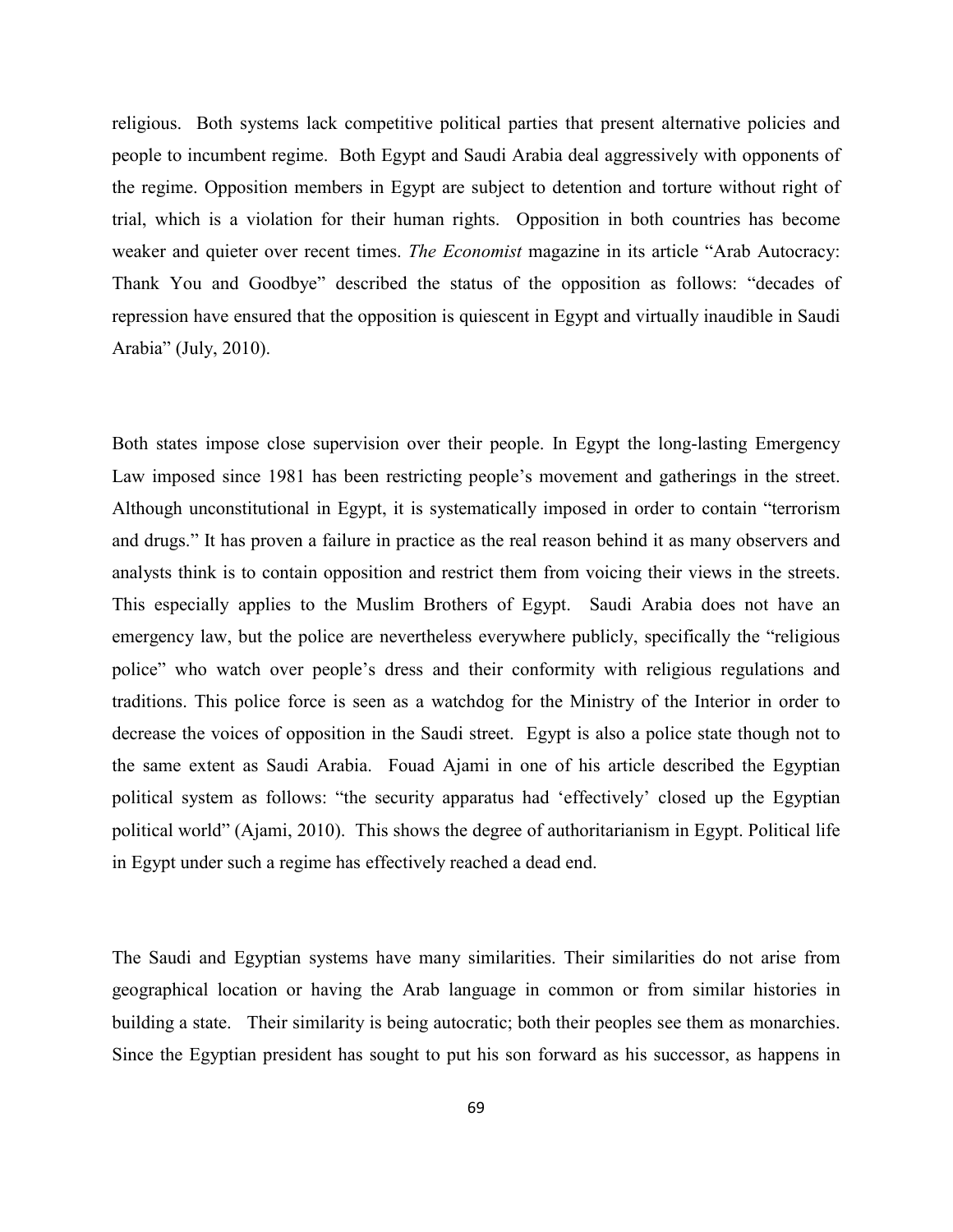monarchical succession. Fouad Ajami says "the line between monarchies and republics was thus erased" (Ajami, 2010). Raymond Hiennbush has described the state that has a president the son of a previous president as a "Presidential Monarchy" (Hiennbush, 2002).

#### **C. Human Rights Violations**

Both Egypt and Saudi Arabia are viewed as performing very poorly when it comes to human rights. Saudi Arabia is a closed system and human rights investigators often cannot get the information to describe cases clearly. One obvious example would be the case of political prisoners. There are a large number of political detainees in Saudi prisons. The Saudi government claims that these prisoners embrace ideas that threaten the stability of the political system. A justification for this comes from the two phases of dissent in the Saudi state. One takes the form of violence represented by terrorists, with Osama Bin Laden being on top of the list. The second phase was with the reformers, intellectuals, and minorities in Saudi society. This second group, although seen as non- violent, are seen to pose a major threat because they have well-reasoned arguments which are influential with educated Saudis. The government carried out massive arrests with this group and many were imprisoned and tortured without trial.

The situation of political detainees in Egypt is similar to the Saudi case on one point. Both authoritarian regimes take action against any ideas or acts that oppose the regime and might threaten the stability of their system. There are, however, differences between them. First, the number of detainees in Egyptian prisons is more openly known than is case with Saudi Arabia as the Egyptian system is, in part more open. Second, the number of opponents in Egypt is larger than in the Saudi case as there are many different sources of opposition in Egypt such as different parties, workers, journalists, intellectuals, or academics. The Egyptian government damages the opposition's image publicly by making non-political charges against them that are false. An illustrative example was given by Ajami saying, "Mubarak's regime made a lesson of one of Egypt's most celebrated academics the sociologist Saad El Din Ibrahim, imprisoning him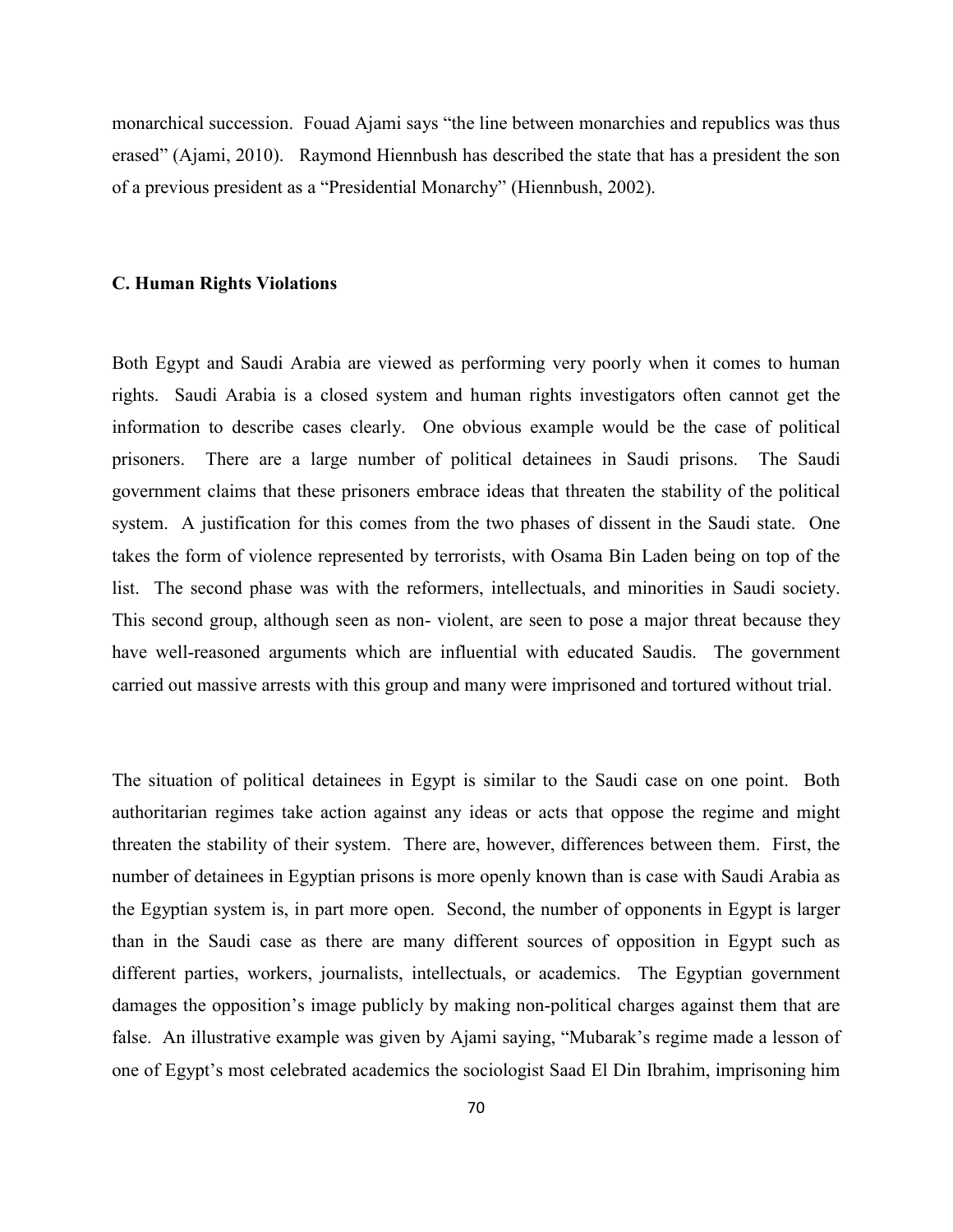on trumped charges of corruption" (Ajami, 2010)*.* Any voice that sounds reasonable and logical in criticizing the regime is subject to imprisonment.

There have been periods of massive arrests for the opposition in Egypt, especially the Muslim Brothers. These always coincide with upcoming elections or following any new major decisions such as those that affect the average citizen negatively like increases in food prices, reductions in subsidies, or failure in governmental support after a natural disaster. In Saudi Arabia waves of arrest happen when oil prices decrease and the level of dissent in the country goes up. Dr. Stephane Lacroix, a political scientist at the University of Paris, said Saudi dissent is related to oil prices as this influences the revenues coming through government hands "When oil prices decrease, revenues decrease and returns on the Saudi society decrease so the level of dissent increases." (Personal Interview, Dec 8th, 2010). Hamza Al Hassan a Saudi political activist agrees with Dr. Lacroix on this issue and further elaborated in one of his articles that, in times of prosperity people close their eyes on all of their government's defaults and mistakes among them political rights. But, he further continued, in low productivity seasons for the oil Saudis open their eyes and think openly about the reasons for failure and think of someone to be blamed for their low status they have reached especially the youth who usually lose their future jobs. (Al Hassan, 2010). Repressions in both states reach a peak in periods of major economic and political change.

When the Saudi and Egyptian governments made efforts to improve their human rights records, they used the same mechanism. They created national organizations that report on the status of human rights in their country, publishing these reports to the public as well as to the international community. Both the national councils in Saudi Arabia and Egypt lack credibility domestically and internationally. Domestically they are viewed as the 'cosmetics' of governments trying to improve their image with the international world. Internationally these councils are seen as a façade which is not intended to do much. The Egyptian government, however, is seen to be more active in signing conventions on human rights so as to improve its image and to be responsive to the pressures presented by activist groups in Egypt domestically, activist groups which are growing in number every year. The establishment of the Saudi National Council for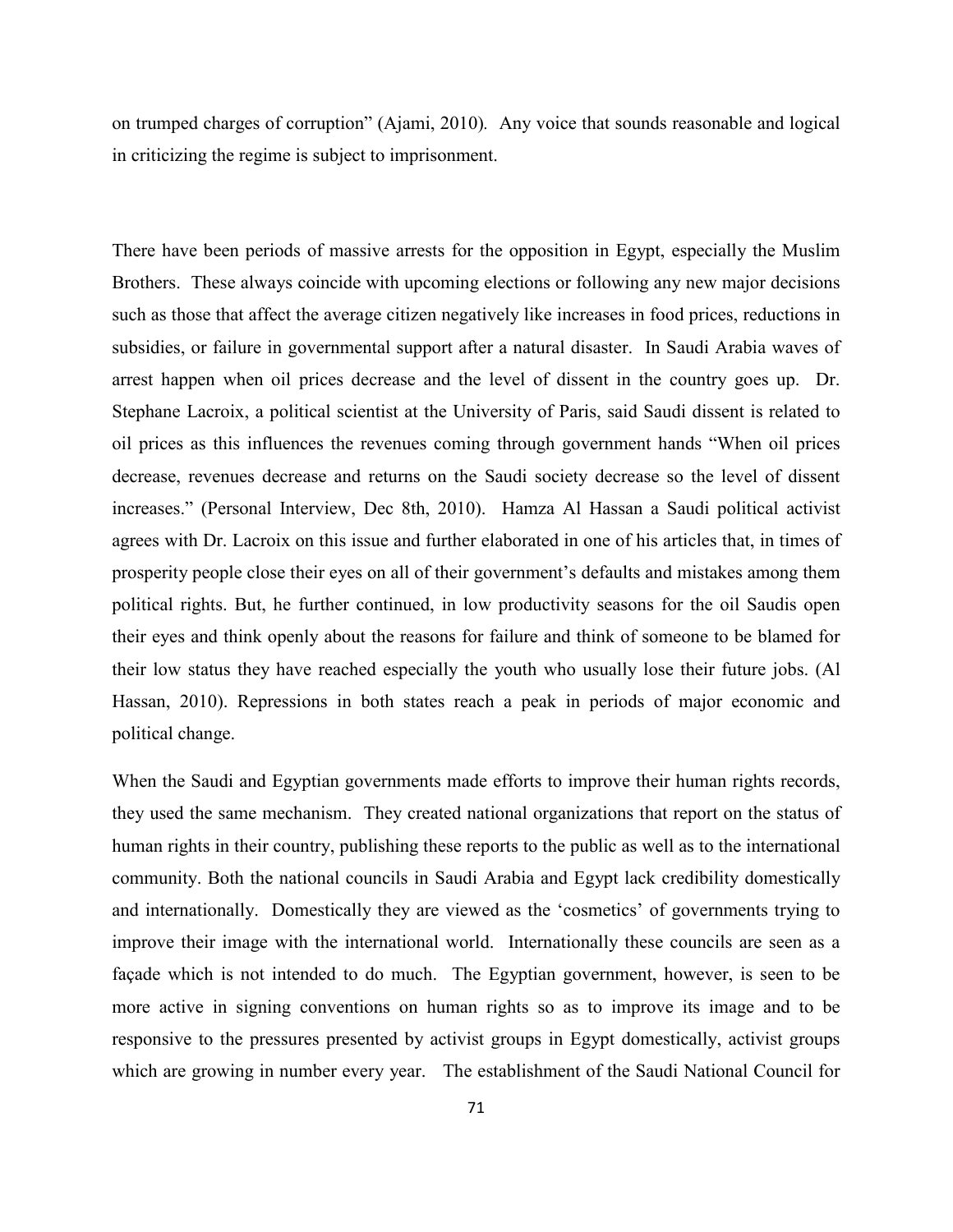Human Rights is seen as the outcome of the US pressures on its close ally Saudi Arabia after 9/11 seeking more openness and freedom in Saudi society. Saudi reformers are dissatisfied with this council, however, and view it skeptically.

#### **D. The Political Dimension of Human Security**

Ambassador Hisham Youssef, an Egyptian who is the Chef de Cabinet of the Arab League of the Secretary General in Cairo, said about Arab interests in human security "Arab countries are suspicious about the concept of human security. They see it as a 'Western' product. They also see it as 'vague' in its definition. Most of them see it as a part of their sustainable development agenda, but human security adds no value for development." (Personal Interview, November 25th, 2010). When asked about the Arab performance on human security issues, he said "Arabs are not doing well although there are different degrees of failure and success in human security efforts." The Arab world in general, and Saudi Arabia and Egypt are no exception, see human security as a newly introduced concept that is not their own national product. Since Arabs believe easily in conspiracy theories about things coming from the West, they suspect anything that comes from the West and do not easily accept or absorb it even if it would benefit them. They still see these as 'colonial' ideas intended to interfere in their domestic affairs.

Arab governments see that it is better for them to integrate human security into their development agenda and not to deal with it separately since some of the human security concepts are within their development agenda already. In general, Arabs do not pay enough attention to human security in general, which helps explain the violation of all of its dimensions including its political dimension. What Arab regimes fail to understand, Saudis and Egyptians included, is the fact that there is a difference between development and human security. Many average Arab citizens are suffering on a daily basis from lack of "freedom of want and freedom of fear".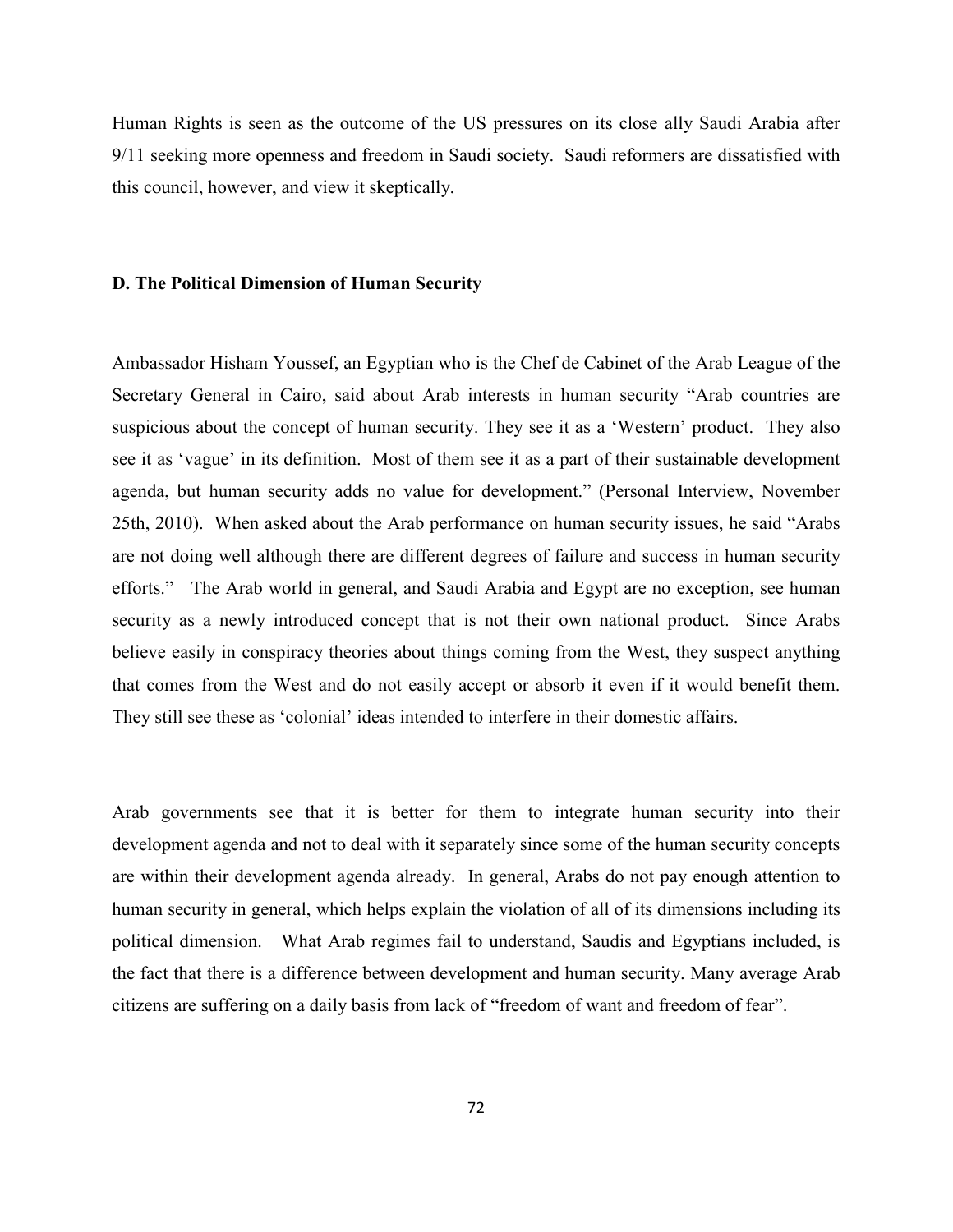Arab governments, especially the ones in Egypt and Saudi Arabia, have to understand that their acts towards their own societies, in particular their continuous oppression, increases the sense of fear among the citizens and may well produce negative results in the long term. The negative impact is already clear in the terrorist acts and rising number of strikes in both countries. Both Egyptian and Saudi Arabian societies are uncertain about their future and their children's future due to the oppression that they see. This could easily lead them to rise up against the current regimes. As *The Economist,* stated "the uncertainties of dynastic mongering and the corruption inherent in patronage-ridden autocracies often lead to plotting at the top and frustration that could spill over into anger at the bottom" (The Economist, July 2010).This could push both countries into chaotic periods that would be difficult to get out of.

\* This table illustrates the major differences and similarities between Egypt and Saudi Arabia

| 'able |  |
|-------|--|
|-------|--|

| <b>Indicators</b>       | Egypt                       | Saudi Arabia                                                |
|-------------------------|-----------------------------|-------------------------------------------------------------|
|                         |                             |                                                             |
| <b>Corruption</b>       | - Very highly corrupt ranks | - Better rank on the CPI                                    |
|                         | $98th$ in 2010 on the CPI.  | $50th$ in 2010 on the CPI                                   |
|                         |                             |                                                             |
|                         |                             | - Suffers from very high - Suffers from very high           |
|                         |                             | levels of both types of level of Grand corruption           |
|                         | corruption Petty & Grand    | and lower<br>Petty<br>on                                    |
|                         | corruption.                 | corruption                                                  |
|                         |                             |                                                             |
|                         |                             |                                                             |
| <b>Transparency</b>     |                             | - Reached level of 3.1 in Reached level of 4.7 in           |
|                         |                             |                                                             |
|                         | 2010<br>on                  | Transparency $\vert 2010$ on<br>Transparency                |
|                         | International scale         | International scale                                         |
|                         |                             |                                                             |
| <b>Authoritarianism</b> | control<br>Extreme<br>over  | control<br>Extreme<br>$\blacksquare$<br>over                |
|                         |                             | people's political and civil   people's political and civil |
|                         |                             | liberties in a presidential liberties in a monarchial       |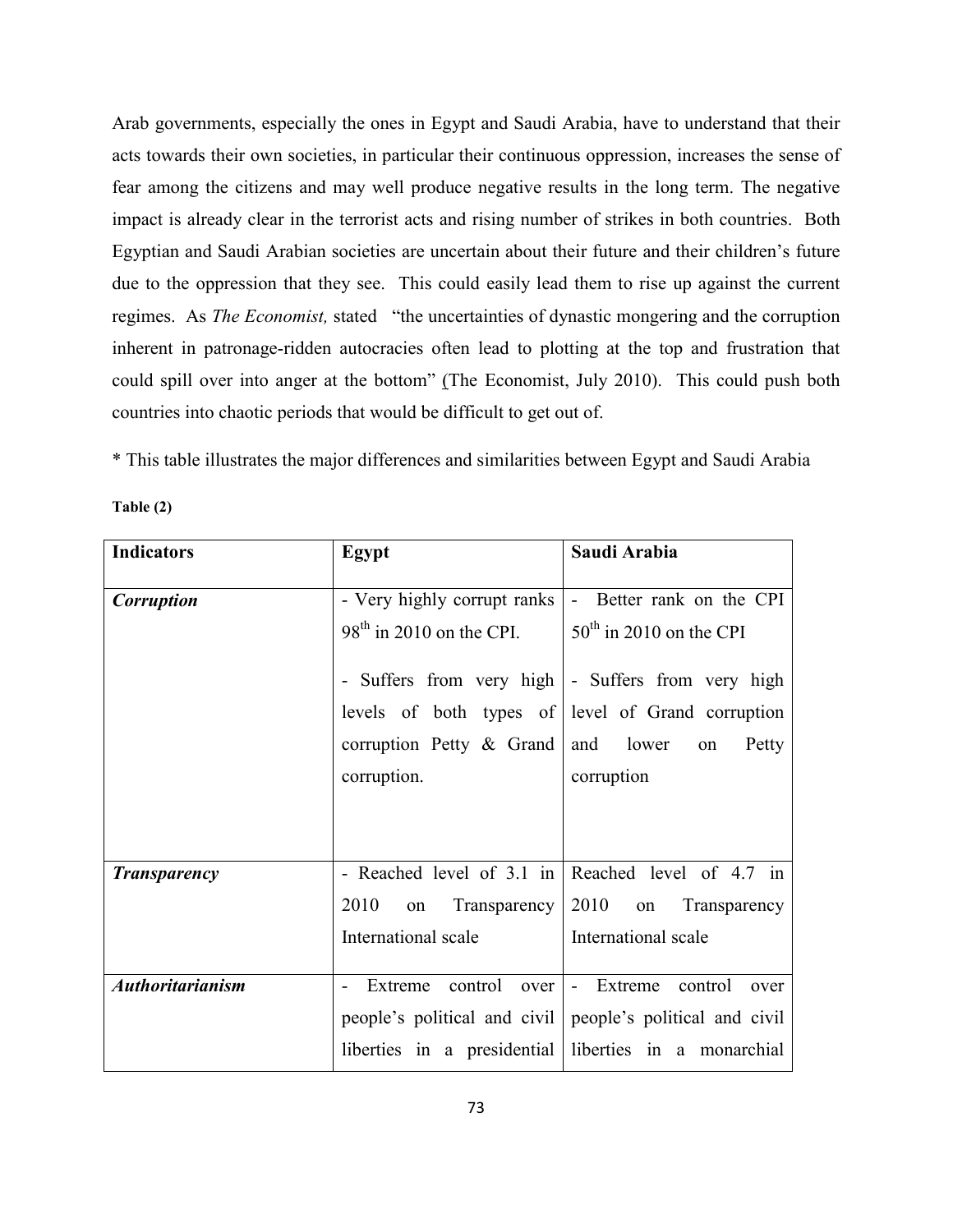|                     | system                                                   | system                                                  |
|---------------------|----------------------------------------------------------|---------------------------------------------------------|
|                     |                                                          | - Imposes Emergency law   - No Emergency law            |
|                     | to further expand its control   imposed                  |                                                         |
|                     | over the society imposed                                 |                                                         |
|                     | since 1981                                               | - Elections for municipal                               |
|                     |                                                          | council held only once in                               |
|                     | Lacks openness<br>and<br>$\blacksquare$                  | 2005 and it lacked openness                             |
|                     |                                                          | fairness in any of its and fairness one third of its    |
|                     | elections                                                | members were chosen by                                  |
|                     | Political<br>Parties<br>are                              | people while rest were                                  |
|                     | present but<br>very weak,                                | appointed by the King                                   |
|                     | incompatible<br>with                                     | the - No Political<br>Parties                           |
|                     | Dominant party and lacks                                 | formed                                                  |
|                     | public support                                           | - Civil society is rarely                               |
|                     | - Civil society is present but   found and is very weak  |                                                         |
|                     | ineffective<br>very<br>and                               |                                                         |
|                     | curtailed<br>by<br>the                                   |                                                         |
|                     | government's control                                     |                                                         |
|                     |                                                          |                                                         |
|                     |                                                          |                                                         |
|                     |                                                          |                                                         |
|                     | Poor record on human   - Very poor record                | on                                                      |
| <b>Human Rights</b> | rights<br>and government                                 | human<br>rights<br>and                                  |
|                     | commits many violations                                  | government commits many                                 |
|                     | against political detainees in                           | violations against political                            |
|                     | specific                                                 | detainees                                               |
|                     |                                                          |                                                         |
|                     |                                                          | - Access to information on   - Access to information on |
|                     | human rights is relatively   human rights is almost null |                                                         |
|                     |                                                          |                                                         |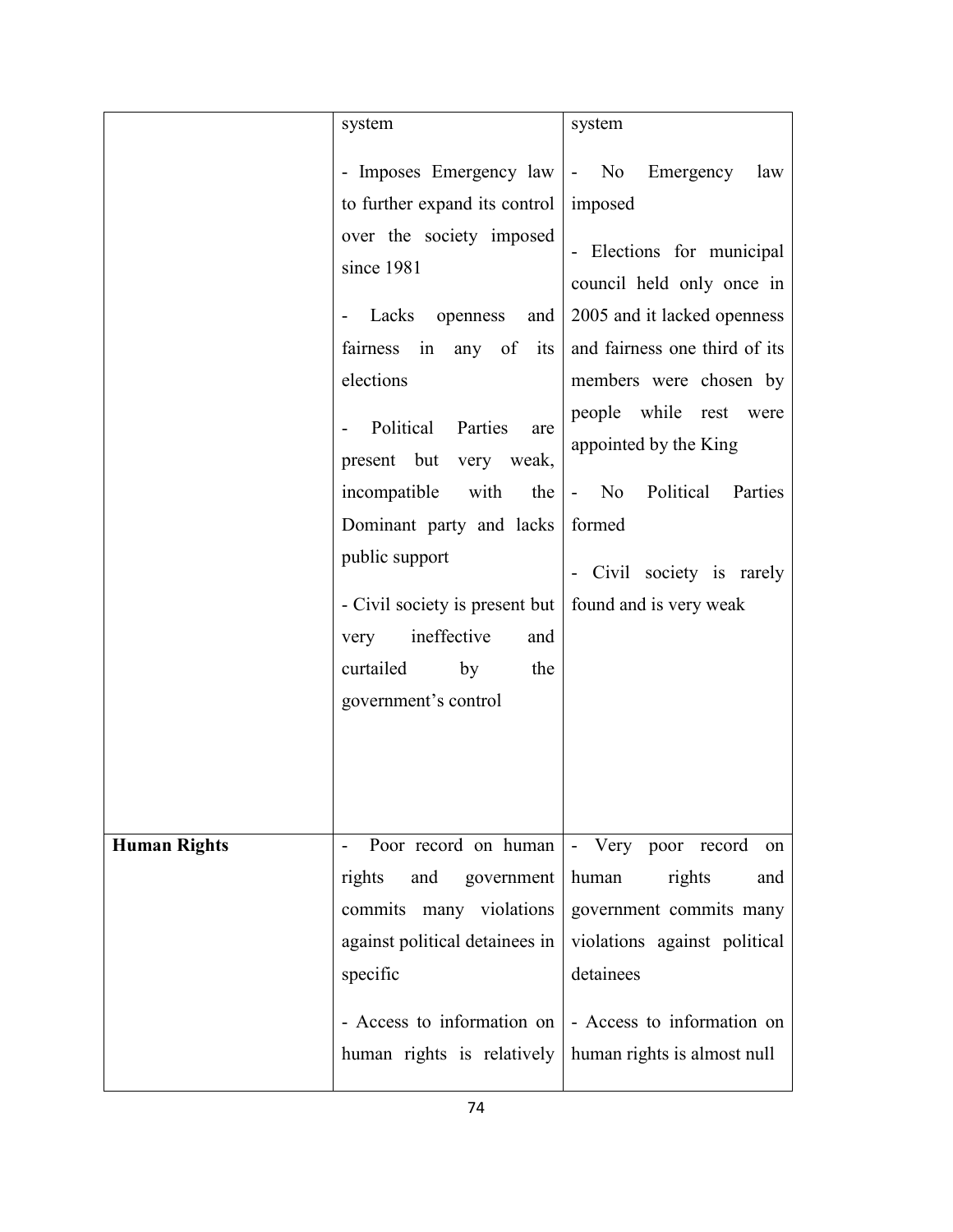|                       | available                                                                         | - Closed to national and                                                                                                                               |
|-----------------------|-----------------------------------------------------------------------------------|--------------------------------------------------------------------------------------------------------------------------------------------------------|
|                       | Open to international<br>investigators<br>and World<br>Human rights organizations | international investigators<br>and World Human rights<br>organizations                                                                                 |
|                       | - A number of human rights<br>organizations have offices<br>in Egypt.             | N <sub>0</sub><br>human<br>rights<br>organizations have offices<br>in Saudi Arabia except the<br>National<br>governmental<br>Council for Human Rights. |
| <b>Human Security</b> | Neglects the concept of $\vert$ - Considers it                                    | as<br>an                                                                                                                                               |
|                       |                                                                                   | human security and take it imported concept that is                                                                                                    |
|                       | as part of its development                                                        | infidel and deals with it as                                                                                                                           |
|                       | agenda                                                                            | part of its development                                                                                                                                |
|                       | - Very poor performance on<br>Human security putting it<br>into peril.            | agenda.<br>- Very poor performance on<br>Human security putting it<br>into peril.                                                                      |
|                       |                                                                                   |                                                                                                                                                        |

### **Conclusion**

One finds similarities and differences in varying degrees between the two systems examined in this thesis. Both states are autocratic and are in need of opening up their systems to their own people and to the international world. Both need to pay full attention to reforming their political systems. Both states should see reform as a benefit not as a threat or an obstacle. The reforms should be gradual rather than quick as sudden changes of a reformist type could lead to chaos after long periods of tyranny and authoritarianism. Also, it could reverse back and return to extreme authoritarian control or even a dictatorship.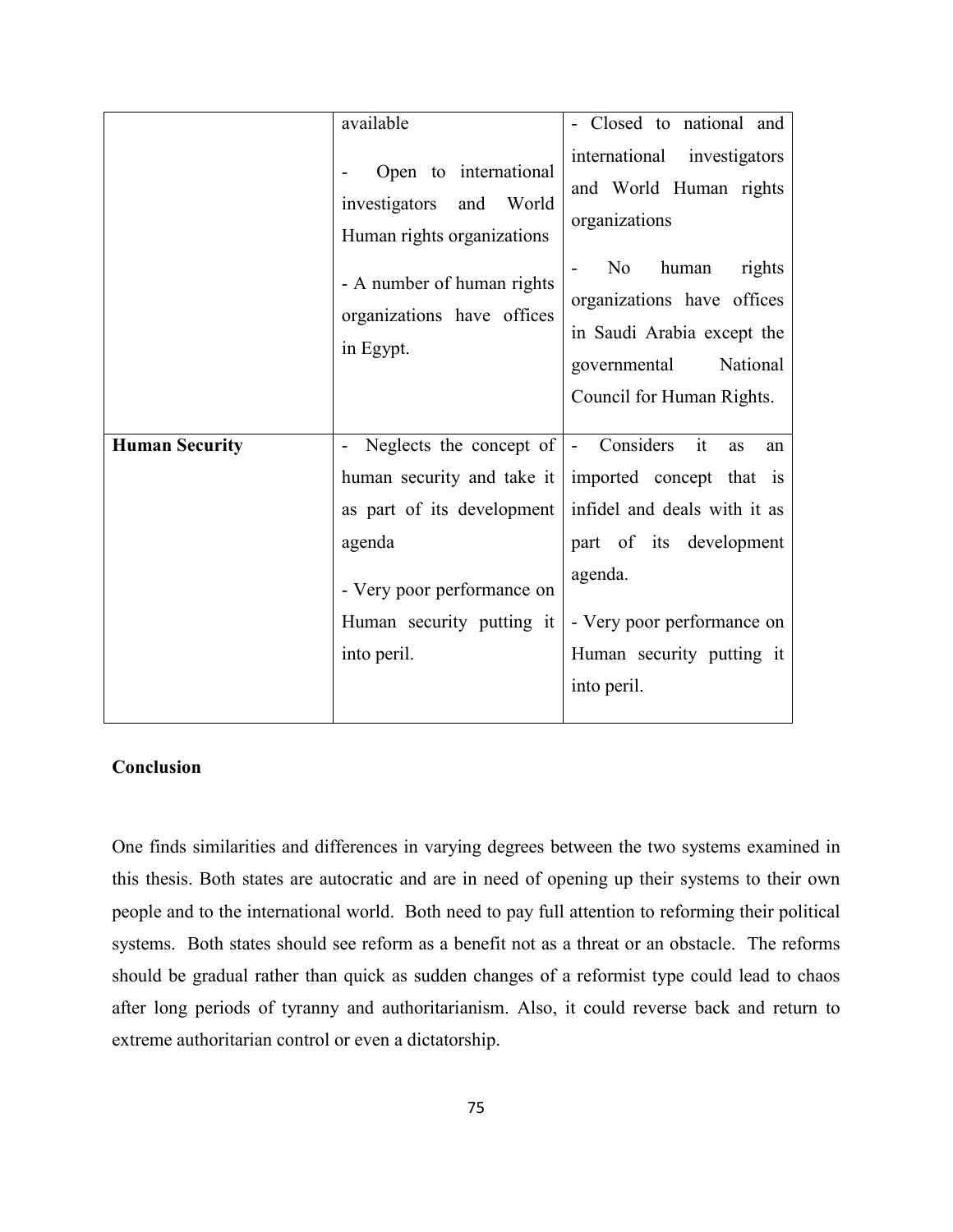These governments should realize that they need to respect laws and implement them fairly. They need "elections though vital in the end..., the rule of law, independent courts, freer media, women's and workers rights, a market that is not confined to the ruler's friends, a professional civil service and education system that are not in hock to the government…, and civil society with robust institutions" (The Economist: July 2010). This would help in preserving the human security and dignity of their citizens as well as keeping future generations from having to be subject to the same types of oppression that their predecessors endured. It would also lead to the spread of peace and security as long as justice is widespread in their countries. It would also please the allies of the two big states and encourage other countries to become stronger allies of the two nations for everyone's mutual advantage.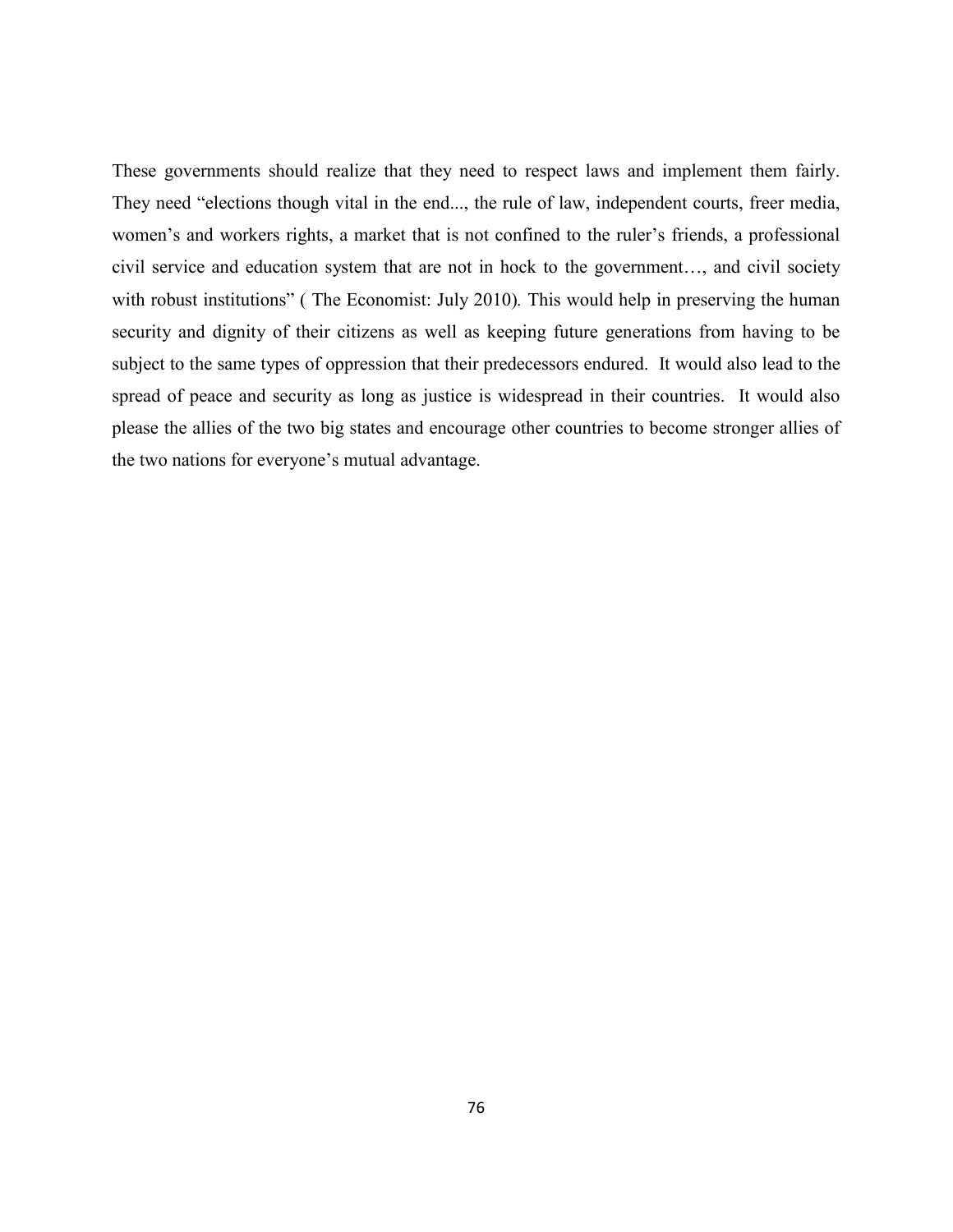# **CHAPTER 5**

## **CONCLUSION**

The dignity of a person comes from the dignity of his country. As long as the country meets the expectation of its citizens, this keeps its citizens proud of it and strongly committed to it. If a citizen feels dehumanized, however, and unable to realize his basic needs and rights, the credibility of the country and his sense of pride in it collapse. Loss of bonding with one's country can be the result of a growing gap between the ruler and the ruled and a continuing sense of injustice which it generates. Such injustice can come from human rights violations or an unequal distribution of wealth and opportunity generated by high corruption rates and lack of transparency. Lack of transparency and an inability to pursue corruption results in rising corruption rates.

Human security has gained a lot of academic and governmental attention since 1997 in certain regions of the world. The Middle East, a region suffering from human insecurity, has neglected it. Some treatments of human security have been focused on dimensions of it other than its political dimension. This thesis has been mainly concerned with exploring the impact of the political dimension of human security and its relationship to the state's national security. A direct relationship has been drawn between the political dimension of human security, the stability of a regime, and the national security of the state. The case studies used have exemplified this direct relationship.

In the case of Egypt, the relationship has been exhibited successfully. Egypt has been suffering from neglect to its human security in general and the political dimension of it specifically, leading to the collapse of the Egyptian regime in February 2011. Such a collapse may result in growing internal conflict, a greater vulnerability to terrorism and fanaticism, and possibly even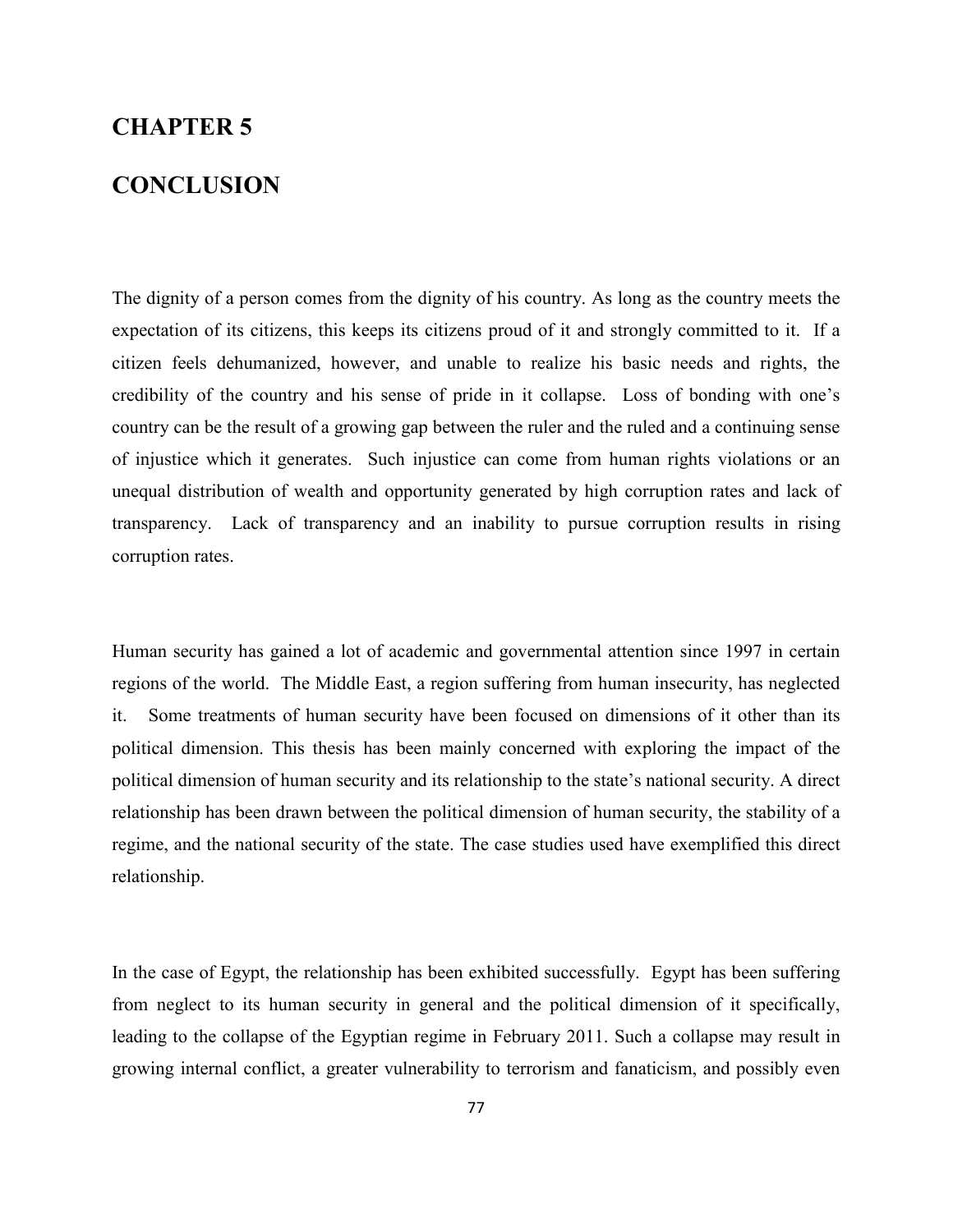the threat of invasion by other states to rescue one party over another if a civil war erupts as a result of the domestic unrest. Thus, with the collapse of the Egyptian regime a direct relationship between human security and regime's stability has been positively proved in this case study. Moreover, a loss of the states sovereignty may occur if a newly established regime in Egypt might seem willing to breach international peace treaties with its neighbors. Thus, the national security of the state becomes threatened by neighboring countries or by great powers. Hence, the link between human security and state's security becomes stronger.

In the other case study; Saudi Arabia, the government has successfully kept itself from collapsing so far unlike the Egyptian regime. That does not mean, however, that human security in Saudi society is on a sound footing. The Saudi government will probably experience the same situation as Egypt because its people cannot be bribed and repressed indefinitely. The shock waves of peoples' discontent, their willingness to rise up and challenge repression, is moving through the Arab world from one state to another at this time. Calls for ending authoritarian regimes started in Tunisia, flowed on to Egypt, then on to Libya, then Yemen and Bahrain, then Oman and Saudi Arabia, and now Syria. The collapse of Arab regimes depends now on the remaining strength of regimes versus staying power of the people challenging them. The level of corruption and the transparency of the society will play a role in these contests of power from one state to the next.

The Saudi regime has learnt from the experiences of other Arab states which explain their survival so far. The Saudi king has adjusted some of his policies, increased salaries, and invited all contending groups to join him in a national dialogue. The traditional state-society relationship in Saudi case relies on "bribing" Saudis to be quiescent, but that is now currently in flux. The "bribery" of the past may not be so effective given that the whole region is rising up showing greater concern with freedom from fear than freedom from want in an already wealthy society. The threat to the Saudi regime would come from the increasing pressure of the dissent groups. The radical voices in the Kingdom might become more influential over other pressuring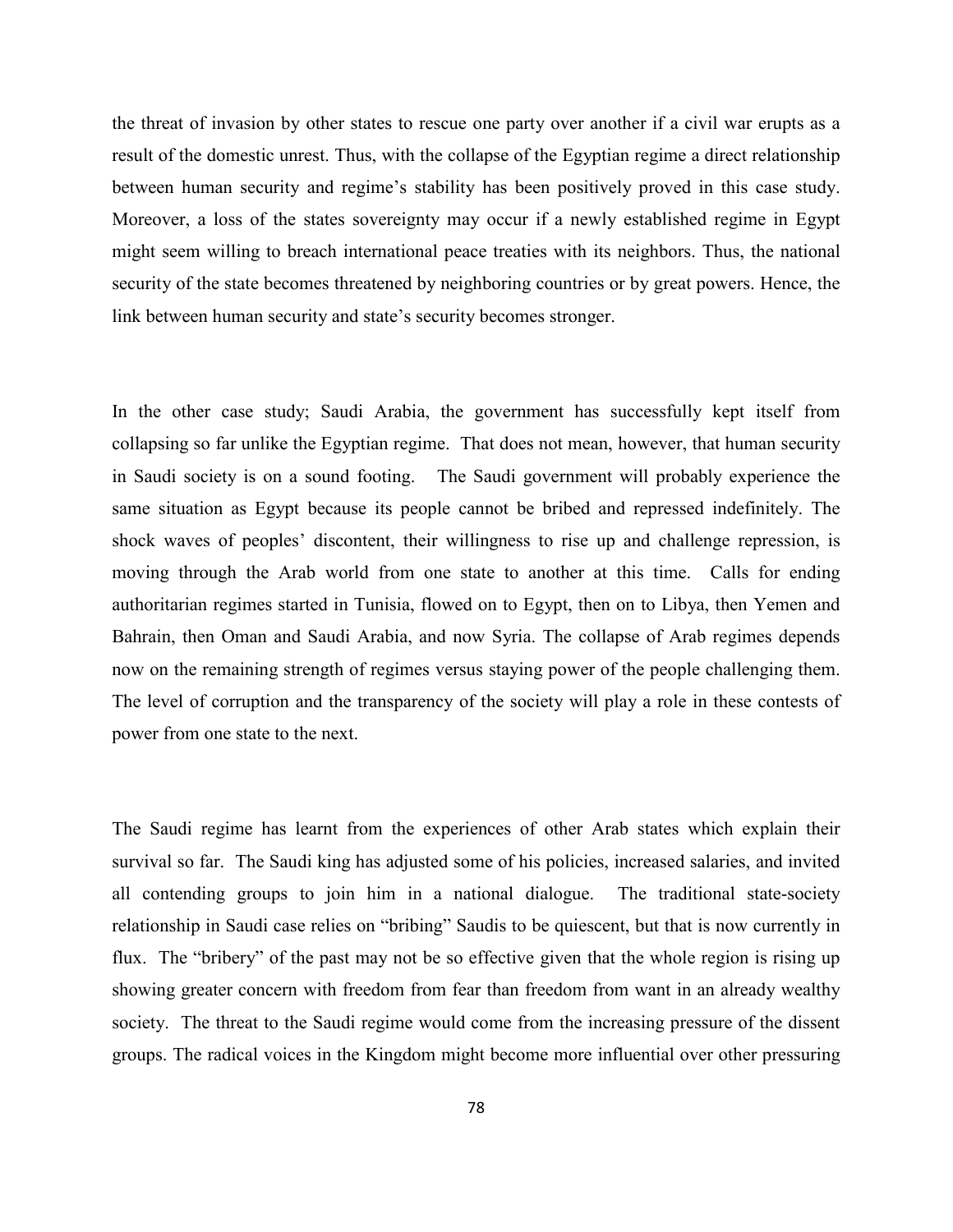groups leading the Saud family to become an extreme Islamic autocratic regime. This would dissatisfy the Saudi Western allies, the US in specific. The US would see its interests threatened and could drive it to invade the Kingdom to protect those interests as well as to overthrow the radical groups in Saudi Arabia. Hence, the sovereignty of the Saudi state would be lost and therefore, the link between human security and national security of the state would be proved.

#### **The Direction Arab States Should Take Now**

Reforming the political system of Arab states becomes very essential. A liberal democratic system should be adopted in the Arab world. More openness and transparency should be implemented in order to decrease corruption rates and to ensure greater equality, fairness, and better standards of living. Arab governments should abandon the culture of favoritism and trust; instead they should choose people for societal positions based on merit. Merit should everywhere be encouraged as a shield against corruption. There is a need for political reforms which is represented in more supervisory bodies to check abuses of power in government and private institutions, bodies with the ability to take strong measures against corruption and the violators who perpetrate it.

Governments should be based on separation of power rather than fusion of power as this reduces chances of power abuse. There ought to be checks and balances between the three branches of the country in order to ensure transparency. The judicial branch in a checks and balances system would have the standing and the power to regain the trust of the people. In the Arab world, the judicial branch is the last resort in settling disputes, but it is rarely resorted to in cases of corruption and fraud. In the liberal democratic system of governance, rule of law and independence of the judiciary should not be the last resort but instead should be the basis. That would help people regain trust and confidence in the way the judiciary works.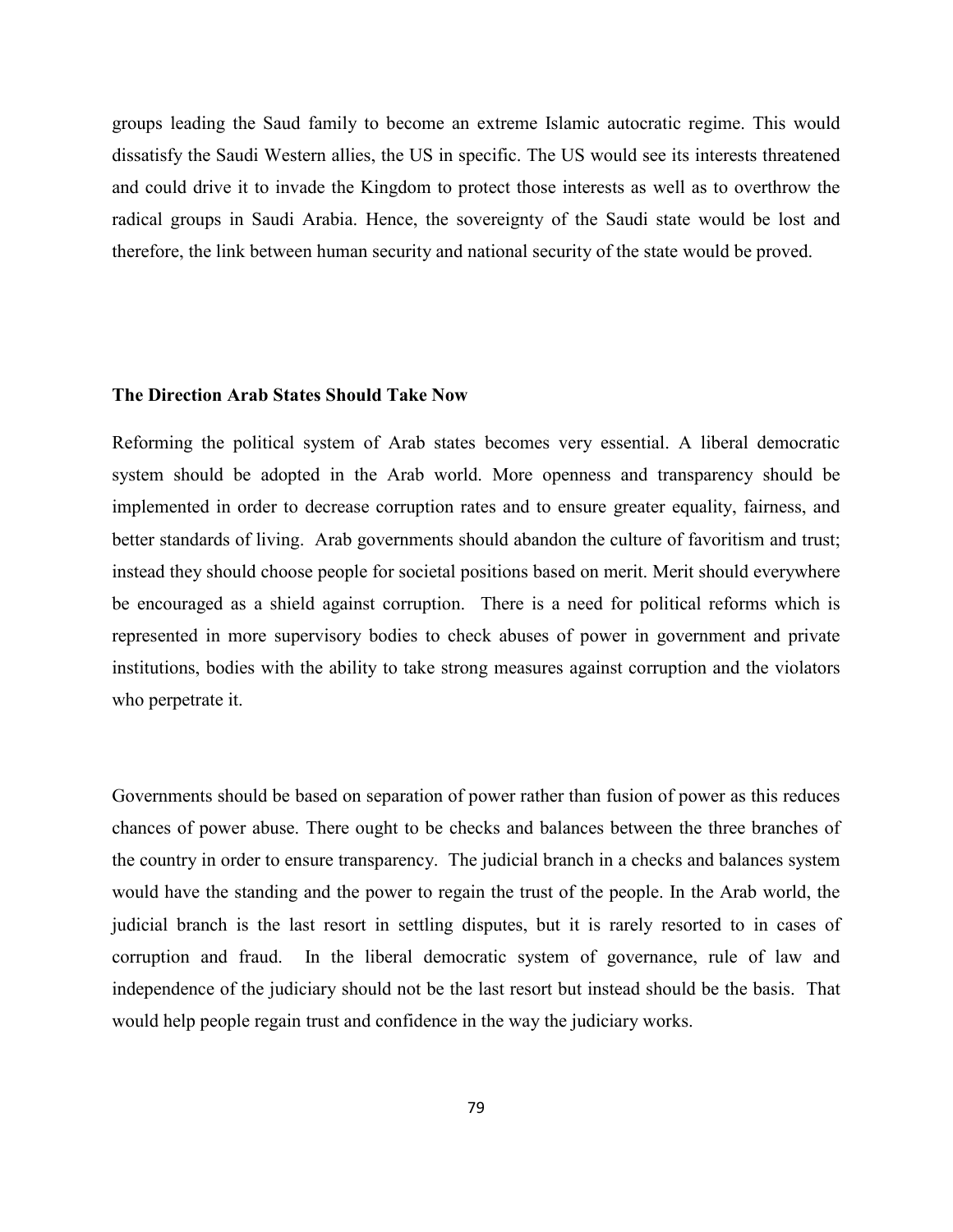Building upon that, well written comprehensive constitutions should be well established in the Arab states. There is a need for a culture that trusts and closely follows the constitution from both sides the citizens and the rulers. This would also lead to respect for rules and laws adopted in any Arab country.

The executive branch of government should be open to questioning and oversight by the parliament at any time. Government reports on the annual performance of government units should be published in the media in order to create more transparency and to help give people a voice.

There should be a culture of resignation among ministers in the cabinet. This is a phenomenon rarely seen in any of the Arab governments. This should change as it shows honesty of the ministers and allows a change of leaders when individuals prove ineffective, pursue bad policies, or lose the confidence of the electorate.

Emergency laws everywhere should be rescinded and strict limits on the authority of the police need to be enforced everywhere in the Arab world. The Arab government's mentality that the police state is better as it gives more trust to the regime should be reconsidered or even abolished. This would lead to greater trust between governments and the people whom they govern. Such trust would be furthered if the people feel that their rights and privileges are respected and they are treated with dignity by all government officials, especially the police.

There ought to be more free elections held in Arab countries. The electing of alternative parties and circulation of elites would bring much greater credibility to the system. Open and free elections would move Arab countries much closer to democracy. A belief in the 'power of the ballot box' to bring in rulers and to remove them as well should be formulated.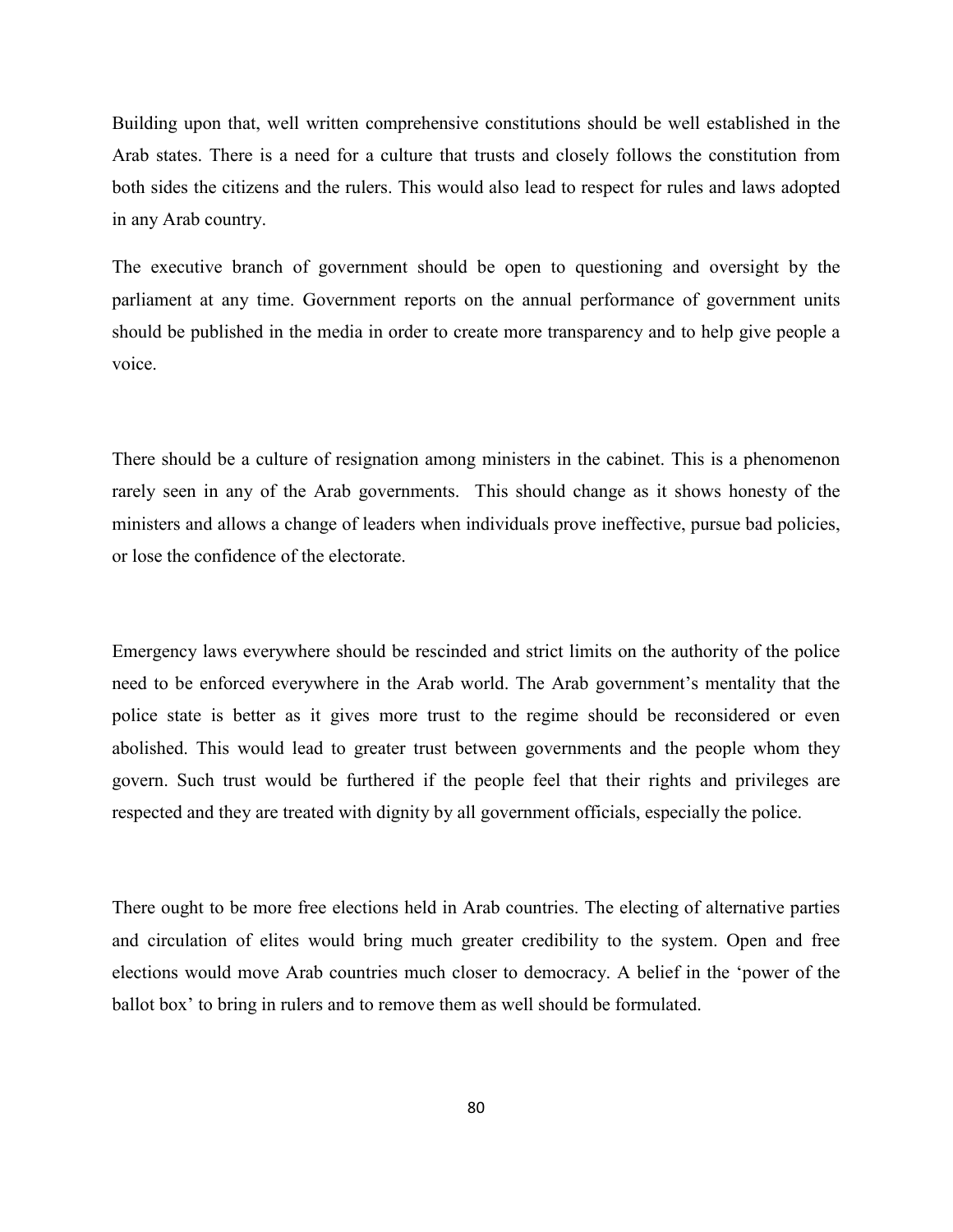Human rights need to be both respected and protected. Detainees should have the right to know the reasons for their detention. All interrogations should be video recorded to prove that procedures are followed, rights are respected, torture is not used, and to be able to prove abuse if it happens. Better prison conditions should be provided for detainees. The location of detention camps should be known to the public. There should be an open public record of the names of detainees and their locations in order for their families to be able to track them. Their cases should be made public so a wide audience knows what is happening. This transparency is another assurance for accountability.

International and local human rights organizations should have the right to investigate the status of human rights in the Arab countries. Many Arab states deny such organizations permission to open their offices in their countries and usually view these organizations skeptically. Human rights NGOs should be allowed to express their views openly on any human rights issue in the country. Their reports should be available to the public. These NGOs can help by making people aware of their rights and report violations that they discover. Human rights organizations should not be affiliated with any government entities but should be independent NGOs rather than government councils.

There should be an enhancement of civil society's role in the country. Civil society should be seen as a partner to the government in society-building, not something that is working in opposition to the government that should be crushed. Civil society could work as a watchdog body over certain governmental institutions, thus working in the interest of the state. Finally, it should work in many areas such as political awareness, human rights, and charity.

This thesis has tried to establish that, in this interdependent era, governments should focus on human security. Human security is related to stability of regimes and the national security of the state. The main focus of security should not only be on the state but also on individuals that are the foundation of the state. This thesis argues that the main reasons for decay of states comes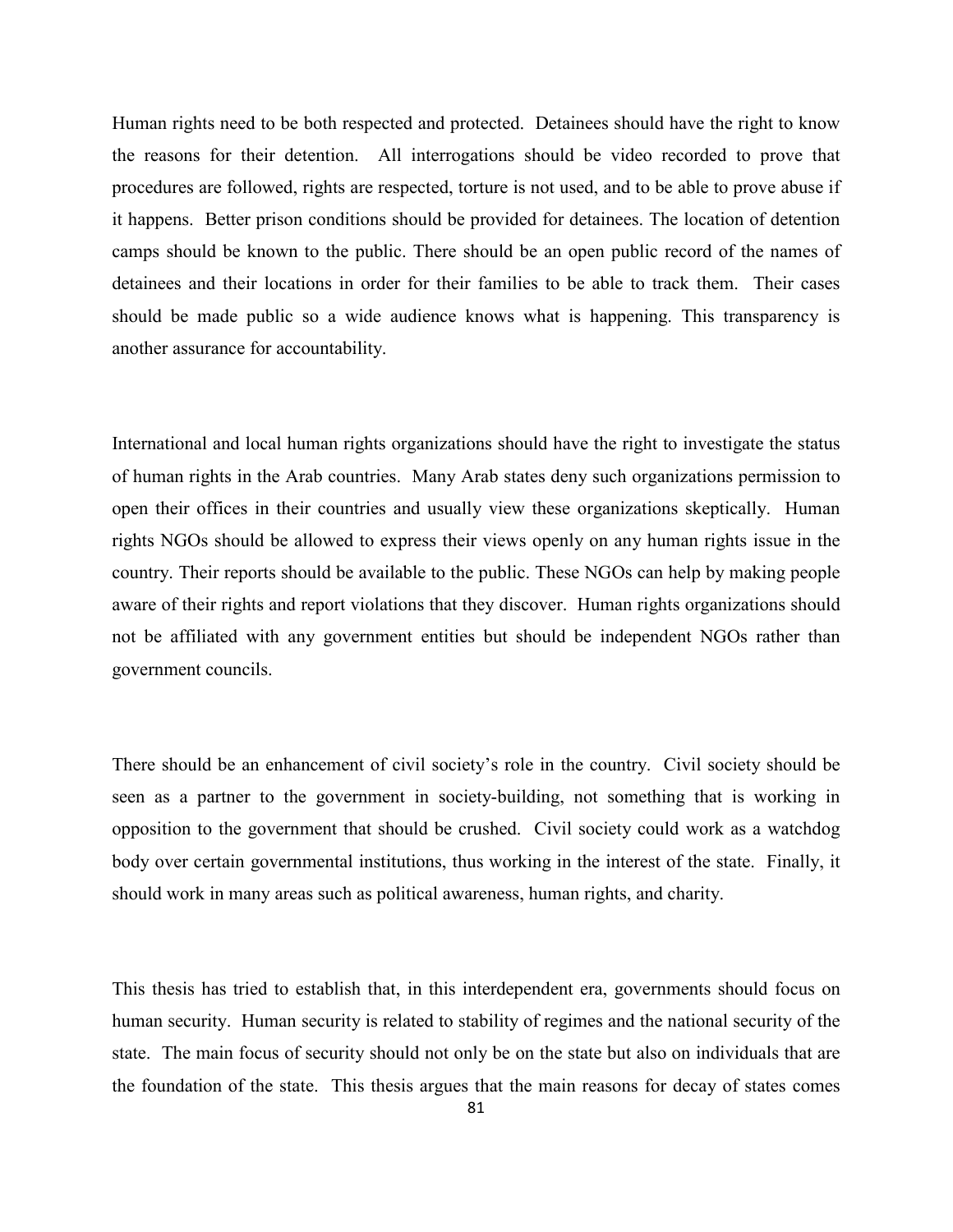from within and not from outside. The sources of domestic decay come from corruption, authoritarianism, and violations of human rights. These are main concepts which drive people to feel politically insecure. They are the main cause for the contradiction between freedom from want and freedom from fear which are fundamental to human security. The political dimensions of human security should gain more attention from world leaders, thinkers, and policy-makers. Marginalizing human security can lead to very serious consequences such as the collapse of regimes and the collapse of states as well. This comes from the belief that human security ensures the security of both the state and its individuals.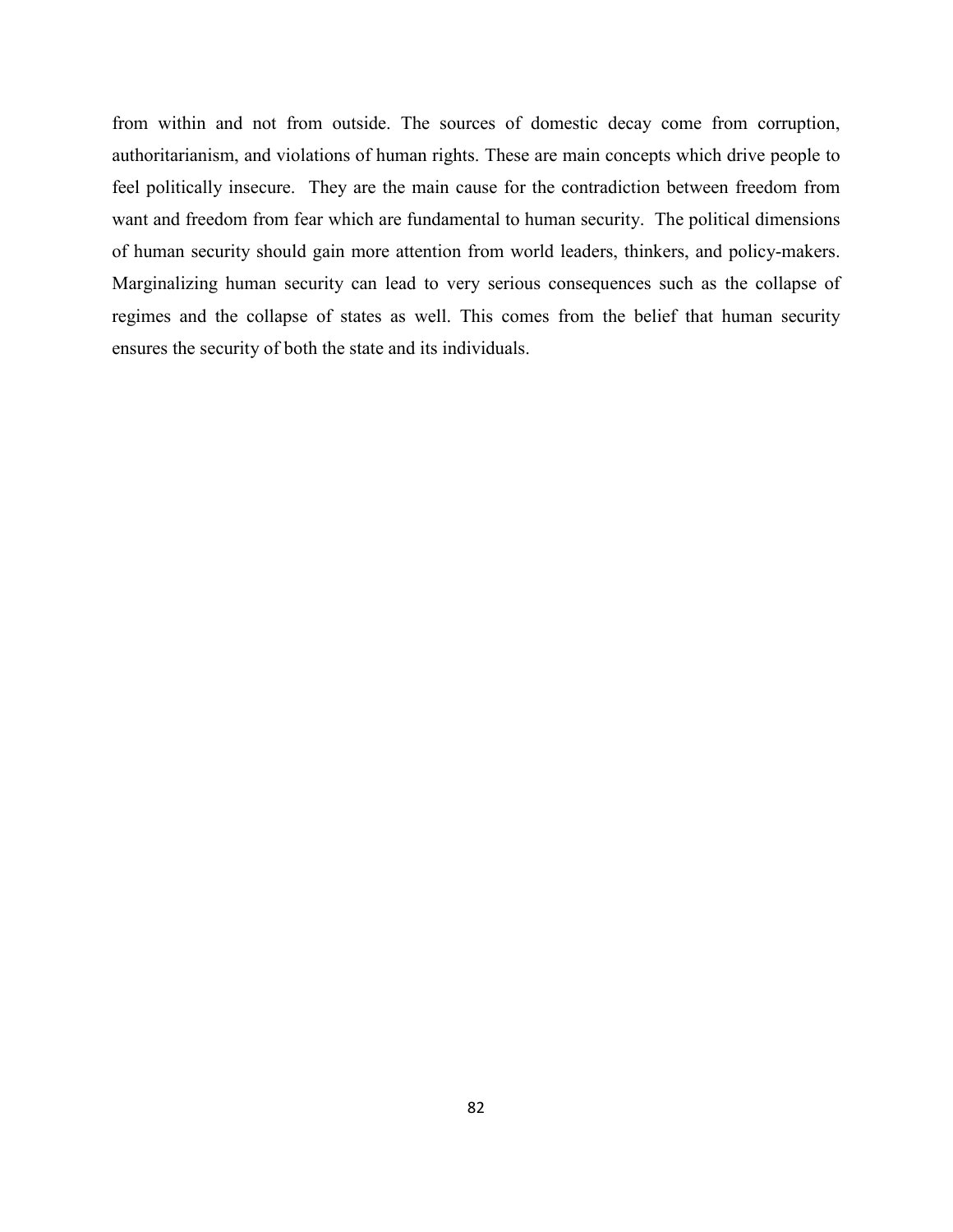### **BIBLIOGRAPHY**

- Abdalla, Ahmed. "Actual and Potential Human Security: Dynamics of Realism and Romanticism" in *Political Violence and Human Security in the Post 9-11 World: State, Nation and Ethnic Relations IX*. Ed. Chika, Obiya and Hidemitsu, Kuroki. JCAS Symposium. No.24. The Japan Center for Area Studies. Osaka, 2006:pp.205-211.
- Abd El Gawad, Gamal. "Egyptians Experience and views from corruption and transparency" in "*Towards a more transparent society in Egypt*" co-edited by Abd El Fattah El Gibaly and Hanaa Ebid. "Khebrat Al Misreen Wa Etigahatahom Ezaa Al Fasad Wa Al Shafafya" in " *Nahwa Mogtamaa Akthar Shafafya*". Ahram Center for Political and Strategic Studies. 2009.
- Acharya, Amitav. "Human Security: East versus West." *International Journal*, Vol.56, No. 3 Summer 2001: pp. 442-460. Canadian International Council. Retrieved from Jstor. The American University in Cairo Lib, 20 April 2010 <http://www.jstor.org/pss/40203577>
- Acharya, Amitav. "A Holistic Paradigm." *Security Dialogue*, Vol. 35, No.3 September 2004:pp. 355-356. Retrieved from Sage. The American University in Cairo Lib, 20 April 2010 <http://sdi.sagepub.com/>
- Acharya, Amitav. "Human Security." *The Globalization of World Politics: An Introduction to International Relations*. Ed. Baylis, John and Smith, Steve. Second Edition. Oxford University Press, 2001:pp. 492-505.
- Ajami, Fouad. "The Strange Survival of the Arab Autocracies". *Defining Ideas: A Hoover Institution Journal.* December 13<sup>th</sup> 2010. <http://www.hoover.org/publications/defining-ideas/article/58836>
- Al-Duraiby, Ibrahim Suleiman. Saudi Arabia, GCC and the EU. Gulf Research Center, Dubai. 2009
- Al Hassan, Hamza. "Sources of political violence in the Kingdom". *Saudi Affairs.*  Data retrived on May  $1<sup>st</sup> 2011$ . <http://www.saudiaffairs.net/webpage/sa/issue03/article03r/issue03rt010.htm>
- Al Sharif, Asma and Jason Benham. "Saudi unemployed graduates protest to demand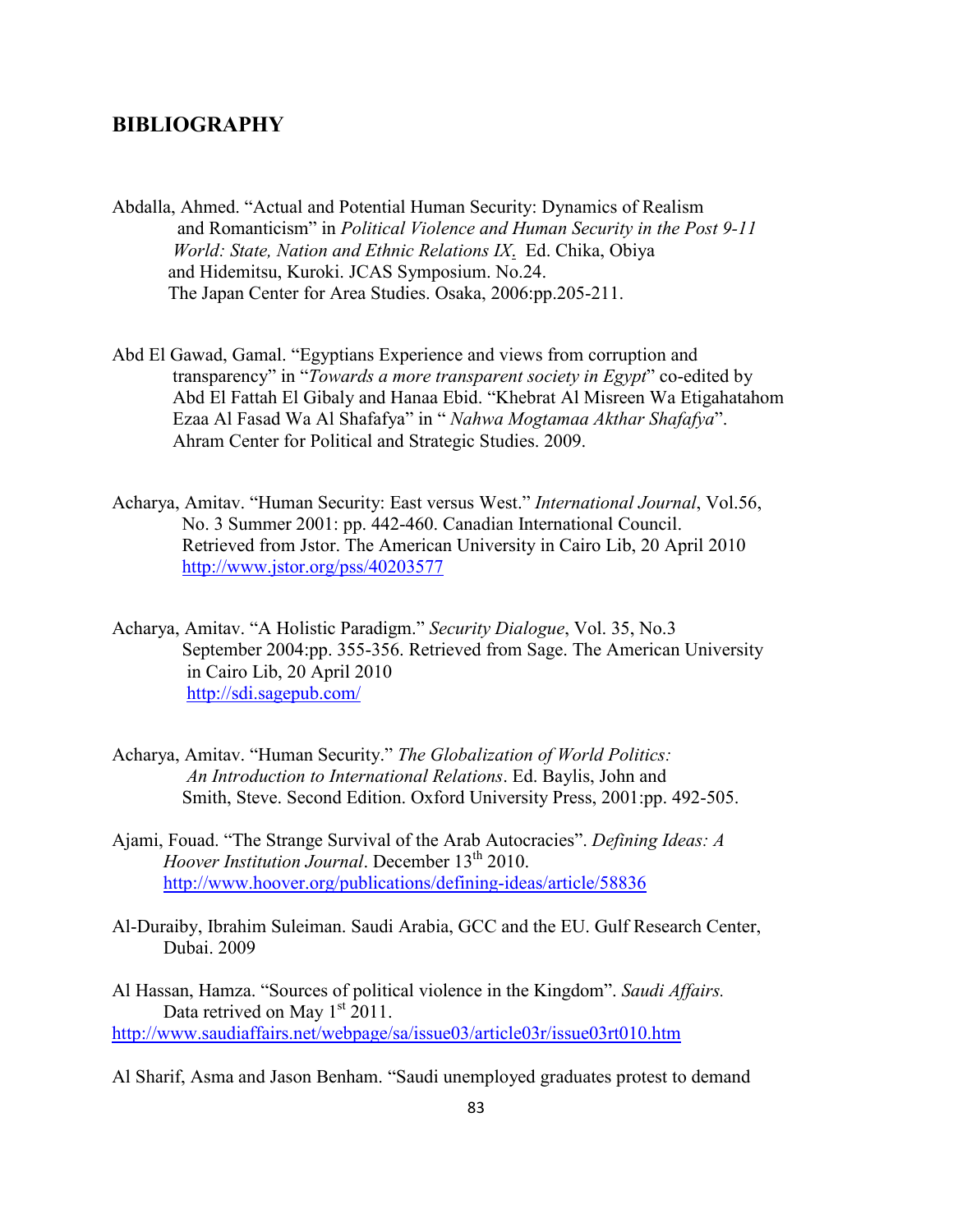Jobs." *Reuters*. 10 April 2011.

<http://www.reuters.com/article/2011/04/10/us-saudi-protests-idUSTRE73914E20110410>

Al Sharif, Asma and edited by Sophie Hares. "Saudi Arabia detains bloggers over protest: activist" *Reuters, Canada*. 27<sup>th</sup> April 2011. <http://ca.reuters.com/article/topNews/idCATRE73Q7JV20110427>

- Amouyel, Alexandra. "What is Human Security?" *Human Security Journal*, Issue 1, April 2006: pp. 10-23. Retrieved from Sage. The American University in Cairo Lib, 20 April 2010 <http://sdi.sagepub.com/>
- Anderson, Christopher and Yuliya V. Tverdova. "Corruption, Political Allegiances and Attitudes toward Government in Contemporary Democracies." *American Journal of Political Science*. Vol.47, No.1 Jan.2003 pp.91-109 MidWest Political Science Association. Data retrieved on 20<sup>th</sup> May 2011. <http://www.jstor.org/stable/3186095>
- "Challenges to Human Security in the Arab Countries" *Arab Human Development Report*, . United Nations Development Program, Regional Bureau for Arab States. Lebanon. 2009.
- "Arab Autocracy: Thank you and Goodbye". *The Economist*. July 15<sup>th</sup> 2010. <http://www.economist.com/node/16591002>
- "A Promise of Reform in Saudi Arabia". *The New York Times*, 26<sup>th</sup> of February 2009. Gale Opposing Viewpoints in Context. [http://ic.galegroup.com/ic/ovic/NewsDetailsWindow?](http://ic.galegroup.com/ic/ovic/NewsDetailsWindow)

"A Report on Egypt for the United Nations Universal Periodic Review by the Egyptian Organization for Human Rights" *EOHR*. 31<sup>st</sup> August 2009. [http://en.eohr.org/2009/08/31/a-report-on-egypt-for-the-united-nations%E2%80%99-universal](http://en.eohr.org/2009/08/31/a-report-on-egypt-for-the-united-nations%E2%80%99-universal-periodic-review-by-the-egyptian-organization-for-human-rights/#more-124)[periodic-review-by-the-egyptian-organization-for-human-rights/#more-124](http://en.eohr.org/2009/08/31/a-report-on-egypt-for-the-united-nations%E2%80%99-universal-periodic-review-by-the-egyptian-organization-for-human-rights/#more-124)

- Axworthy, Lloyd. "Canada and Human Security: The Need for Leadership". *International Journal*, Vol. 52, No. 2, Spring 1997, pp. 183-196. Published by Canadian International Council [http://www.jstor.org/stable/40203196.](http://www.jstor.org/stable/40203196) Access provided by the American University in Cairo. Retrieved on 19 August 2010.
- Bosold, David and Wilfried Von Bredow. *"*Human Security: A Radical or Rhetorical Shift in Canada's Foreign Policy?" *International Journal*, Vol. 61 No. 4, Autumn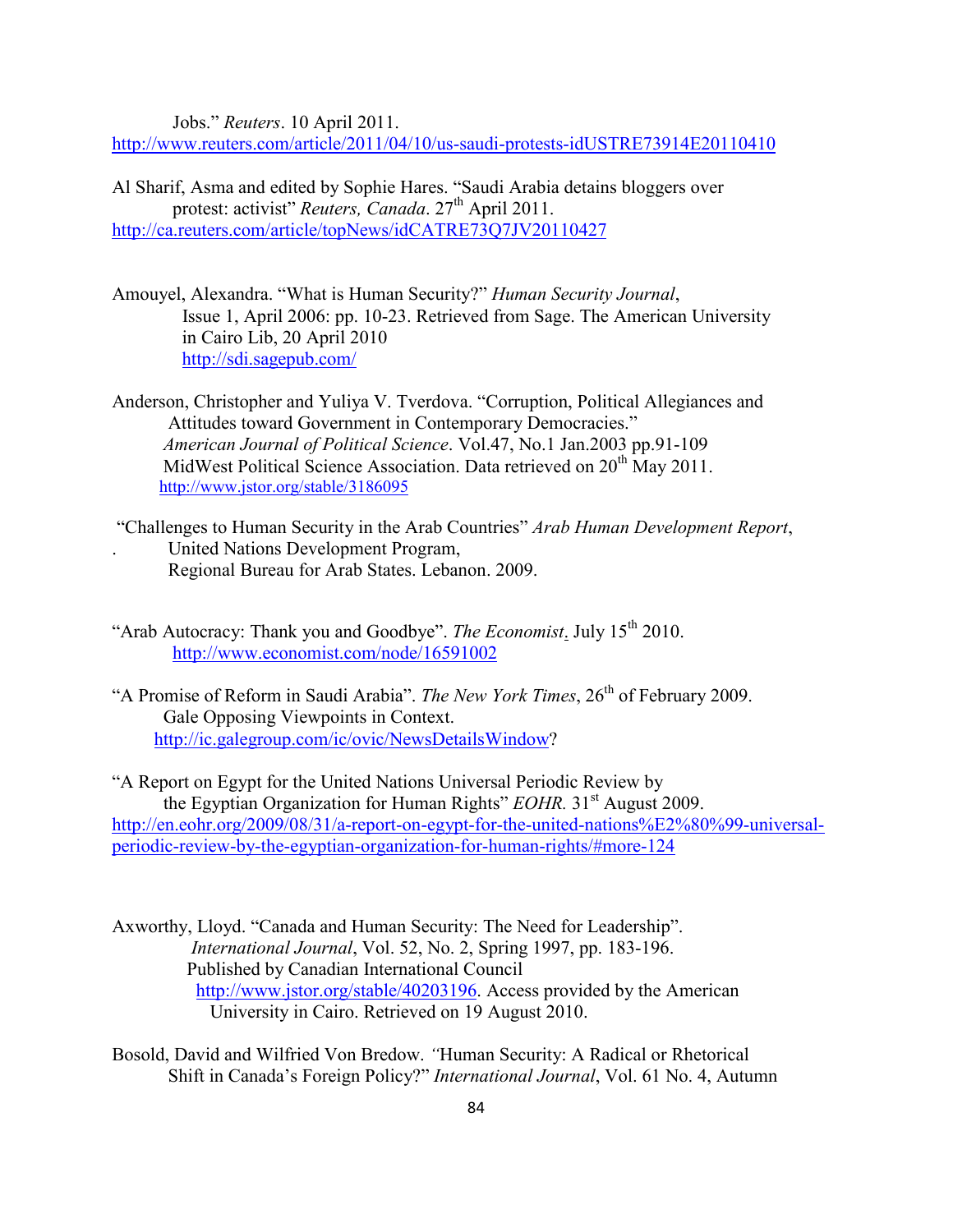2006, pp. 829-844. Published by Canadian International Council [http://www.jstor.org/stable/40204218.](http://www.jstor.org/stable/40204218) Access provided by the American University in Cairo. Retrieved on 19 August 2010.

- Brooker, Paul. *Non- Democratic regimes; Theory, Government & Politics* New York, Palgrave Mac Millan, 2000.
- Brunee, Jutta and Stephen Toope. "Canada and the use of Force: Reclaiming Human Security*". International Journal*, Vol. 59, No.2, Spring 2004 pp. 247-260. Published by Canadian*.* International Council. [http://www.jstor.org/stable/40203925.](http://www.jstor.org/stable/40203925) Access provided by the American University in Cairo. Retrieved on 19 August 2010.

"Canada and Jordan Relations." Government of Canada. August 2008. Web. [http://www.canadainternational.gc.ca/jordan](http://www.canadainternational.gc.ca/jordan-%20%20%20%20jordanie/bilateral_relations_bilaterales/canada-jordan-jordanie.aspx?lang=eng)[jordanie/bilateral\\_relations\\_bilaterales/canada-jordan-jordanie.aspx?lang=eng](http://www.canadainternational.gc.ca/jordan-%20%20%20%20jordanie/bilateral_relations_bilaterales/canada-jordan-jordanie.aspx?lang=eng)

Chiharu, Takenaka. "Would Democracy Promote Human Security?" in *Political Violence and Human Security in the Post 9-11 World: State, Nation and Ethnic Relations IX.* Ed. Chika, Obiya and Hidemitsu, Kuroki. JCAS Symposium Series No.24. The Japan Center for Area Studies. Osaka, 2006:pp. 233-247.

"Countries at the Crossroads 2010: Country Report-Saudi Arabia" *Freedom House*. Data retrieved on  $27<sup>th</sup>$  of May 2010. <http://www.freedomhouse.org/modules/publications/ccr/modPrintVersion.cfm?edition=9>

- Commission on Human Security, *Human Security Now: Final Report* (New York: CHS, 2003). Ch. 1 and Outreach. <http://www.humansecurity-chs.org/finalreport/index.html>
- Crowley, Philip. "Egypt's Parliamentary Elections". US State Department. 29 November 2010. <http://www.america.gov/st/texttrans-english/2010/November/2010>

"Corruption Perception Index 2010 Results." *Transparency International*, 2010. [http://www.transparency.org/policy\\_research/surveys\\_indices/cpi/2010/results](http://www.transparency.org/policy_research/surveys_indices/cpi/2010/results)

"Corruption cost Arabs \$ 1 trillion: report." *Emirates 24/7 News*. Monday 5<sup>th</sup> July 2010. Data retrieved on  $20^{th}$  May  $2011$ .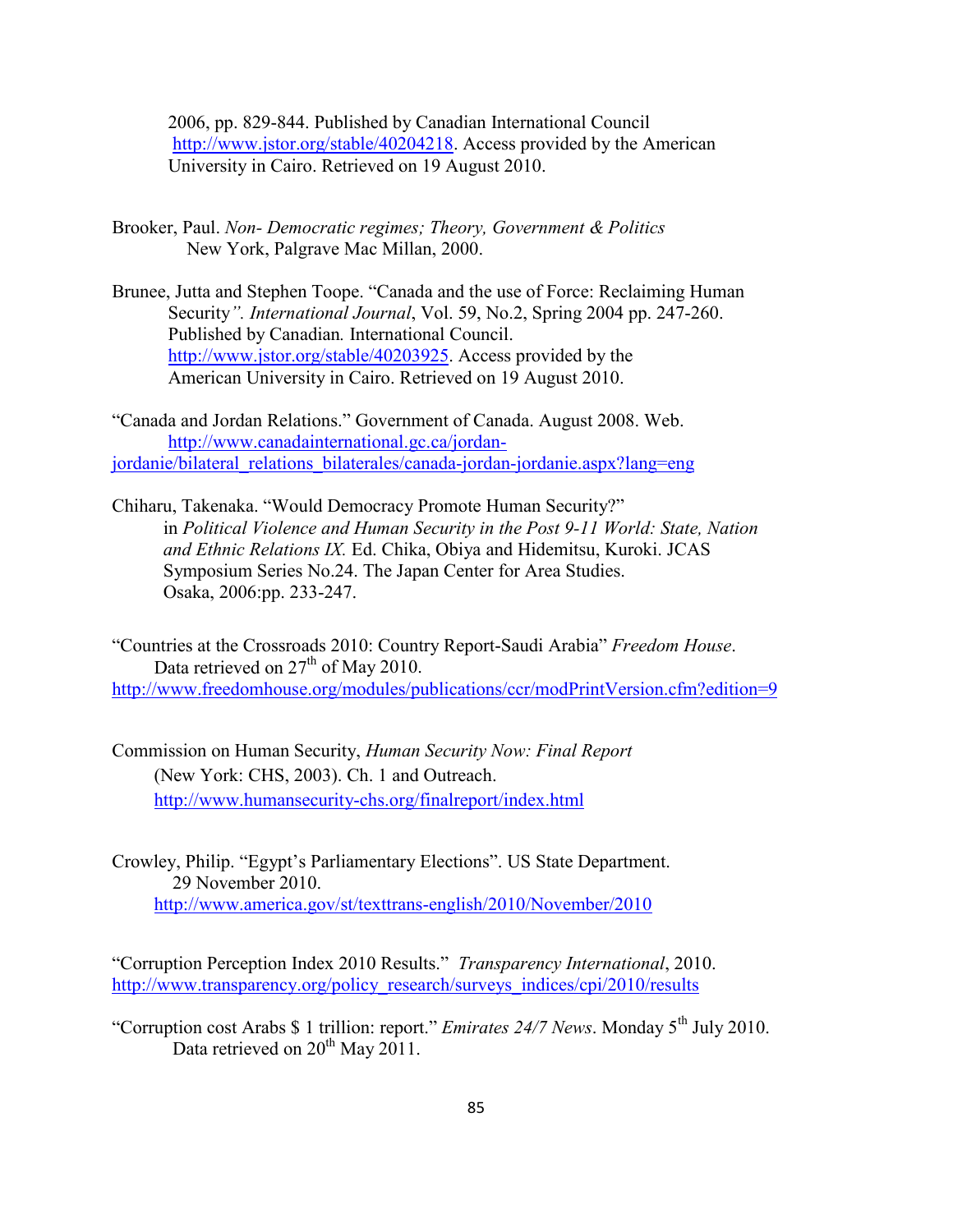[http://www.emirates247.com/2.266/investment/corruption-cost-arabs-1-trillion-report-2010-07-](http://www.emirates247.com/2.266/investment/corruption-cost-arabs-1-trillion-report-2010-07-05-1.263026) [05-1.263026](http://www.emirates247.com/2.266/investment/corruption-cost-arabs-1-trillion-report-2010-07-05-1.263026)

"Defining Corruption: Glossary of International Standards for Criminalization of Corruption".*OECDObserver*.2010 [http://oecdobserver.org/news/fullstory.php/aid/2163/Defining\\_corruption.html](http://oecdobserver.org/news/fullstory.php/aid/2163/Defining_corruption.html)

"Dozens detained in Egyptian pre-election crackdown on opposition" *Amnesty International*. 19 October 2010. [http://www.amnesty.org/en/news-and-updates/dozens-detained-egyptian-pre-election](http://www.amnesty.org/en/news-and-updates/dozens-detained-egyptian-pre-election-crackdown-opposition-2010-10-19)[crackdown-opposition-2010-10-19](http://www.amnesty.org/en/news-and-updates/dozens-detained-egyptian-pre-election-crackdown-opposition-2010-10-19)

Dixon, Elizabeth Riddell. "Canada's Human Security Agenda: Walking the Talk?" *International Journal,* Vol. 60, No. 4, Autumn 2005, pp. 1067-1092. Published by Canadian International. Council. . Access provided by the American University in Cairo. Retrieved on 19 August 2010.

<http://www.jstor.org/stable/40204099>

- Drury Cooper, Jonathon Krieckhaus and Michael Lusztig. "Corruption, Democracy And Economic Growth." *International Political Science Review*. Vol.27, No.2 April 2006: pp.121-136. Sage Publications. Data retrieved on 20<sup>th</sup> May 2011. <http://www.jstor.org/stable/20445044>
- Edstrom, Bert. "Japan's Foreign Policy and Human Security". *Japan Forum* Vol. 15 No.2, 2003, pp.209-225. Publisher: Routledge. Access provided by the American University in Cairo. Retrieved on 20 September 2010. <http://dx.doi.org/10.1080/0955580032000108397>
- "Egypt Rejects US criticism of Election" *Ahram Online*. Thursday 2<sup>nd</sup> of December 2010. <http://english.ahram.org.eg/News/1033.aspx>
- "Egypt's social Contract: The role of civil Society". *Egypt Human Development Report* United Nations Development Program and the Institute of National Planning, Egypt. 2008

Elaasar, Aladdin. "Is Egypt stable?" *Middle East Quarterly*, Summer 2009 Vol.16 Issue 3 P:H1 Ebscohost. Academic Search Complete. Data retrieved on  $20<sup>th</sup>$  of May 2011. Access provided by the American University in Cairo. [http://web.ebscohost.com.library.aucegypt.edu:2048/ehost/detail?vid=3&hid=18&sid=0934a676](http://web.ebscohost.com.library.aucegypt.edu:2048/ehost/detail?vid=3&hid=18&sid=0934a676-2ee0-4295-afa4-e1e8ac33f315%40sessionmgr10&bdata=JnNpdGU9ZWhvc3QtbGl2ZQ%3d%3d#db=a9h&AN=40922716) [-2ee0-4295-afa4-](http://web.ebscohost.com.library.aucegypt.edu:2048/ehost/detail?vid=3&hid=18&sid=0934a676-2ee0-4295-afa4-e1e8ac33f315%40sessionmgr10&bdata=JnNpdGU9ZWhvc3QtbGl2ZQ%3d%3d#db=a9h&AN=40922716)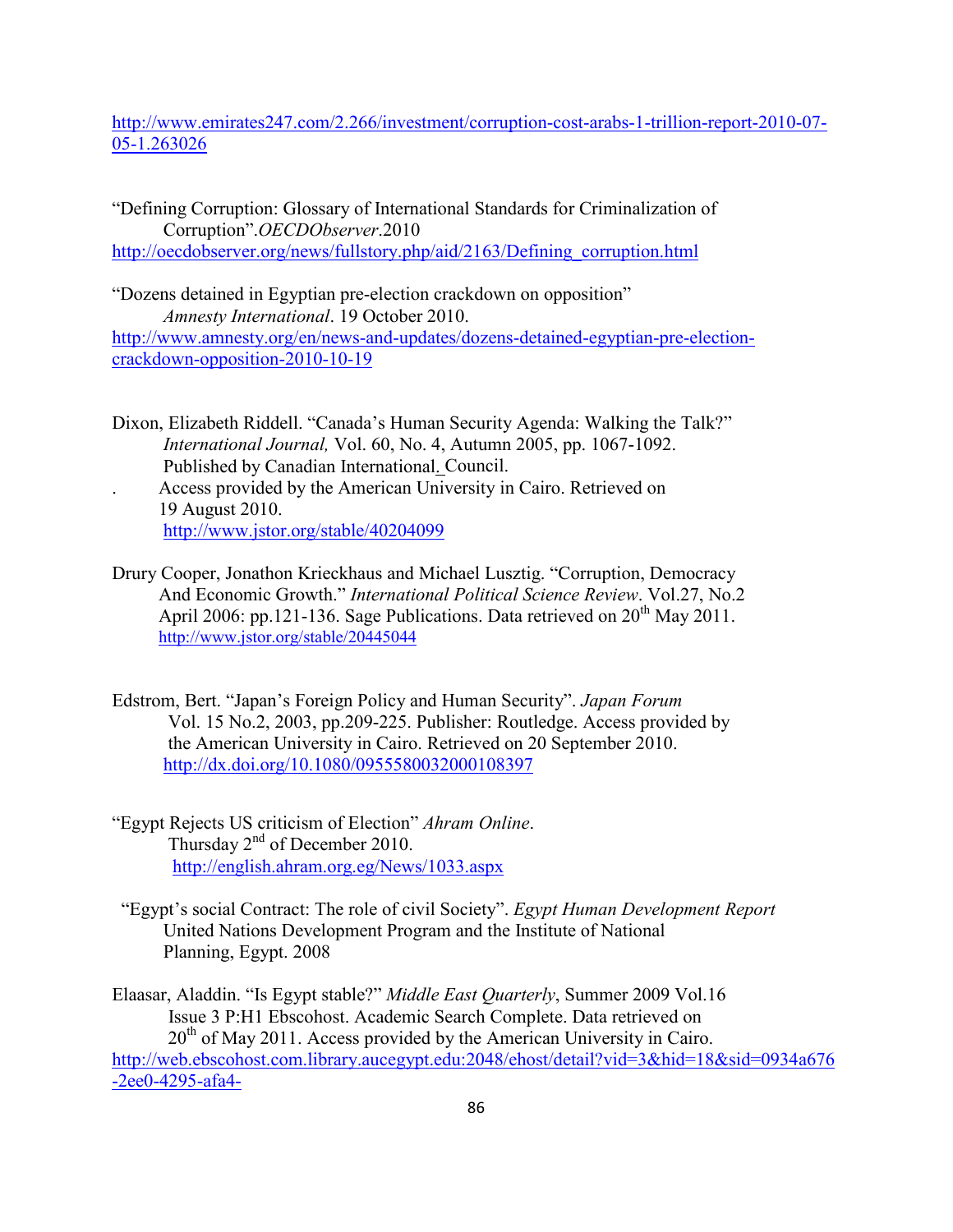e1e8ac33f315%40sessionmgr10&bdata=JnNpdGU9ZWhvc3QtbGl2ZQ%3d%3d#db=a9h&AN= 40922716

- El Din, Gamal Essam. "Elections run-offs confirm sweeping NDP win" *Ahram Online*. Monday,  $6<sup>th</sup>$  of December 2010. <http://english.ahram.org.eg/NewsContentPrint/1/0/1282/Egypt/0/Election>
- El Naggar, Ahmed El Said. "Goods subsidies in Egypt; Cancellation or reform or restructuring". " Al Daam Al Selaay Fi Misir: ElGhaa Am Daam". *Strategic Notes*. Issue No. 186, April 2008. Ahram Center for Political and Strategic Studies.
- "Establishment of the Commission" Commission on Human Security: Protecting and Empowering People. Web. Retrieved on 1<sup>st</sup> September 2010. <http://www.humansecurity-chs.org/about/Establishment.html>
- "Executive Summary: The Second report on Transparency and Integrity Committee" Data retrieved on 20 October 2010. www.ad.gov.eg/.../**ExecutiveSummary**[2ndTICreportenglish2.](http://www.ad.gov.eg/.../ExecutiveSummary2ndTICreportenglish2)

"European Council Declaration on Egypt and the Region." Brussels, 4 February 2011 [http://www.consilium.europa.eu/uedocs/cms\\_data/docs/pressdata/en/ec/119145.pdf](http://www.consilium.europa.eu/uedocs/cms_data/docs/pressdata/en/ec/119145.pdf)

Fell, Mike. "Is Human Security our Main Concern in the 21<sup>st</sup> Century?" *Journal of Security Sector Management*, Vol. 4 No. 3, September 2006. Published by Carnfield Security Sector Management, Carnfield University, UK.

 Federal Department of Foreign Affairs, Switzerland "Human Security." August 2010. Data retrievedon1<sup>st</sup>ofSeptember2010. <http://www.eda.admin.ch/eda/en/home/topics/peasec/sec/humsec.html>

"Frequently asked Questions About corruption." *Transparency International*. 2009 Data retrieved on  $24<sup>th</sup>$  of May 2011. [http://www.transparency.org/layout/set/print/news\\_room/faq/corruption\\_faq](http://www.transparency.org/layout/set/print/news_room/faq/corruption_faq)

Gilley, Bruce. "The Determinants of State Legitimacy: Results for 72 Countries"  *International Political Science Review*, Vol. 27, No. 1 Jan., 2006, pp. 47-71.

Gillespie, Kate and Gwenn Okruhlik. "The Political Dimensions of Corruption cleanups: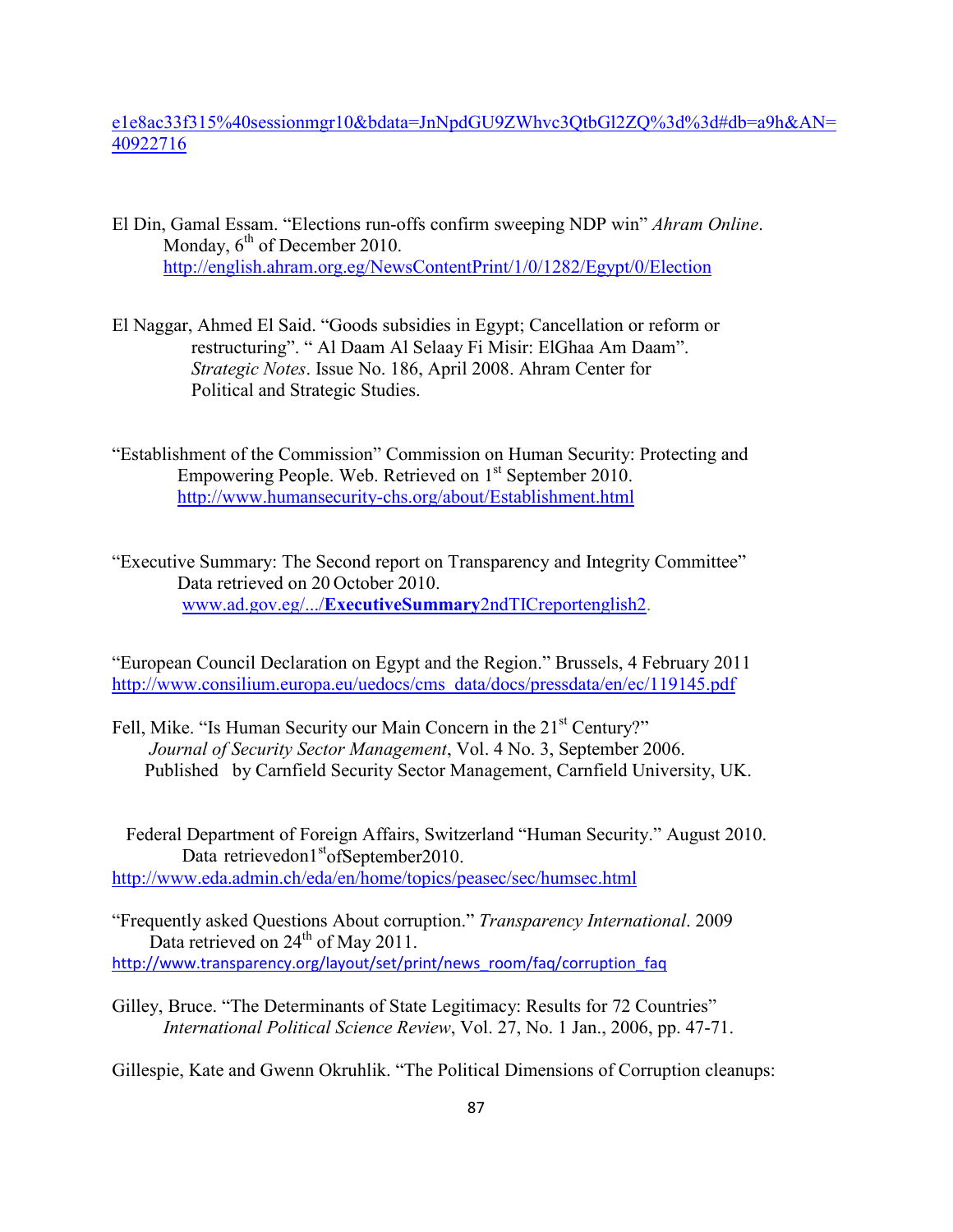A Framework for Analysis" *Comparative Politics* Vol. 24 No1 October 1991: pp 77-95. Published by PhD Program in Political Science of the City University of New York. Access given by the British University in Egypt. Data retrieved on 31<sup>st</sup> of December 2010. <http://www.jstor.org/stable/422202>

- Government of Republic of Slovenia: Ministry of Foreign Affairs. "Human Security Network." 2009. Data retrieved on 1<sup>st</sup> of September 2010. [http://www.mzz.gov.si/en/foreign\\_policy/human\\_security\\_network\\_hsn/](http://www.mzz.gov.si/en/foreign_policy/human_security_network_hsn/)
- Greece Ministry of Foreign Affairs. "Greece Assumes the Chairmanship of the Human Security Network: Priorities and Objectives": Greece in World News. 2008. Data retrieved on 1<sup>st</sup> September 2010. [http://www.mfa.gr/www.mfa.gr/Articles/en-US/ts18052007\\_KL2115.htm](http://www.mfa.gr/www.mfa.gr/Articles/en-US/ts18052007_KL2115.htm)

Hinnebusch, Raymond. *Syria: Revolution from Above*. London and New York, Routledge Taylor & Francis Group. First Edition. 2002.

Hussien, Karim, Donata Gnisci and Julia Wanjiru. "*Security and Human Security: An Overview on Concepts and Initiatives What Implications for West Africa*?" December 2004. Sahel and West Africa Club. <http://www.oecd.org/dataoecd/32/2/38826090.pdf>

"International Covenant on Civil and Political Rights". Office of the United Nations High Commissioner for Human Rights. 2007. Data retrieved on  $20^{th}$  of May 2011. <http://www2.ohchr.org/english/law/ccpr.htm>

Joseph, Nye. "Corruption and Political Development: A Cost Benefit Analysis". *The American Political Science Review*. Vol. 61 No. 2, January 1967. pp. 417- 427. Published by The American Political Science Association. <http://www.jstor.org/stable/1953254> Access gained through The American University in Cairo. Data retrieved on 30 October,2010.

- Kassem, Maye. "Egypt: Politics in the New Millennium" *UNISCI Discussion Papers*. Universidad Complutense De Madrid. October 2006, No.12 ISSN1696-2206. Data retrieved on 21<sup>st</sup> of May 2011. <http://www.ucm.es/info/unisci/revistas/UNISCIKassem12.pdf>
- Kavanagh, John Paul. "A Statement at the Security Council Open Debate on Women, Peace and Security" New York, October 2008. Data retrieved on 1<sup>st</sup> of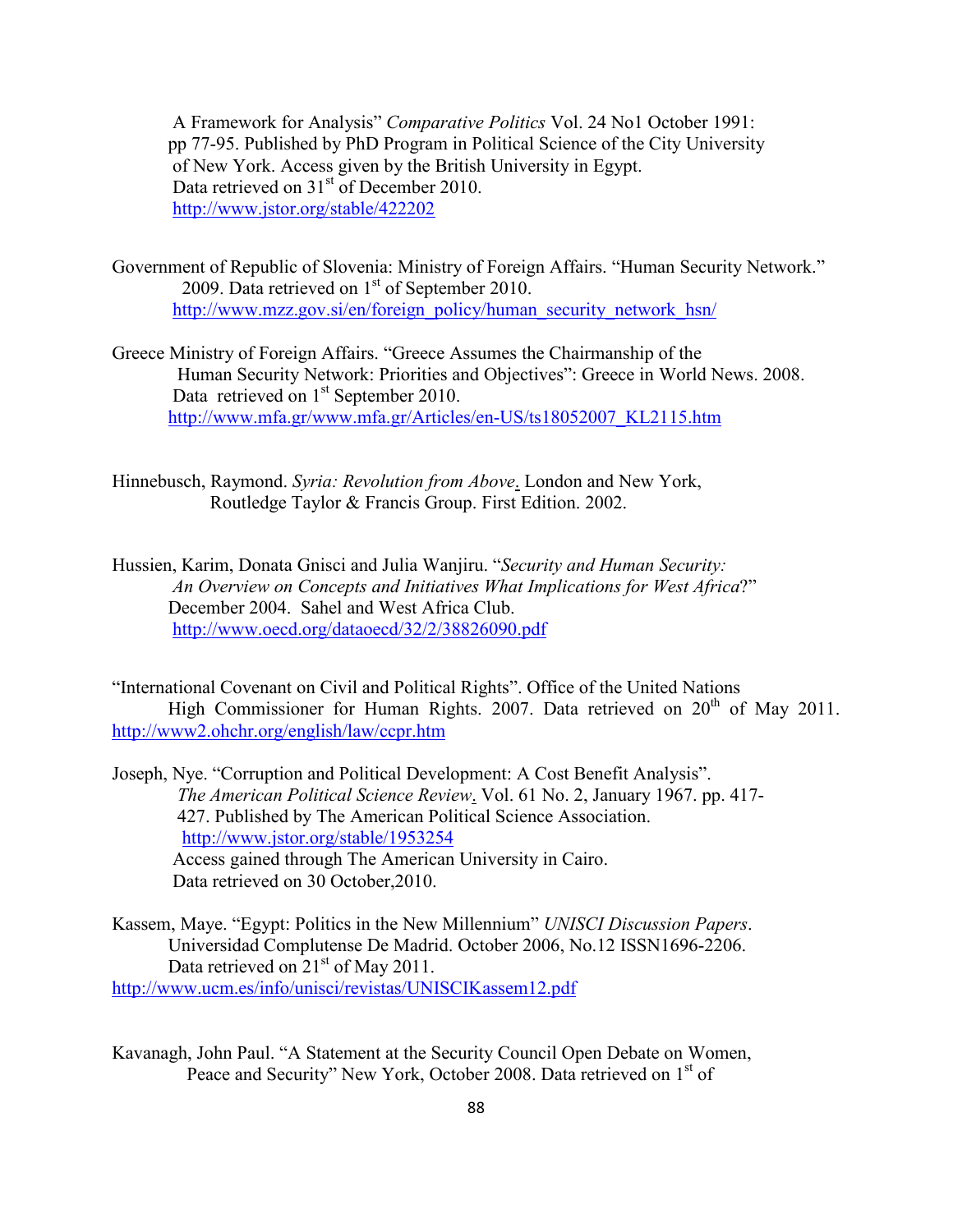September 2010

[http://www.eu2004.ie/uploads/documents/Embassy/New%20York%20PM/29%20oct%2008%20](http://www.eu2004.ie/uploads/documents/Embassy/New%20York%20PM/29%20oct%2008%20secco%20debate%20on%20women%20peace%20and%20security%20statement.pdf) [secco%20debate%20on%20women%20peace%20and%20security%20statement.pdf](http://www.eu2004.ie/uploads/documents/Embassy/New%20York%20PM/29%20oct%2008%20secco%20debate%20on%20women%20peace%20and%20security%20statement.pdf)

- Karakaya, Iskender. "Human Security Approach of Japan, European Union, Canada and Norway". Center for Strategic Research and Analysis (CESRAN). 2010. [http://www.cesran.org/index.php?option=com\\_content&view=article&id=446%3Ahuman](http://www.cesran.org/index.php?option=com_content&view=article&id=446%3Ahuman-security-approach-of-japan-europe-union-canada-and-norway-&Itemid=99&lang=en)[security-approach-of-japan-europe-union-canada-and-norway-&Itemid=99&lang=en](http://www.cesran.org/index.php?option=com_content&view=article&id=446%3Ahuman-security-approach-of-japan-europe-union-canada-and-norway-&Itemid=99&lang=en)
- Khalaf, Roula. "Saudi Arabia needs genuine reform, not just PR job." *Financial Times* (London). September 11, 2004. First Edition. Data retrieved on  $5<sup>th</sup>$  of December, 2010.

[www.lexisnexis.com/Inacui2api/delivery/PrintDoc.do?jobHandle=2821%3A25](http://www.lexisnexis.com/Inacui2api/delivery/PrintDoc.do?jobHandle=2821%3A25)

- Korany, Bahgat. *The Changing Middle East: A New Look at Regional Dynamics*. The American University in Cairo Press. 2010.
- Kitt, Tom. "Welcomes Dochas statement at the EU presidency". *Department of Foreign Affairs, Ireland.* 16<sup>th</sup> December 2003. <http://www.dfa.ie/home/index.aspx?id=25883>
- Krastev, Ivan. "Dancing with Anti corruption: Is Government Complicity in Corruption a Form of Economic Protectionism?" Beyond Transition. The World Bank Group. 1998 . data Retrieved on 20<sup>th</sup> May 2011.

<http://www.worldbank.org/html/prddr/trans/janfeb99/pgs8-9.htm>

- Leigh, David and Rob Evans. "Secrets of Al Yamamah" *The Guardian*. Data retrieved on 5<sup>th</sup> of December 2010. <http://www.guardian.co.uk/baefiles/page/0,,2095831,00.html>
- McGrew, Anthnoy & Nana K. Poku. *Globalization, Development and Human Security.* Polity Press, 2007.

"Middle East and North Africa: Corruption Challenges" Regional Pages. *Transparency International*. [http://www.transparency.org/regional\\_pages/africa\\_middle\\_east/middle\\_east\\_and\\_north\\_africa\\_](http://www.transparency.org/regional_pages/africa_middle_east/middle_east_and_north_africa_mena) [mena](http://www.transparency.org/regional_pages/africa_middle_east/middle_east_and_north_africa_mena)

 Ministry of Foreign Affairs, Kingdom of Thailand. "Human Security Network." August 2005. Data retrieved on  $1<sup>st</sup>$  of September 2010. <http://www.mfa.go.th/web/23.php>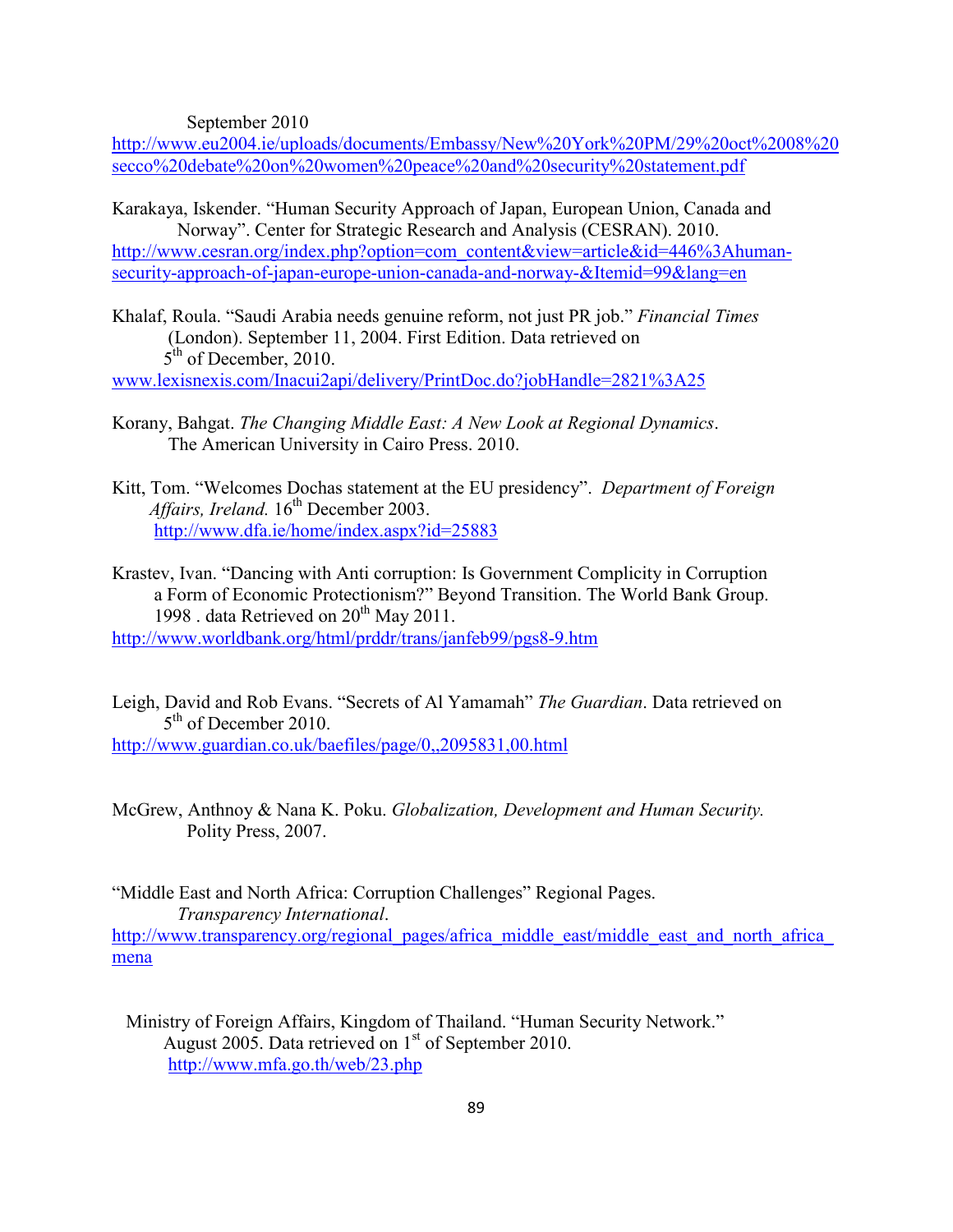Ministry of Foreign Affairs of Japan. "Human Security: What's New". Data retrieved on  $30<sup>th</sup>$  of September 2010. [http://www.mofa.go.jp/policy/human\\_secu/index.html](http://www.mofa.go.jp/policy/human_secu/index.html)

Miller,William and Ase Grodeland and Tatyana Koshechkina. *A Culture of Corruption: Coping with Government in Post Communist Europe*. E-book. Central Europe University Press, Hungary. 2001

[http://books.google.com.eg/books?id=kridyB7CRaYC&pg=PA9&lpg=PA9&dq=samuel+huntin](http://books.google.com.eg/books?id=kridyB7CRaYC&pg=PA9&lpg=PA9&dq=samuel+huntington+and+positive+corruption&source=bl&ots=a5tMhB4P45&sig=OSck7gzVIsIUC0XZKzuBDvnmlnc&hl=en&ei=XuncTY7oDsrIhAfp36yeDw&sa=X&oi=book_result&ct=result&resnum=9&ved=0CFYQ6AEwCA#v=onepage&q=samuel%20huntington%20and%20positive%20corruption&f=false) [gton+and+positive+corruption&source=bl&ots=a5tMhB4P45&sig=OSck7gzVIsIUC0XZKzuB](http://books.google.com.eg/books?id=kridyB7CRaYC&pg=PA9&lpg=PA9&dq=samuel+huntington+and+positive+corruption&source=bl&ots=a5tMhB4P45&sig=OSck7gzVIsIUC0XZKzuBDvnmlnc&hl=en&ei=XuncTY7oDsrIhAfp36yeDw&sa=X&oi=book_result&ct=result&resnum=9&ved=0CFYQ6AEwCA#v=onepage&q=samuel%20huntington%20and%20positive%20corruption&f=false) [Dvnmlnc&hl=en&ei=XuncTY7oDsrIhAfp36yeDw&sa=X&oi=book\\_result&ct=result&resnum=](http://books.google.com.eg/books?id=kridyB7CRaYC&pg=PA9&lpg=PA9&dq=samuel+huntington+and+positive+corruption&source=bl&ots=a5tMhB4P45&sig=OSck7gzVIsIUC0XZKzuBDvnmlnc&hl=en&ei=XuncTY7oDsrIhAfp36yeDw&sa=X&oi=book_result&ct=result&resnum=9&ved=0CFYQ6AEwCA#v=onepage&q=samuel%20huntington%20and%20positive%20corruption&f=false) [9&ved=0CFYQ6AEwCA#v=onepage&q=samuel%20huntington%20and%20positive%20corrup](http://books.google.com.eg/books?id=kridyB7CRaYC&pg=PA9&lpg=PA9&dq=samuel+huntington+and+positive+corruption&source=bl&ots=a5tMhB4P45&sig=OSck7gzVIsIUC0XZKzuBDvnmlnc&hl=en&ei=XuncTY7oDsrIhAfp36yeDw&sa=X&oi=book_result&ct=result&resnum=9&ved=0CFYQ6AEwCA#v=onepage&q=samuel%20huntington%20and%20positive%20corruption&f=false) [tion&f=false](http://books.google.com.eg/books?id=kridyB7CRaYC&pg=PA9&lpg=PA9&dq=samuel+huntington+and+positive+corruption&source=bl&ots=a5tMhB4P45&sig=OSck7gzVIsIUC0XZKzuBDvnmlnc&hl=en&ei=XuncTY7oDsrIhAfp36yeDw&sa=X&oi=book_result&ct=result&resnum=9&ved=0CFYQ6AEwCA#v=onepage&q=samuel%20huntington%20and%20positive%20corruption&f=false)

Nice, David. "The Policy Consequence of Political Corruption". *Political Behavior* Vol.8 No.3(1986) pp.287-295. Published by Springer. Data retrieved on  $25<sup>th</sup>$  May 2011. Access gained through British University in Egypt. <http://www.jstor.org/stable/586084>

Owen, Taylor. "Human Security- Conflict, Critique and Consensus: Colloquium Remarks and a Proposal for a threshold-based definition." *Security Dialogue*, Vol. 35, 2004: pp. 373-387. Retrieved from Sage. The American University in Cairo Lib, 30 April 2010 <http://sdi.sagepub.com/cgi/content/abstract/35/3/373>

"Official results: 16 opposition, 424 NDP, 65 'independents'" *Ahram Online*. Monday  $6<sup>th</sup>$  of December 2010. <http://english.ahram.org.eg/NewsContentPrint/1/0/1321/Egypt/0/official>

- Paris, Ronald. "Human Security: Paradigm Shift or Hot Air?" *International Security*, Vol 26 No.2, Fall 2001: pp 87-102. Retrieved from Jstor. The British University in Egypt Lib, 10 April 2010 <http://www.jstor.org/pss/3092123>
- "Project on transparency and accountability and support mechanism for Anti-corruption". Center for Political and Strategic Studies in Cooperation with the Danish Institute for Dialogue. Data retrieved on 15 October 2010. <http://acpss.ahram.org.eg/acpss-dedi/arabic%20site/about-ar.html>

"Promoting Transparency and Enhancing Integrity in the Arab Region: Focus on Egypt"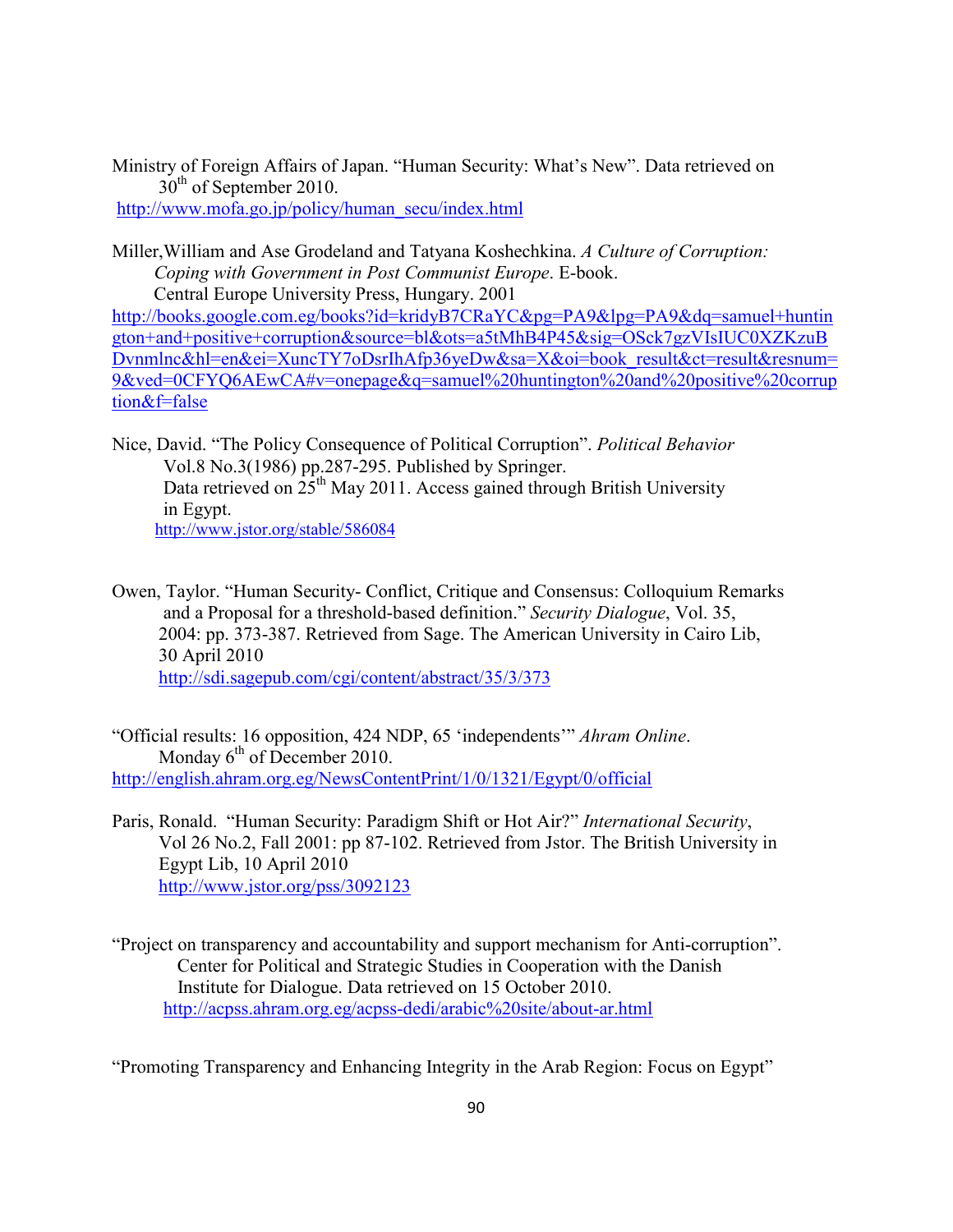*Transparency International*. 2009.

[http://www.transparency.org/regional\\_pages/africa\\_middle\\_east/current\\_projects/mabda/focus\\_c](http://www.transparency.org/regional_pages/africa_middle_east/current_projects/mabda/focus_countries/egypt) [ountries/egypt](http://www.transparency.org/regional_pages/africa_middle_east/current_projects/mabda/focus_countries/egypt)

"Q&A: Saudi Municipal elections". *BBC News*. 9<sup>th</sup> of February 2005. [http://news.bbc.co.uk/2/hi/middle\\_east/4230685.stm](http://news.bbc.co.uk/2/hi/middle_east/4230685.stm)

- Said, Abd El Moneim. "Transparent Truths". *Ahram Weekly*, Issue No. 983, 28 January-3 February 2010.<http://weekly.ahram.org.eg/2010/983/op2.htm>
- Salama, Moataz. "Political reform: US Politics and Arabs Responses". "Al Eslah Al Siyasy : Al Siyasya Al Americia Wa El Estegabat Al Arabia". *Strategic Notes*. Issue No.153, 2005. Ahram Center for Political and Strategic Studies.
- "Saudi approves strategy to combat corruption" *Khaleej Times*. 6<sup>th</sup> of April 2007. Data retrieved on  $\overline{7}^{\text{th}}$  of December 2010. [http://www.arabreform.net/IMG/pdf/Saudi\\_approves\\_strategy\\_to\\_combat\\_corruption.pdf](http://www.arabreform.net/IMG/pdf/Saudi_approves_strategy_to_combat_corruption.pdf)

"Saudi tries 5,080 'terror' suspects: prosecutor" *France 24 International News*.  $2<sup>nd</sup>$  of April, 2011 <http://www.france24.com/en/20110402-saudi-tries-5080-terror-suspects-prosecutor>

"Saudi Arabia arrests Shiite writer after protests" *Reuters*. 19<sup>th</sup> of April, 2011 <http://in.reuters.com/article/2011/04/19/idINIndia-56432920110419>

"Saudi Activists call for election boycott" *AFP*. 1<sup>st</sup> May 2011. [http://www.dailytimes.com.pk/default.asp?page=2011\05\02\story\\_2-5-2011\\_pg7\\_17](http://www.dailytimes.com.pk/default.asp?page=2011\05\02\story_2-5-2011_pg7_17)

- Stacher, Joushua A. "Rhetorical Acrobatics and Reputations, Egypt's National Council for Human Rights." *Middle East Report*. No.235 Summer 2005:pp.2-7 The American University in Cairo Lib, 30 April 30 2010 <http://www.jstor.org/stable/30042441>
- Stacher, Joushua A. "Parties Over: The Demise of Egypt's opposition Parties." *British Journal of Middle Eastern Studies*, Vol. 31, No. 2 Nov., 2004: pp. 215-233. The American University in Cairo Lib, 30 April 30 2010 <http://www.jstor.org/pss/4145509>
- Svensson, Jakob. "Eight Questions about Corruption." *The Journal of Economic Perspective.* Vol.19 No 3 Summer, 2005: pp.19-42. American Economic Association. Data retrieved on  $25<sup>th</sup>$  May 2011. Access given by British University in Egypt. <http://www.jstor.org/stable/4134971>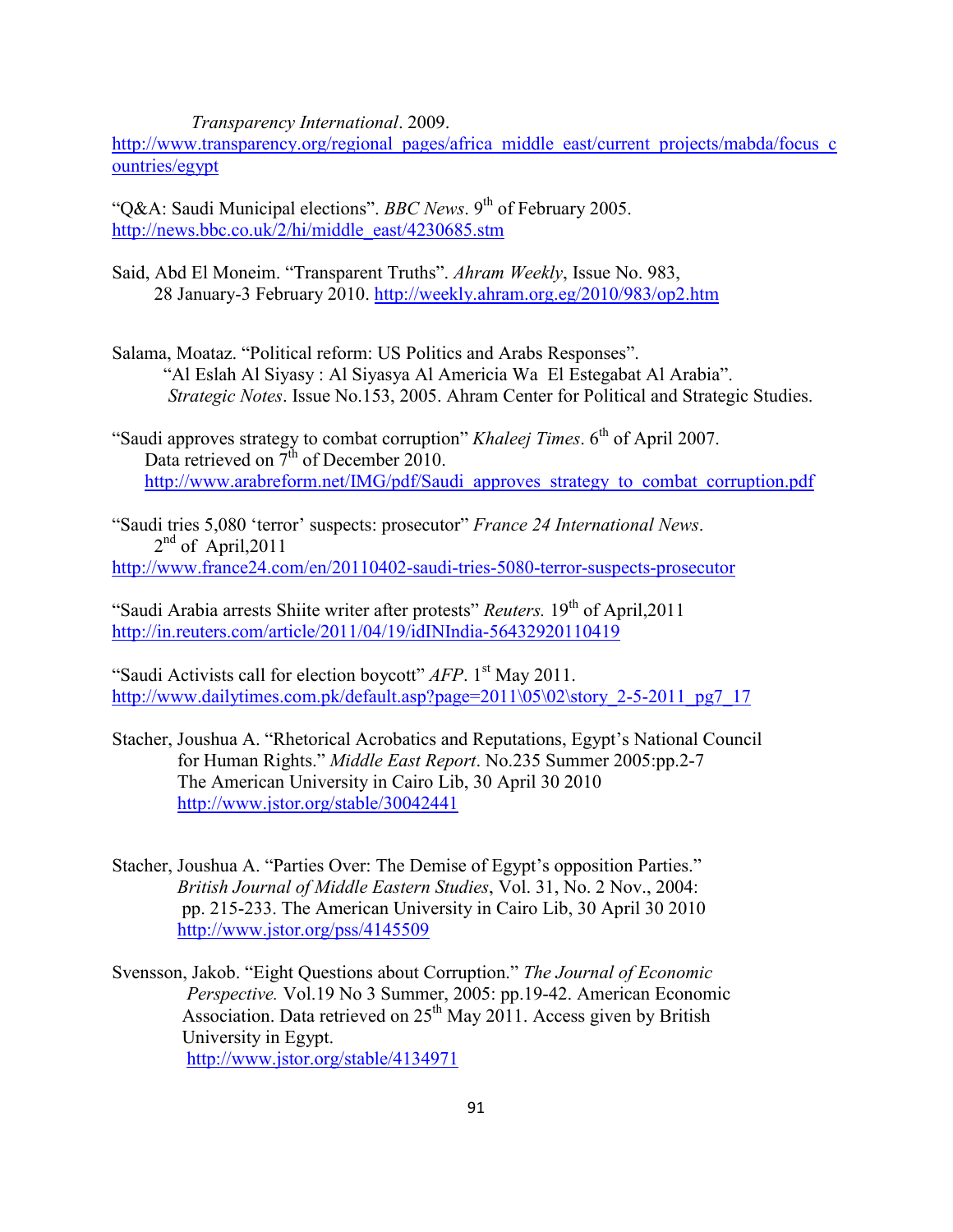- Tawfik, Hassanien Ibrahim. "Constitutional Amendments and the future of political and democratic development in Egypt*". "*Al Taadelat Al Dostorya Wa Mostakbal Al Tatawar Al Siyasy we Al Democraty Fi Misir*. Strategic Notes*. Issue No. 185, March 2008. Ahram Center for Political and Strategic Studies.
- Tanzi, Vito. "Corruption Around the World: Causes, Consequences, Scope, and Cures". *Staff Papers International Monetary Fund*, Vol.45 No.4 Dec. 1998 pp.559-594. Palgrave McMillan Journals on behalf of the International Monetary Fund. Data Retrieved on 20<sup>th</sup> May 2011. Access given by British University in Egypt. http://www.jstor.org/stable/3867585 .

Thomas, Caroline. "*Global Governance, Development and Human Security: Exploring the Links*" *Third World Quarterly*, Vol. 22, No. 2, April 2001 pp.159-175. Published by Taylor and Fracis, Ltd. [http://www.jstor.org/stable/3993404.](http://www.jstor.org/stable/3993404) Access provided by The American University in Cairo. Retrieved on 19 August 2010.

The Austrian Foreign Ministry. "The Human Security Network.". Data retrieved on 1<sup>st</sup> of September 2010. [http://www.bmeia.gv.at/en/foreign-ministry/foreign-policy/human-rights/human-security](http://www.bmeia.gv.at/en/foreign-ministry/foreign-policy/human-rights/human-security-network.html)[network.html](http://www.bmeia.gv.at/en/foreign-ministry/foreign-policy/human-rights/human-security-network.html)

"The Emergency Law of Egypt". *International Federation for Human Rights*. November 2001. Data retrieved on 19 October 2010 <http://www.fidh.org/THE-EMERGENCY-LAW-IN-EGYPT>

"Time for Justice: Egypt's coercive system of detention" *Amnesty International*. 2011 Amnesty International, United Kingdom. Data retrieved on  $20<sup>th</sup>$  May 2011 <http://www.amnesty.org/en/library/info/MDE12/032/2011/en>

Tumah, Lara. "U.S. Elections reduce Likelihood that Resolution criticizing Egypt would Pass". *In Breif*. Egypt's International Economic Forum. Issue No.1, November 2010.

[http://www.eieforum.org/images/file/In%20Brief%201%20-](http://www.eieforum.org/images/file/In%20Brief%201%20-%20The%20Feinglod%20Resolution%20Unlikely%20to%20Pass.pdf) [%20The%20Feinglod%20Resolution%20Unlikely%20to%20Pass.pdf](http://www.eieforum.org/images/file/In%20Brief%201%20-%20The%20Feinglod%20Resolution%20Unlikely%20to%20Pass.pdf)

"United Nations Human Rights Council:  $7<sup>th</sup>$  Session of the working Group on the Universal Periodic Review" 8-19 February 2010. International Commission Of Jurists. Data retrieved on  $24<sup>th</sup>$  May 2011. <http://www.icj.org/IMG/UPRSubmission-Egypt.pdf>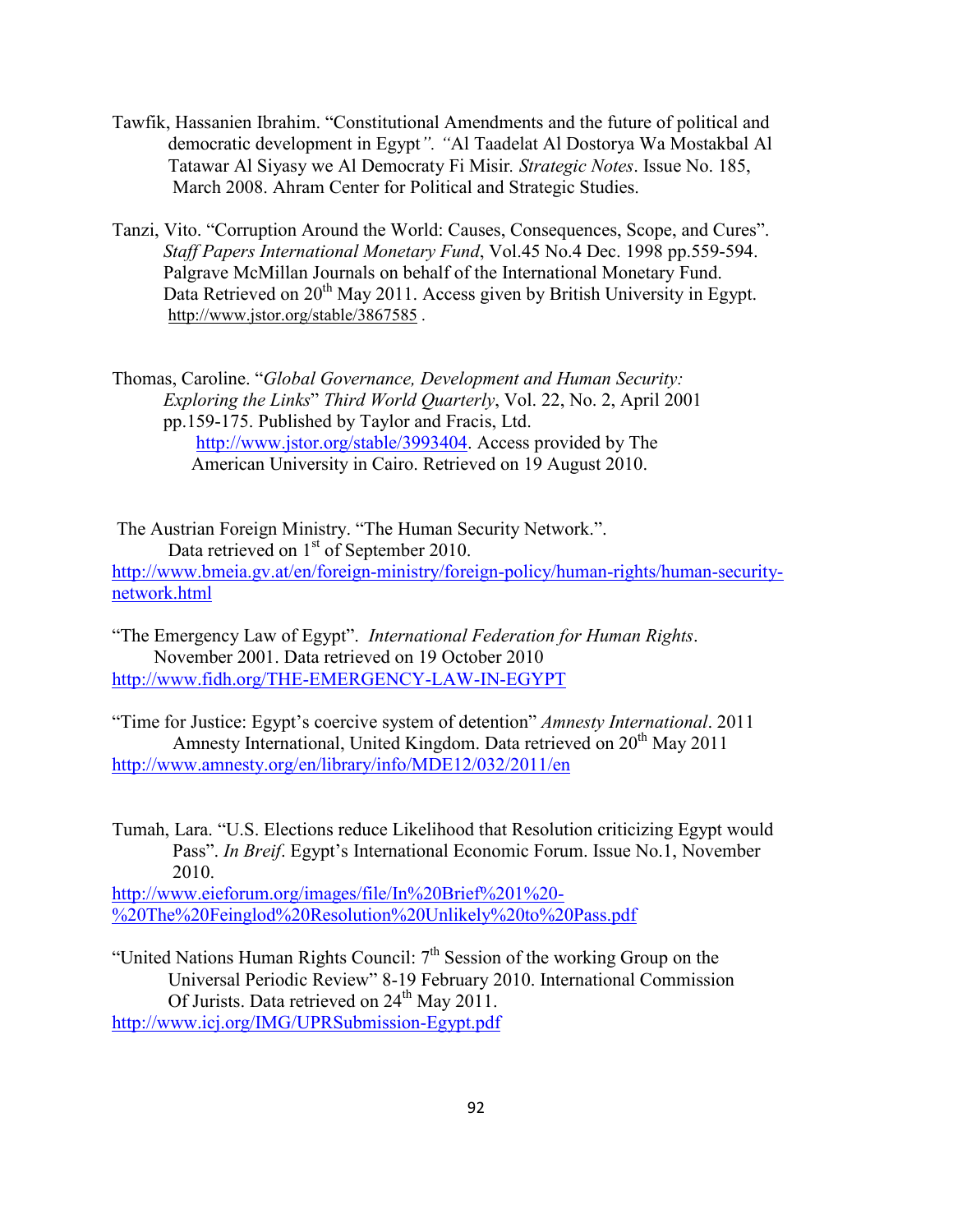- US Department of State. "2009 Human Rights report: Egypt". Country Reports on Human Rights Practices. 11<sup>th</sup> March 2010. Data retrieved on 27 May 2010. <http://www.state.gov/g/drl/rls/hrrpt/2009/nea/136067.htm>
- US Department of State. "2009 Human Rights report: Saudi Arabia". Country Reports on Human Rights Practices. 11<sup>th</sup> March 2010. Data retrieved on 28 May 2010. <http://www.state.gov/g/drl/rls/hrrpt/2009/nea/136079.htm>
- Vale, Peter. "Fearful Humanity and the project of Human Security" *in Political Violence and Human Security in the Post 9-11 World: State, Nation and Ethnic Relations IX*. Ed. Chika, Obiya and Hidemitsu, Kuroki. JCAS Symposium. Series No.24. The Japan Center for Area Studies. Osaka, 2006: pp. 213-231